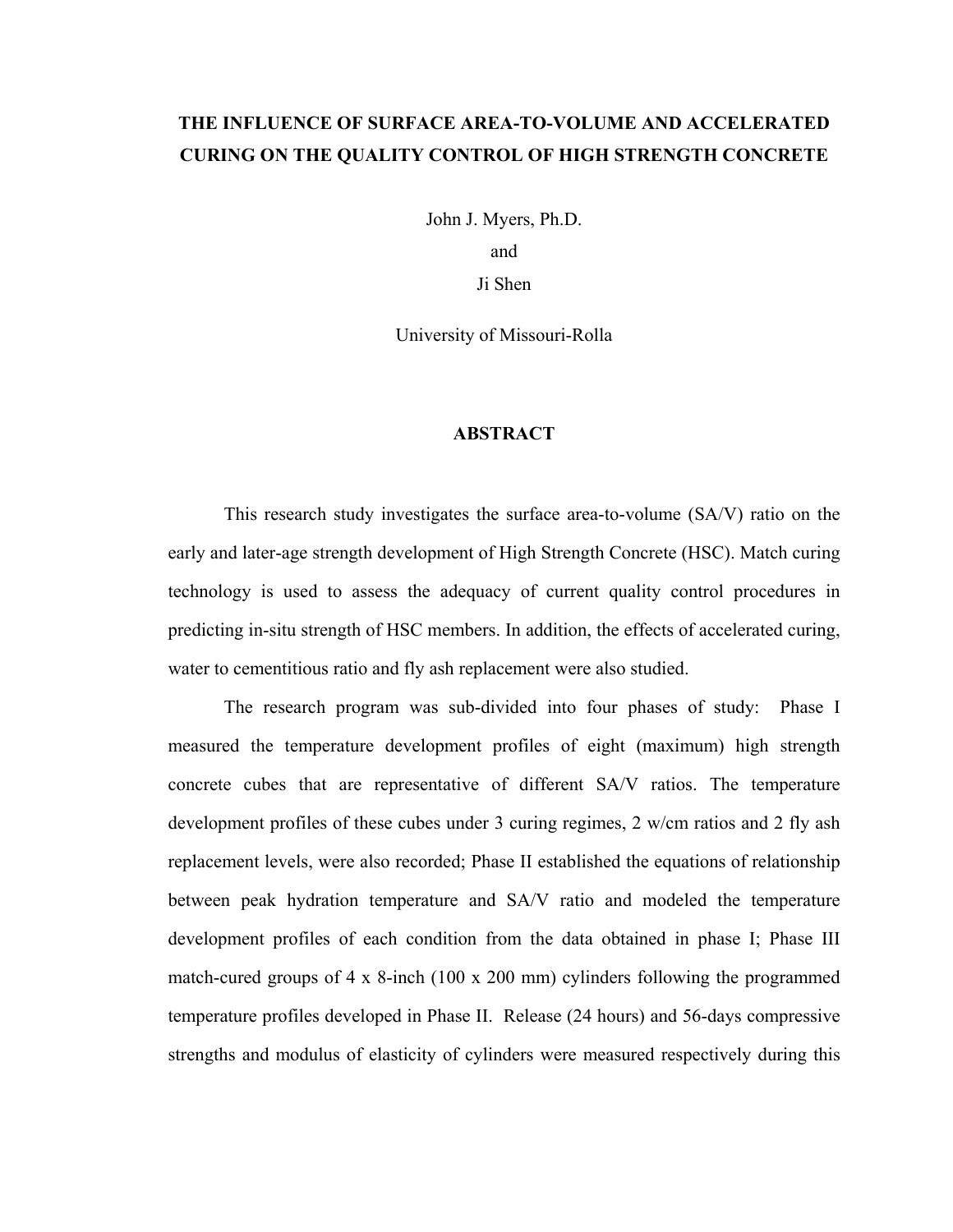phase; Phase IV measured the temperature development profiles and in-situ strengths at different locations in a Missouri Type 2 girder fabricated at Egyptian Concrete Co. in Bonne Terre, Missouri. Eight cubes similar to Phase I were fabricated using the same concrete as the girders. These were produced to monitor their temperature profiles and insitu strengths by using match curing technology.

This study provides recommendations for the use of match curing technology for application in the precast industry using high strength concrete and high performance concrete.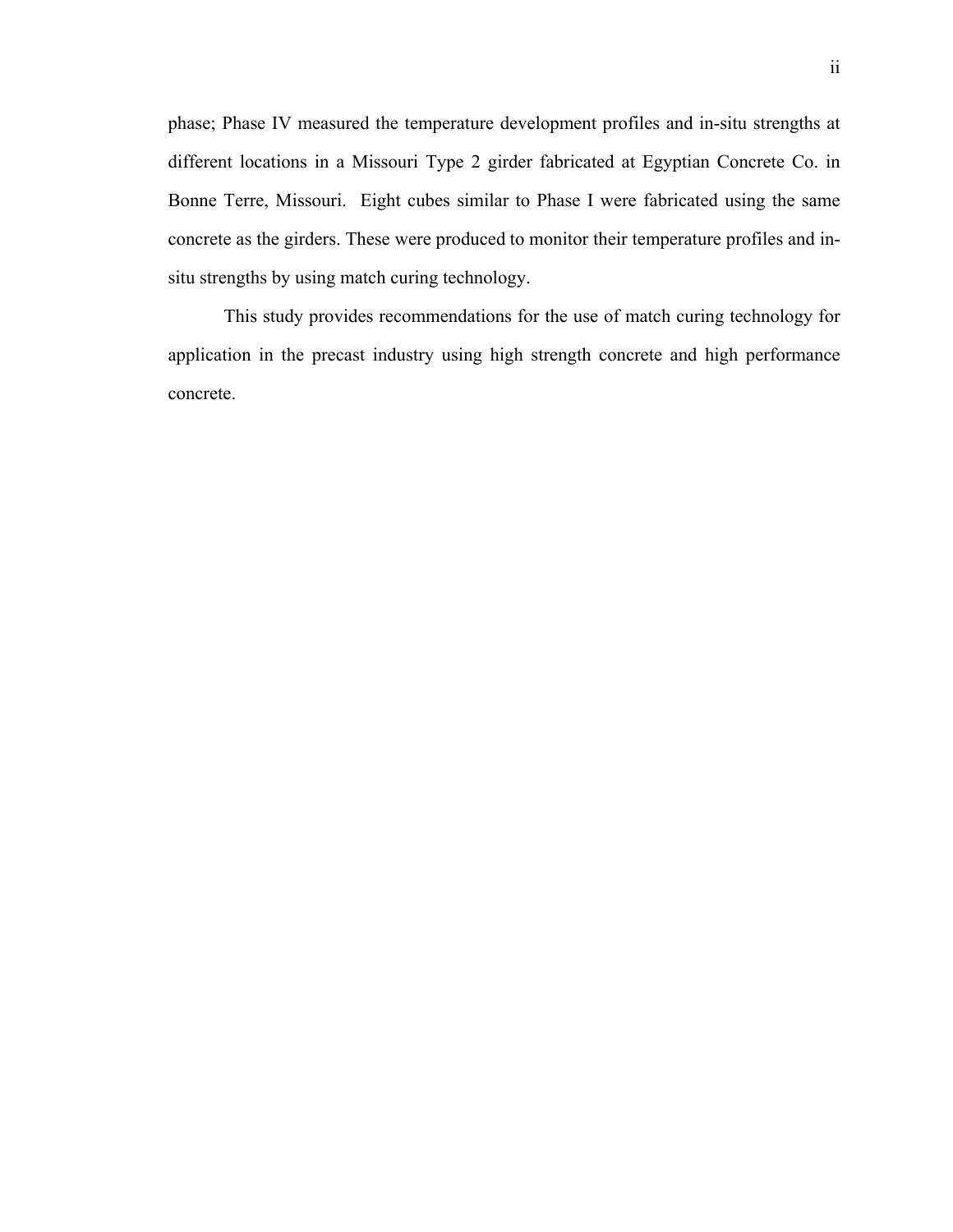### **ACKNOWLEDGMENTS**

The authors would like to acknowledge the financial support of the American Concrete Institute (ACI) and the University Transportation Center (UTC) at University of Missouri – Rolla, as well as Holnam, Inc., ISG Resources, Inc., and Degussa Construction Operation, Inc. for donating the cement, fly ash and HRWR.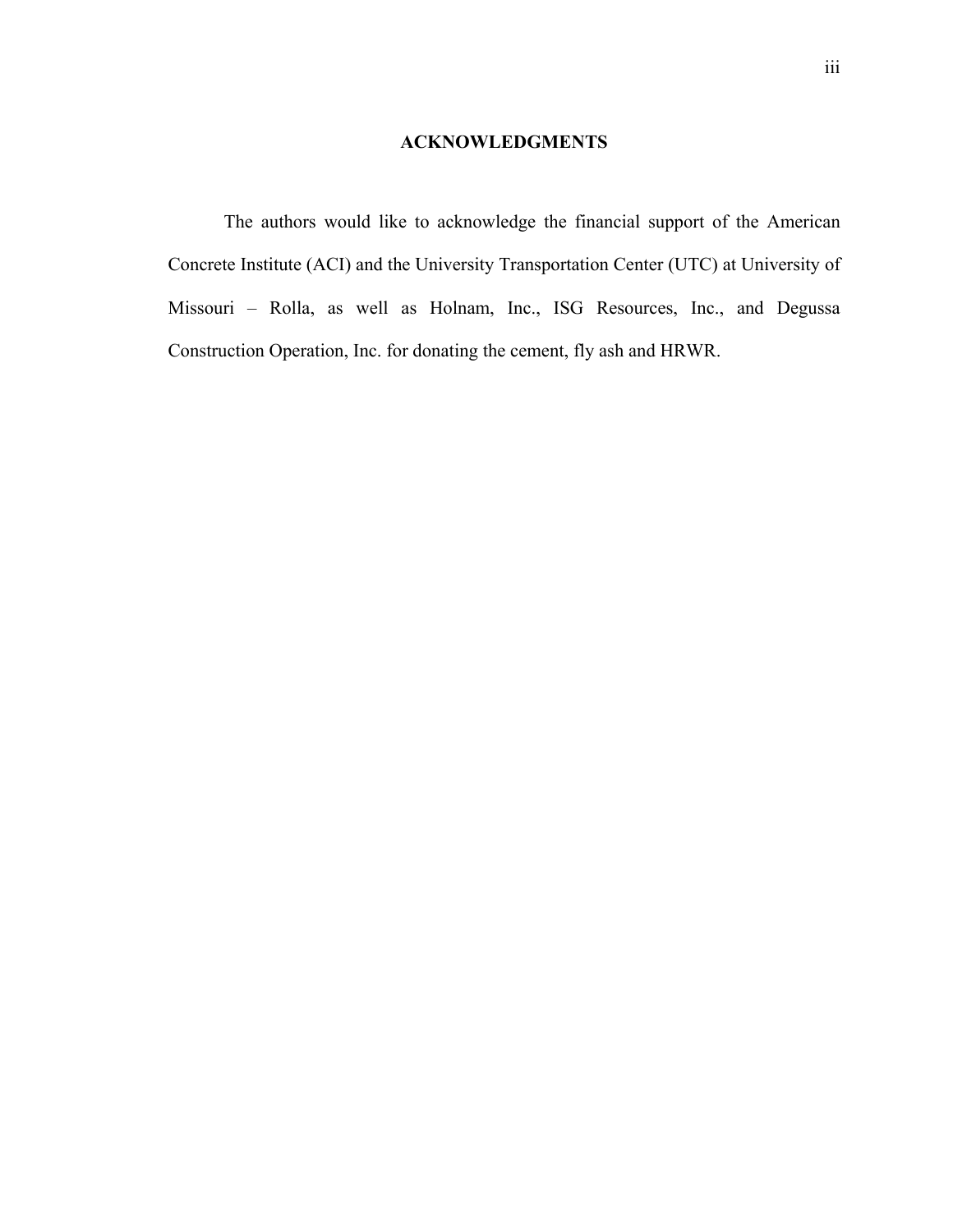## **TABLE OF CONTENTS**

Page

| <b>SECTION</b> |                                                                            |
|----------------|----------------------------------------------------------------------------|
|                |                                                                            |
|                |                                                                            |
|                |                                                                            |
|                |                                                                            |
|                |                                                                            |
|                |                                                                            |
|                |                                                                            |
|                |                                                                            |
|                |                                                                            |
|                |                                                                            |
|                |                                                                            |
|                |                                                                            |
|                |                                                                            |
|                | 2.2.4. Survey of SA/V ratios of Current Standard Sections of the Girder  7 |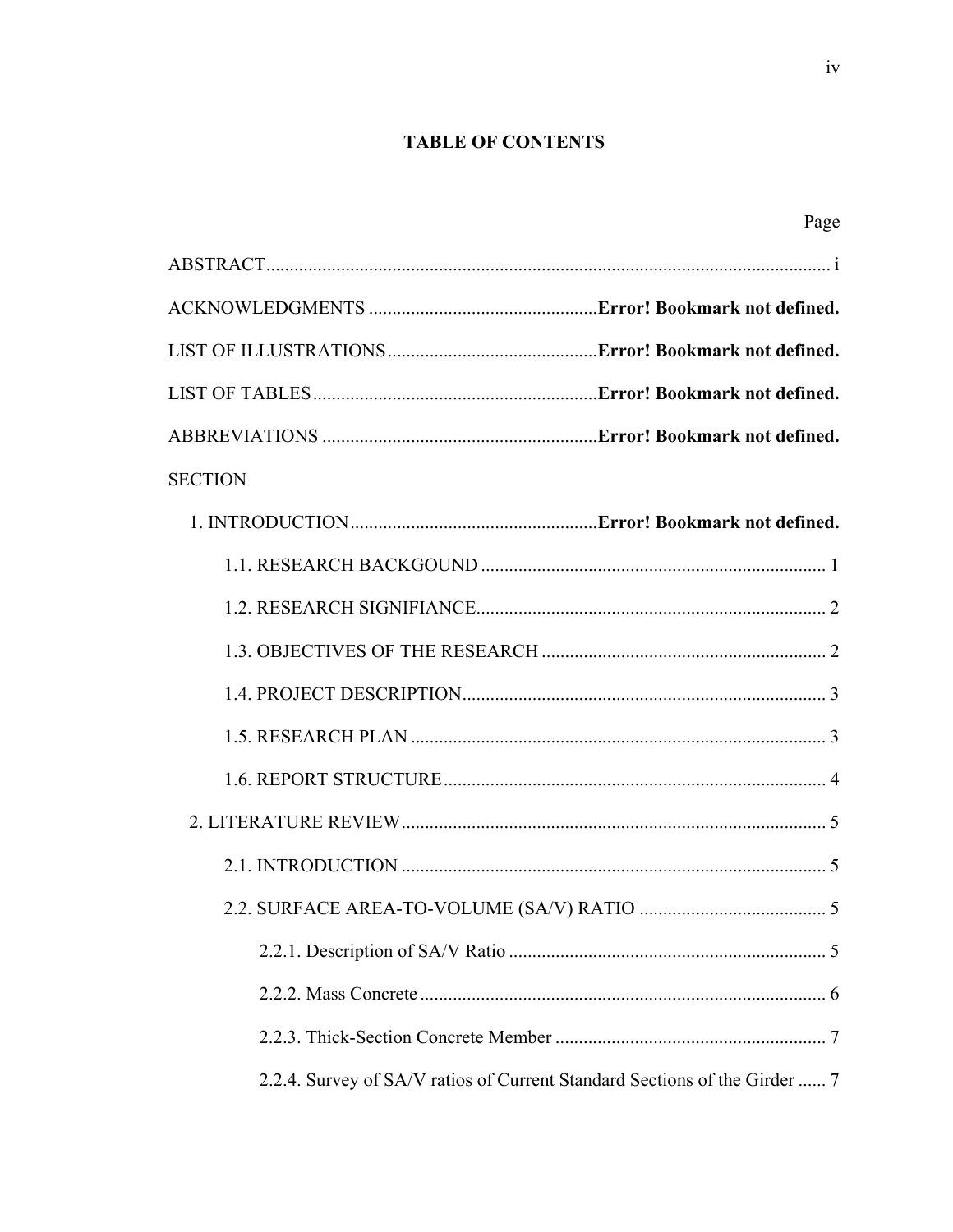| 2.3. HIGH PERFORMANCE CONCRETE AND HIGH STRENGTH   |  |
|----------------------------------------------------|--|
|                                                    |  |
|                                                    |  |
|                                                    |  |
|                                                    |  |
|                                                    |  |
|                                                    |  |
|                                                    |  |
|                                                    |  |
|                                                    |  |
|                                                    |  |
|                                                    |  |
|                                                    |  |
|                                                    |  |
|                                                    |  |
|                                                    |  |
|                                                    |  |
| 2.6. CURRENT STRENGTH VERIFICATION METHODOLOGY  34 |  |
|                                                    |  |
|                                                    |  |
|                                                    |  |
|                                                    |  |
|                                                    |  |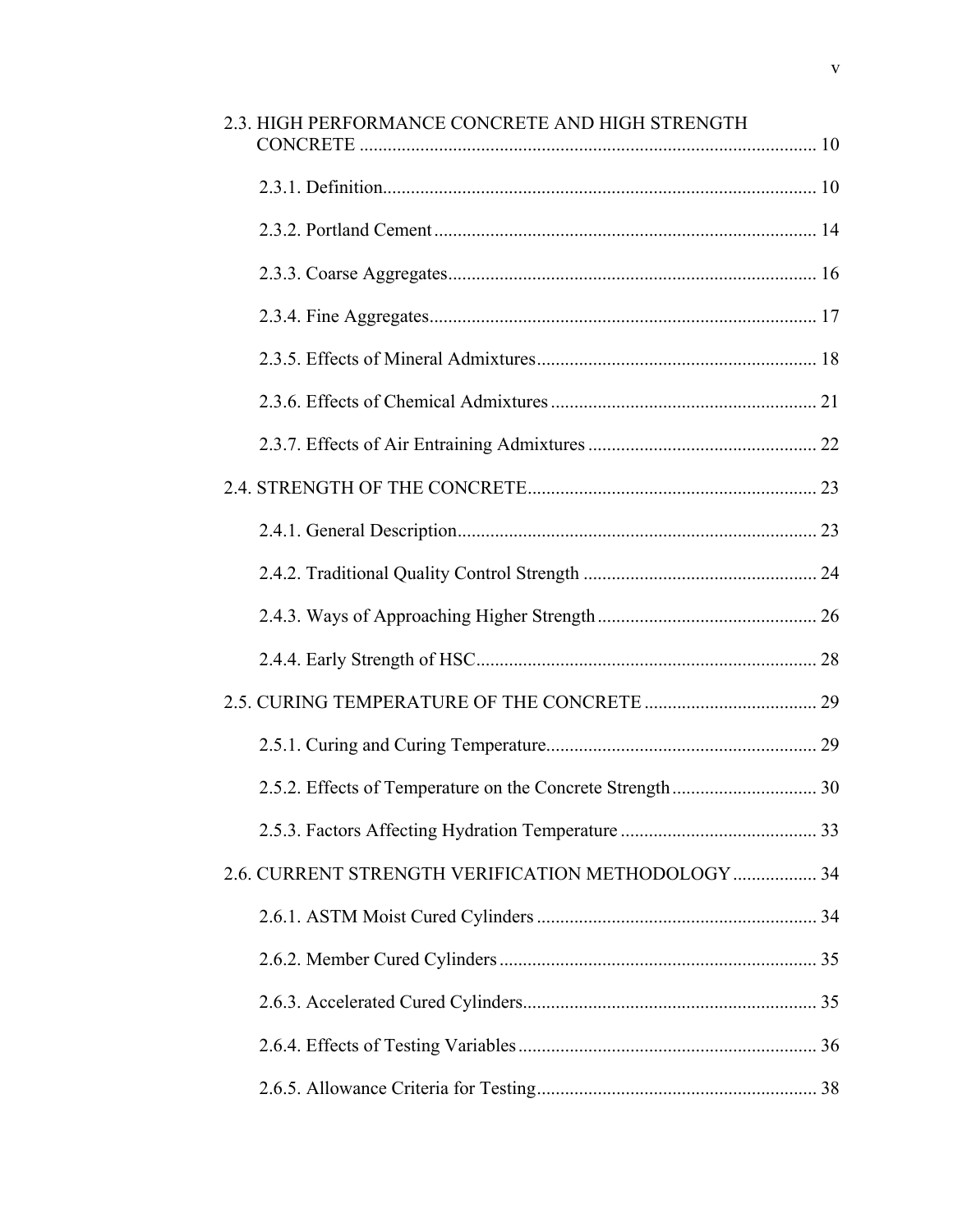| 2.6.6. Current Researches on the Quality Control Testing of HSC in the |  |
|------------------------------------------------------------------------|--|
|                                                                        |  |
|                                                                        |  |
|                                                                        |  |
|                                                                        |  |
|                                                                        |  |
|                                                                        |  |
|                                                                        |  |
|                                                                        |  |
|                                                                        |  |
|                                                                        |  |
|                                                                        |  |
|                                                                        |  |
|                                                                        |  |
|                                                                        |  |
| 3.3. PHASE I: MEASURING TEMPERATURE DEVELOPMENT 66                     |  |
|                                                                        |  |
|                                                                        |  |
|                                                                        |  |
| 3.4. PHASE II: MODELING TEMPERATURE DEVELOPMENT                        |  |
|                                                                        |  |
|                                                                        |  |
|                                                                        |  |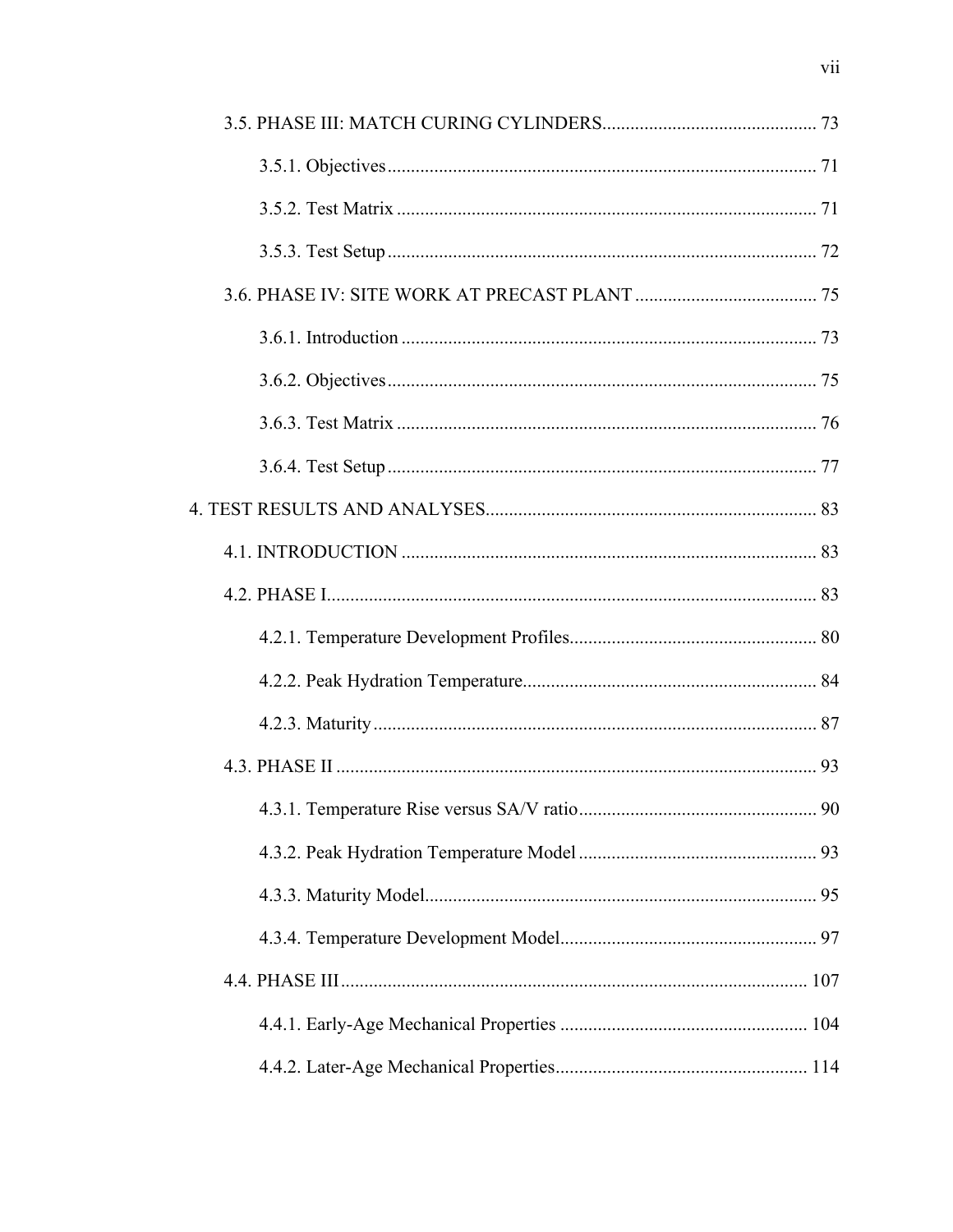| 4.5.3. Deviation of Conventional Quality Control Cylinders 137 |  |
|----------------------------------------------------------------|--|
|                                                                |  |
|                                                                |  |
| 5.2. EFFECT OF PEAK HYDATION TEMPERATURE  142                  |  |
| 5.2.1. Effect on Compressive Strength and MOE at Early-Age 139 |  |
| 5.2.2. Effect on Compressive Strength and MOE at Later-Age 142 |  |
|                                                                |  |
|                                                                |  |
|                                                                |  |
| 5.3.2. Effect on Compressive Strength and MOE at Early-Age 147 |  |
| 5.3.3. Effect on Compressive Strength and MOE at Later-Age 152 |  |
|                                                                |  |
| 5.4. EFFECT OF ACCELERATED CURING TEMPERATURE 161              |  |
| 5.4.1. Effect on Compressive Strength and MOE at Early-Age 158 |  |
| 5.4.2. Effect on Compressive Strength and MOE at Later-Age 164 |  |
|                                                                |  |
| 5.5. DEVIATION OF CONVENTIONAL QUALITY CONTROL METHOD 172      |  |
|                                                                |  |
|                                                                |  |
|                                                                |  |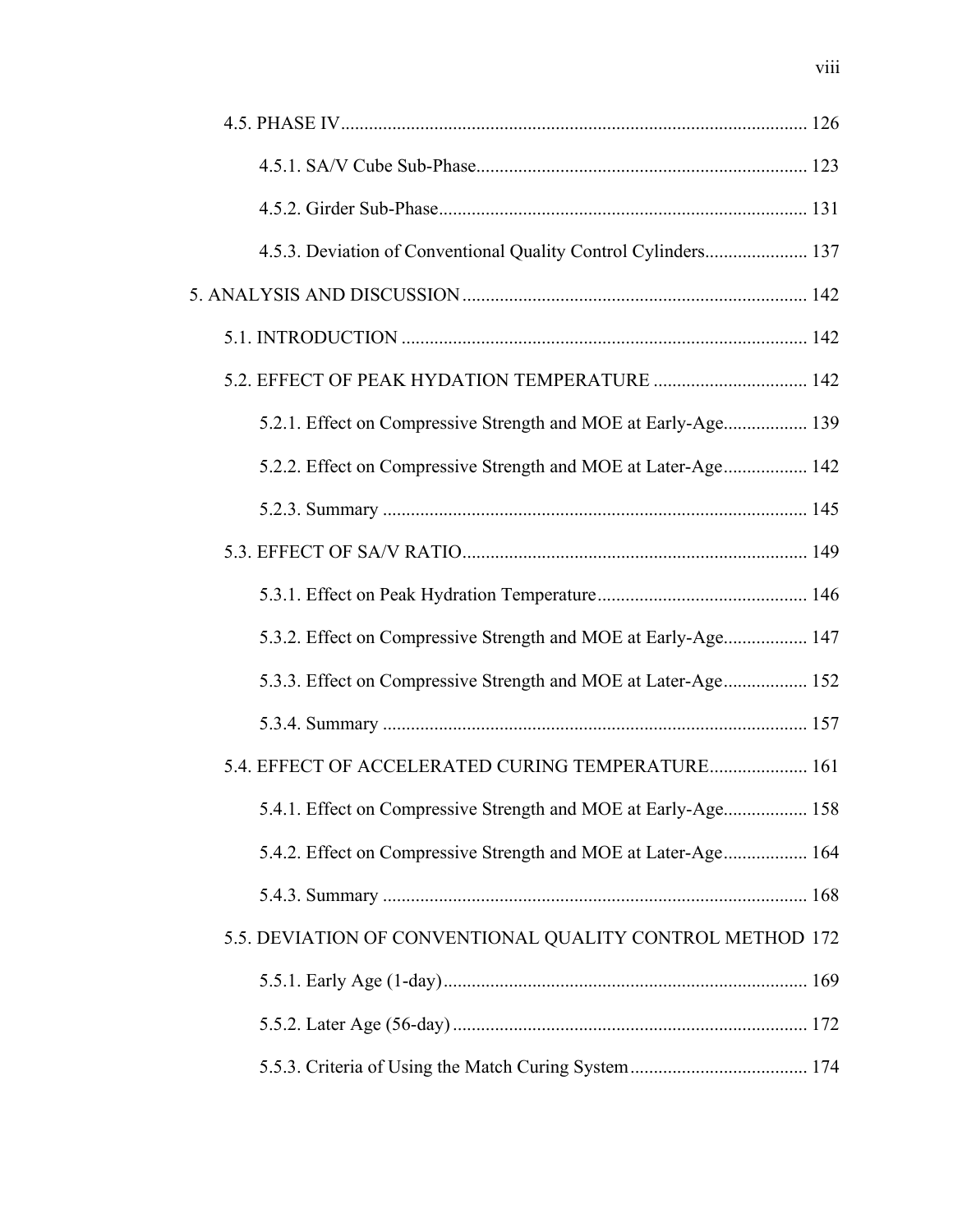| 6.3. RECOMMENDATIONS OF USING MATCH CURING SYSTEM 186    |  |
|----------------------------------------------------------|--|
| 6.4. FUTURE RESEARCH RECOMMENDATIONS AND / OR NEEDS  188 |  |
| <b>APPENDICES</b>                                        |  |
| A. TEMPERATURE DEVELOPMENT PROFILES MEASURED IN THE      |  |
| B. TEST RESULTS OF COMPRESSIVE STRENGTH AND MODULUS      |  |
| C. TEST RESULTS OF COMPRESSIVE STRENGTH AND MODULUS      |  |
| D. GUIDANCE TO OPERATING THE SURE CURE MATCH CURING      |  |
| E. MANUFACTURER'S SPECIFICATIONS FOR PORTLAND            |  |
|                                                          |  |
|                                                          |  |
| H. MANUFACTURER'S SPECIFICATIONS FOR HRWR 222            |  |
|                                                          |  |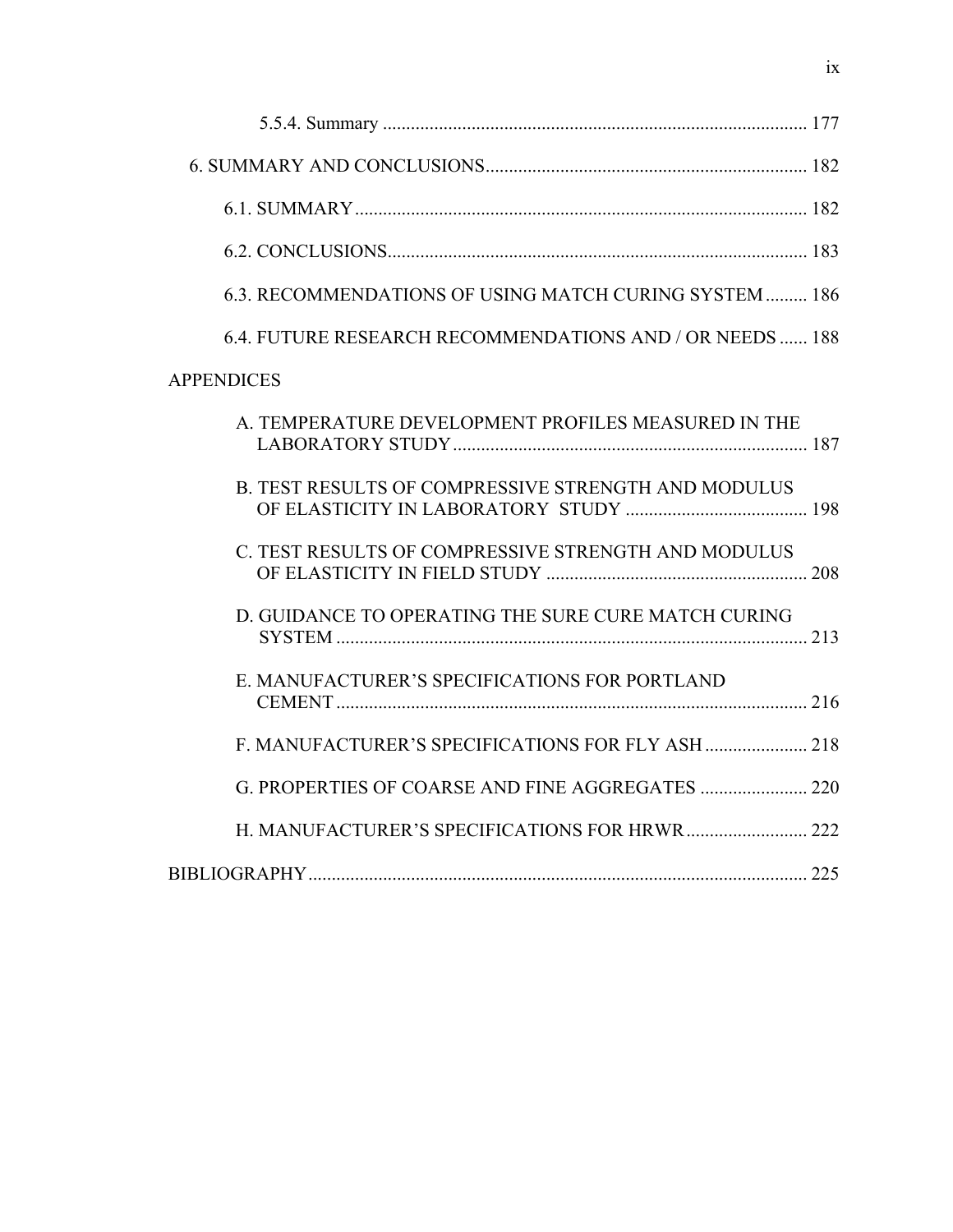# **LIST OF ILLUSTRATIONS**

#### Figure Page

| 2.1. |                                                                         |  |
|------|-------------------------------------------------------------------------|--|
| 2.2. |                                                                         |  |
| 2.3. |                                                                         |  |
| 2.4. |                                                                         |  |
| 2.5. |                                                                         |  |
| 3.1. |                                                                         |  |
| 3.2. |                                                                         |  |
| 3.3. |                                                                         |  |
| 3.4. |                                                                         |  |
| 3.5. | Whiteman Rotary Mixer Used for Laboratory Produced Concrete 58          |  |
| 3.6. |                                                                         |  |
| 3.7. |                                                                         |  |
| 3.8. |                                                                         |  |
| 3.9. |                                                                         |  |
|      |                                                                         |  |
|      |                                                                         |  |
|      | 3.12. Flow Chart of Test Setup for Temperature Profile Measurement  68  |  |
|      |                                                                         |  |
|      |                                                                         |  |
|      |                                                                         |  |
|      |                                                                         |  |
|      |                                                                         |  |
|      |                                                                         |  |
|      | 3.19. Plan Illustrating Girders Instrumented and "Cluster" Locations 77 |  |
|      |                                                                         |  |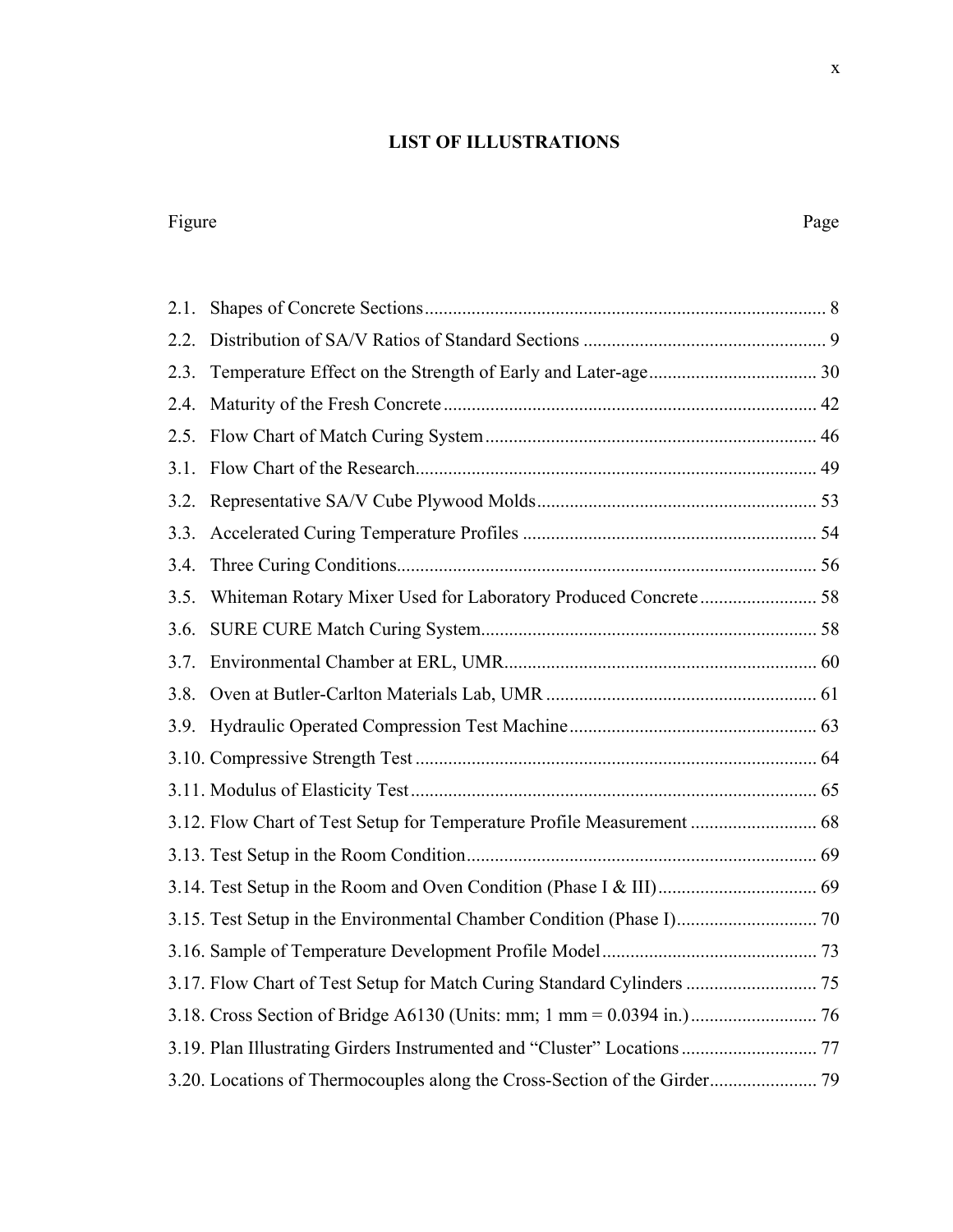|      | 3.21. Test Setups in the Egyptian Concrete Company in Bonne Terre, Missouri  80 |  |
|------|---------------------------------------------------------------------------------|--|
|      |                                                                                 |  |
|      |                                                                                 |  |
|      |                                                                                 |  |
| 4.1. |                                                                                 |  |
| 4.2. | Temperature Profile under Room and Accelerated Curing (L25FA)  86               |  |
| 4.3. |                                                                                 |  |
| 4.4. |                                                                                 |  |
| 4.5. |                                                                                 |  |
| 4.6. |                                                                                 |  |
| 4.7. |                                                                                 |  |
| 4.8. |                                                                                 |  |
|      |                                                                                 |  |
|      |                                                                                 |  |
|      |                                                                                 |  |
|      |                                                                                 |  |
|      |                                                                                 |  |
|      |                                                                                 |  |
|      |                                                                                 |  |
|      |                                                                                 |  |
|      |                                                                                 |  |
|      |                                                                                 |  |
|      |                                                                                 |  |
|      |                                                                                 |  |
|      |                                                                                 |  |
|      |                                                                                 |  |
|      |                                                                                 |  |
|      |                                                                                 |  |
|      |                                                                                 |  |
|      |                                                                                 |  |
|      |                                                                                 |  |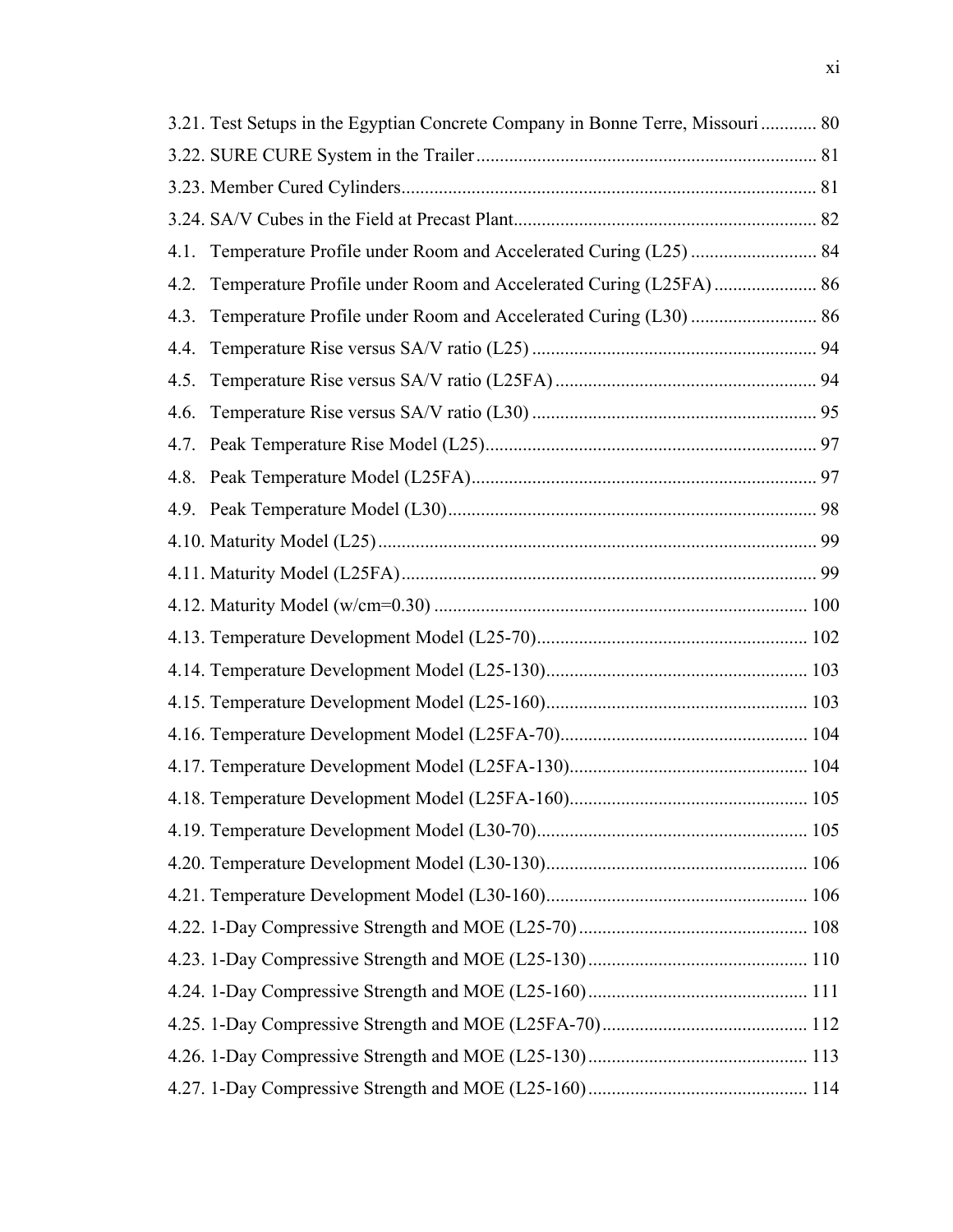| 4.41. Temperature Development Profile (Field Cast 7/13/2001)  127          |  |
|----------------------------------------------------------------------------|--|
|                                                                            |  |
|                                                                            |  |
|                                                                            |  |
|                                                                            |  |
| 4.46. Strength Deviation from Member Cured Cylinder versus SA/V Ratio      |  |
| 4.47. MOE Deviation from Member Cured Cylinder versus SA/V Ratio           |  |
| 4.48. Temperature Development Profile of Missouri Girder Type II Section   |  |
| 4.49. Temperature Development Profile of Missouri Girder Type II Section   |  |
| 4.50. Temperature Development Profile of Missouri Girder Type II Section   |  |
|                                                                            |  |
| 4.52. Comparison of Compressive Strength and MOE for 2-day and 56-day      |  |
| 4.53. Comparison of Compressive Strength and MOE for 2-day and 56-day      |  |
| 5.1. Peak Hydration Temperature vs. 1-day Mechanical Properties (L25)  143 |  |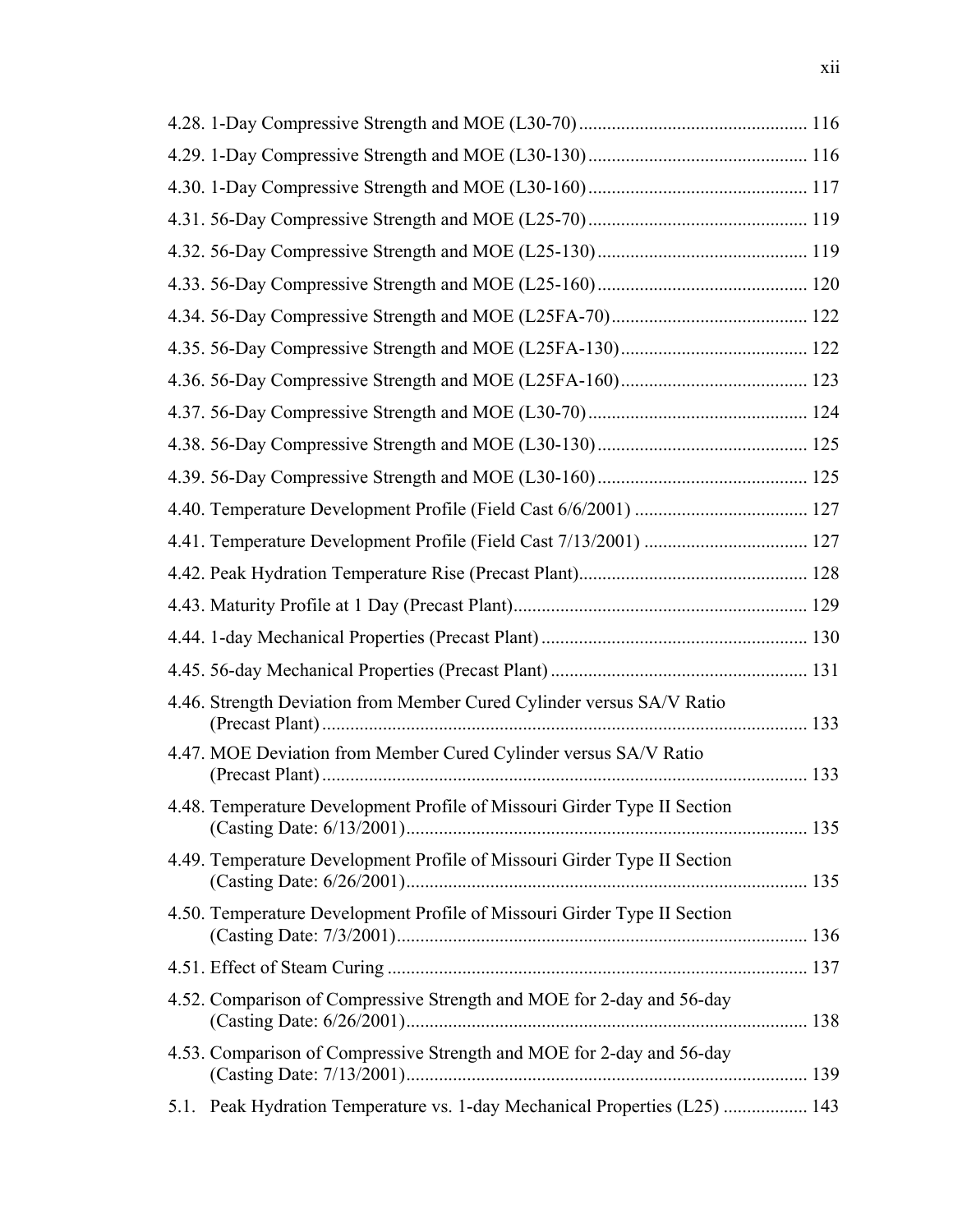|      | 5.2. Peak Hydration Temperature vs.1-day Mechanical Properties (L25FA)  143    |  |
|------|--------------------------------------------------------------------------------|--|
| 5.3. | Peak Hydration Temperature vs. 1-day Mechanical Properties (L30)  144          |  |
| 5.4. | Peak Hydration Temperature vs. 2-day Mechanical Properties at the precast      |  |
|      | 5.5. Peak Hydration Temperature vs. 56-day Mechanical Properties (L25)  146    |  |
| 5.6. | Peak Hydration Temperature vs. 56-day Mechanical Properties (L25FA)  146       |  |
| 5.7. | Peak Hydration Temperature vs. 56-day Mechanical Properties (L30)  147         |  |
|      | 5.8. Peak Hydration Temperature vs. 56-day Mechanical Properties of HSC at the |  |
|      |                                                                                |  |
| 5.9. | Compressive Strength vs. SA/V ratio under Curing Regimes at Early-Age          |  |
|      | 5.10. Compressive Strength vs. SA/V ratio under Curing Regimes at Early-Age    |  |
|      | 5.11. Compressive Strength vs. SA/V ratio under Curing Regimes at Early-Age    |  |
|      |                                                                                |  |
|      | 5.13. MOE vs. SA/V ratio under Curing Regimes at Early-Age (L25FA) 154         |  |
|      | 5.14. MOE vs. SA/V ratio under Curing Regimes at Early-Age (L30) 155           |  |
|      | 5.15. Compressive Strength vs. SA/V ratio under Curing Regimes at Later-Age    |  |
|      | 5.16. Compressive Strength vs. SA/V ratio under Curing Regimes at Later-Age    |  |
|      | 5.17. Compressive Strength vs. SA/V ratio under Curing Regimes at Later-Age    |  |
|      |                                                                                |  |
|      | 5.19. MOE vs. SA/V ratio under Curing Regimes at Later-Age (L25FA) 159         |  |
|      | 5.20. MOE vs. SA/V ratio under Curing Regimes at Later-Age (L30) 160           |  |
|      | 5.21. Effect of Accelerated Curing Temperature on Compressive Strength of HSC  |  |
|      | 5.22. Effect of Accelerated Curing Temperature on Compressive Strength of HSC  |  |
|      | 5.23. Effect of Accelerated Curing Temperature on Compressive Strength of HSC  |  |
|      | 5.24. Effect of Accelerated Curing Temperature on Modulus of Elasticity of HSC |  |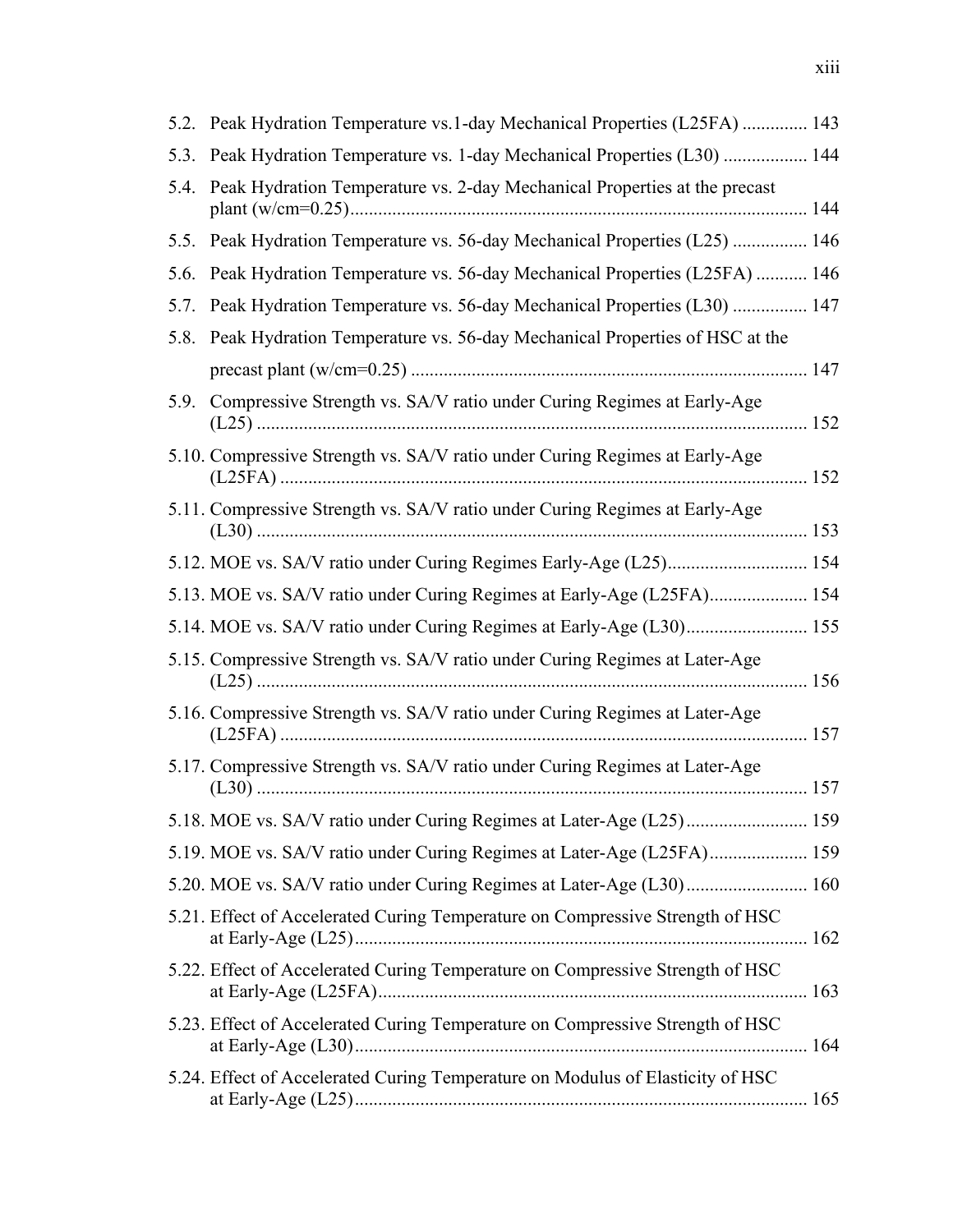| A.1. Temperature Development Profile of L25 (Casting Date: 3/11/2001)  188       |
|----------------------------------------------------------------------------------|
| A.2. Temperature Development Profile of w/cm=0.25 (Casting Date: 3/24/2001)  188 |
| A.3. Temperature Development Profile of L25 (Casting Date: 4/14/2001)  189       |
| A.4. Temperature Development Profile of L25 (Casting Date: 9/17/2001)  189       |
| A.5. Temperature Development Profile of L25 (Casting Date: 10/10/2001)  190      |
|                                                                                  |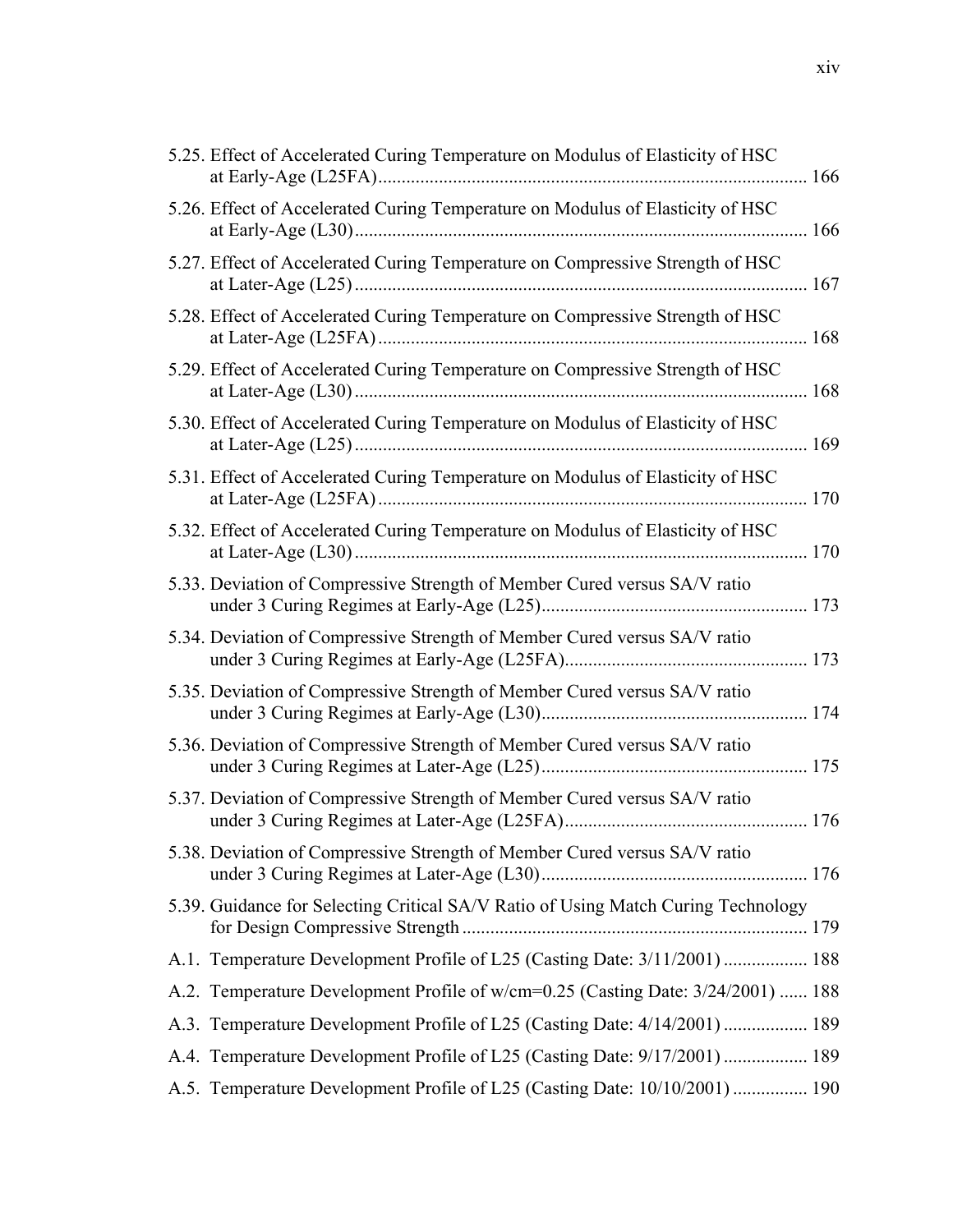| A.6. Temperature Development Profile of L25 (Casting Date: 9/24/2001)  190    |
|-------------------------------------------------------------------------------|
| A.7. Temperature Development Profile of L25 (Casting Date: 9/26/2001)  191    |
| A.8. Temperature Development Profile of L25 (Casting Date: 9/28/2001)  191    |
| A.9. Temperature Development Profile of L30 (Casting Date: 2/28/2002)  192    |
| A.10. Temperature Development Profile of L30 (Casting Date: 3/20/2002)  192   |
| A.11. Temperature Development Profile of L30 (Casting Date: 3/30/2002)  193   |
| A.12. Temperature Development Profile of L30 (Casting Date: 4/20/2002)  193   |
| A.13. Temperature Development Profile of L25FA (Casting Date: 4/7/2001)  194  |
| A.14. Temperature Development Profile of L25FA (Casting Date: 4/28/2001)  194 |
| A.15. Temperature Development Profile of L25FA (Casting Date: 5/23/2001)  195 |
| A.16. Temperature Development Profile of L25FA (Casting Date: 3/5/2002)  195  |
| A.17. Temperature Development Profile of L25FA (Casting Date: 4/12/2001)  196 |
| A.18. Temperature Development Profile of L25FA (Casting Date: 4/16/2001)  196 |
| A.19. Temperature Development Profile of L25FA (Casting Date: 4/18/2002)  197 |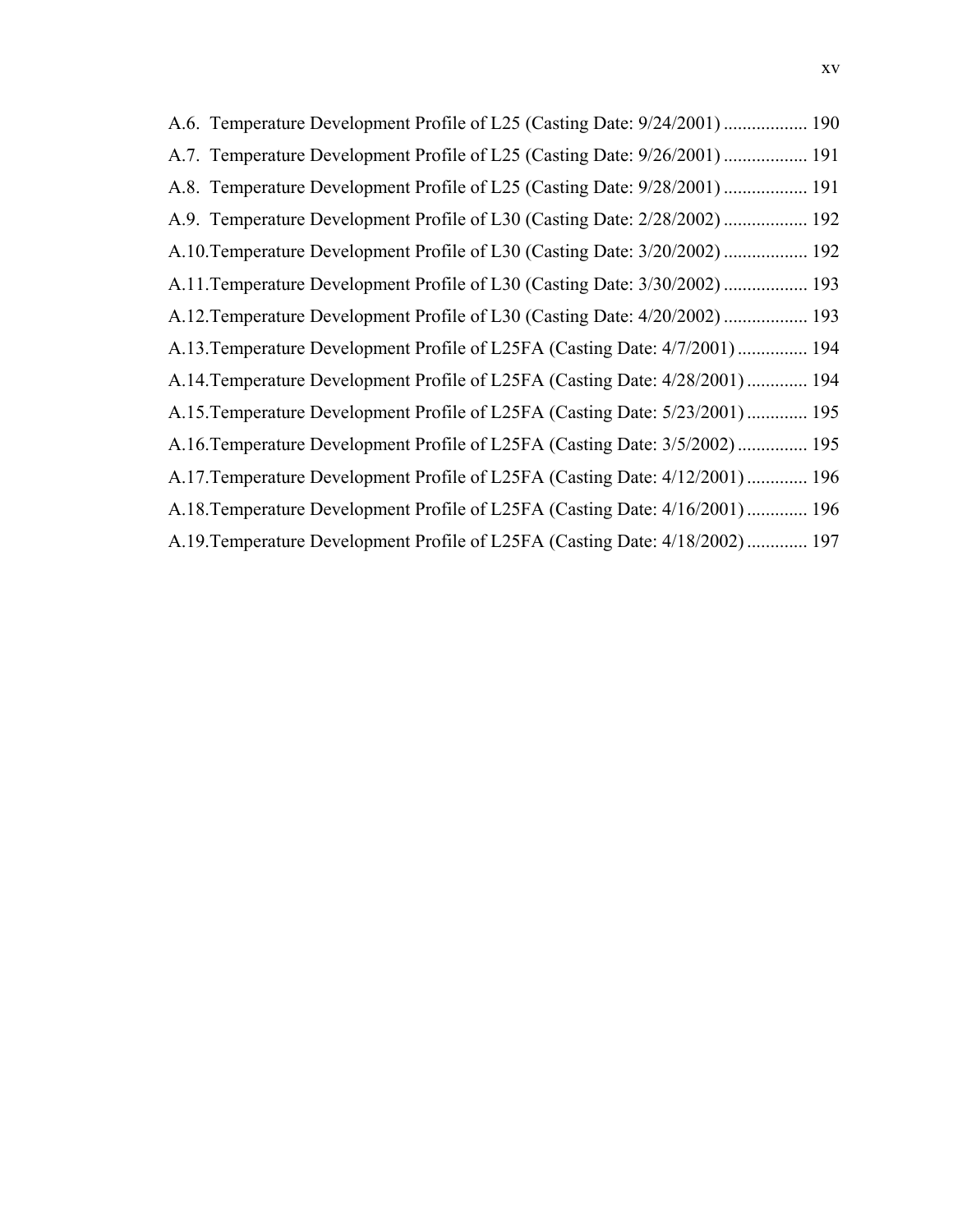## **LIST OF TABLES**

#### Table Page

| 2.1. |                                                                                   |  |
|------|-----------------------------------------------------------------------------------|--|
| 2.2. |                                                                                   |  |
| 2.3. |                                                                                   |  |
| 2.4. | Definition of HPC according to FHwA [Goodspeed, et al., (1996)]  13               |  |
| 2.5. | Types of Portland Cement Classified by ASTM 150-02 (2002)  15                     |  |
| 2.6. | Types of Hydraulic Cement Classified by ASTM C1157-00a (2000)  16                 |  |
| 2.6. |                                                                                   |  |
| 3.1. |                                                                                   |  |
| 3.2. |                                                                                   |  |
| 3.3. |                                                                                   |  |
| 3.4. |                                                                                   |  |
| 3.5. | Representative DOT's Specifications for Ambient and Curing Temperatures  53       |  |
| 3.6. |                                                                                   |  |
| 3.7. |                                                                                   |  |
| 3.8. |                                                                                   |  |
| 4.1. |                                                                                   |  |
| 4.2. |                                                                                   |  |
| 4.3. |                                                                                   |  |
| 4.4. |                                                                                   |  |
| 4.5. |                                                                                   |  |
| 4.6. |                                                                                   |  |
| 4.7. | Summary of Peak Hydration Temperature and Maturity of SA/V  101                   |  |
| 4.8. | Summary of Peak Hydration Temperature and Maturity of Control Cylinders  102      |  |
| 4.9. | Summary of 1-Day Compressive Strength and Modulus of Elasticity (L25) 108         |  |
|      | 4.10. Summary of 1-Day Compressive Strength and Modulus of Elasticity (L25FA) 112 |  |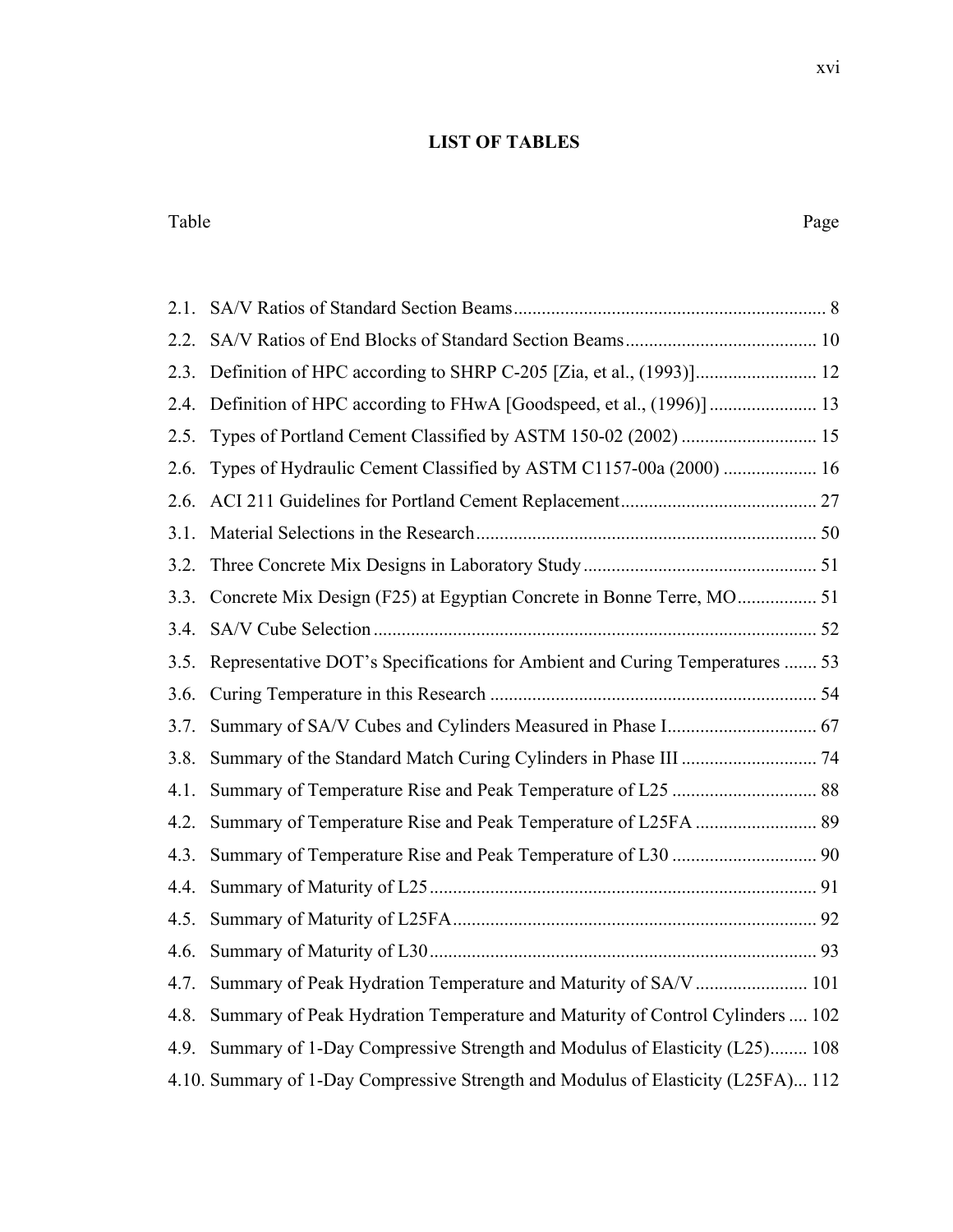| 4.11. Summary of 1-Day Compressive Strength and Modulus of Elasticity (L30) 115     |  |
|-------------------------------------------------------------------------------------|--|
| 4.12. Summary of 56-Day Compressive Strength and Modulus of Elasticity (L25) 118    |  |
| 4.13. Summary of 56-Day Compressive Strength and Modulus of Elasticity (L25FA). 121 |  |
| 4.14. Summary of 56-Day Compressive Strength and Modulus of Elasticity (L30) 124    |  |
| 4.15. Summary of Deviations of Member Cured and ASTM Cured Cylinders                |  |
| 4.16. Summary of Deviations of Member Cured and ASTM Cured Cylinders                |  |
| 6.1. Example of Selection of Standard Girder for Match Curing 187                   |  |
|                                                                                     |  |
|                                                                                     |  |
|                                                                                     |  |
|                                                                                     |  |
|                                                                                     |  |
|                                                                                     |  |
|                                                                                     |  |
|                                                                                     |  |
|                                                                                     |  |
|                                                                                     |  |
|                                                                                     |  |
|                                                                                     |  |
|                                                                                     |  |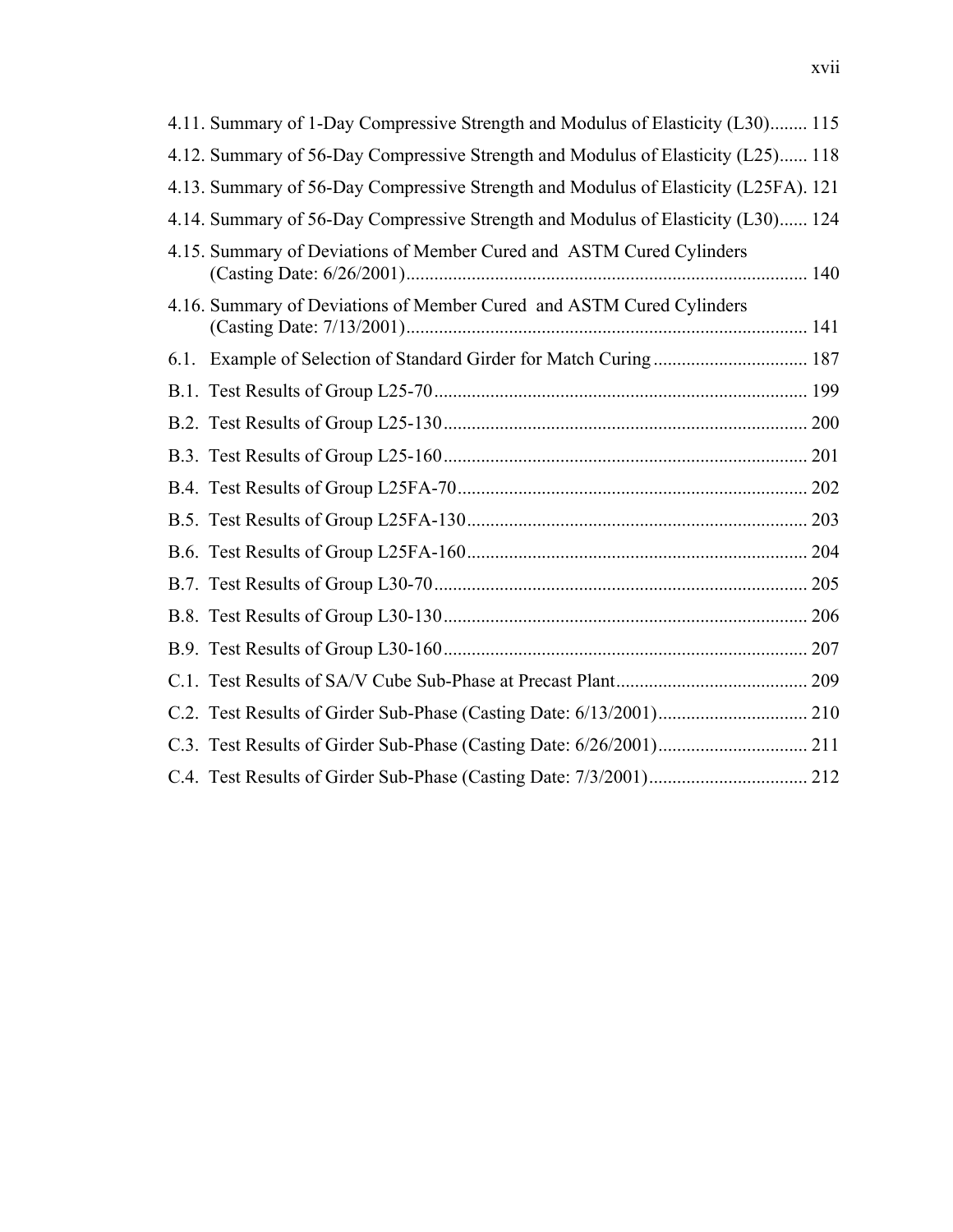### **ABBREVIATIONS**

| Symbol         | Description                                              |
|----------------|----------------------------------------------------------|
| SA/V           | Surface Area-to-Volume                                   |
| <b>MOE</b>     | <b>Modulus of Elasticity</b>                             |
| <b>HSC</b>     | High Strength Concrete                                   |
| <b>NSC</b>     | Normal Strength Concrete                                 |
| <b>HPC</b>     | <b>High Performance Concrete</b>                         |
| w/c(m)         | Water to Cement (Cementitious) Material                  |
| <b>HRWR</b>    | High Range Water Reducer                                 |
| <b>AASHOTO</b> | American Association of State Highway and Transportation |
| <b>ASTM</b>    | American Society for Testing and Materials               |
| <b>ACI</b>     | American Concrete Institute                              |
| <b>FHwA</b>    | Federal Highway Administration                           |
| <b>DOT</b>     | Department of Transportation                             |
| MoDOT          | Missouri Department of Transportation                    |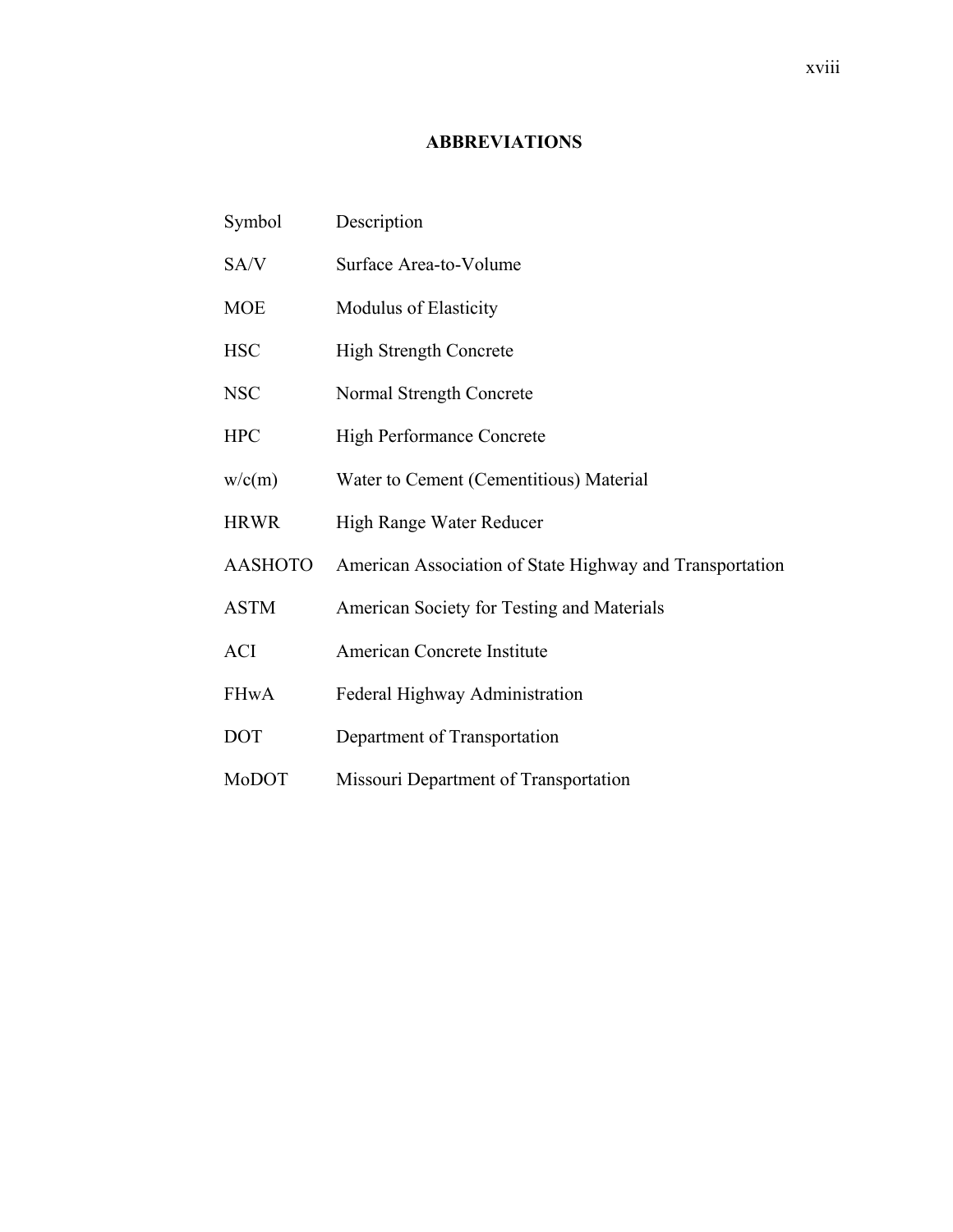#### **1. INTRODUCTION**

#### **1.1. RESEARCH BACKGOUND**

Increasing demand for faster and accelerated construction along with developments in structural material and design technologies require the structural engineer to determine the actual in-situ strength of concrete rather than relying on indications of potential strengths from traditional quality control test specimens. As more High Strength Concrete (HSC) is utilized, especially in the precast industry, realization of the full strength potential of the concrete becomes more dependent on curing and placement conditions, including moisture condition, hydration temperature and member dimensions. Previous researchers have shown that the strength of traditional quality control specimens may not be representative of actual strength in HSC members unless match cured specimens are utilized [Myers et al., (1997)]. Match cured specimens are cured under the actual hydration temperature within the member monitored by thermocouples embedded in the concrete. With the availability of match curing technology, researchers are now able to study the adequacy of traditional quality control methods for advanced materials. However, to date, no studies have investigated the use of match curing technology to adequately estimate the mechanical properties of HSC at both early and later-age under the combined interaction of member dimension and curing regime.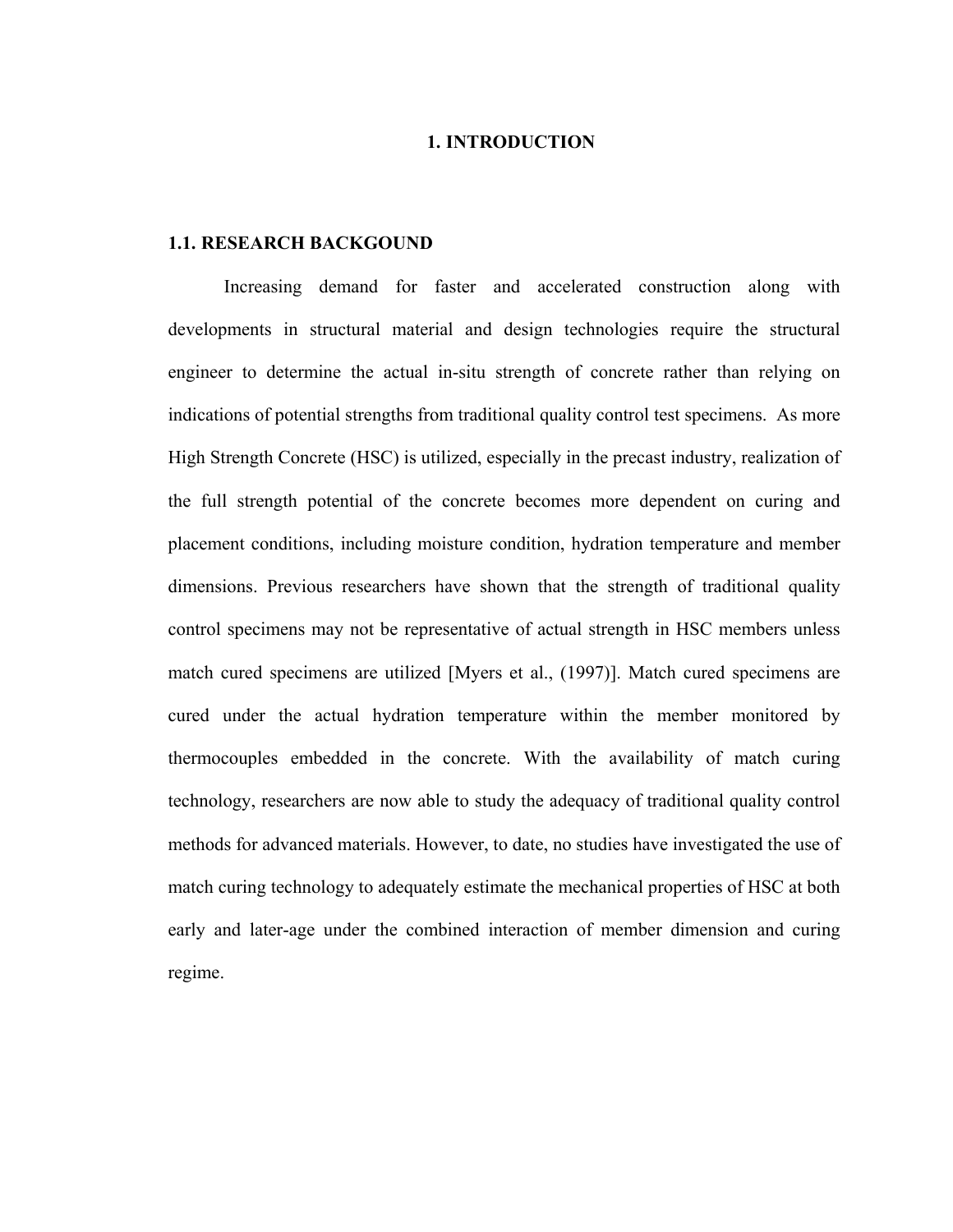#### **1.2. RESEARCH SIGNIFIANCE**

The research study results in a better understanding of when traditional quality control specimens are adequate for the precaster and when match curing technology becomes not only necessary, but recommended as the primary quality control method for use in the precast industry based on mix proportion of HSC and curing / placement conditions. To date, specifications have not directly addressed the applicability of match curing technology as a quality control tool in the precast industry, nor are any guidelines provided for when the system should be specified. This study directly investigates these issues enhancing the current state-of-the-art regarding match curing technology and precast quality control methods. Results from this study will be shared with the precast industry, professional design community, and technical societies.

#### **1.3. OBJECTIVES OF THE RESEARCH**

There are three main objectives of this research. The first objective is to find how the surface area-to-volume (SA/V) ratio of the member and accelerated curing affects the early and later-age properties of HSC members. The second objective is to determine at what level conventional quality control specimens no longer adequately represent the mechanical properties of the prestressed / precast concrete within the member. The third objective is to investigate the feasibility of match curing technology as the primary quality control process and provide guidelines for its use in the prestressed / precast industry.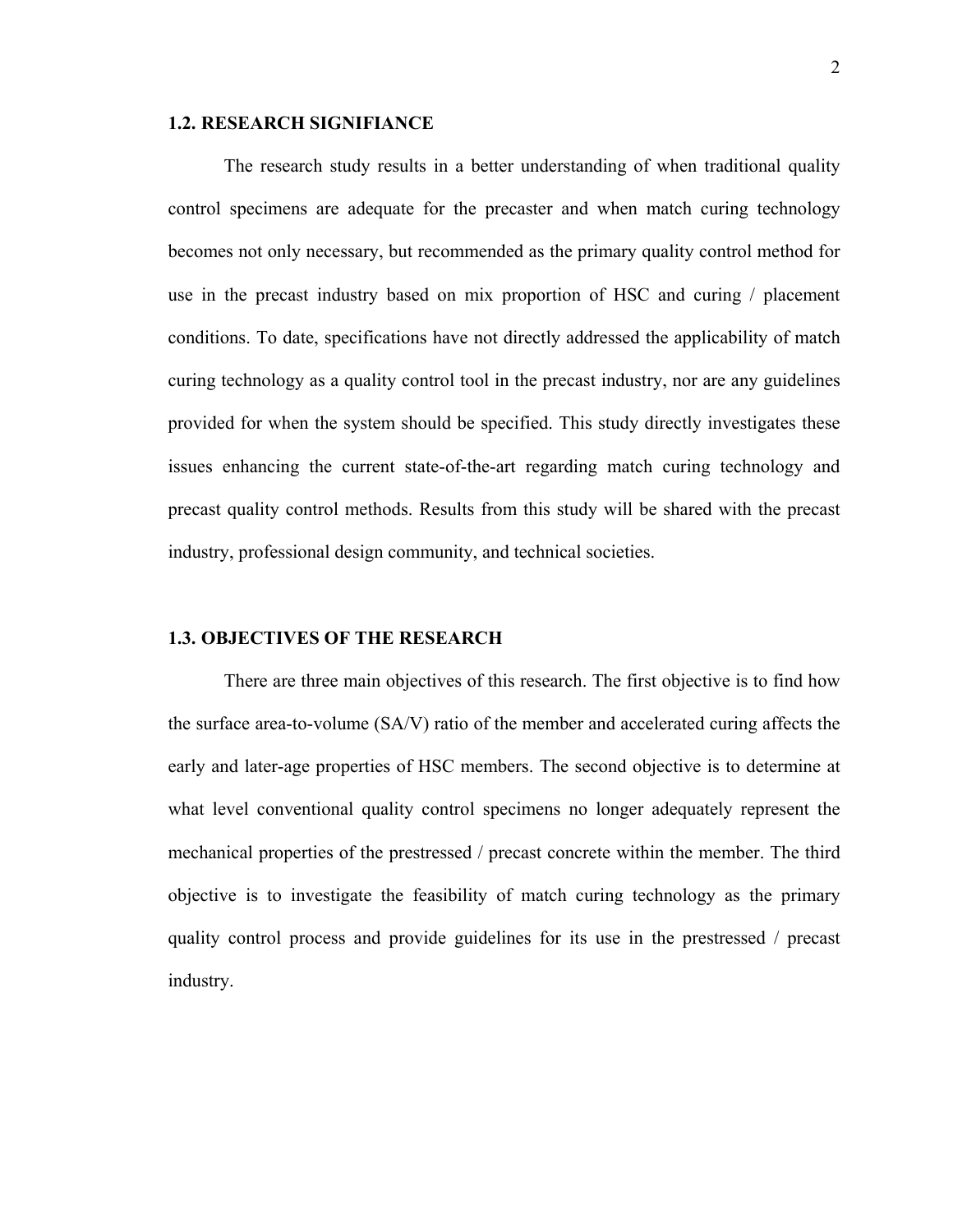#### **1.4. PROJECT DESCRIPTION**

This research was composed of two parts: laboratory study and field study. The laboratory study was funded by the American Concrete Institute (ACI) Concrete Research Council (CRC) and the University Transportation Center (UTC) at University of Missouri – Rolla. The field study was funded by the Missouri Department of Transportation (MoDOT) and Federal Highway Administration (FHwA) under research study entitled "HPC for Bridge A6130 – Route 412 Pemiscot County". The laboratory experiments utilized a commercially available match curing system and data acquisition system to model the hydration temperature profiles generated from various surface areato-volume (SA/V) ratios of several standard prestressed / precast shapes including American Association of State Highway and Transportation (AASHTO). In conjunction with various SA/V ratios, several combinations of mix designs with different degrees of cementitious contents were also investigated. The field experiments were conducted at Egyptian Concrete Co. in Bonne Terre, Missouri. Different locations in these high strength concrete girders were monitored to investigate the applicability and reliability of the match curing system for field use in Missouri.

#### **1.5. RESEARCH PLAN**

The research study was sub-divided into four phases. Phase I, II and III are associated with the laboratory study, while Phase IV is associated with the field study. Phase I measured the temperature development profiles of eight high strength concrete cubes which represent eight different SA/V ratios ranging from 0.25 in. $^{2}/$ in. $^{3}$  (1/inch) to 1.0 1/inch. These cubes were subjected to 3 ambient temperatures of  $70^{\circ}$ F,  $130^{\circ}$ F, and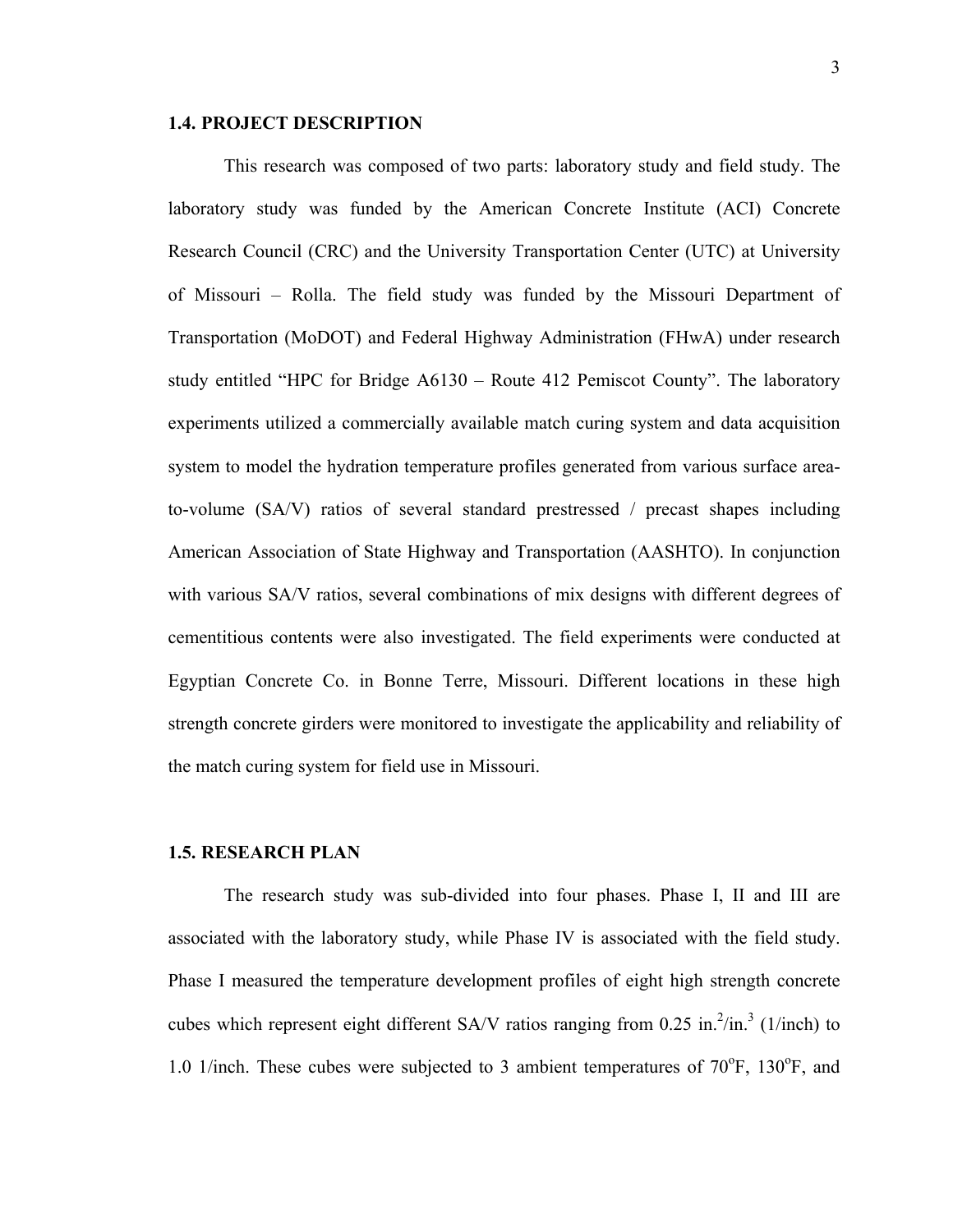160°F (21.1°C, 54.4°C, and 71.1°C), 2 water to cement ratios (w/cm=0.25, w/cm=0.30) and 2 fly ash replacement levels (with / without 35% fly ash); Phase II established the equations of relationship between peak hydration temperature and SA/V ratio and modeled the temperature development profiles of each condition from the data obtained in phase I. Four values of SA/V ratio: 0.1, 0.2, 0.4, 0.6 1/inch, were selected as the standard key points for match curing in the next phase; Phase III match-cured groups of 4 x 8-in. (100 x 200 mm) cylinders following the programmed temperature profiles developed in Phase II. Release (24 hours) and 56-days compressive strength and modulus of elasticity of cylinders were measured respectively during this phase; Phase IV measured the temperature development profiles and in-situ strengths at different locations in a Missouri Type 2 girder fabricated at Egyptian Concrete Co. in Bonne Terre, Missouri. Eight cubes similar to Phase I were fabricated using the same concrete as the girders. These were produced to monitor their temperature profiles and in-situ strengths as a supplement to the results in the laboratory.

#### **1.6. REPORT STRUCTURE**

This report is divided into six chapters. A review of quality control in HSC and match curing technology is presented in Section Two. The test procedures, equipment and materials used in the study are described in Section Three. Test results are presented in Section Four and discussed in Section Five. Section Six summarizes the research and presents several conclusions and recommendations. Additional detailed material information, operation of matching curing system as well as additional hydration temperature development profiles and test data are included in the Appendices.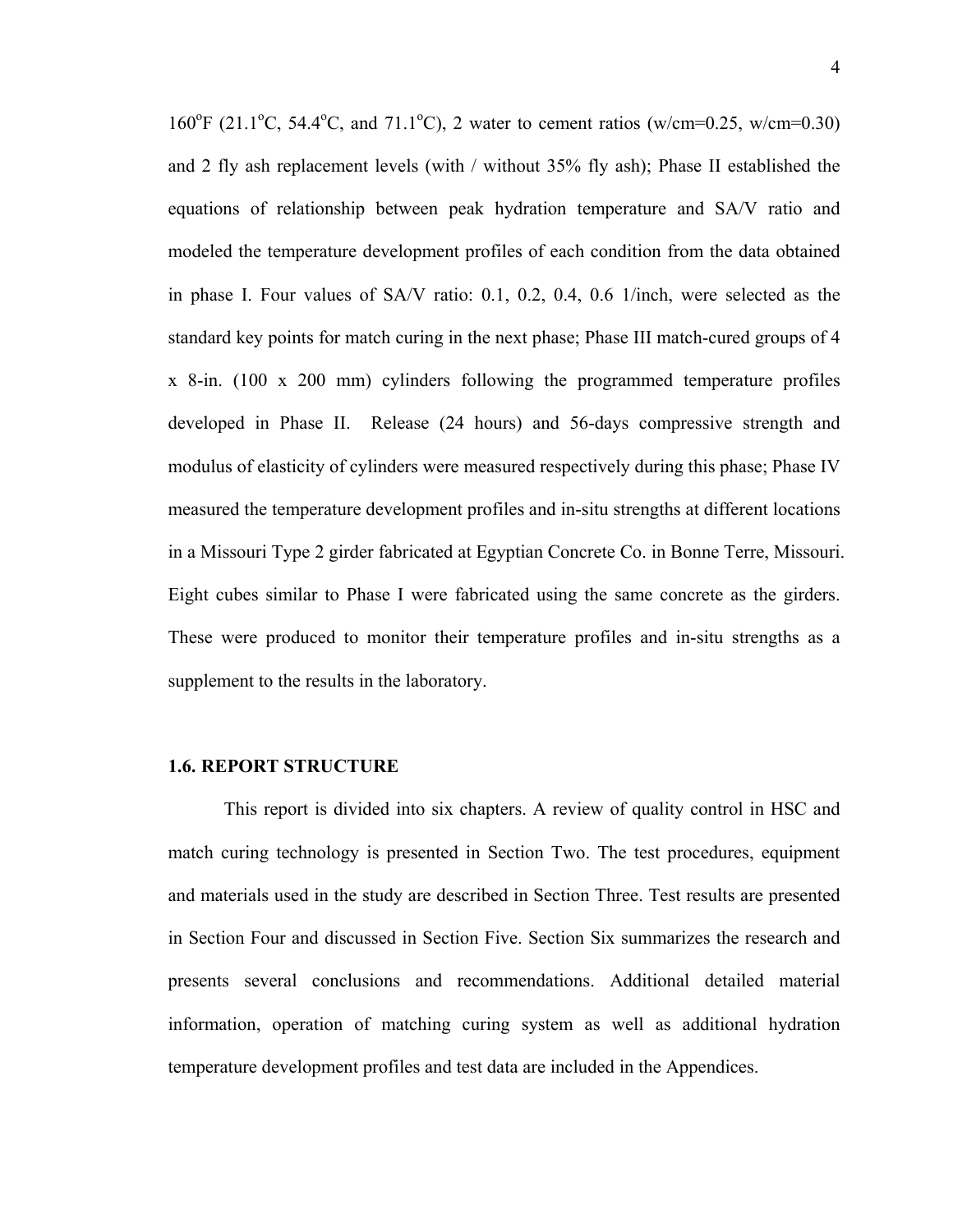#### **2. LITERATURE REVIEW**

#### **2.1. INTRODUCTION**

Utilizing High Strength Concrete (HSC) in the structural members has greatly increased due to the growing demand for taller structures, longer spans and smaller member cross-section. Researchers showed continuous interests in the effects of the mechanical properties of HSC, compared to the Normal Strength Concrete (NSC). It has been reported [Cetin (1995), Balendran et al., (2000), Lura et al., (2001)] that HSC may lead to a higher hydration temperature which results in higher early-age strength but lower later-age strength of the concrete. Numerous researchers have reported the significant differences between the strength of current standard quality control specimens and the in-situ strength in the member [Urpani et al., (1991), Myers et al., (1997), Yang et al., (2002)]. In addition to the cementitious material content in the mix design and the curing condition of the concrete, the surface area-to-volume (SA/V) ratio of the structural member plays an important role of the concrete hydration temperature [Harrison (1983)].

This section presents a review of the factors that affect temperature rise and are relevant to the research topic at hand. These factors include surface area-to-volume (SA/V) ratio, High Strength Concrete (HSC), Quality Control Meteorology and Match Curing Technology.

#### **2.2. SURFACE AREA-TO-VOLUME (SA/V) RATIO**

2.2.1 Description of SA/V Ratio. The SA/V ratio is an indicator of how massive an object is. As the SA/V ratio increases, the massiveness of the object decreases.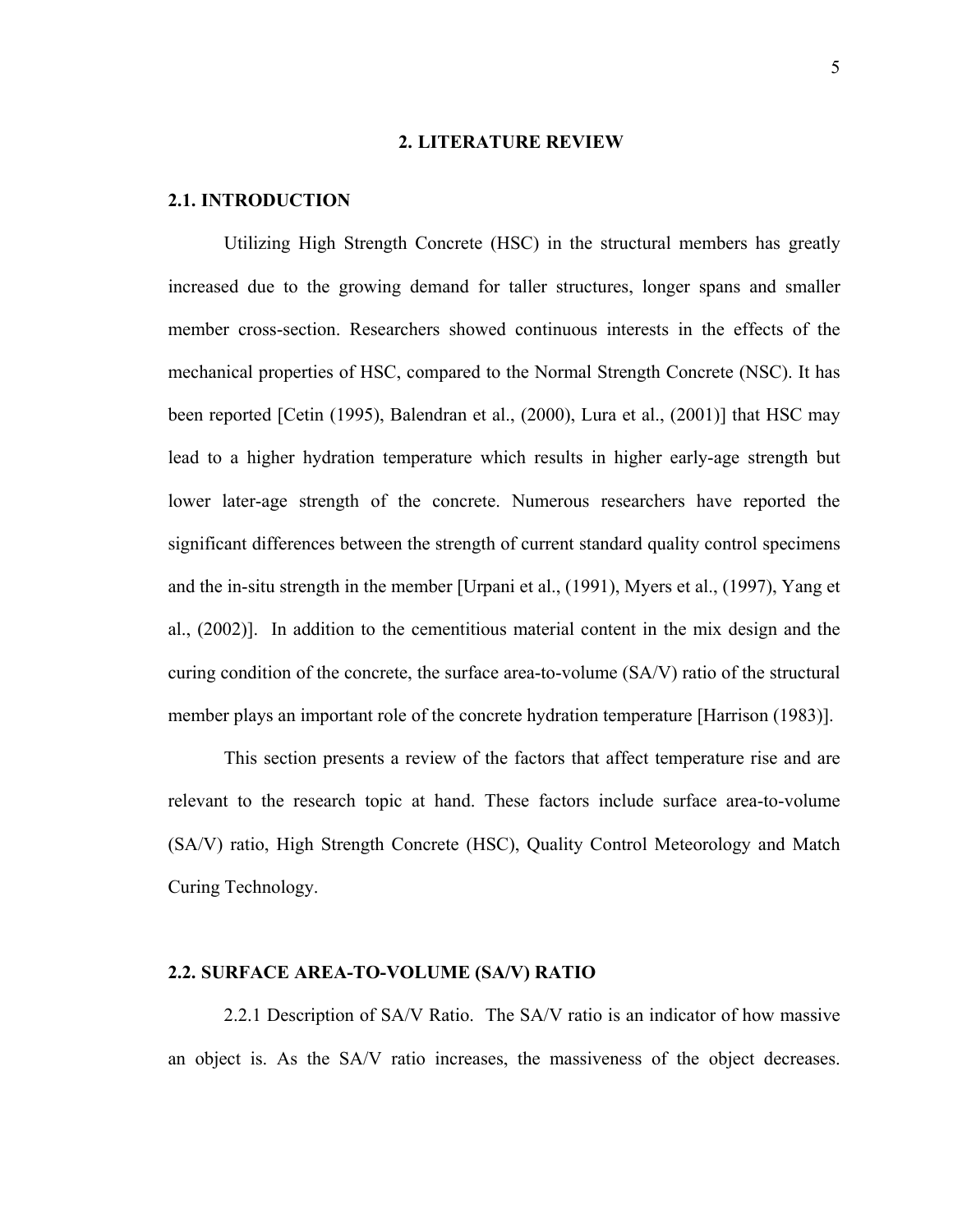Conversely, as the SA/V ratio decreases, the massiveness of the object increases. Therefore, the SA/V ratio reflects the shape and size of the cross-section of the concrete.

Massive concrete with low SA/V ratio can result in high temperature rise in the concrete due to the accumulation of the heat generated by the hydration of the cement. In the past, research studies on massive concrete were limited within Mass Concrete, where thermal behavior and cracking are considered as primary concerns rather than the strength [ACI 207.1R-96 (1996)]. As HSC has been widely applied in recent years to structural members, especially in the Precast / Prestressed industry, the effects of Mass Concrete on strength has been noted [Myers (1998)].

2.2.2. Mass Concrete. "Mass Concrete" is defined in ACI 116R-90 (1990) as "any volume of concrete with dimensions large enough to require that measures be taken to cope with generation of heat from hydration of the cement and attendant volume change to minimize cracking." From this definition, the "Mass Concrete" is concerned with heat generation as it relates to cracking rather than strength. It has been stated in ACI 207.1R-96 (1996) that the design of Mass Concrete structures is generally based principally on durability, economy, and thermal action, with strength often being a secondary rather than a primary concern.

Mass Concrete practices are developed largely for concrete dam construction, where temperature-related cracking is first identified. Other practices include mat foundations, pile caps, bridge piers, thick walls, and tunnel linings where SA/V ratios are very low with often poor heat dissipation properties.

High compressive strengths are usually not required in Mass Concrete structures. These structures such as gravity dams, resist loads by virtue of their shape and mass, and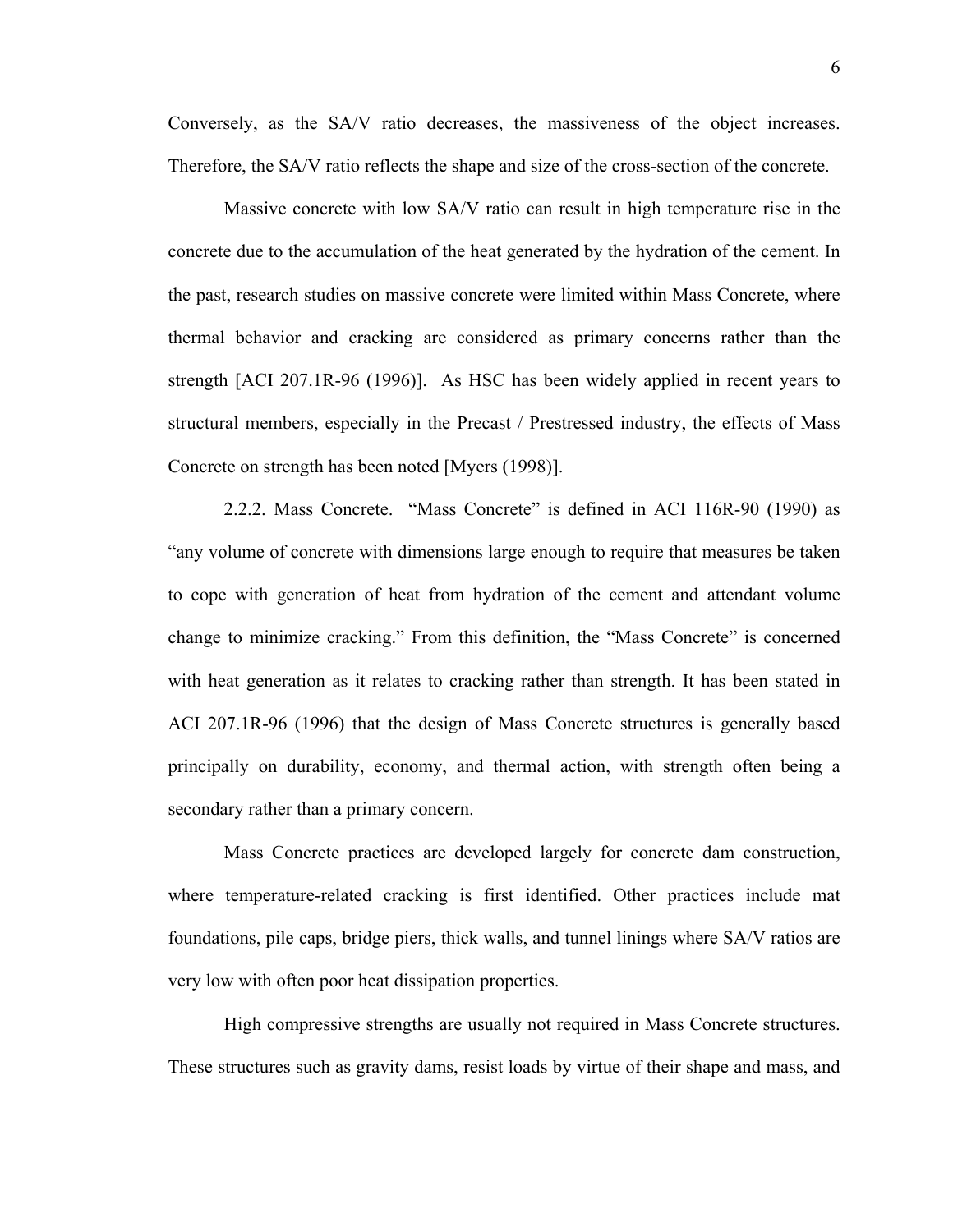only secondarily by their strength. Of greater importance are the durability and properties connected with temperature behavior and the tendency for cracking.

2.2.3. Thick-Section Concrete Member. Another application of massive concrete is thick-section structural member composed of HSC. Though these members have relatively higher SA/V ratio than "Mass Concrete" such as gravity dams, they often have high hydration temperature rise due to the combined affects of cementitious contents and low SA/V ratio. Such temperature rise will greatly affect the early-age and later-age compressive strength of the member.

Thick-section structural members, especially those used in precast / prestressed industry, are more concerned about strength development compared to the "Mass Concrete" industry. Up to date, few research studies have been carried out to characterize the relationship between the SA/V ratio and the compressive strength of HSC.

2.2.4. Survey of SA/V ratios of Current Standard Sections of the Girder. The shape of concrete member sections can be various. As illustrated in Figure 2.1, the sections used in structural applications include: (a) Rectangular Section, (b) "I" Section including Symmetrical and Unsymmetrical sections, (c) "T" and Inverted "T" Sections, (d) Box Section. In structural applications using concrete, the most commonly used sections include: Rectangular Section (End Blocks), I Section and Box Section are discussed.

Most often precast plants fabricate typical AASHTO-PCI standard sections. Other standards can be state DOT standard sections such as Missouri and Washington. Table 2.1 and Table 2.2 tabulate the SA/V ratios of standard girder sections and the corresponding end block ratios. From the table, it may be observed that, the SA/V ratio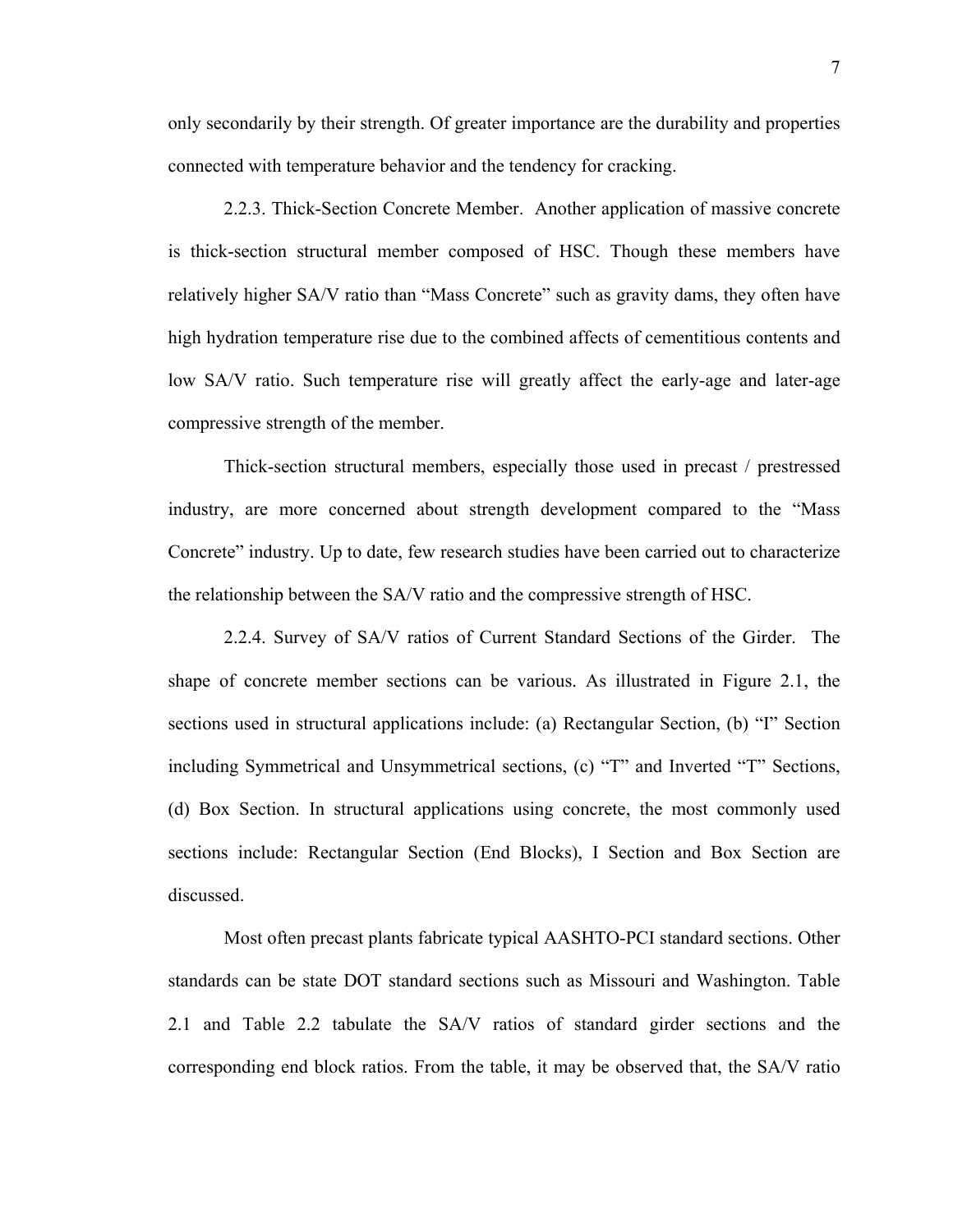for I-sections range from  $0.21 \sim 0.43$  1/inch. For box-sections, the SA/V ratios range from  $0.38 \sim 0.45$  1/inch. The SA/V ratios for end blocks are rather small, ranging ratios of  $0.09 \sim 0.20$  1/inch.



Figure 2.1. Shapes of Concrete Sections

| <b>AASHTO-PCI</b> |                         | <b>AASHTO-PCII</b>     |                | Missouri I |                | Washington I |                         |
|-------------------|-------------------------|------------------------|----------------|------------|----------------|--------------|-------------------------|
| Box Beam          |                         | Beam                   |                | Beam       |                | Beam         |                         |
| Type              | SA/V<br>$(1/\text{in})$ | Type                   | SA/V<br>(1/in) | Type       | SA/V<br>(1/in) | Type         | SA/V<br>$(1/\text{in})$ |
| $BI-36$           | 0.42                    | Type I                 | 0.33           | Type 2     | 0.38           | 40           | 0.43                    |
| <b>BI-48</b>      | 0.45                    | Type II                | 0.30           | Type 3     | 0.32           | 60           | 0.40                    |
| <b>BII-36</b>     | 0.40                    | Type III               | 0.25           | Type 4     | 0.23           | 80           | 0.35                    |
| <b>BII-48</b>     | 0.43                    | Type IV                | 0.21           | Type 6     | 0.22           | 100          | 0.35                    |
| <b>BIII-36</b>    | 0.38                    | Type V                 | 0.22           |            |                | 120          | 0.37                    |
| <b>BIII-48</b>    | 0.41                    | Type VI                | 0.23           |            |                |              |                         |
| <b>BIV-36</b>     | 0.38                    | <b>Quality Control</b> |                | 4"x8"      | 1.00           |              |                         |
| <b>BIV-48</b>     | 0.40                    | Specimen Size          |                | 6"x12"     | 0.67           |              |                         |

Table 2.1. SA/V Ratios of Standard Section Beams

Conversion: 1 inch =  $25.4$  mm

As illustrated in Figure 2.2, the distribution of SA/V ratios of different types of sections and the standard quality control specimens is quite broad. From the figure it may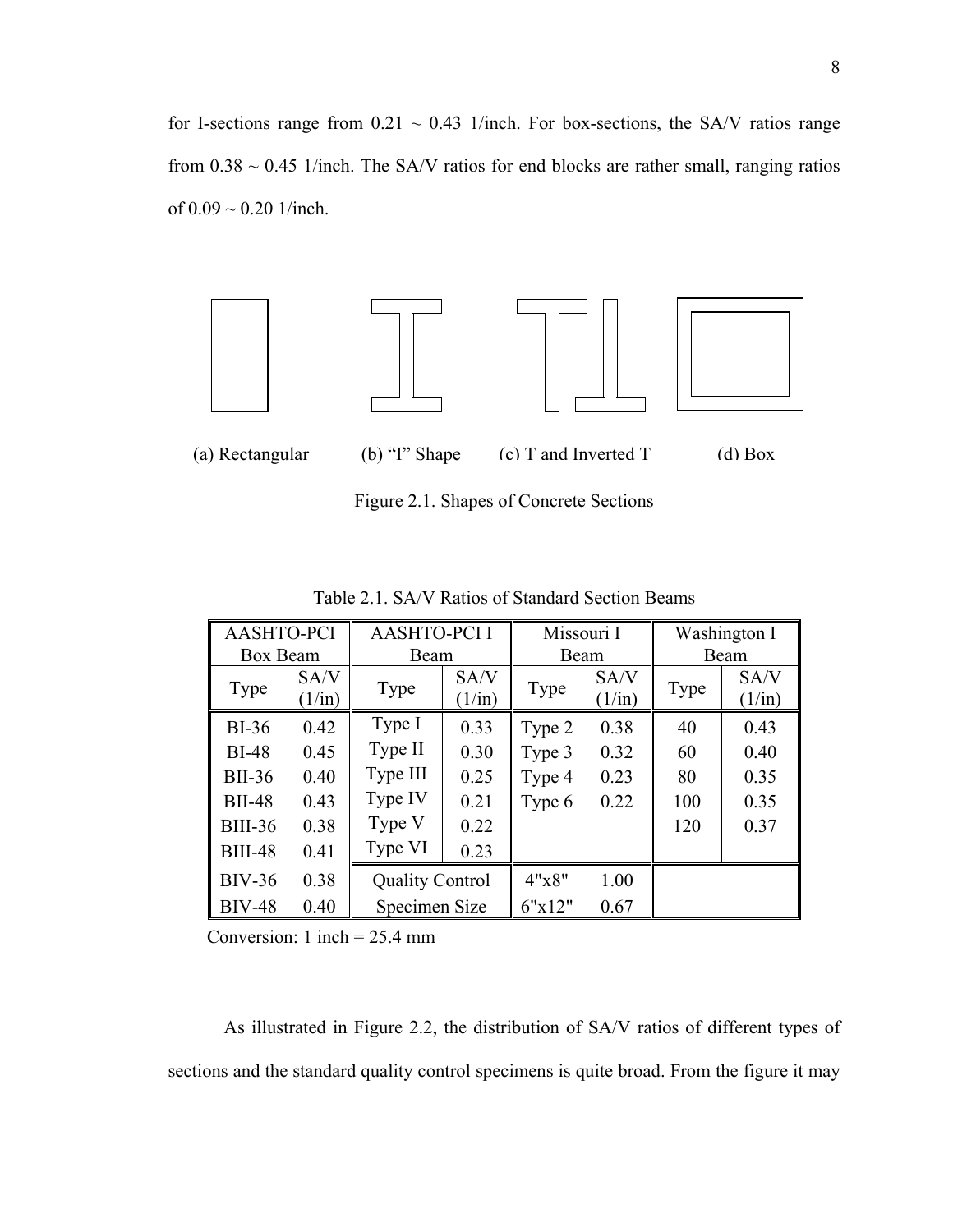be noted that the SA/V ratio of current quality control specimen, either 4 x 8-in. (100 x 200 mm) cylinder or 6 x 12-in. (150 x 300 mm) cylinder, has as much as 1000% or average of 435% for 4 x 8-in. (100 x 200 mm) cylinder and 291% for 6 x 12-in. (150 x 300 mm) cylinder difference from the actual member. These large variations in SA/V ratios may not result in large differences in mechanical properties for low content of cement mixes (or high w/cm mixes). However, the effects of SA/V ratio on the structural member and quality control specimens cannot be ignored when HSC is selected.



Figure 2.2. Distribution of SA/V ratios of Standard Sections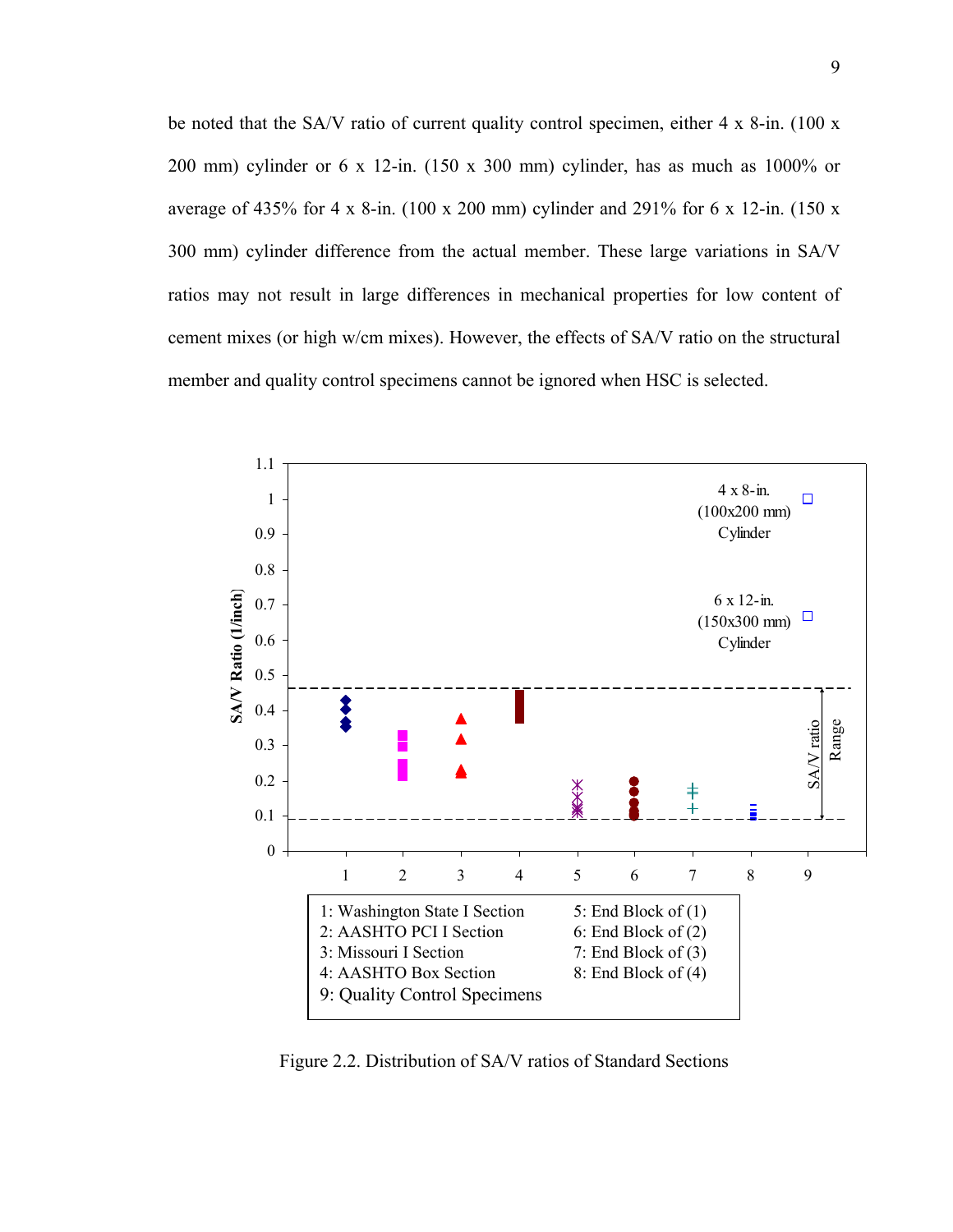| <b>AASHTO-PCI</b> |                 | <b>AASHTO-PCII</b> |                 | Missouri I |                 | Washington I |                 |
|-------------------|-----------------|--------------------|-----------------|------------|-----------------|--------------|-----------------|
| Box Beam          |                 | Beam               |                 | Beam       |                 | Beam         |                 |
| Type              | SA/V            | Type               | SA/V            | Type       | SA/V            | Type         | SA/V            |
|                   | $(1/\text{in})$ |                    | $(1/\text{in})$ |            | $(1/\text{in})$ |              | $(1/\text{in})$ |
| $BI-36$           | 0.13            | Type I             | 0.20            | Type 2     | 0.18            | 40           | 0.19            |
| $BI-48$           | 0.12            | Type II            | 0.17            | Type 3     | 0.17            | 60           | 0.15            |
| <b>BII-36</b>     | 0.12            | Type III           | 0.14            | Type 4     | 0.16            | 80           | 0.12            |
| <b>BII-48</b>     | 0.10            | Type IV            | 0.11            | Type 6     | 0.12            | 100          | 0.12            |
| <b>BIII-36</b>    | 0.11            | Type V             | 0.10            |            |                 | 120          | 0.11            |
| <b>BIII-48</b>    | 0.09            | Type VI            | 0.10            |            |                 |              |                 |
| <b>BIV-36</b>     | 0.10            |                    |                 |            |                 |              |                 |
| <b>BIV-48</b>     | 0.09            |                    |                 |            |                 |              |                 |

Table 2.2. SA/V Ratios of End Blocks of Standard Section Beams

Conversion: 1 inch  $= 25.4$  mm

#### **2.3. HIGH PERFORMANCE CONCRETE AND HIGH STRENGTH CONCRETE**

2.3.1. Definition. The definition of High Performance Concrete (HPC) and HSC has changed significantly over the years. Prior to the introduction in 1977 of High Range Water Reducer (HRWR), also known as superplasticizers, concrete with a compressive strength of 6000 psi (40 MPa) at twenty-eight days was considered high strength. Current technology can produce concretes with compressive strengths of 8000 psi (55 MPa) in only 24 hours, which reach 28 day strengths in excess of 14,000 psi (100 MPa) [Calton (1995)].

However, strength is one criteria to HPC. Any concrete that satisfies certain criteria proposed to overcome limitations of conventional concretes may be called HPC. It may include concrete that provides either substantially improved resistance to environmental influences (durability in service) or substantially increased structural capacity while maintaining adequate durability. It may also include concrete that significantly reduces construction time to permit rapid opening or reopening of roads to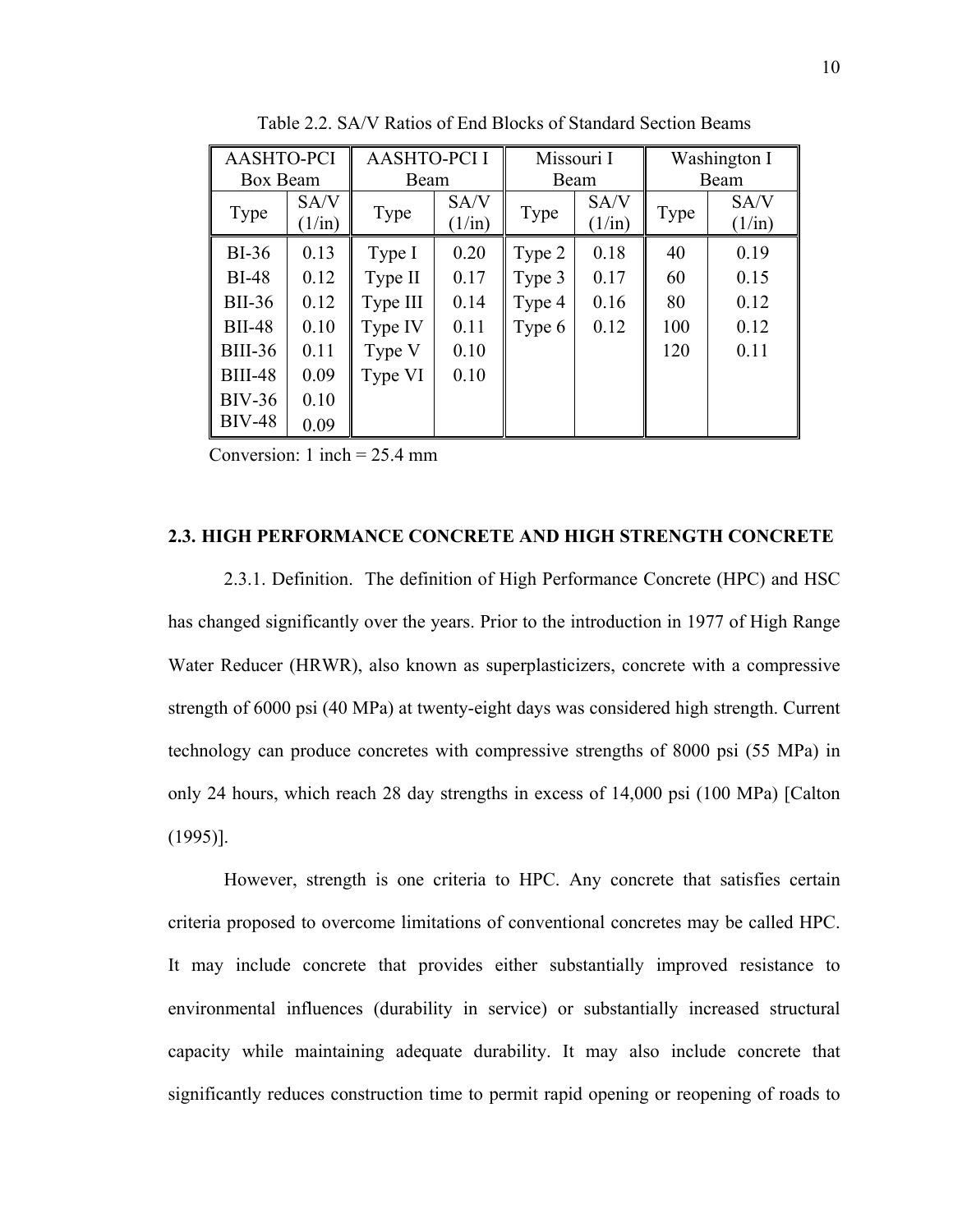traffic, without compromising long-term serviceability. Therefore, it is not possible to provide a unique definition of HPC without considering the performance requirements of the intended use of the concrete.

Forster (1994) defined HPC as "a concrete made with appropriate materials combined according to a selected mix design and properly mixed, transported, placed, consolidated, and cured so that the resulting concrete will give excellent performance in the structure in which it will be exposed, and with the loads to which it will be subjected for its design life." In discussing the meaning of HPC, Aitcin and Neville (1993) stated that "in practical application of this type of concrete, the emphasis has in many cases gradually shifted from the compressive strength to other properties of the material, such as a high modulus of elasticity, high density, low permeability, and resistance to some forms of attack."

A more broad definition of HPC was adopted by the American Concrete Institute (ACI). HPC was defined as concrete which meets special performance and uniformity requirements that cannot always be practices. The requirements may involve enhancements of (characteristics such as) placement and compaction without segregation, long-term mechanical properties, early-age strength, volume stability, service life in severe environments. Concretes possessing many of these characteristics often achieve higher strength. Therefore HPC is often of high strength, but high strength concrete may not necessarily be of High-Performance.

For the purpose of the SHRP C-205 project [Zia et al., (1993)], HPC was defined in terms of certain target strength and durability criteria as illustrated in Table 2.3. In this definition, the target minimum strength should be achieved in the specified time after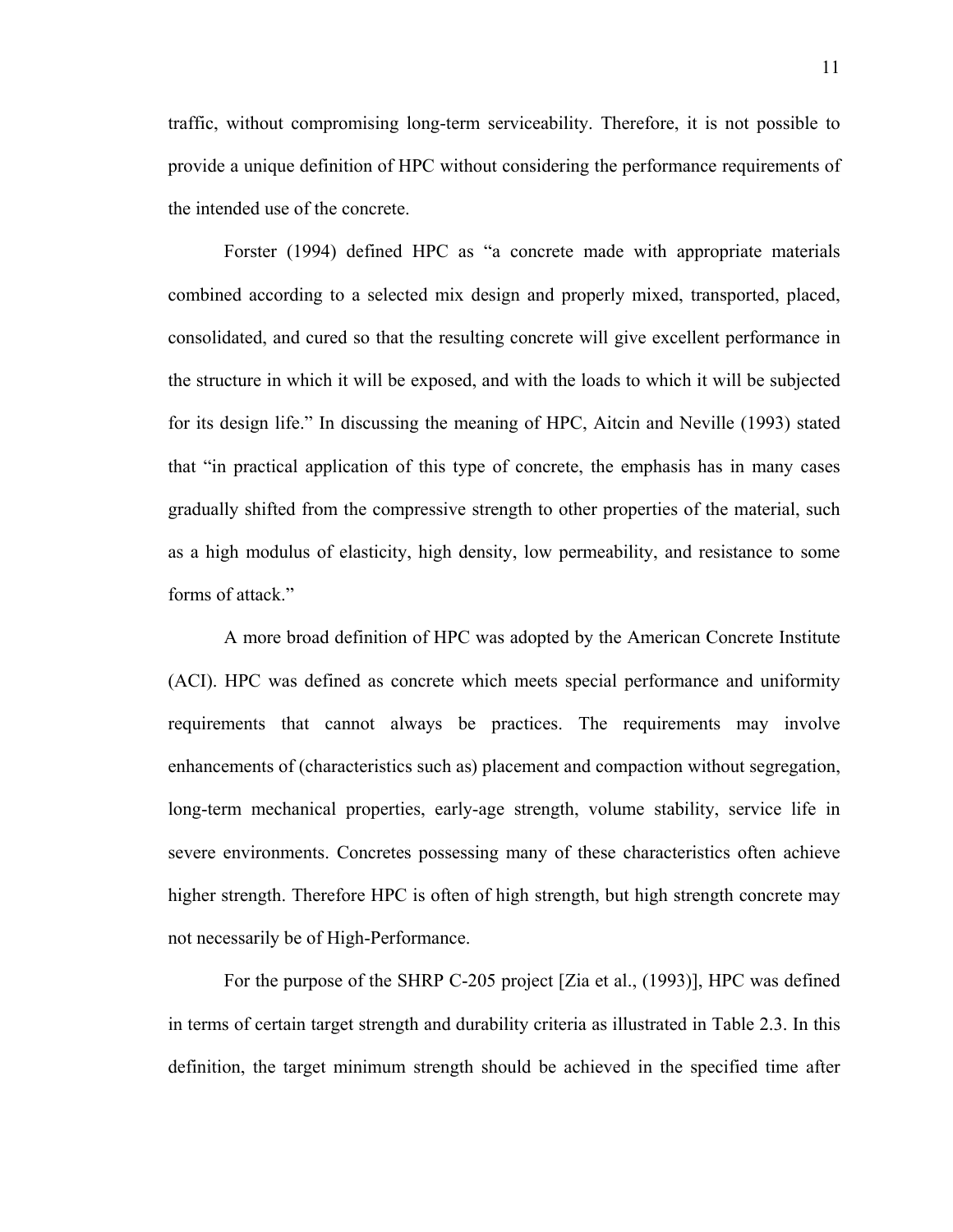water is added to the concrete mixture. The compressive strength is determined from 4 x 8". (100 x 200 mm) cylinders tested with neoprene caps. The water-cement ratio (w/c) is based on all cementitious materials. The minimum durability factor should be achieved after 300 cycles of freezing and thawing according to ASTM C-666 (AASHTO T-161), procedure A.

| Category of HPC                    | Minimum<br>Compressive<br>Strength  | Maximum<br>Water/ Cement<br>Ratio | Minimum<br>Frost<br>Durability<br>Factor |
|------------------------------------|-------------------------------------|-----------------------------------|------------------------------------------|
| Very early<br>strength (VES)       | $2,000$ psi<br>(14 MPa)<br>0.4      |                                   | 80%                                      |
| Option A (with<br>Type III cement) | in 6 hours                          |                                   |                                          |
| Very early<br>strength (VES)       | $2,500$ psi<br>$(17.5 \text{ MPa})$ | 0.29                              | 80%                                      |
| Option B (with<br>PBC-XT cement)   | in 4 hours                          |                                   |                                          |
| High early<br>strength (HES)       | 5,000 psi<br>$(17.5 \text{ MPa})$   | 0.35                              | 80%                                      |
| (with Type III<br>cement)          | in 24 hours                         |                                   |                                          |
| Very high<br>strength (VHS)        | 10,000 psi<br>(70 MPa)              | 0.35                              | 80%                                      |
| (with Type I<br>cement)            | in 28 hours                         |                                   |                                          |

Table 2.3. Definition of HPC according to SHRP C-205 [Zia, et al., (1993)]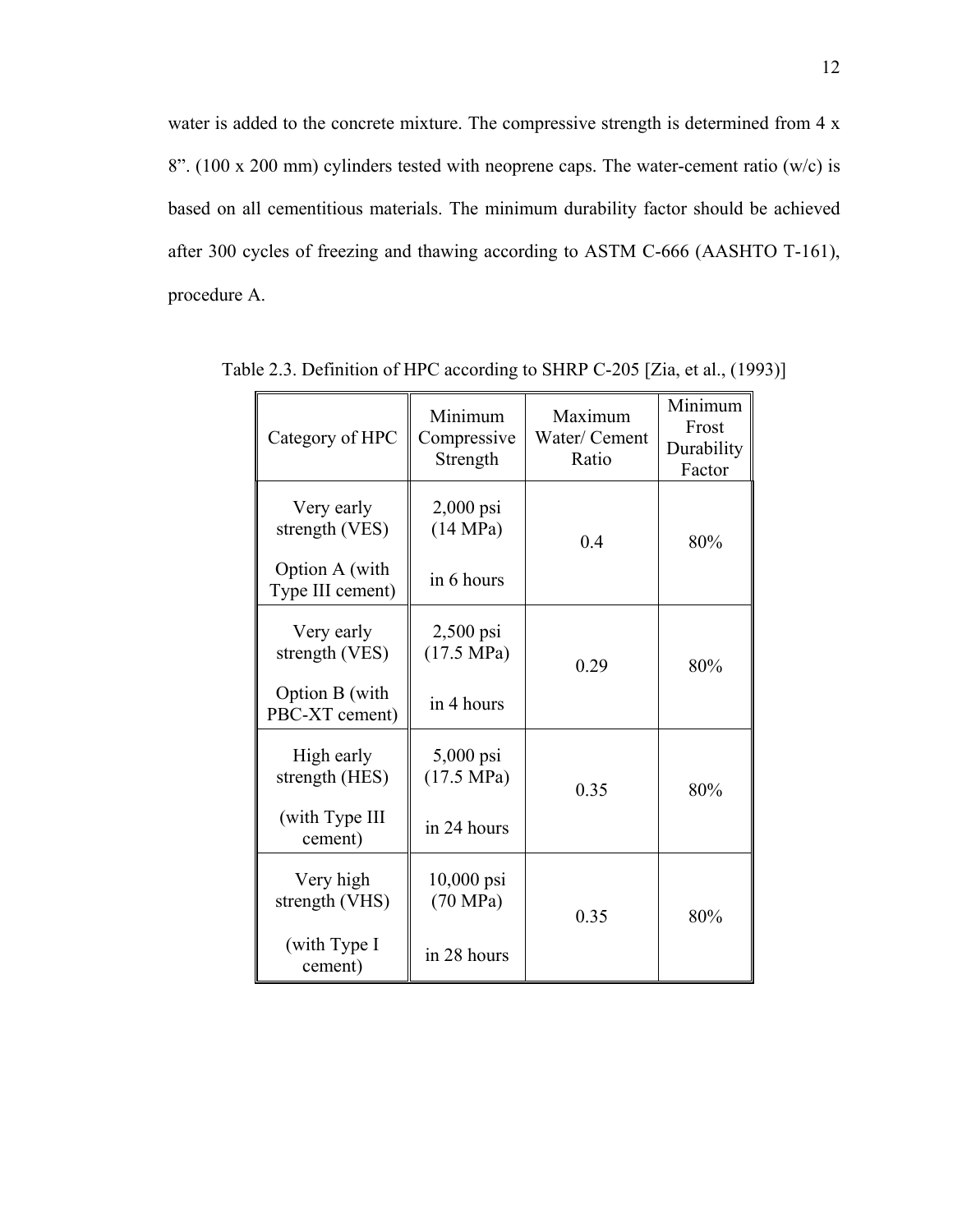| Performance               | <b>Standard Test</b>                                 | FHwA HPC performance grade                                                                                                    |                                                                                             |                        |                |  |
|---------------------------|------------------------------------------------------|-------------------------------------------------------------------------------------------------------------------------------|---------------------------------------------------------------------------------------------|------------------------|----------------|--|
| Characteristics           | Method                                               | 1                                                                                                                             | 2                                                                                           | 3                      | $\overline{4}$ |  |
| Freeze-thaw<br>durability | <b>AASHTO</b><br>T 161, ASTM<br>C666,<br>Procedure A | 60% <x1<80%< td=""><td>80% &lt; X1</td><td></td><td></td></x1<80%<>                                                           | 80% < X1                                                                                    |                        |                |  |
| Scaling<br>resistance     | ASTM C672                                            | $X2=4, 5$                                                                                                                     | $X2=2, 3$                                                                                   | $X2=0, 1$              |                |  |
| Abrasion<br>resistance    | ASTM C 944                                           | 2.0 > X3 > 1.0                                                                                                                | 1.0 > X3 > 0.5                                                                              | 0.5 > X3               |                |  |
| Chloride<br>penetration   | <b>AASHTO</b><br>T <sub>277</sub> , ASTM<br>C1202    | 3000 × X4 ><br>2000                                                                                                           | 2000>X4>800                                                                                 | 800>X4                 |                |  |
| Strength                  | AASHTO T2,<br><b>ASTM C39</b>                        | 41 <x5<55< td=""><td>55<x5<69< td=""><td>69<x5<<br>97</x5<<br></td><td>97<br/><math>&lt;</math>X5</td></x5<69<></td></x5<55<> | 55 <x5<69< td=""><td>69<x5<<br>97</x5<<br></td><td>97<br/><math>&lt;</math>X5</td></x5<69<> | 69 <x5<<br>97</x5<<br> | 97<br>$<$ X5   |  |
| Elasticity                | ASTM C469                                            | 28 <x6<40< td=""><td>40<x6<50< td=""><td><math>50 \le X6</math></td><td></td></x6<50<></td></x6<40<>                          | 40 <x6<50< td=""><td><math>50 \le X6</math></td><td></td></x6<50<>                          | $50 \le X6$            |                |  |
| Shrinkage                 | <b>ASTM C157</b>                                     | 800>X7>600                                                                                                                    | 600 > X7 > 400                                                                              | 400 > X7               |                |  |
| Specific creep            | ASTM C512                                            | 75>X8>60                                                                                                                      | 60 > X8 > 45                                                                                | 45 > X8<br>30          | 30<br>$>$ X8   |  |

Table 2.4. Definition of HPC according to FHwA [Goodspeed, et al., (1996)]

Note:

- X1: relative dynamic modulus of elasticity after 300 cycles
- X2: visual rating of the surface after 50 cycles
- $X3: avg. depth of wear in mm (1mm =  $0.03937$  inch)$
- X4: coulombs
- X5: compressive strength in MPa (1 MPa = 145.0377 psi)
- X6: modulus in GPa (1 GPa = 145.0377 ksi)
- X7: microstrain
- X8: microstrain per MPa (1 MPa = 145.0377 psi)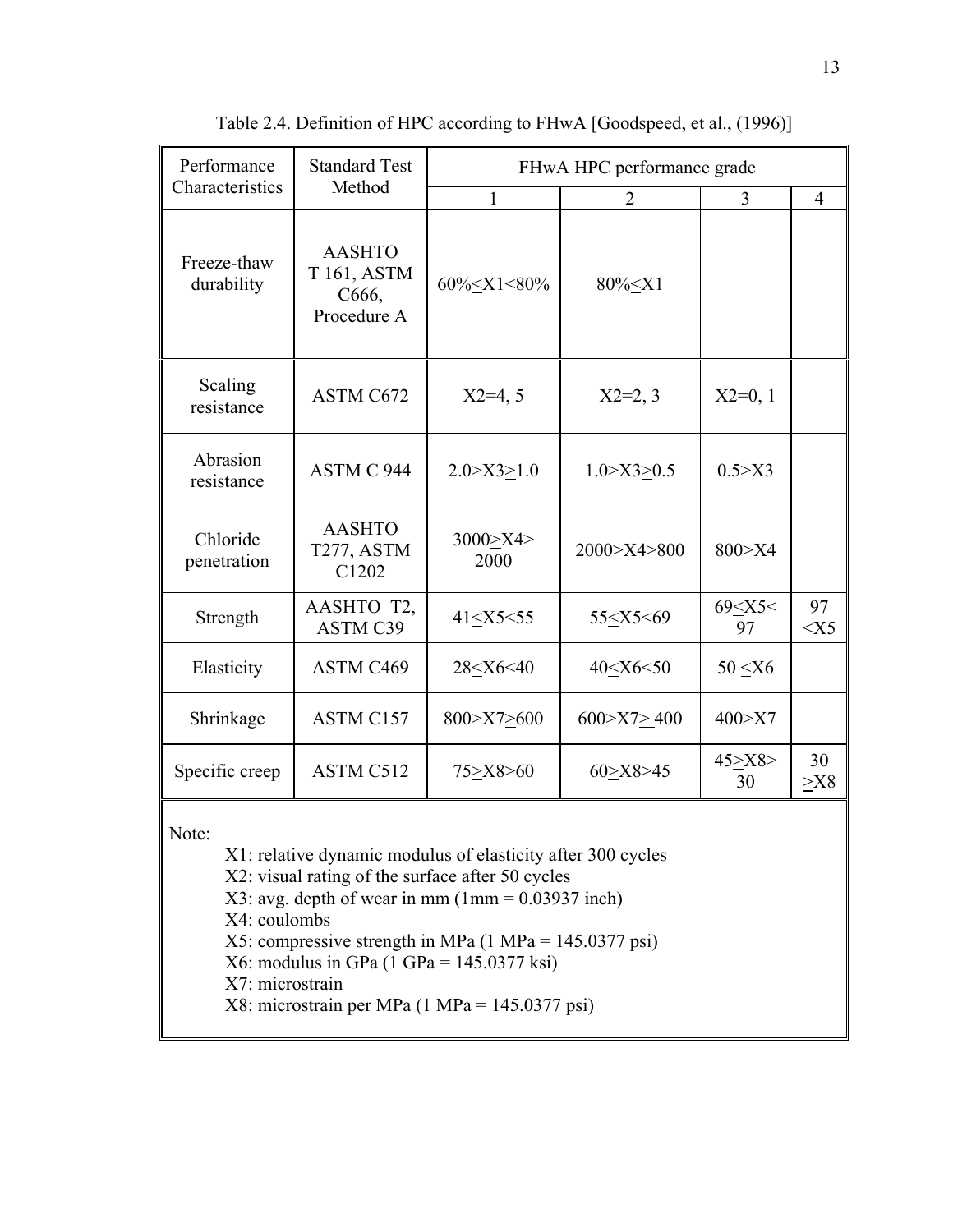Based on the results of SHRP C-103 and SHRP C-205 research, the Federal Highway Administration (FHwA) has proposed criteria for four different performance grades of HPC [Goodspeed et al., (1996)]. The criteria are expressed in terms of eight performance characteristics including strength, elasticity, freezing/thawing durability, chloride permeability, abrasion resistance, scaling resistance, shrinkage, and creep as illustrated in Table 2.4. Depending on a specific application, a given HPC may require different grade of performance for each performance characteristic. For example, a bridge located in an urban area with moderate climate may require Grade 3 performance for strength, elasticity, shrinkage, creep, and abrasion resistance, but only Grade 1 performance for freezing/thawing durability, scaling resistance, and chloride permeability.

Such a HPC concrete can be either normal-strength or high-strength. At this time, Normal-Strength Concrete (NSC) defined by ACI is a concrete that has a cylinder compressive strength not exceeding 6000 psi (42 MPa). All other concrete are considered high-strength concretes.

2.3.2. Portland Cement. Portland cement is a hydraulic cement that hardens by interaction with water forming a water-resisting compound upon final set. Compared with non-hydraulic cements such as gypsum and lime, which absorb water after hardening, Portland cement is highly durable and produces high compressive strengths in mortars and concretes. Portland cement is made of finely powdered crystalline minerals composed primarily of calcium and aluminum silicates. The addition of water to these minerals produces a paste which, when hardened, becomes of stone-like strength. Its specific gravity ranges between 3.12 and 3.16 and it weighs 94 lb/ $\text{ft}^3$  (1506.8 kg/m<sup>3</sup>), which is the unit weight of a commercial sack or bag of cement. Its fineness or particle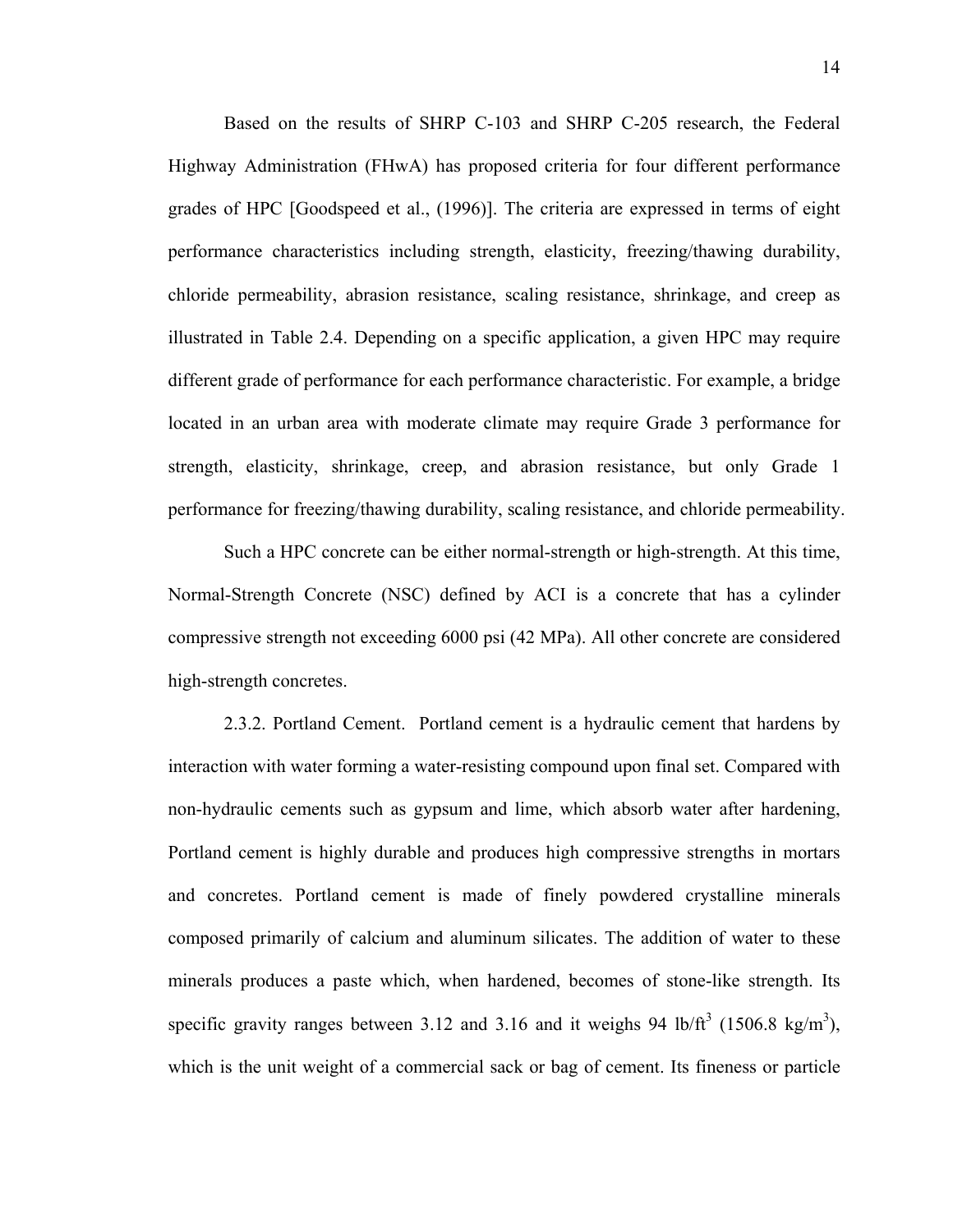size can range between 10 and 50 µm. Portland cement is made to meet the specification requirements of ASTM C 150-02 (2002) for type I, IA, II, IIA, III, IIIA, IV, and V, and ASTM C 1157 (2000) for types GU, HE, MH, LH, MS, and HS. The average Portland cement particle size is 15 µm. The principal raw materials of which cement is made are:

(1) Lime (CaO) from limestone

(2) Silica  $(SiO<sub>2</sub>)$  from clay

(3) Alumina  $(Al<sub>2</sub>O<sub>3</sub>)$  from clay

Cement also contains very small percentages of magnesia (MgO) and at times, some alkalis. Iron oxide is occasionally added to the mixture to aid in controlling its composition [Nawy (2001)].

|           | Description                                                                                                    |
|-----------|----------------------------------------------------------------------------------------------------------------|
| Type I    | For use when the special properties specified for any other type are<br>not required.                          |
| Type IA   | Air-entraining cement for the same uses as Type I, where air-<br>entrainment is desired.                       |
| Type II   | For general use, more especially when moderate sulfate resistance<br>or moderate heat of hydration is desired. |
| Type IIA  | Air-entraining cement for the same uses as Type II, where air-<br>entrainment is desired.                      |
| Type III  | For use when high early strength is desired.                                                                   |
| Type IIIA | Air-entraining cement for the same use as Type III, where air-<br>entrainment is desired.                      |
| Type IV   | For use when a low heat of hydration is desired.                                                               |
| Type V    | For use when high sulfate resistance is desired.                                                               |

Table 2.5. Types of Portland Cement Classified by ASTM 150-02 (2002)

The strength of cement paste is the result of a process of hydration. This chemical process results in recrystallization in the form of interlocking crystals producing the cement gel, which has high compressive strength when it hardens [Nawy (2001)].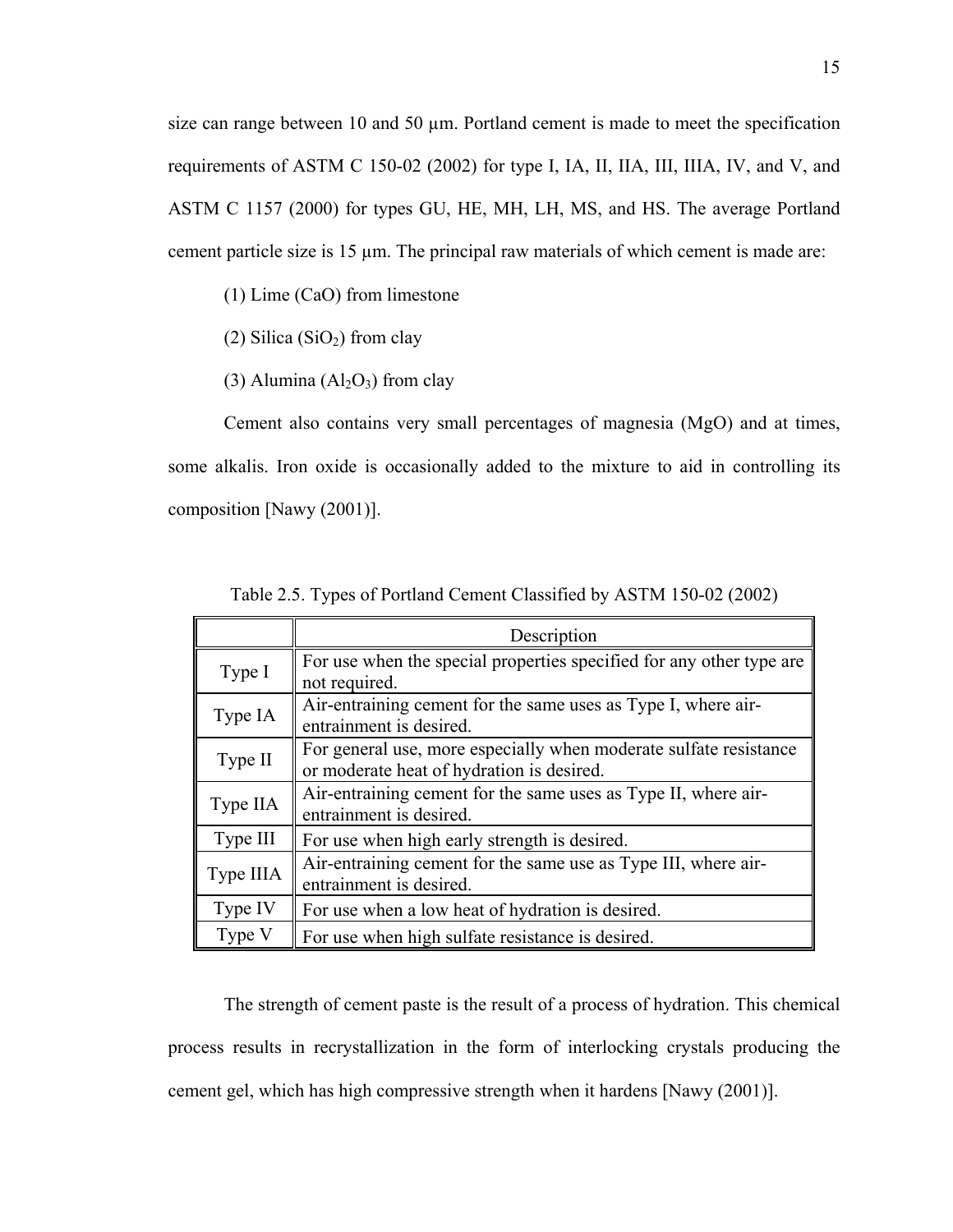|         | Description                                                                                               |  |  |  |
|---------|-----------------------------------------------------------------------------------------------------------|--|--|--|
| Type GU | Hydraulic cement for general construction. Use when one or more<br>of the special types are not required. |  |  |  |
| Type HE | High Early-Strength                                                                                       |  |  |  |
| Type MS | Moderate Sulfate Resistance.                                                                              |  |  |  |
| Type HS | <b>High Sulfate Resistance</b>                                                                            |  |  |  |
| Type MH | Moderate Heat of Hydration                                                                                |  |  |  |
| Type LH | Low Heat of Hydration                                                                                     |  |  |  |

Table 2.6. Types of Hydraulic Cement Classified by ASTM C1157-00a (2000)

2.3.3. Coarse Aggregates. Coarse Aggregate is classified as such if the smallest size of the article is greater than 0.25 inch (6 mm). Properties of the coarse aggregate affect the final strength of the hardened concrete and its resistance to disintegration, weathering, and other destructive effects. The mineral coarse aggregate must be clean of organic impurities and must bond well with the cement gel. The common types of coarse aggregate are (1) Natural crushed stone, (2) Natural gravel, (3) Artificial coarse aggregates, (4) Heavyweight (extra high-density) and nuclear-shielding aggregates [Nawy (2001)].

The important parameters of coarse aggregate are its shape, texture and the maximum size. Since the aggregate is often several times stronger than the paste, its strength is not a major factor for normal strength concrete, or for HES and VES concretes. However, the aggregate strength becomes important in the case of HSC or lightweight aggregate concrete. Surface texture and mineralogy affect the bond between the aggregates and the paste as well as the stress level at which micro-cracking begins. The surface texture, therefore, may also affect the modulus of elasticity, the shape of the stress-strain curve and, to a lesser degree, the compressive strength, these effects will be more pronounced in HES and VES concretes. Tensile strengths may be very sensitive to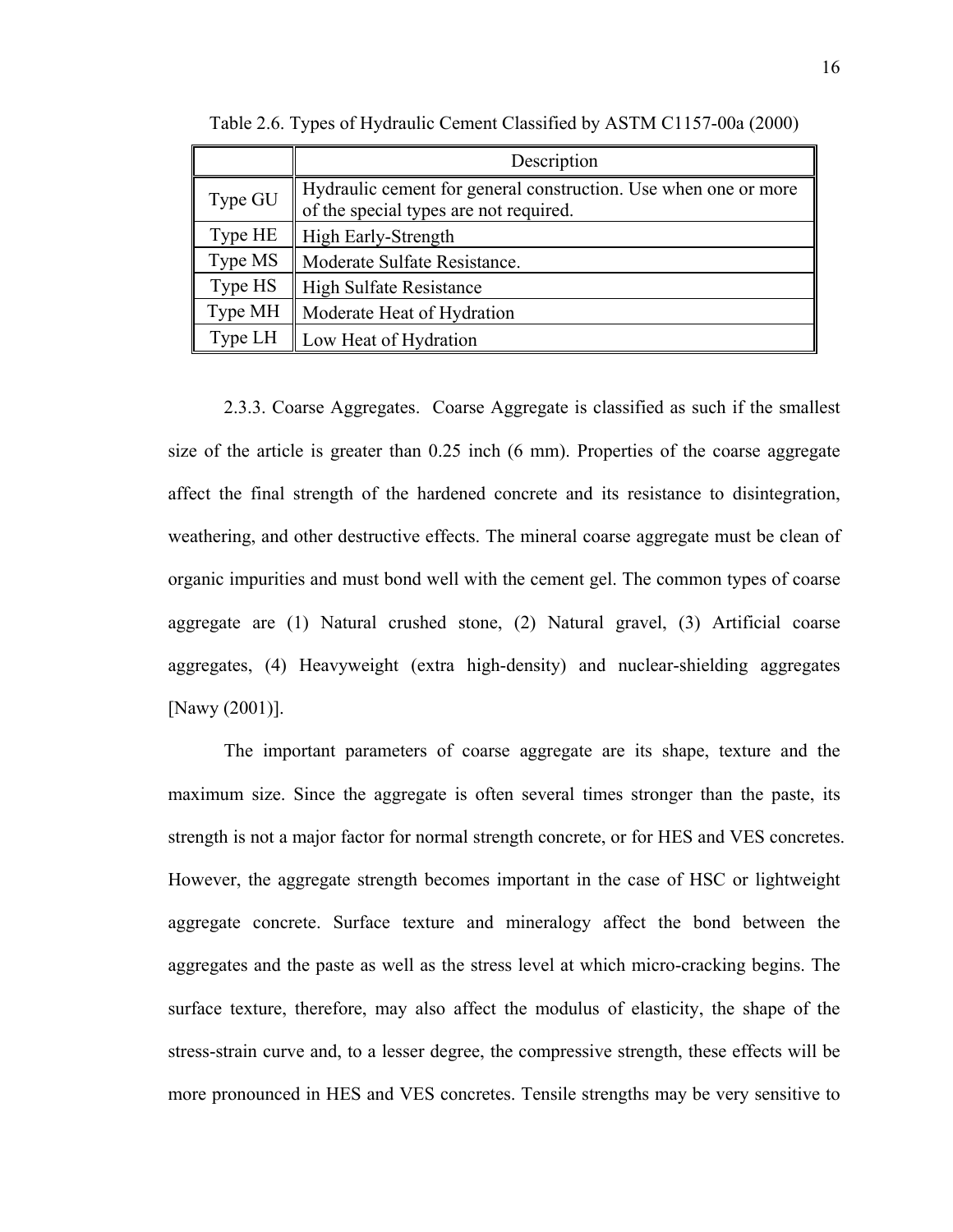differences in aggregate surface texture and surface area per unit volume [Zia et al., (1997)].

The effect of the coarse aggregate size on concrete strength was investigated by Cook (1989) who used limestone of two different sizes: 3/8 inch (10 mm) and 1 inch (25 mm). A superplasticizers was used in all the mixes. In general, for a given w/c ratio, the smallest size of the coarse aggregate produced the highest strength; however, it was feasible to produce compressive strengths in excess of 10 ksi (69 MPa) using a 1 inch (25 mm) maximum size aggregate when the mixture was properly proportioned with a HRWR admixture. In the similar study by de Larrard and Belloc (1992) using crushed limestone aggregate, Portland cement, silica fume, and superplasticizers for eight different concrete mixtures, it was shown that better performances and economy could be achieved with 3/4 to 1 inch (20 to 25 mm) maximum size aggregates even though previous researchers had suggested that 3/8 to 0.5 inch (10 to 12 mm) is the maximum size of aggregates preferable for making HSC.

Studies [Neville (1990); Aitcin et al., (1990)] also indicated that the aggregate type plays a role in the bond characteristic. In the case of limestone, dolomite, and siliceous aggregates, a chemical reaction between the rocks and cement matrix can enhance the bond characteristics for HSC.

2.3.4. Fine Aggregates. Fine aggregate is a smaller filler made of sand. It ranges in size from No. 4  $[0.187 \text{-} \text{in} (4.75 \text{ mm})]$  to No. 100  $(150 \mu \text{m})$  U.S. standard sieve sizes. A good fine aggregate should always be free of organic impurities, clay, or any deleterious material or excessive filler of size smaller than No. 100 (150 µm) sieve. It should preferably have a well-graded combination conforming to the American Society of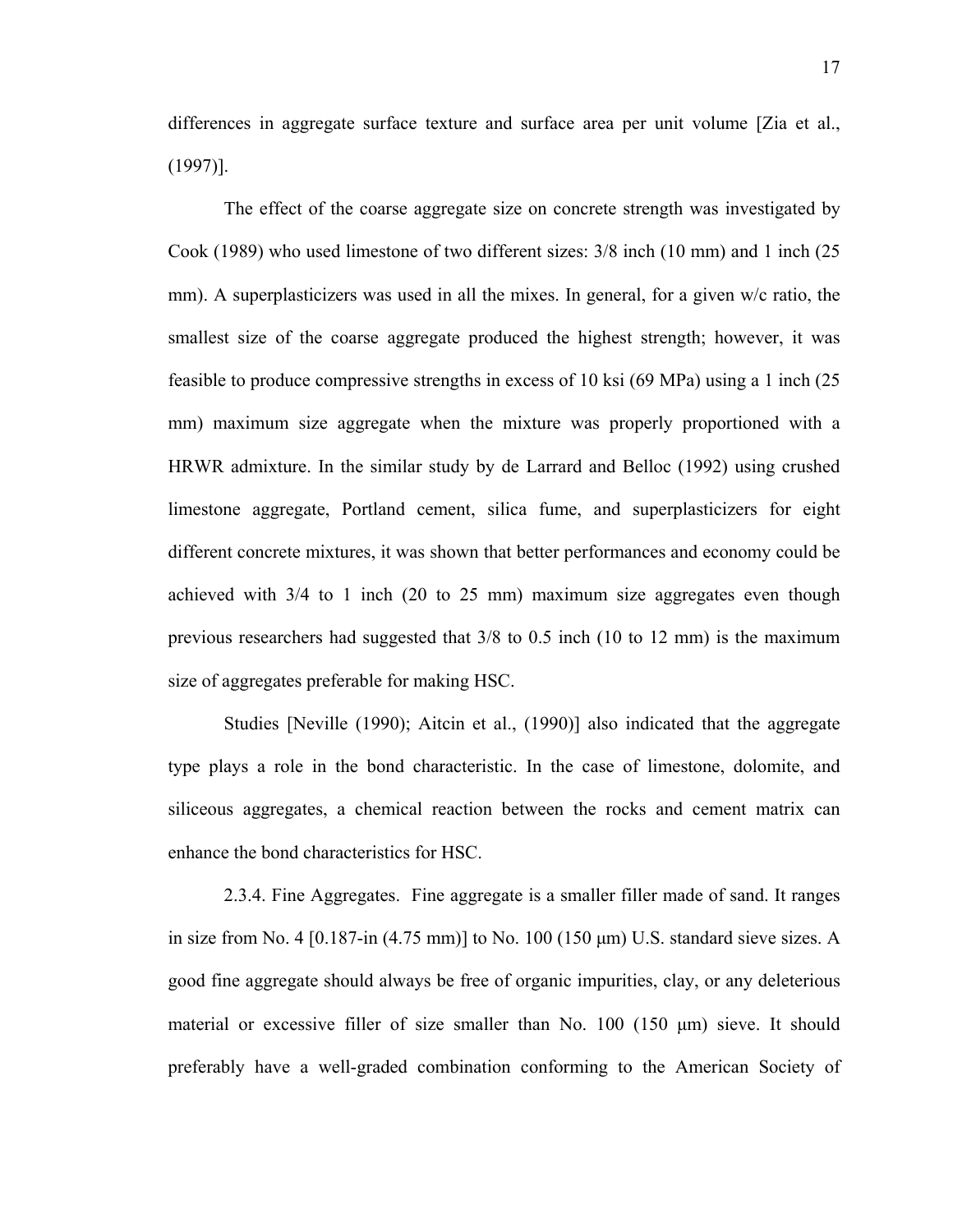Testing and Materials (ASTM) sieve analysis standards, particularly that sand has a significant effect on the consistency of fresh concrete. For radiation-shielding concrete, fine steel shot and crushed iron ore are used as fine aggregate.

2.3.5. Effects of Mineral Admixtures. Mineral Admixtures mainly consist of fly ash, slag and silica fume. All of these materials react with calcium in a pozzolanic manner and are thereby referred to as pozzolans. A pozzolan contains amorphous silica which is sufficiently reactive to combine with calcium hydroxide to form C-S-H in the presence of water. When a pozzolan is combined with cement, it will react with the calcium hydroxide formed during hydration. The pozzolanic reaction does not begin until CH is produced by the cementitious reaction. The reaction with the pozzolan converts the CH crystals to the highly cementitious C-S-H. The strength of the paste is thereby increased while the permeability is decreased. However, since the pozzonlanic reaction does not occur until CH becomes available for reaction, it does not contribute to the concrete strength until later-ages. Since the cementitious and pozzolanic reactions occur at different times, the hydration temperature at any given time is generally lower than that of a concrete containing the same volume of Portland cement. The control of temperature can be beneficial in most situations as previously discussed. The effect on the properties of fresh and hardened concrete of each of these mineral admixtures depends on the chemical and physical properties of each. While each mineral admixture will vary depending on its source, there are characteristics which generally apply to each type.

Concrete producers typically choose mineral admixtures that are locally available. When used as a replacement material by producers, the mineral admixture generally reduces the cost of the cementitious material. Along the northern rust belt, slag, fly ash,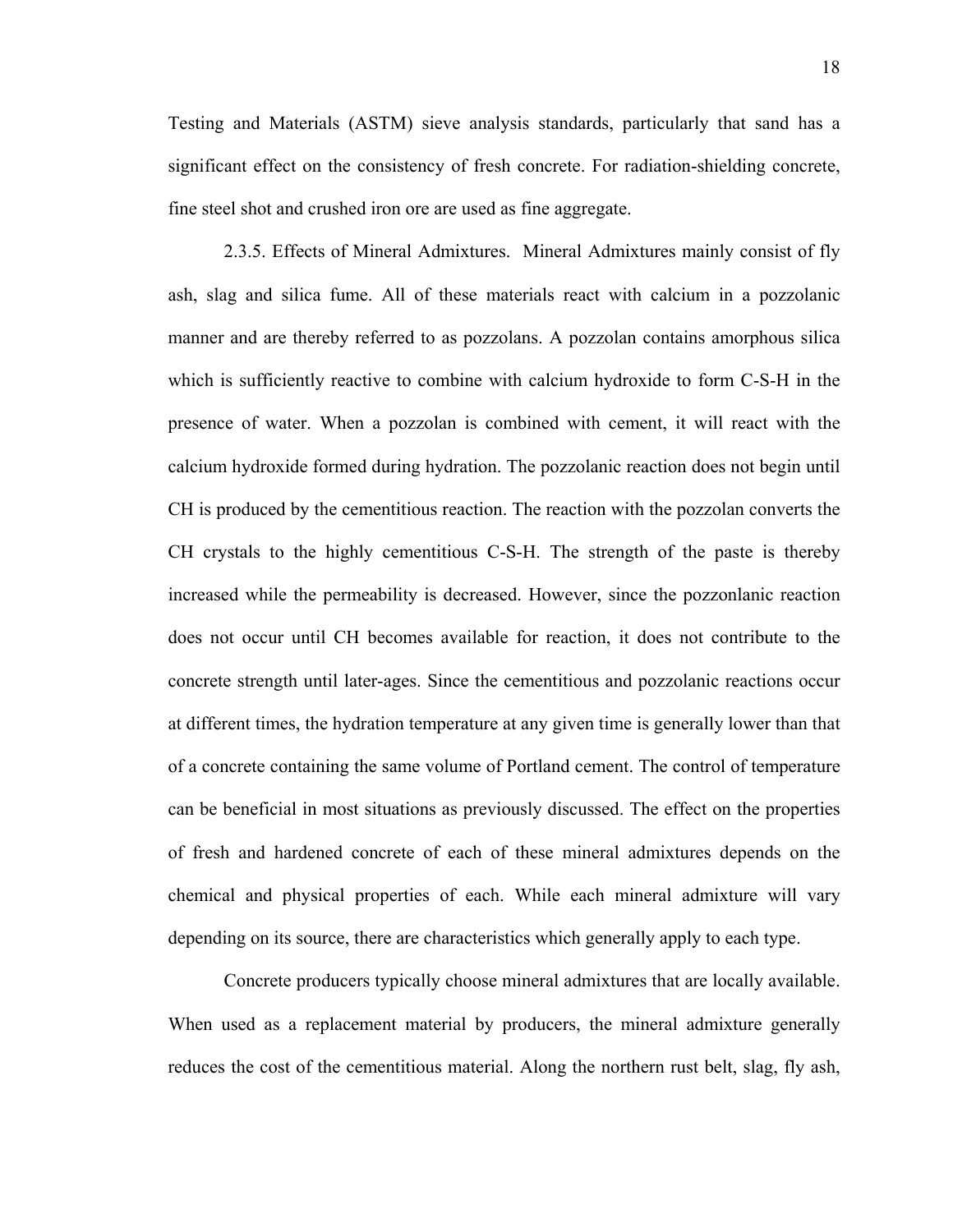and silica fume are more typically used while fly ashes are used in the south and southwest. Therefore, it is mainly an economic criteria which drives the usage of a particular mineral admixture in a region [Myers (1998)].

Fly ash Fly ash is a finely divided residue that is a by-product of the combustion of ground or powered coal exhaust fumes of coal-fired power stations. It is composed of siliceous and aluminous ingredients and possesses limited cementitious property unless so finely divided that its fineness is at least equal to or less than the fineness of the cement with which it is mixed. In the presence of the water in the mixture, it reacts with the calcium hydroxide for cement hydration at ordinary temperatures, thereby forming compounds that have high cementitious qualities.

Based on ASTM definition, fly ash is classified into two groups: ASTM Class F and ASTM Class C fly ash. ASTM Class F fly ash normally has a low calcium oxide content (less than 10%), but a high proportion of high silica content silicate glass, quartz, mullites, and magnetites of low reactivity. High-calcium fly ashes gain more early strength than do low-calcium fly ashes. The particle size ranges from  $1\mu$ m to 1 mm or greater, with a specific gravity of solid fly ash particles normally ranging between 2.2 and 2.8. In ASTM Class C the sum of  $SiO_2$ ,  $Al_2O_3$ , and  $Fe_2O_3$  is equal to or greater than 50% but equal to or less than 70%. It has a high calcium oxide content (more than 10% and often 15-30%). It also has a high proportion of particles finer than 10  $\mu$ m.

The effects of fly ash on concrete can be described as 2 aspects: the effects on fresh concrete and hardened concrete. ACI 232.2R-96 has pointed out fly ash will improve the workability and pumpability, reduce bleeding, extend the time of setting of the fresh concrete, while has lower compressive strength at early ages but gain higher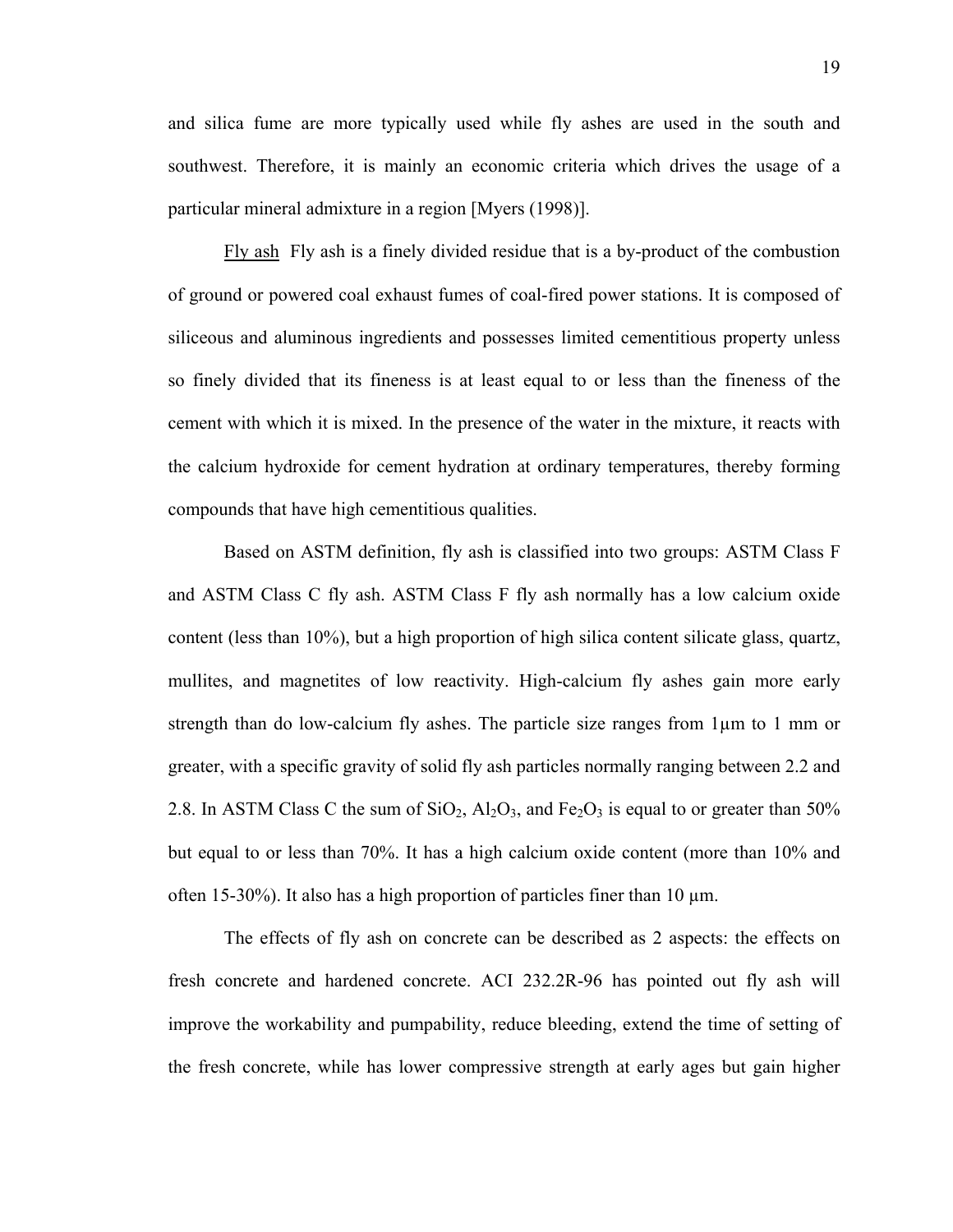strength at the later ages, acquire a little bit higher Modulus of Elasticity (MOE) and exhibit better performance in the long-term behavior of hardened concrete [Nawy (2001); Myers (1998)].

Slag There are three main types of slag which include two blast furnace slags (granulated and palletized) and one steel slag. Non-ferrous slag is not being used as an admixture in concrete [Mehta (1983)]. Blast furnace slag is a by-product in the production of pig iron. The type of blast slag is determined by the method used for cooling the molten slag. If the liquid slag is quenched using water, granulated slag results. If the liquid slag is quenched with air and water, pelletized slag results. Both materials must be ground to a fineness of 1953 to 2930 ft<sup>2</sup>/lb (400 to 600 m<sup>2</sup>/kg) to exhibit satisfactory cementitious and pozzolanic characteristics [Mehta (1983)]. Water demand for slags is generally higher than for an equal volume of cement due to its coarse texture and higher fineness. However, these slags can exhibit similar strengths equal to reference concrete at 7 days [Hogan et al., (1981)].

Silica fume Silica fume is a relatively more recent pozzolanic material that has received considerable attention in both research and application. It is a by-product resulting from the use of high-purity quartz with coal in an electric ore furnace in the production of silicon and ferrosilicon alloys. These are smooth and spherical particles which are nearly pure silicon dioxide and one hundred times finer than cement and fly ash particles. Silica fume is highly pozzolanic in nature and has an extremely high water demand and requires the use of a water reducer. To achieve adequate workability, the slump of mixes containing silica fume should be increased to offset the stickiness or cohesiveness due to the abundance of fine particles. Mixes with silica fume also exhibit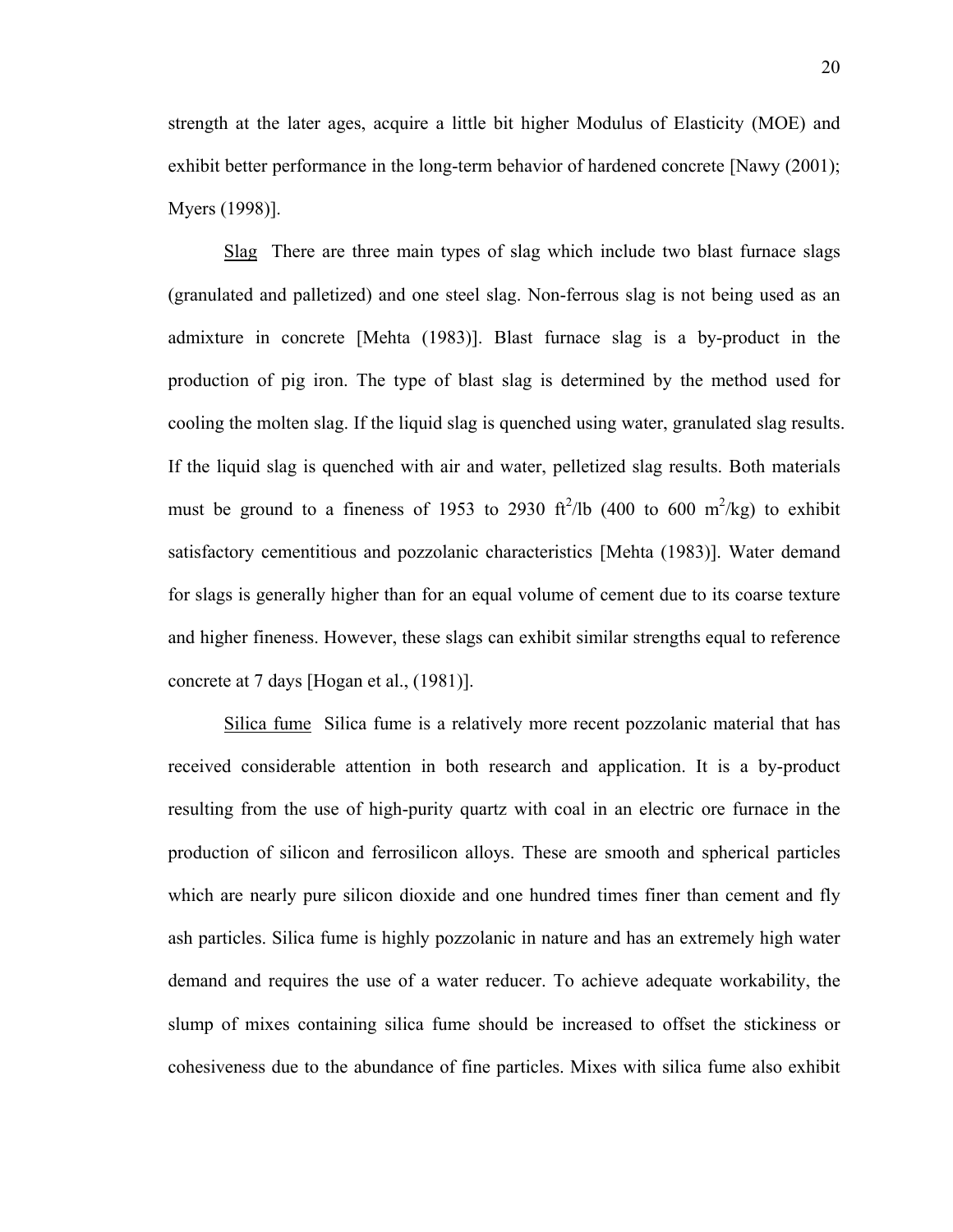reduced bleeding characteristics that require special consideration in curing such as proper fogging to avoid plastic shrinkage cracks [Myers (1998)].

2.3.6. Effects of Chemical Admixtures. The use of chemical admixtures in the production of HSC can significantly improve the quality of the concrete. In order to select the best type and dosage rate of a chemical admixture for a HSC, the admixture should be optimized and tested under the expected field conditions. Chemical admixtures may be separated into several general groups including water reducers and retarders, HRWRs, air entraining admixtures and accelerating admixtures.

Retarders The high cementitious material content and generally low water to cementitious material (w/cm) ratio have made the use of water reducers and retarders a necessity for the production of HSC. Water reducers are an effective means of decreasing a high mixing water demand for proper workability. Water reducers lower a given w/cm ratio while maintaining a given slump resulting in improved concrete strength, impermeability, and durability. The use of retarding admixtures also reduces the mixing water requirement, but more importantly prolongs the plastic state of the concrete mix and aids in reducing the temperature rise of the fresh concrete due to the heat of hydration. Most HSC incorporate very high contents of cement where high heat of hydration temperatures are encountered. These high temperatures can impact mechanical and material property development. By reducing the temperature rise during initial hydration, the later-age properties of the concrete including strength and elastic modulus can be improved. Longer set times, particularly during hot-weather concreting, can benefit the overall quality of the concrete.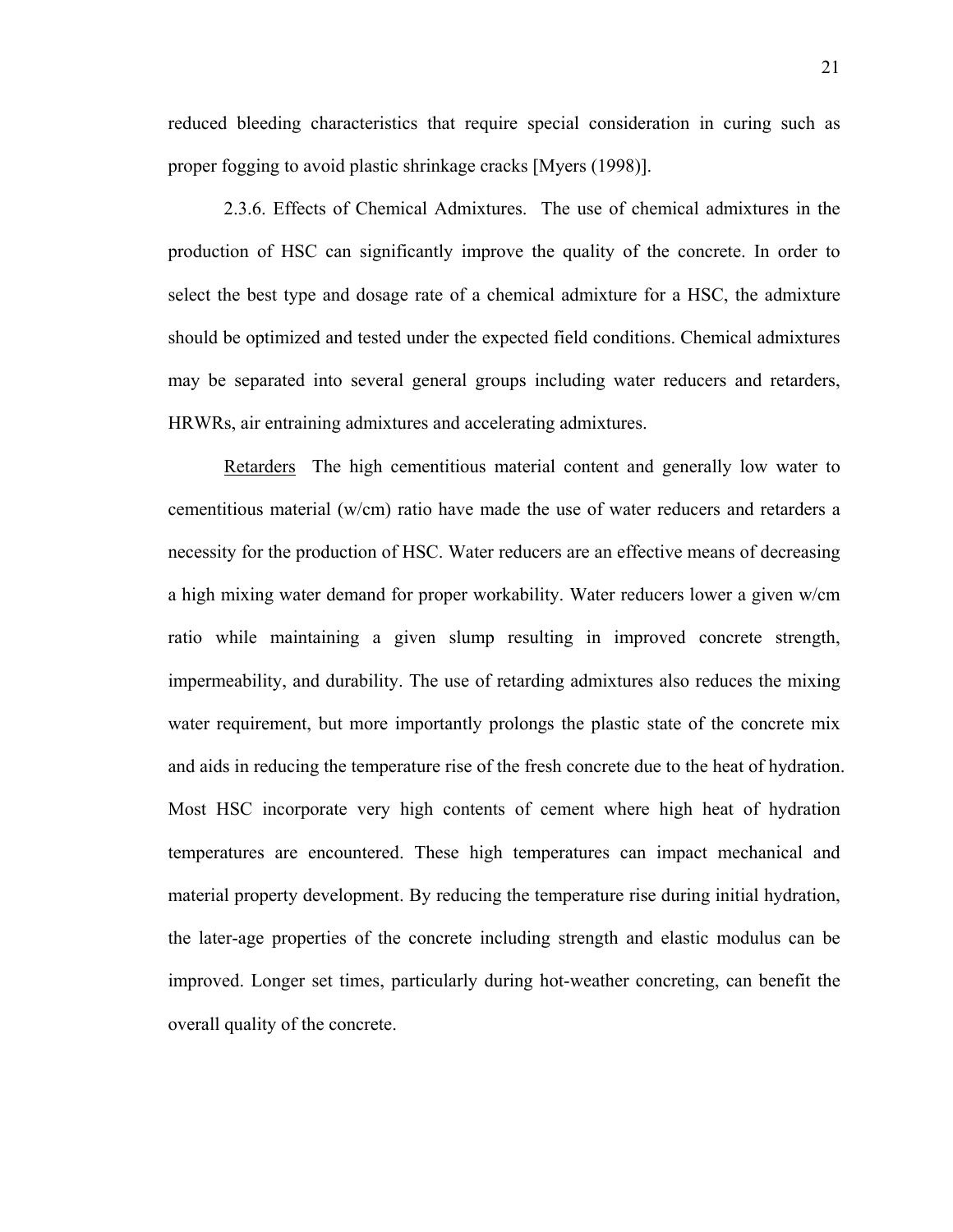High range water reducer (HRWR) The use of HRWR, often referred to as a superplasticizers, is considered to be very important in the production of very high strength concretes with compression strengths in excess of 10,000 psi (68.9 MPa). The use of a HRWR in a HSC mix allows for a significant reduction in the w/cm ratio below a value of 0.40. HRWR's are high molecular weight anionic surfactants derived from sulfonated formaldehyde of naphthalene or melamine. HRWR deflocculates the clumps of cement grains and fluidizes the mixture. The higher dosage rates of HRWR over midrange or conventional water reducers allows for an increased and more uniform dispersion of hydration products and thereby a more effective use or optimization of the cementitious material.

Accelerating admixtures Set-accelerating admixtures are used to increase the rate of hydration of  $C_3S$ . Applications may include emergency concrete repair where very rapid development of rigidity is required or for cold weather concreting where they can offset delay caused by cold temperatures. The use of set-accelerating admixtures with HSC is generally not recommended since it increases the heat of hydration and detrimentally affects the long-term properties of the concrete. Furthermore, in many cold weather concreting applications, temperature related placement concerns are reduced due to the high cement content of most HSC mix designs [Myers (1998)].

2.3.7. Effects of Air Entraining Admixtures. Air-entraining admixtures entrain air in the concrete to provide an air void system for the movement of freezing water within the cement paste. An adequate well distributed air void system provides a relief space for expanding water which minimizes the amount of micro-cracking damage due to moist freeze-thaw cycles. The use of air entraining admixtures for HSC mix designs is only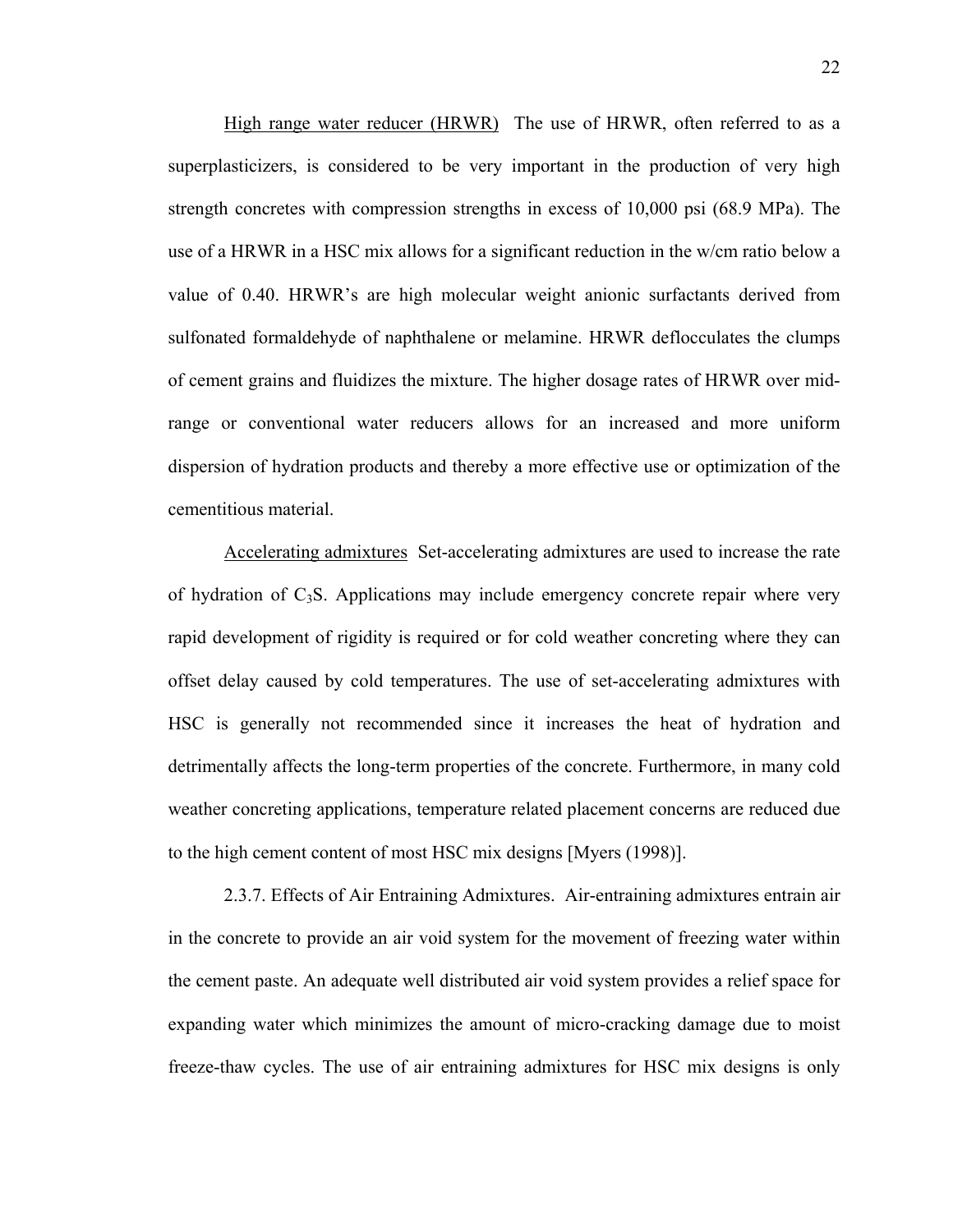desirable for components subjected to freeze-thaw cycles in excess of the critical saturation threshold (91.7%). Air entrainment is not recommended in other cases since entrained air can decrease a concrete's strength significantly at high dosages. The rule of thumb is that a five percent loss in strength may be anticipated for every one percent of air entrainment. Research at the University of Texas at Austin [Ernzen et al., (1992)] and elsewhere has shown that a minimum of three percent air entrainment is required for HSC. This is slightly lower than conventional mix designs due to the pore structure of HSC with low w/cm ratios. HSC mix designs are naturally more durable due to their higher strength, lower permeability, and decreased porosity. While research studies to date have not specifically investigated the levels of porosity and time-to-saturation for HSC mix designs with low w/cm ratios, it is safe to assume that the reduced porosity of these mixes require a longer period of time to exceed the critical saturation threshold for a given moisture exposure. Air entrainment should only be used in HSC where specifically required for exposure conditions and should always be tested under field conditions due to the high variability of air entrainments with other chemical and mineral admixtures [Myers (1998)].

#### **2.4. STRENGTH OF THE CONCRETE**

2.4.1. General Description. Concrete properties such as elastic of modulus, tensile or flexural strength, shear strength, stress-strain relationships and bond strength are usually expressed in terms of uniaxial compressive strength of concrete cylinders that are moist cured to 28 days for NSC or 56 days / 90 days for HSC. Compressive strength is the common basis for design for most structures, other than pavements, and even then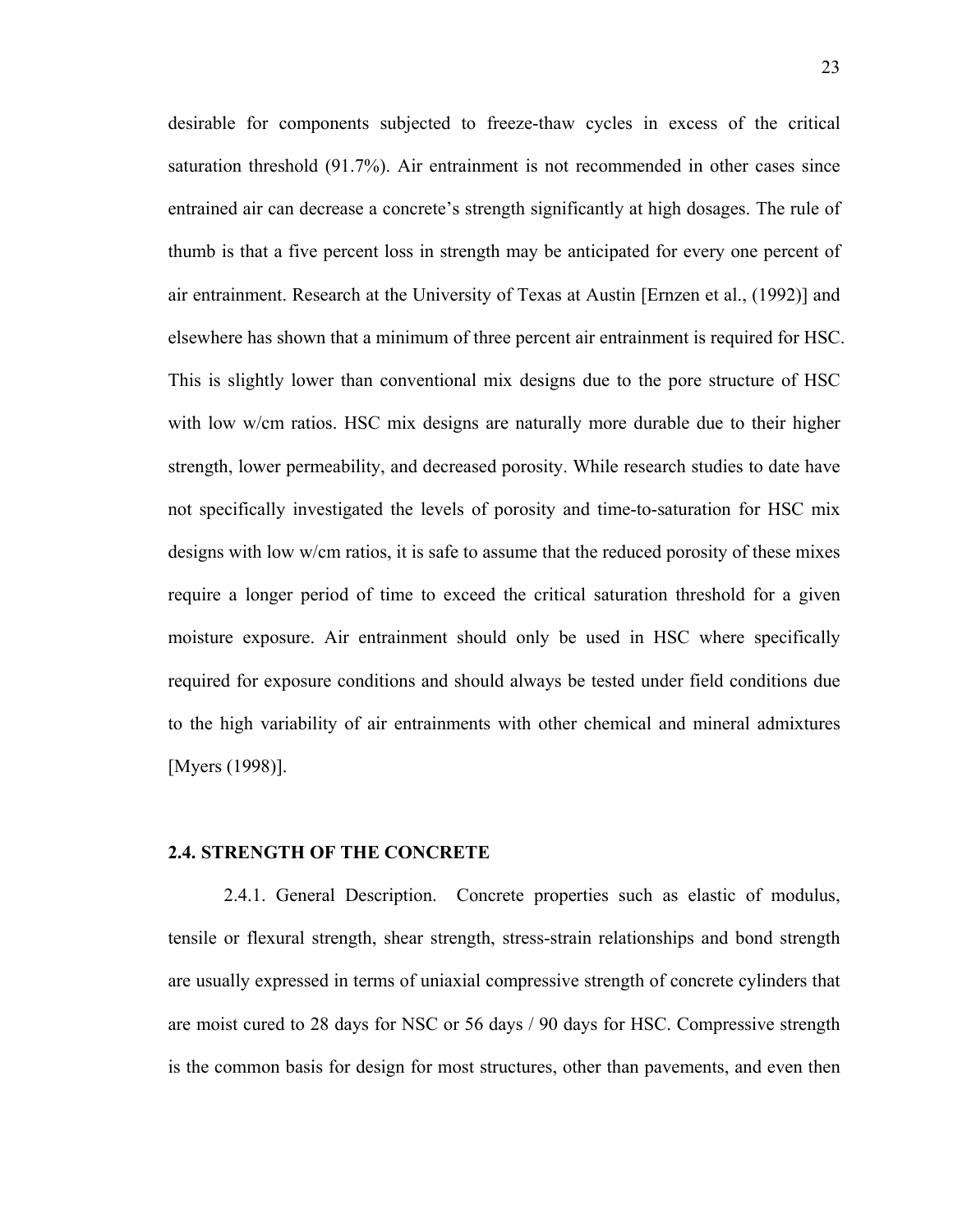is the common method of routine quality control testing. The terms "strength" and "compressive strength" are used virtually interchangeably.

Unlike other engineering materials such as steel, concrete develops its mechanical properties under highly variable conditions in the job site. The inherent variability of constituents combined with different methods of placement and curing can significantly affect the properties of hardened concrete in the field. On the other hand, concrete is a non-homogeneous combination of large aggregate pieces surrounded by mortar and paste which can fail in a number of ways. The non-homogeneous nature of concrete means that merely getting a strength test result, the essential first step in any analysis, is a complicated process.

However, regardless of the difficulties involved in achieving the exact strength of the concrete, people have to obtain the reliable information of the load-capacity of the concrete member. Consequently, standard procedures have been established to provide some consistent points of reference.

2.4.2. Traditional Quality Control Strength. ASTM has regulated the standards of storing, making and curing quality control specimens, such as ASTM C 192-00 (2000) and ASTM C31-00 (2000). The key point for those standards is using the compressive strength of the cylinder cured in standard moist environment for acceptance for specific strength of the target concrete. The reasons for this as stated by Calton (1995) are:

*Simplicity*: Immersing specimens in a tank of lime saturated water, the easiest way to provide moist curing, is far simpler than trying to account for the complicated effects of temperature and moisture variations in the field. Only recently has the technology become available to monitor certain curing condition inside a concrete structure.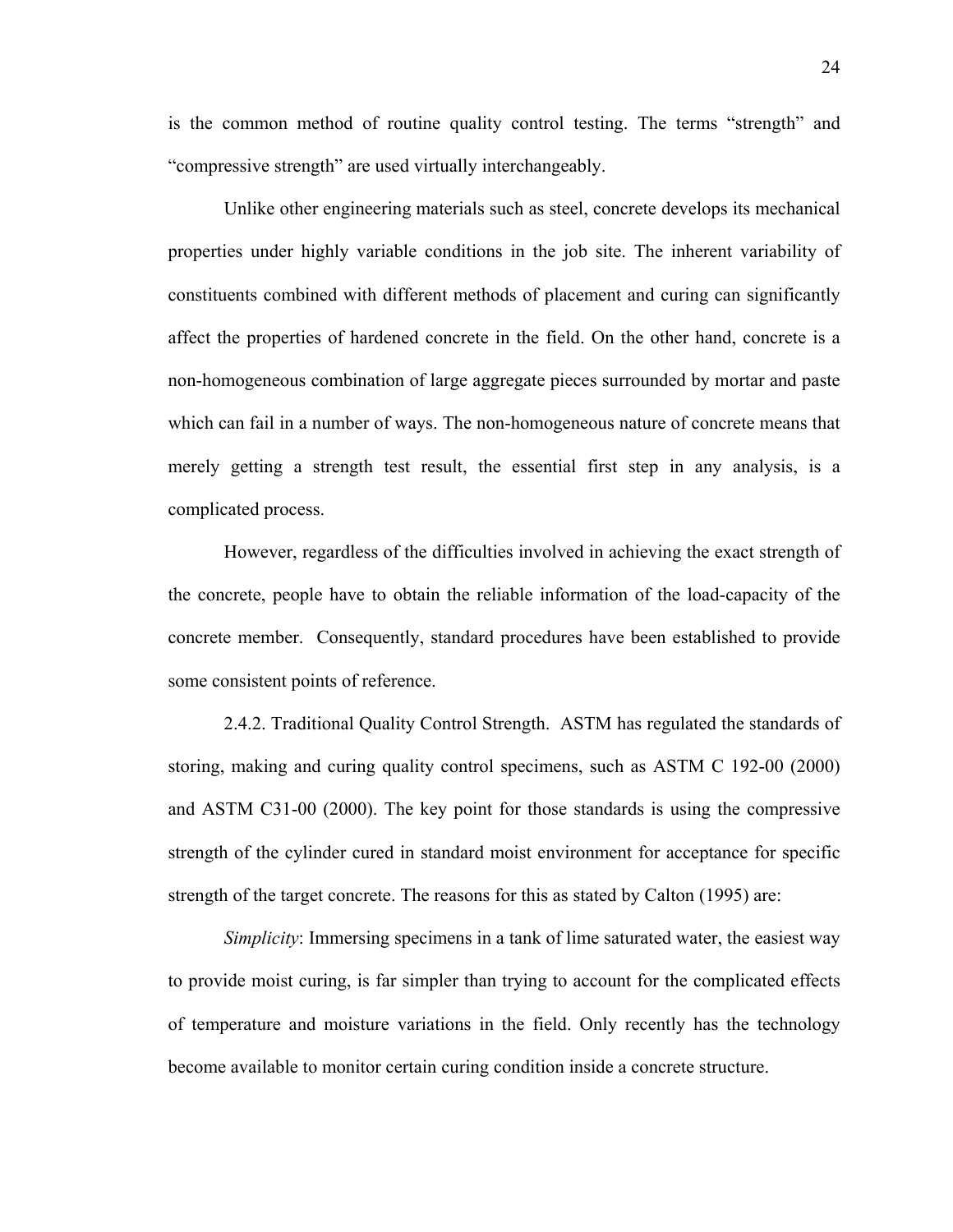*Consistency*: Test results from moist-cured specimens are far more consistent than most other means of strength determination. The strength variations of moist-cured specimens are far smaller than those of field cured specimens. Variations in moisture and temperature and the variations in strength they cause are minimized by the moist curing process. Smaller strength variations do indicate a higher level of precision for moistcured specimens, but not necessarily a higher level of accuracy.

*Politics*: Using moist cured cylinders gives an indication of the highest potential for strength development in a given sample of concrete. The significance of this value depends on the point of view of the user. An engineer would obviously prefer to know whether the concrete in a structure is capable of carrying certain loads. A concrete producer is primarily concerned with his product's potential strength, unaffected by the placement and curing procedures of a contractor. Thus far, the interests of concrete producers have prevailed.

Although ASTM Moist-Cured cylinders provide the standard for the engineers to evaluate the quality of the concrete, such method eliminate all other factors like placement, member shape and size, curing condition which greatly affects the actual strength in the concrete member. Therefore, member-cured (job-cured) cylinders are introduced to the actual practice. The member-cured cylinders are placed beside or near the actual member in the job site and cured in the similar environment including the ambient temperature and moisture. Curing concrete test specimens at the construction site and under job conditions is considered more representative of the curing applied to the structure. Tests of member-cured specimens is highly desirable especially in HSC application and are necessary when determining the time of form removal which is very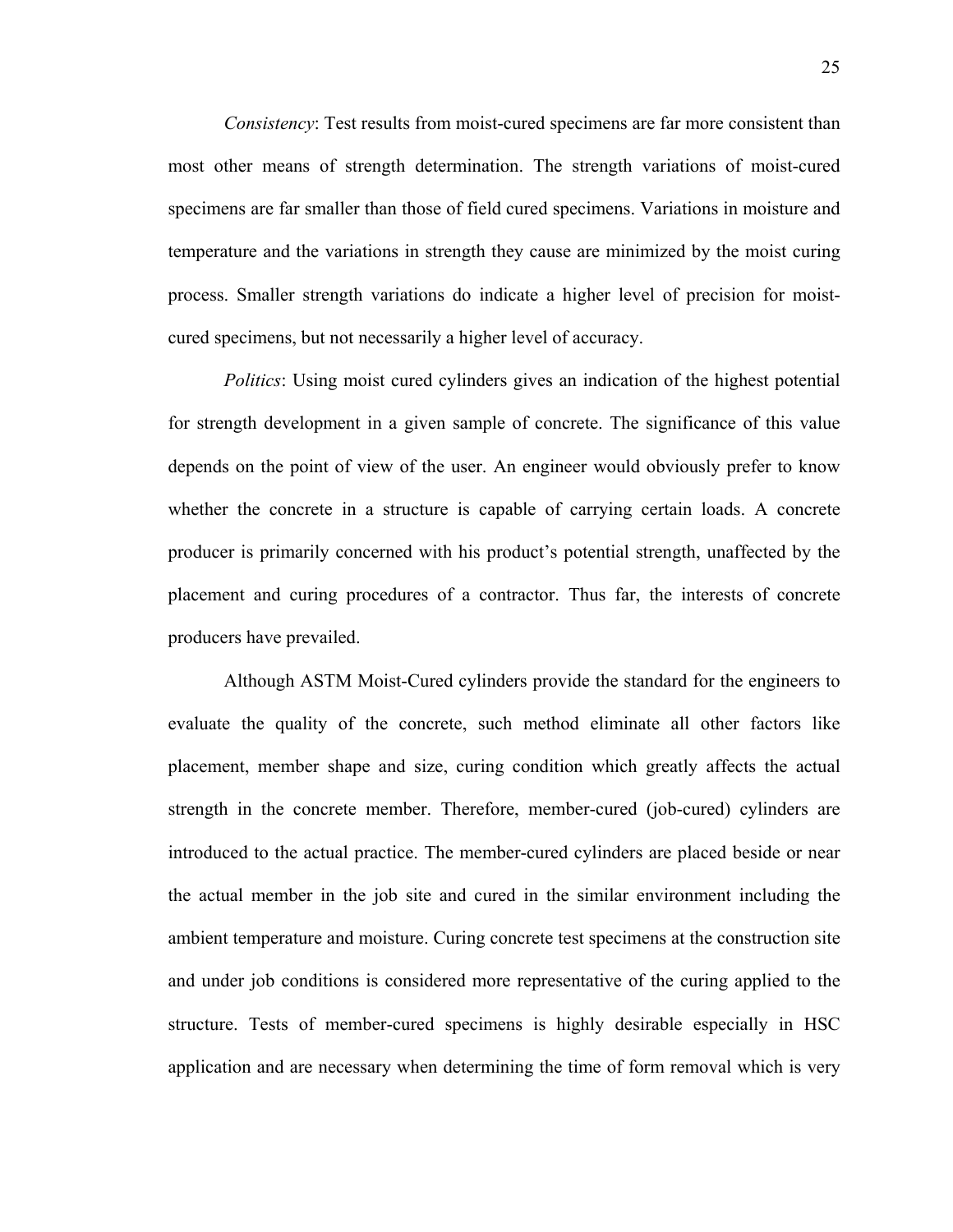important in the Precast / Prestressed Plant. However, the member-cured cylinders shouldn't be used for quality control testing for the acceptance for the specific compressive strength. This is because the in-situ concrete strength can be affected by many factors at the job site, such as size and shape of the section at different locations of the structural member, ambient temperature, type of formwork, accelerated curing temperature and so on, it needs a standard curing condition is needed to evaluate the quality of concrete including materials and batching. Compressive strength specimens of concrete made or cured under other than standard conditions provide additional information but are often analyzed and reported separately.

2.4.3. Ways of Approaching Higher Strength. To produce higher strength concretes, several parameters have to be optimized in addition to mixture design, although the design of the concrete mixture is a major factor in achieving the desired strength. Several methods can be applied to achieve high strength. In general, high strength concrete contains higher quality aggregates, a higher Portland cement content, and a low w/cm ratio. The addition of water-reducing admixtures, superplasticizers, polymers, slag or silica fume is common today. Following are the major factors that have to be taken into account [Nawy (2001), Myers (1998)]:

(1) *Water to Cementitious Ratio (w/cm)*: The production of high strength concrete requires the use of low w/cm ratio. In order to produce concrete with 28 day compressive strengths ranging from 6,000 psi (41.4 MPa) to 14,000 psi (96.5 MPa), a w/cm ratio in the range of 0.25 to 0.52 is required by weight. In addition, a HRWR is required when the very low w/cm ratio are used to produce HSC.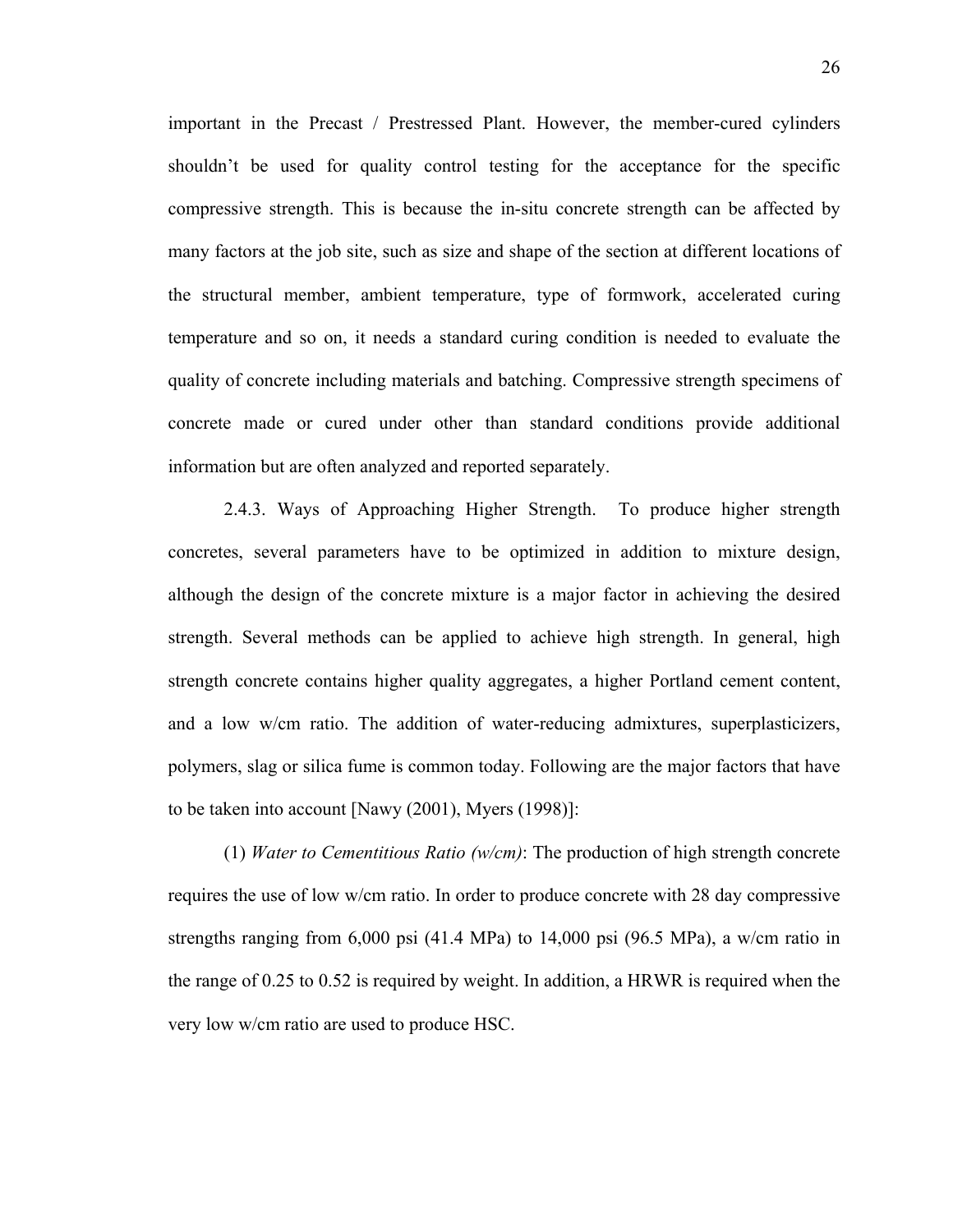(2) *Cement Characteristics and Content*: The cement used for HSC should have good strength producing properties. The fact that the cements from different manufacturers which meet the same ASTM specification does not mean that concretes produced with each of the different brand cements will perform similarly. It is difficult to predict the interaction of particular cement with other constituents within a mix design. For this reason, trial mixes varying locally available cements is suggested to investigate which cement produces optimum strength and thereby the most cost effective mix design.

(3) *Mineral Admixtures*: The replacement rate of mineral admixtures is different for each type. ACI Committee 211 has established some guidelines for the replacement of Portland cement with other cementitious materials as illustrated in Table 2.6 [ACI 211.4R-93 (1993)]. Silica fume at additional rates in the rage of  $7\% \sim 15\%$  by weight of cement has been used in the production of high strength concrete. No specific guidelines or recommendations are given in terms of an optimum percentage of replacement materials to use. This may be determined through trial mixes until specification requirements are satisfied.

| Type                 | <b>Portland Cement Replacement</b><br>Percent by Weight |  |
|----------------------|---------------------------------------------------------|--|
| Fly Ash              |                                                         |  |
| Class F              | $15\% \sim 25\%$                                        |  |
| Class C              | $20\% \sim 35\%$                                        |  |
| <b>Blast Furnace</b> | $30\% \sim 50\%$                                        |  |
| Slag                 |                                                         |  |

Table 2.6. ACI 211 Guidelines for Portland Cement Replacement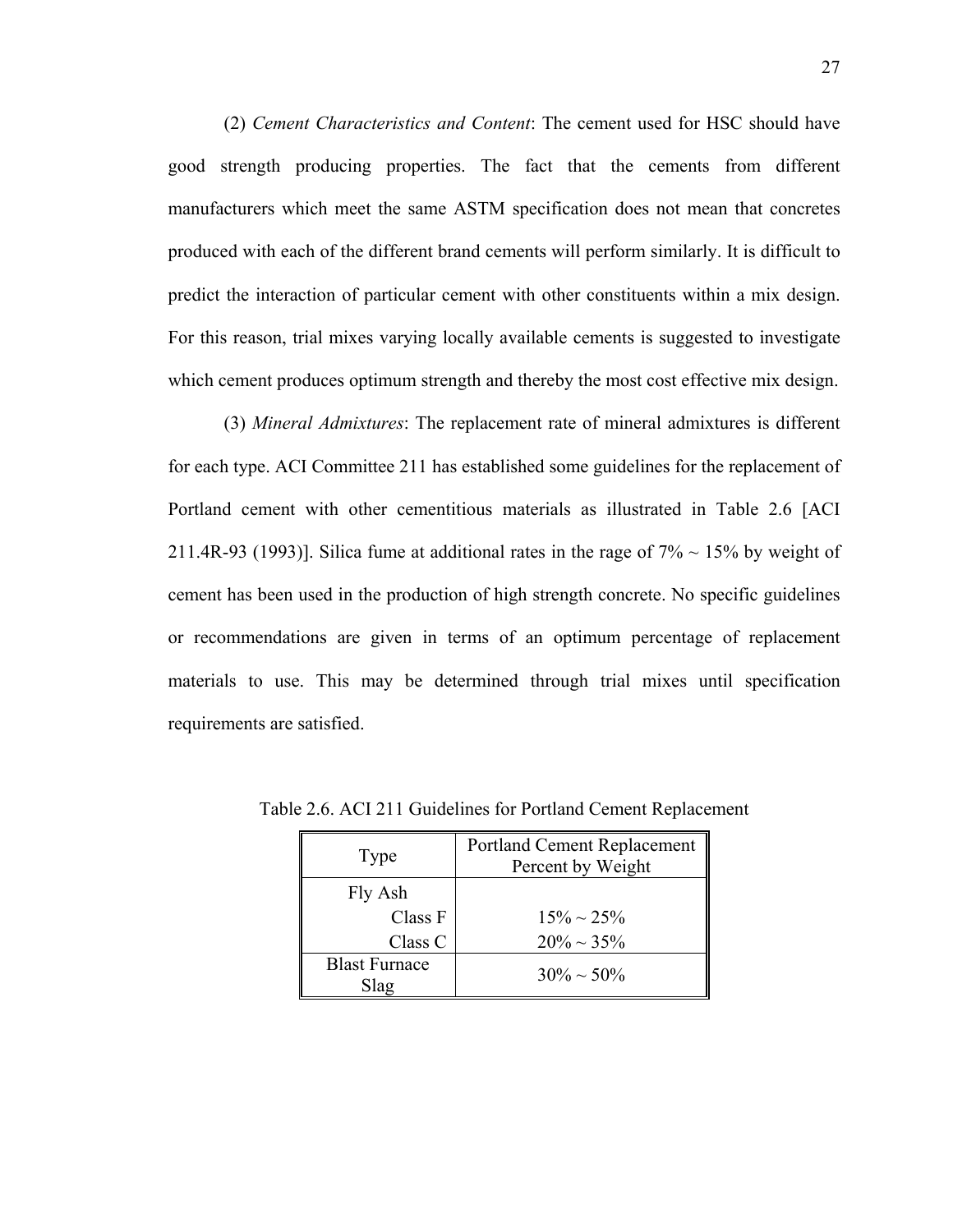(4) *Aggregate Quality and Interaction with Cement Paste*: HSC contains a larger volume of coarse aggregate than conventional normal strength mixes. The higher aggregate content in HSC mixes helps to reduce the water demand of the concrete and increase the elastic modulus of the concrete. Since many HSC elements are thinner and have longer span lengths, the elastic modulus of the concrete becomes more critical in addressing serviceability requirements. For fine aggregate, since HSC mix designs have a high content of cementitious materials, the gradation of the fine aggregate is not so important as in conventional normal strength concrete. Recommendations for fine aggregates are those which minimize the mixing water and provide good workability. Generally sands meeting ASTM C 33 requirements and having a fineness modulus between 2.6 and 3.2 perform well in HSC mixes.

(5) *Chemical admixture*: In the production of HSC, it is generally advantageous to use certain chemical admixtures such retarders, water reducers, and HRWRs. Dosage rate recommendations are provided in most cases by the manufacturer. However, the optimum dosage rate of any chemical admixture must be determined through field trial batches conducted under the expected job conditions. In general, the production of HSC will result in the use of higher than recommended dosages of chemical admixtures.

2.4.4. Early Strength of HSC. Traditionally, interest in the strength and other properties of concrete has been focused on those at 28 days and beyond. In the past several years, there has been an increasing interest in the strength and other properties of concrete at ages less than 28 days. There are at least three factors which have contributed to this increased interest in early strength: (1) fast-paced construction schedules that expose concrete to significant structural loads at early ages, (2) development of specialty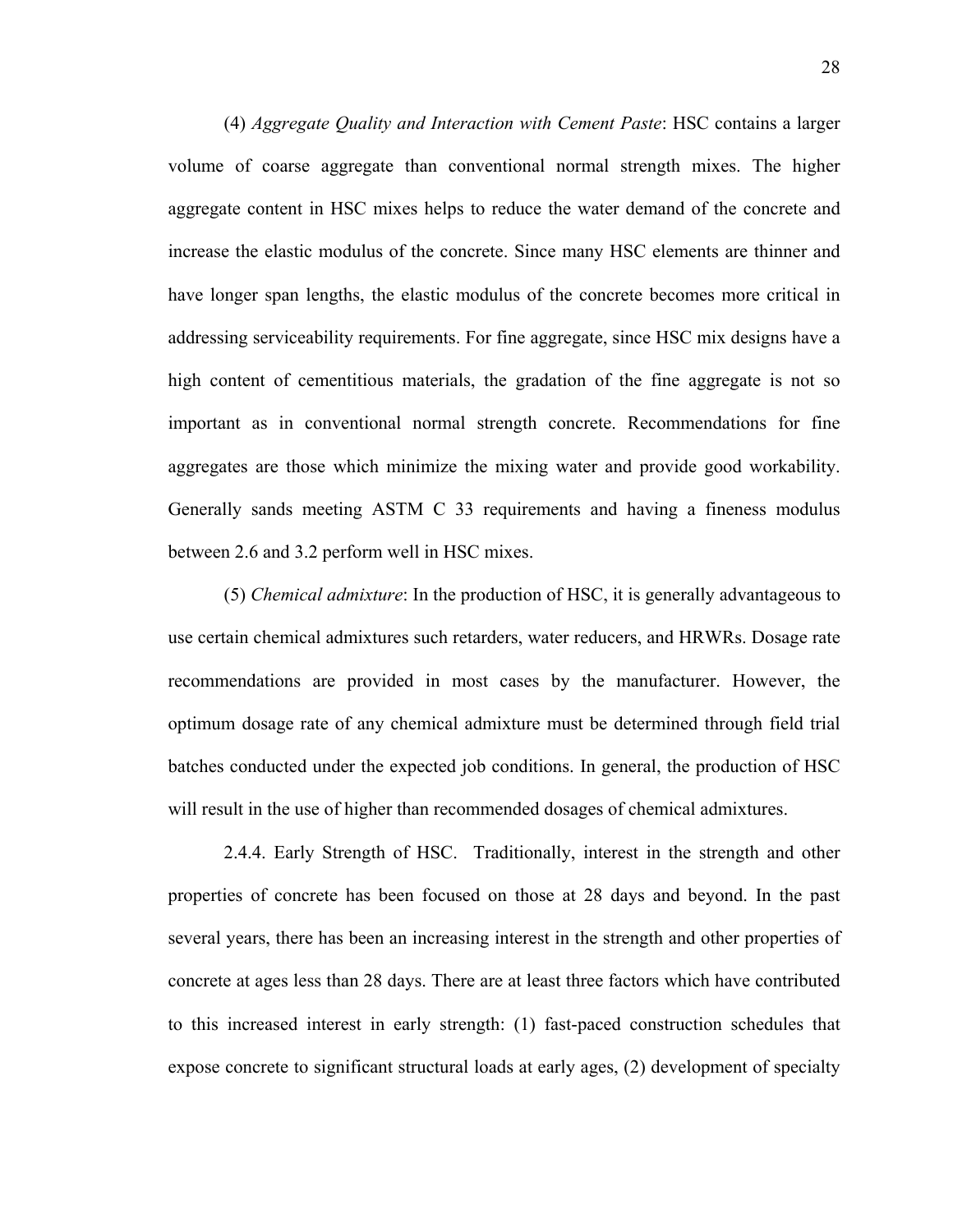cements or admixtures that enable the achievement of higher strength at early ages, and (3) recognition that long-term performance of concrete is greatly affected by its early-age history.

At the present time, there is no generally accepted definition of early strength. Any strength measured at ages less than the standard 28 days is regarded as early strength. Since the properties of concrete depend closely on the degree of cement hydration, one definition of early strength could be the strength at the age corresponding to 50% hydration of cement. For concrete made with ordinary Portland cement (ASTM Type I) and cured at a standard temperature of  $70^{\circ}F$  (21 $^{\circ}C$ ), approximately 50% of the cement will hydrate within 3 days. In an Engineering Foundation Conference on Properties of Concrete at Early Ages [Carino et al., (1989)], it was recommended that the early age could possibly be defined as the period during which the properties of concrete undergo rapid change [Zia et al., (1997)].

In this study, the early strength of the concrete is defined as the concrete strength of 24 hours after placement.

### **2.5. CURING TEMPERATURE OF THE CONCRETE**

2.5.1. Curing and Curing Temperature. The strength development with time is a function of the curing techniques as well as constituent materials. ACI Committee 363 defined curing as "*the process of maintaining a satisfactory moisture content and a favorable temperature in concrete during the hydration period of the cementitious materials so that desired properties of the concrete can developed*" [ACI C 363R-92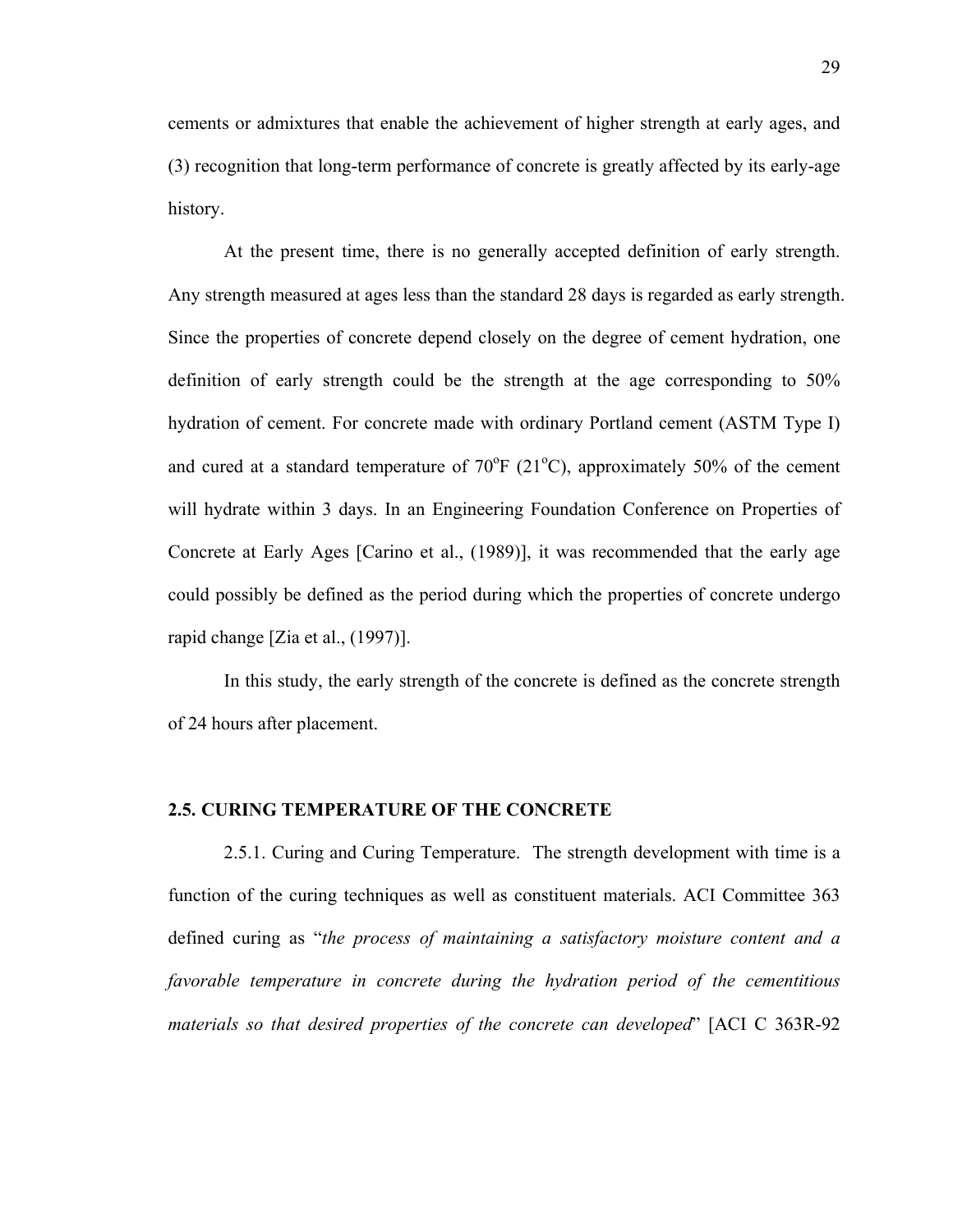(1997)]. The temperature mentioned in the above definition maintained for some period after the concrete has set, is called the Curing Temperature.

2.5.2. Effects of Temperature on the Concrete Strength. Hydration of cement is an exothermic reaction and will cause the concrete to reach a peak temperature after some period of time. Dating back to 1958, Klieger (1958) pointed out the influence of the initial and curing temperature on the concrete strength: increasing the mixing and curing temperatures resulted in increased strengths at early ages and considerably lower strengths at later ages. Temperature affected the flexural strength in much the same way (Figure 2.3).



Figure 2.3. Temperature Effect on the Strength of Early and Later-age

Burg (1996) reported that early age compressive strength of concrete cast and cured at high temperature was greater than concrete cast and cured at  $73^{\circ}F$  ( $23^{\circ}C$ ).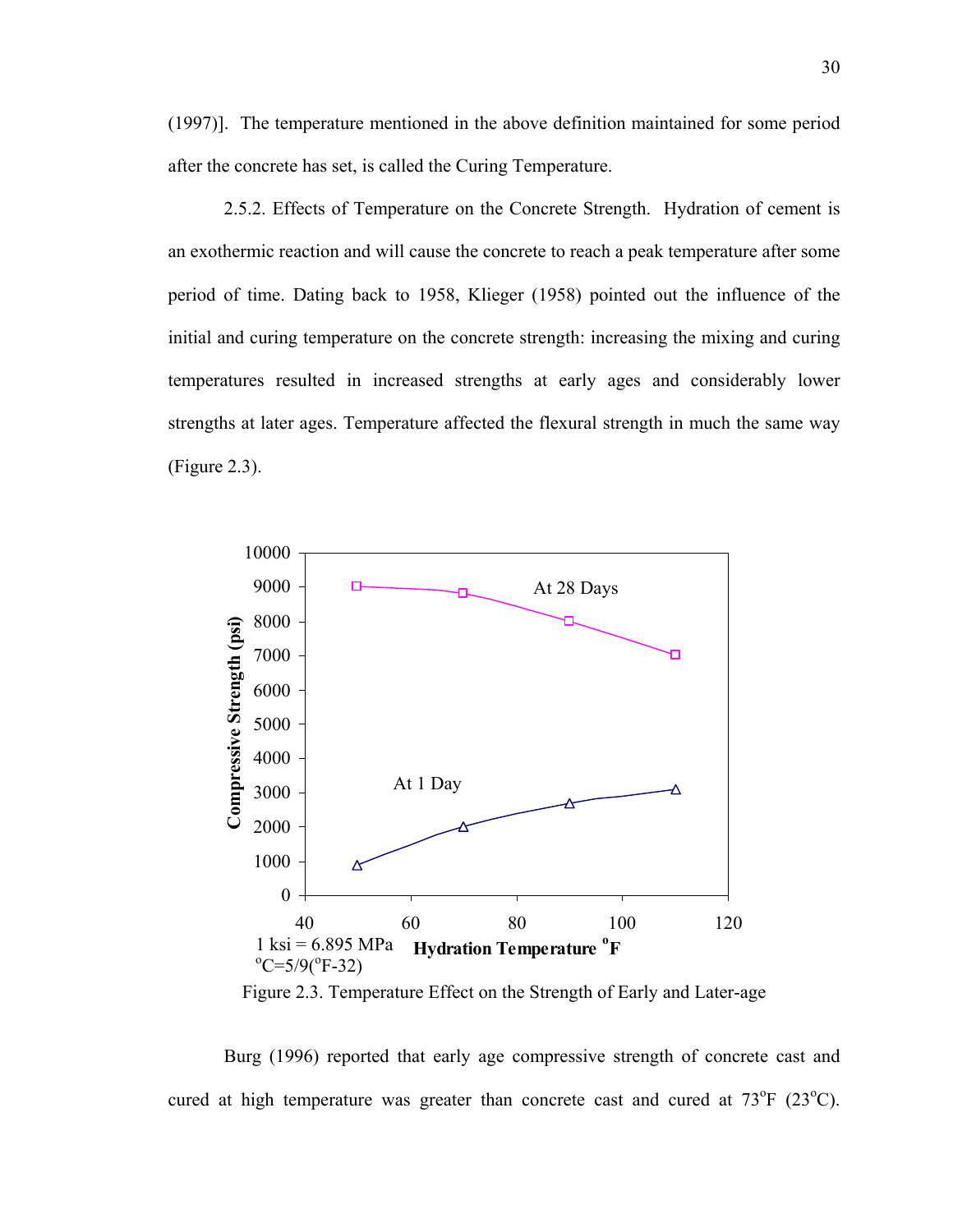However, after 7 days, compressive strength of concrete cast and cured at high temperature was lower than concrete cast and cured at  $73^{\circ}F$  ( $23^{\circ}C$ ). Concrete cast and cured at low temperature had initial strength lower than concrete cast and cured at high temperature. Lura et al., (2001) observed the same situation and concluded that "although higher temperatures improve the initial strength development, the value at a later stage, 14 or 28 days, seems to be penalized, as already observed by other authors."

Myers (1998) reported after monitoring the Louetta Road Overpass U-Beams and North Concho River Overpass AASHTO Type IV Beams, there was a second order polynomial trend line between the maximum hydration temperature and compressive strength at release of prestressing strands. That trend line indicated an improvement in compressive strength up to a hydration temperature of approximately  $180^{\circ}$ F (82.2 $^{\circ}$ C) and when the temperature was above  $160 \sim 180$  °F (71  $\sim 82$  °C), micro-cracking was observed and resulted in a strength decrease. He also concluded that the trend line of 56 days compressive strength and maximum hydration temperature indicated a linear decrease in compressive strength with an increase in maximum hydration temperature at later-age. Kehl (1998) reported in his thesis that, at release stage, for temperatures above  $160 \sim 180^{\circ}$ F (71 ~ 82°C), the situation gets more complicated. Extremely high curing temperatures may affect the crystalline structure development of the concrete. Since cement hydration is accelerated by heat, extremely high curing temperatures may drive the cement to hydrate too quickly. This could create concrete that is unable to develop the same crystalline structure it would at lower curing temperatures. Furthermore, the concrete was observed being unable to fully develop to its potential strength and elastic modulus capabilities. Although there was no in-depth research found in this study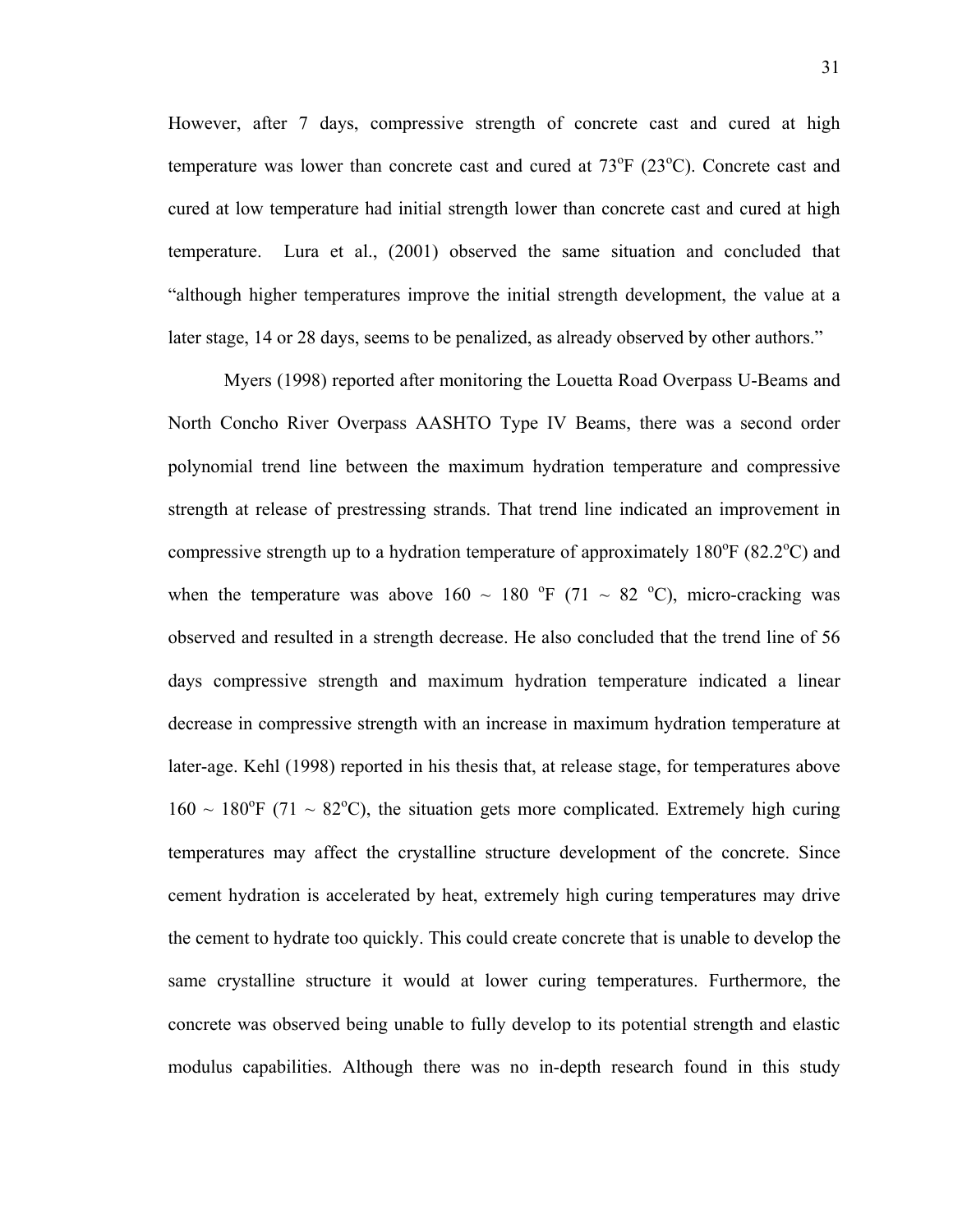discussing the reason for this observation, it may be explained that, it is the poorly developed crystalline structure that prevent the concrete from gaining further strength even when the concrete is fully hardened. For the effect of 24-hour curing temperatures on the 56-day design compressive strength of HSC, the reasons for the continual decrease in compressive strength are probably the same factors discussed in the stage of release. As curing temperatures increases, hydration of the cement accelerates. This could result in concrete that hardens too quickly to develop a strong, dense crystalline matrix it is capable of developing.

The high cement content, normal to HSC, causes elevated temperatures to develop during hydration, despite the fact that the heat release per weight of cementitious materials decreases at low w/cm ratio due to the lack of available water for hydration [FIB/CEB (1990)]. Cook et al., (1992) observed that the temperature rise during hydration increases as the cement content and concrete strength increase. This explains the fact that high strength concrete shows a higher rate of strength development than conventional concrete at early-ages.

The effect of curing temperature on the strength development of fly ash concretes was also investigated. Barrow and Carrasquillo (1988) observed that an increase in the curing temperature resulted in a greater strength increase in the fly ash concrete than in the control concrete. They concluded that fly ash concrete is more temperature sensitive. Owens (1985) reported that the deleterious effect of elevated temperatures due to hydration at early ages is more pronounced for a control concrete than for fly ash concrete. Leshchinsky and Velichko (1991) noted that the use of fly ash in concrete subjected to heat treatment results in an increase in strength.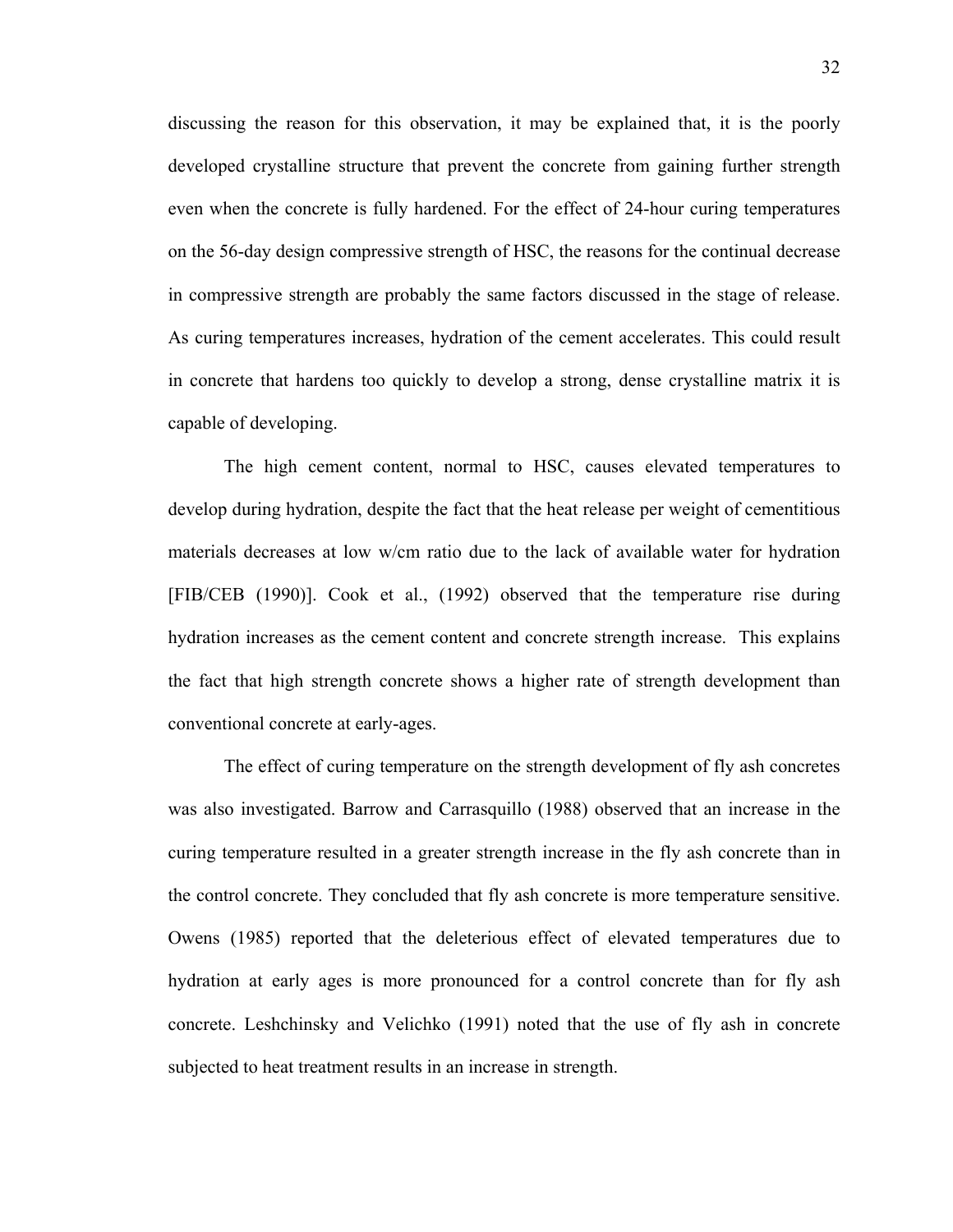2.5.3. Factors Affecting Hydration Temperature. According to Harrison (1983), there are 5 factors that affect the hydration temperature. They are 1) types and quantities of cementitious materials; 2) size and shape of the section; 3) insulating effectiveness of the formwork; 4) concrete placing temperature and 5) ambient condition. The actual hydration temperature within the member is some combination of those five factors. Furthermore, the effect of the concrete temperature appears to be most critical in the first 24 to 48 hours of curing [Plum (1989)].

1) *Types and Quantities of Cementitious Materials*: Types and quantities of cementitious materials play the most important role in the hydration temperature. It is accepted that the concrete temperature increases about  $10 \sim 12$  °F / 100 lb cementitious material /  $yd^3$  (9.38 ~ 11.3 °C / 100 kg cementitious material / m<sup>3</sup>). It is the major source of the heat within the concrete. Carlton (1995) verified the above relationship for both Type I and Type III cement. The cementitious materials most commonly consist of cement and fly ash, and both materials influence the amount of heat generated during hydration. However, it has been shown that the partial replacement of cement with fly ash can reduce the total temperature rise of the concrete and delay the time at which the maximum temperature occurs [Mani et al., (1990)].

2) *Section Shape and Size*: Surface Area-to-Volume (SA/V) ratio can be used as the indicator of the section shape and size of the member. SA/V ratio has a large effect on the temperature rise. It has been documented that larger concrete sections can produce larger internal temperature rises [Cannon (1987)]. As the internal heat of hydration cannot dissipate as quickly as possible in massive sections as it does in thin or small section. This is because the SA/V ratio is very low in the massive member. Plum also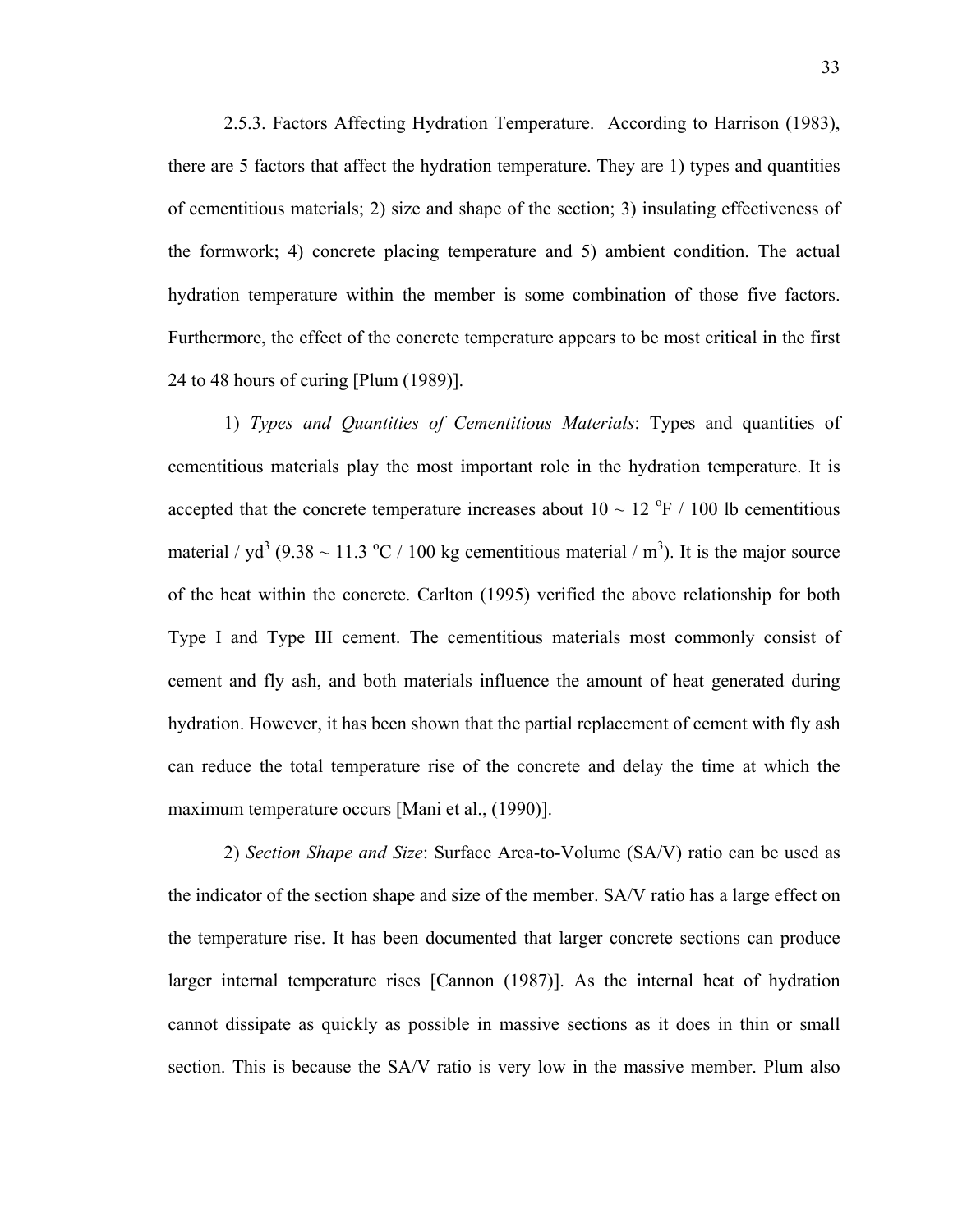found the internal temperature profile of a thick section follows a temperature profile similar to the adiabatic temperature profile of the concrete [Plum (1989)].

3) *Formwork, Placing Temperature and Ambient Condition*: The insulating effectiveness of the formwork can cause heat to be retained or dissipated in the concrete. The placing temperature of the concrete sets the level at which heat generation begins. And the ambient conditions affect how much heat is contributed from the environment to the concrete [Kehl (1998)].

The factors of cementitious material and SA/V ratio of the member are internal characteristics of the member that can be designated off-jobsite. The factors of formwork, placing temperature and ambient condition are external conditions that can only be controlled in the field. All those factors are important and should be considered when predicting the internal temperature rise of the concrete.

#### **2.6. CURRENT STRENGTH VERIFICATION METHODOLOGY**

The primary means of determining the quality of concrete is the molded, standard cured cylinders. However, even under the fairly restrictive guidelines, there are still many factors that make the test results variable. Therefore, several standard test procedures have been established by ASTM to provide more reliable strength data.

2.6.1. ASTM Moist Cured Cylinders. ASTM Moist Cured Cylinders are made for control specimens. They are molded and kept in a moist room where the temperature is  $73 \pm 3$  °F (23  $\pm$  2 °C) until the moment of test. ASTM Moist Cured Cylinders are used in the field for 1) Acceptance testing for specified strength; 2) Checking adequacy of mixture proportions for strength; and 3) Quality control [ASTM C31–00 (2000)]. In the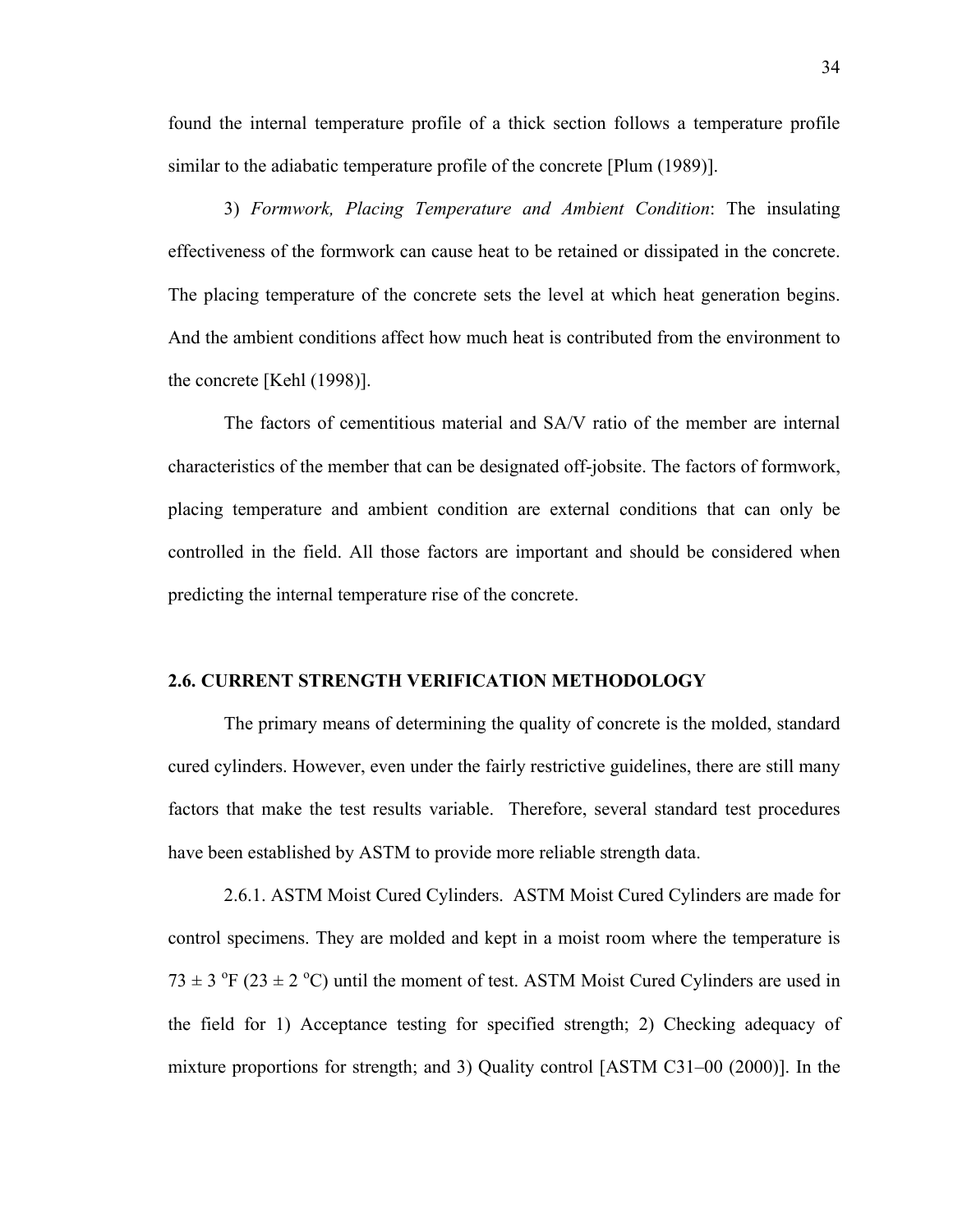laboratory, they are able to be used for 1) Mixture proportioning for project concrete; 2) Evaluation of different mixtures and materials; 3) Correlation with nondestructive tests; and 4) Providing specimens for research purposes [ASTM C192–00 (2000)].

2.6.2. Member Cured Cylinders. Member Cured Cylinders are stored in or on the structure, near to the point of deposit of the concrete represented as possible. They are provided with the same temperature and moisture environment as the structural work until the time of release of the strands or removal of the formwork. Member Cured Cylinders are made for 1) Determination of the time the structure is permitted to be put in service, 2) Comparison with test results of standard cured specimens or with test results from various in-place test methods, 3) Adequacy of curing and protection of concrete in the structure, and 4) Form or shoring removal time requirements [ASTM C31-00 (2000)].

2.6.3. Accelerated Cured Cylinders. The Accelerated Cured Cylinders are exposed to accelerated curing condition that permit the specimens to develop a significant portion of their ultimate strength within a time period ranging from 5 to 49 hours, depending upon the procedure that is used. There are four standard procedures: A) Warm Water, B) Boiling Water, C) Autogenous, and D) High Temperature and Pressure. The significance for this type of cylinders is: 1) to provide and indication of the potential strength of a specific concrete mixture at the earliest practical time, 2) to provide information on the variability of the production process for use in quality control, 3) to evaluate concrete strength by using the accelerated early strength obtained from any of the four procedures in the same way conventional 28-day strengths have been used in the past, with suitable changes in the expected strength values [ASTM C684–99 (1999)].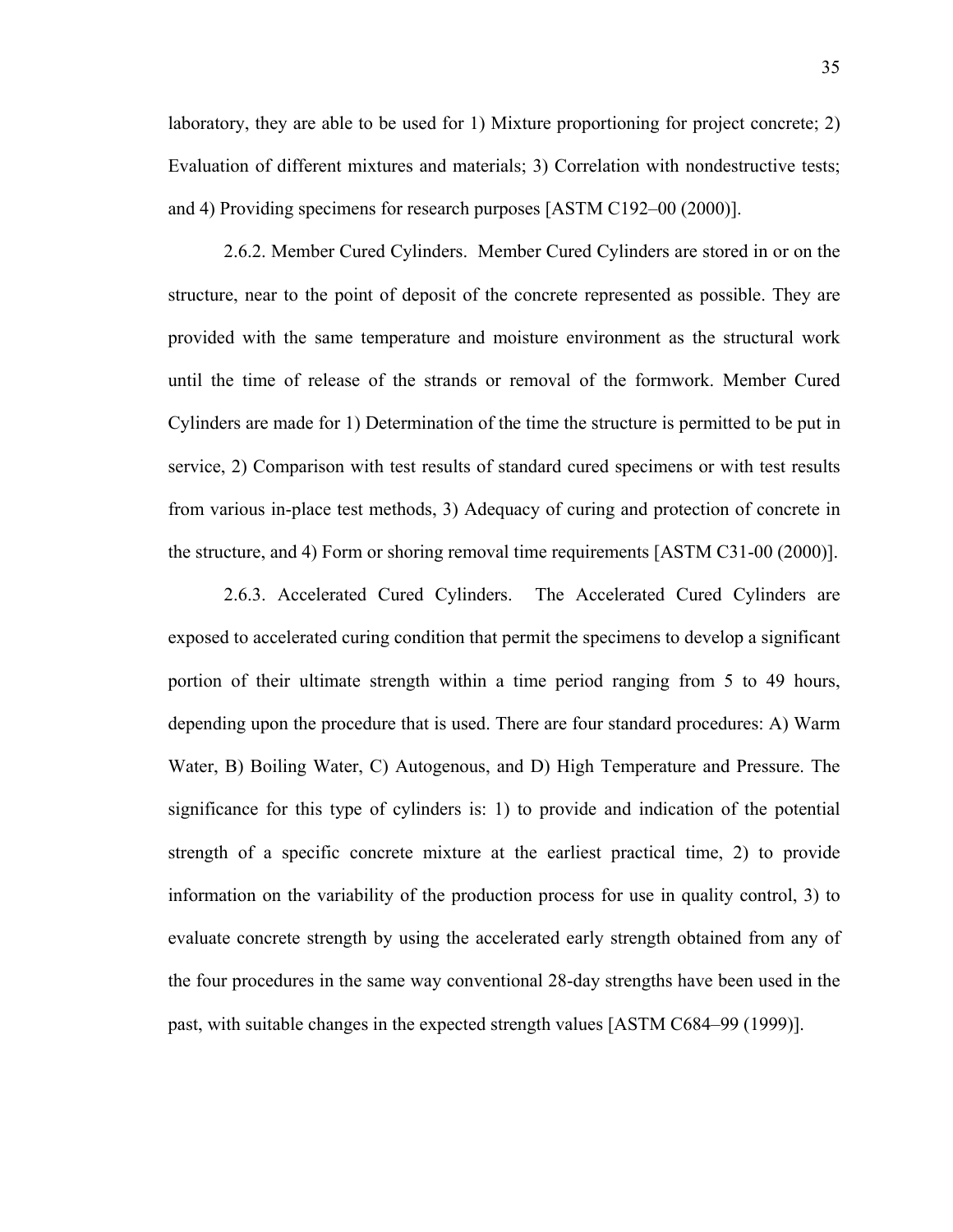2.6.4. Effects of Testing Variables. Even when the quality control cylinders are made identical, there are still many testing variables that affect the final test results. The variables summarized by Zia et al., (1997) in their State-of-the-Art report included mold type, specimen size, end conditions, and rate of loading. Each variable will be addressed in the following sections.

Mold type The effect of mold type on strength was reported by Carrasquillo et al., (1988a) that use of 6 x 12-inch (150 x 300 mm) plastic molds gave strengths slightly lower than steel molds and use of 4 x 8-inch (100 x 200 mm) plastic molds gave negligible difference with steel molds. A report by French and Mokhtarzadeh (1993) also indicated that the compressive strength of a cylinder cast in 6 x 12-inch (150 x 300 mm) heavy-gauge reusable steel molds was 2.5% higher than that of cylinders cast in flexible single-use plastic molds. It appeared that as long as the manual rodding method was used to consolidate the concrete, the effect of mold type on the compressive strength of concrete was insignificant. Carrasquillo et al., (1988a) recommended that steel molds should be used for concrete with compressive strengths up to 15 ksi (103 MPa). For higher strength concrete, it seems logical that steel molds should also be used.

Specimen size Many studies [Tanigawa et al., (1990); Baalbaki et al., (1992); French et al., (1993); Aitcin et al., (1994); Carino et al., (1994)] have been conducted to investigate the specimen size effect on the compressive strength. Comparisons were usually made between the compressive strength 4 x 8-inch (100 x 200 mm) cylinders and that of 6 x 12-in. (150 x 300 mm) cylinders. Generally, 4 x 8-inch (100 x 200 mm) cylinders exhibit higher strengths than 6 x 12-in. (150 x 300 mm) cylinders due to the least flaws effect. The difference may vary from 2% to 10% with a common value being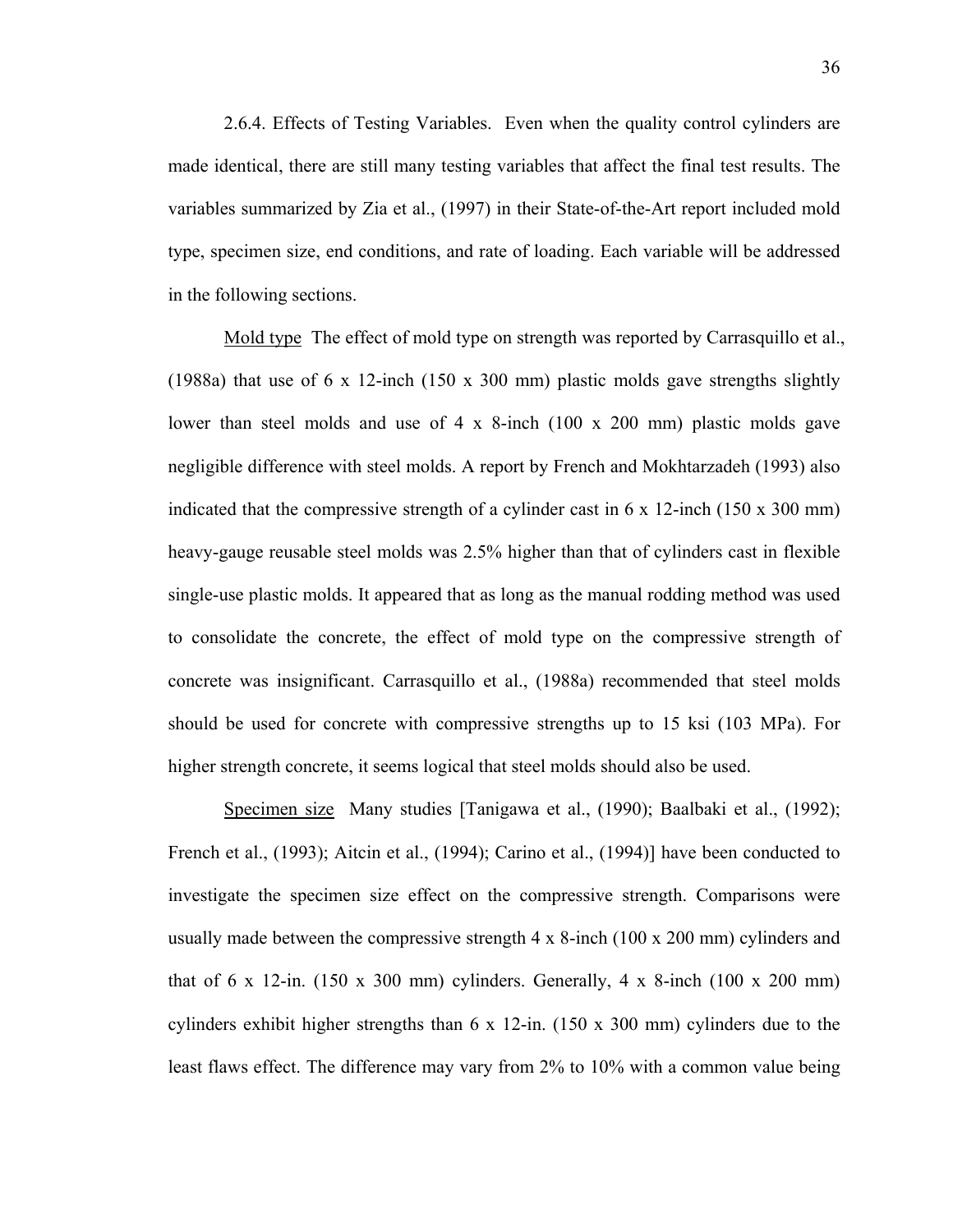5%, and the difference is lower for higher strength concrete. Burg and Ost (1992) reported, however, that their test data showed that the strength of 4 x 8-inch (100 x 200 mm) cylinders was within 1% of the strength of 6 x 12-in. (150 x 300 mm) cylinders. A contradiction to this trend is the study reported by Carrasquillo et al., (1988a) which showed that the compressive strength of  $4 \times 8$ -inch (100 x 200 mm) cylinders were approximately 7% lower than  $6 \times 12$ -in. (150 x 300 mm) cylinders. However, it is generally accepted that the strengths of 4 x 8-inch (100 x 200 mm) cylinders are 5% higher than that of the 6 x 12-in. (150 x 300 mm) cylinders.

End conditions The preparation of the end conditions (cappings) of the concrete cylinder can significantly affect the measured compressive strength. Generally speaking, the standard sulfur mortar capping is suitable for concrete strength up to about 7.5 ksi (52 MPa). For higher strength concrete, different procedures are used to prepare the end conditions of cylinders for compressive testing. One procedure is the parallel grinding of the ends of the cylinders, thereby eliminating the need for end caps. While grinding is regarded as the best procedure, it entails expensive equipment and longer preparation time so that it is not practical for field application. Another procedure is the use of an unbonded cap consisting of a restraining cap and an elastomeric pad as insert. The unbonded cap system is far more cost-effective and can be easily equipped by any laboratory and used in the field. A previous study [Carasquillo et al., (1988b)] showed that for concrete strengths between 4 and 10 ksi (28 and 69 MPa), the use of polyurethane inserts with aluminum restraining caps produced average test results within 5% of those obtained using sulfur mortar caps. For concrete strengths below 11 ksi (76 MPa), the use of neoprene inserts with steel restraining caps yielded average test result within 3% of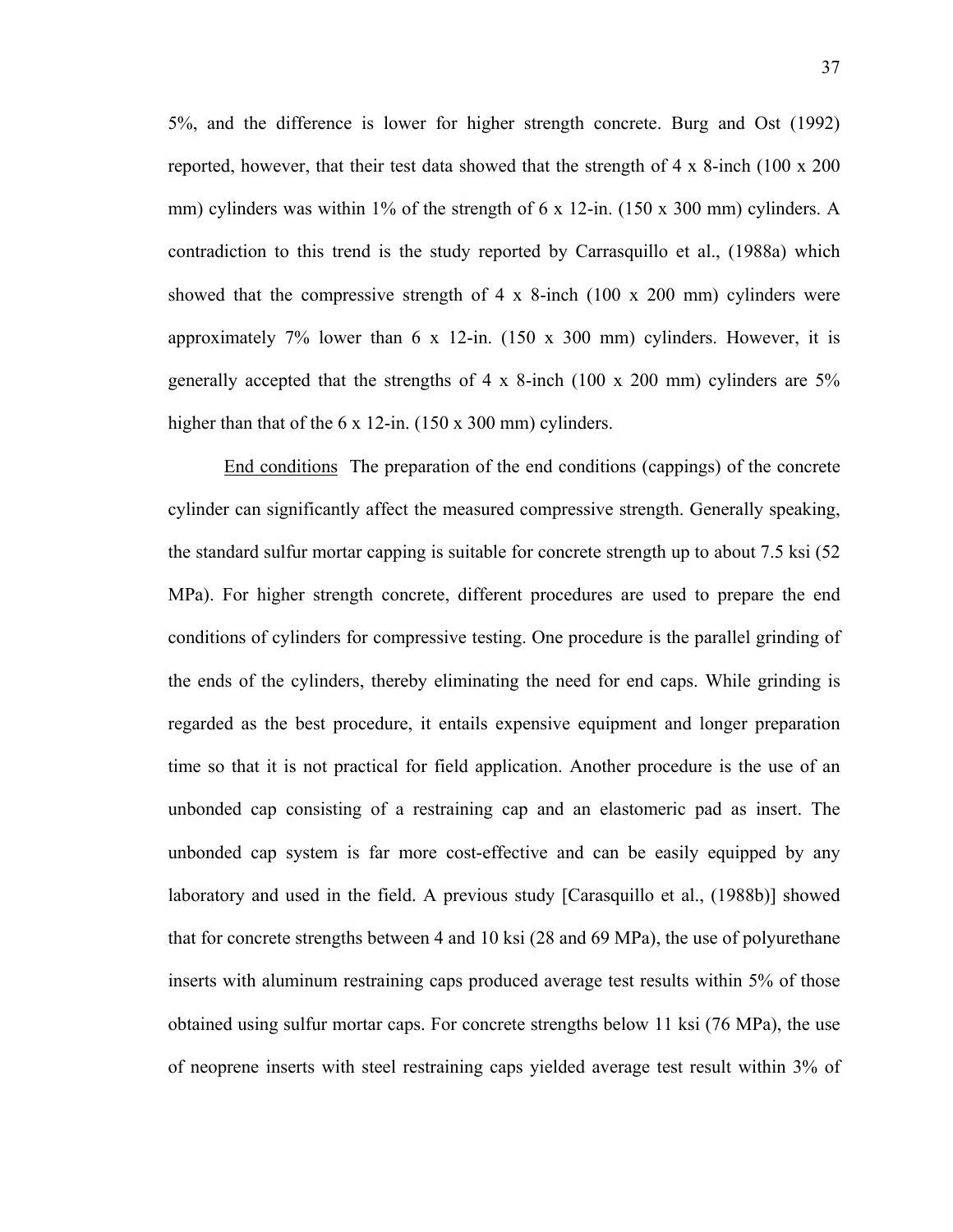those obtained using sulfur mortar caps. For higher strength concrete, the use of either unbonded capping system became questionable. A new technique for the unbonded cap system has been developed recently in France [Boulay el al. (1992); Boulay and de Larrard (1993)] in which the neoprene insert is replaced by dry sand (the sand box). The strength of the confined sand seems to have no limit and when used as the capping system, the results it produces are comparable to those obtained with grinding for concrete strength between 7.25 to 11.6 ksi (50 to 80 MPa).

Rate of loading It is generally understood that the measured compressive strength of concrete increases with increasing rate of loading. Many studies of the subject have been conducted over the past seven decades, covering a wide range of strength of concrete of  $2.5 \sim 8.8$  ksi (17.4 to 60.4 MPa), strain rate (10-6/s to 10/s), specimen size and shape (cylinder, cube, and prism), curing and testing conditions (wet and dry), and loading mechanism (electrohydraulic servosystem, pressure-activated piston system, ballistic pendulum and drop hammer apparatus).

2.6.5. Allowance Criteria for Testing. To date, there is no definition for allowance criteria to recommend the use of match curing technology to accurately predict the mechanical properties of the HSC in the members.

In this research study, ACI 318-99 section 5.6.3.3 is used as the with-in test base of allowance criteria for cylinder acceptance. ACI 318-99 Section 5.6.3.3 says: "*Strength*  level of an individual class of concrete shall be considered satisfactory if both of the *following requirements are met: (a) Every arithmetic average of any three consecutive strength tests equals or exceeds f'c; (b) No individual strength test (average of two cylinders) falls below f'c by more than 500 psi.*" In the "State-of-the-Art Report on High-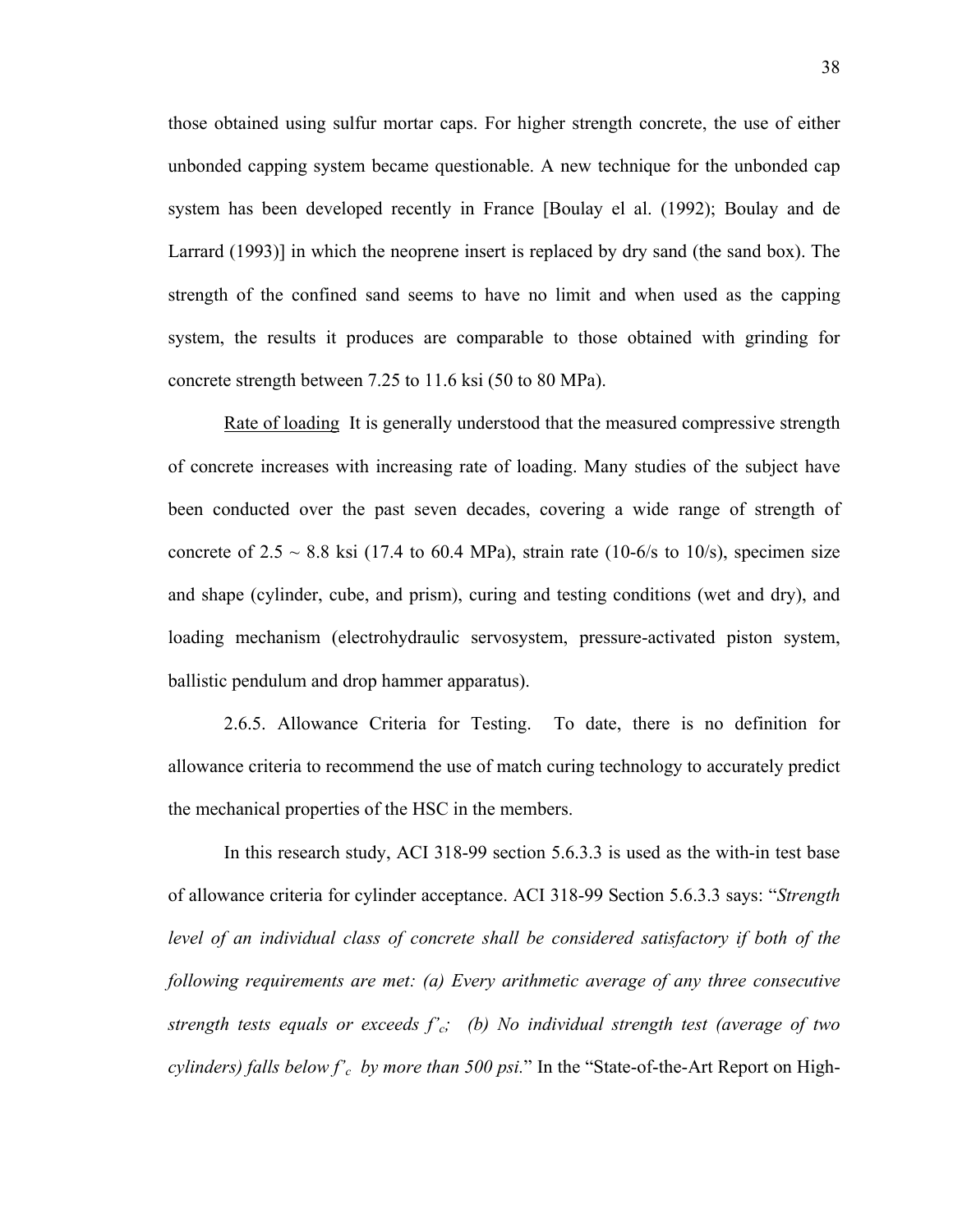Strength Concrete" reported by ACI Committee 363 [ACI 363R-92 (1997)], section 4.8.2 summarized that the standard deviation for HSC became uniform in the range of  $500 \sim$ 700 psi  $(3.5 \sim 4.8 \text{ MPa})$ . Therefore, 500 psi  $(3.5 \text{ MPa})$  is used as the cylinders acceptance deviation value. If a required design strength of HSC is 10,000 psi (70.0 MPa) for example, using this criteria the allowance deviation percentage can be determined as 500 psi  $/ 10,000$  psi = 5%.

In the discussion of this research study, a deviation of 5% is adopted as the allowance criteria. This value is somewhat arbitrary but was selected as a conservative level to recommend match curing technology.

2.6.6. Current Researches on the Quality Control Testing of HSC in the

Precast / Prestressed Plant. Many researches on the quality control testing of HSC in the precast / prestressed plant have been conducted recently. It has been found [Carlton (1995); Kehl (1998); Myers (1998)] that HSC precast beams experience significant heat development during curing, which can result in large temperature gradients and reduced strength at later ages. At the same time, the difference of temperatures within the member and quality control cylinders can be as much as  $77^{\circ}F(43^{\circ}C)$  [Carlton (1995)]. Myers et al., (1997) reported that member cured cylinders used to determine release of the prestressing strands underestimated the compressive strength by as much as 27.9% or average of 19.1% for the mix design investigated based on the results of the match cured cylinders at release while ASTM moist cured cylinders used to verify the design strength at 56 days overestimated the compressive strength by as much as 15.9% or 9.8% based on the results of the match cured cylinders at 56 days. Kehl (1998) concluded that current procedures for curing quality control specimens in the precast concrete industry produce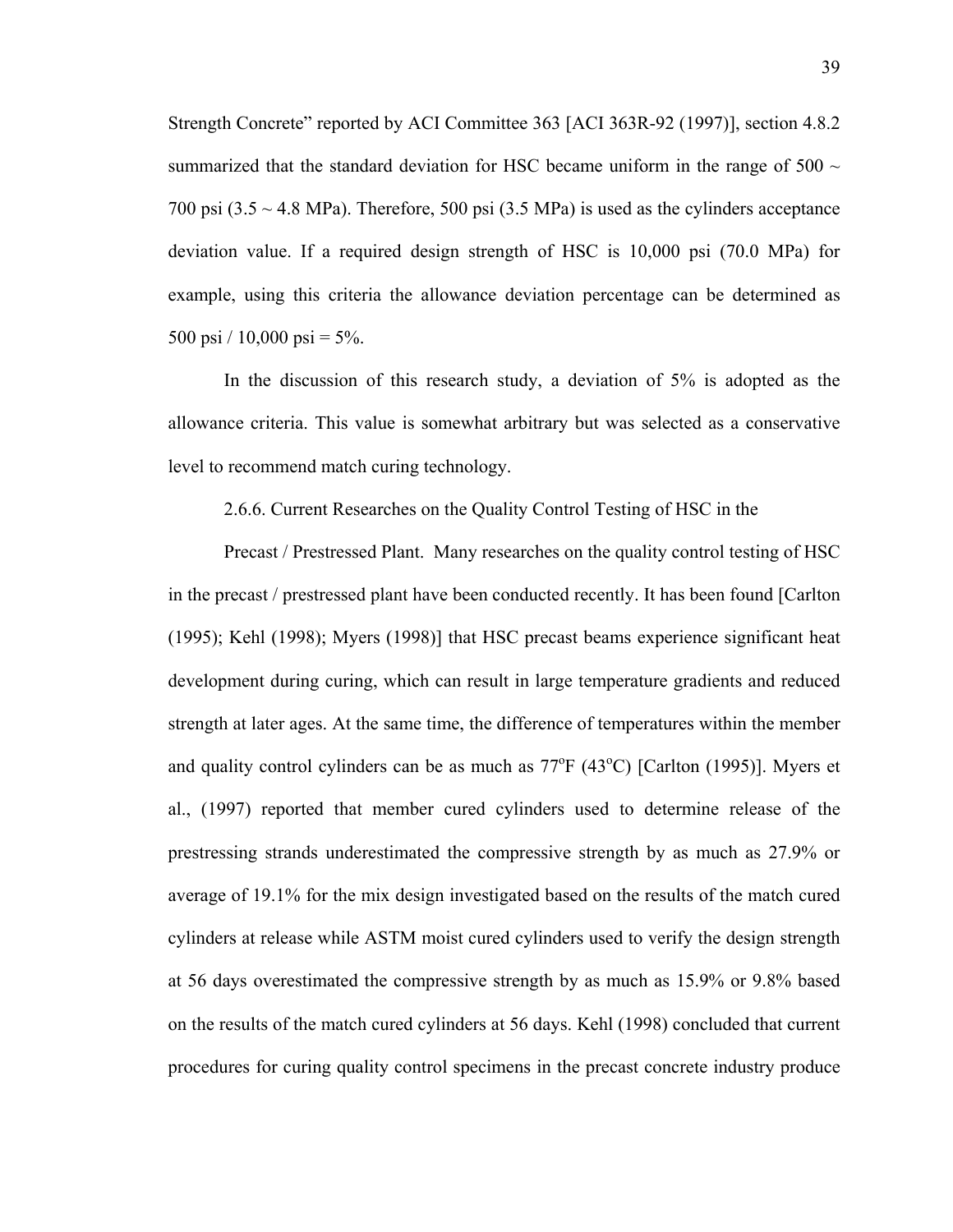specimens which are subjected to curing temperatures that can be very different than the actual concrete in the member. He further recommended that match curing technology should be used for curing quality control specimens in the precast concrete industry without regard to SA/V ratio or cement content.

#### **2.7. MATCH CURING TECHNOLOGY**

Match curing technology, which is also referred as temperature-matched curing, can be tracked back to 1920's. During that time, laboratory research in England and the United States started to investigate the effect of cement types, cement contents, and concrete placing temperatures on the temperature rise and strength development of the concrete. This was done by monitoring the temperature conditions within Mass Concrete and match curing specimens at the same temperature profile. The specimens were then compared with standard specimens cured at normal room temperatures [Cannon (1987)]. In the 1970's, the John Laing Research and Development company in England developed a temperature-matched curing system that was available for hire and use in the field. Several companies made use of the equipment for field applications that included the determination of the curing time required before removal of formwork. In the 1980s, the uses for match curing technology expanded to include determining stress transfer times and uses on slip form operation projects [Cannon (1987)]. In 1989, Hirst described the use of thermal matched cubes to speed up fast track construction on a major building in Blackwall Yard, London [Hirst (1989)].

Recently the match curing technology has been used in research and field environments where the actual strength of the concrete needs to be evaluated. The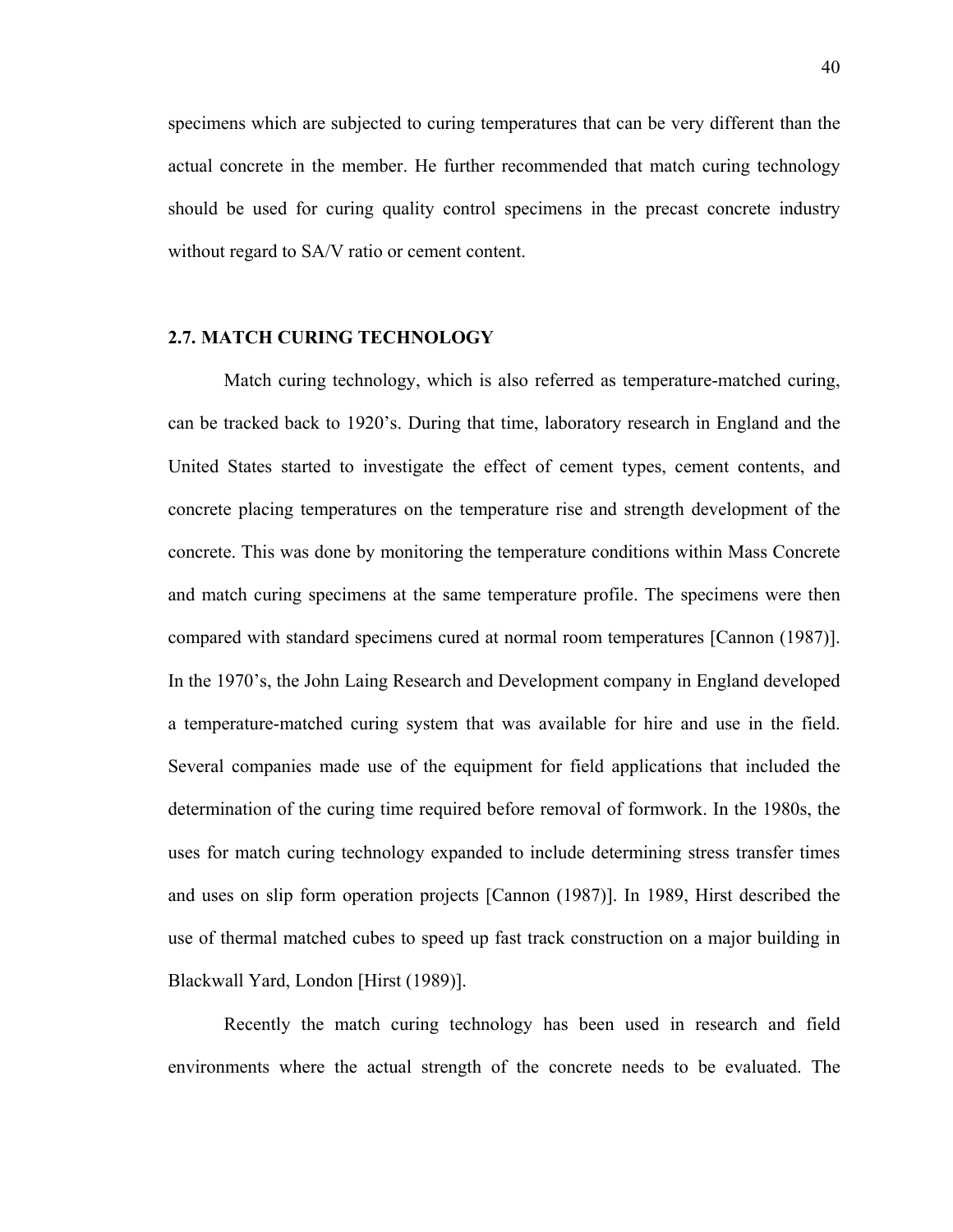primary use in the field is to determine the time of the formwork removal and prestress strand release and in some states such as Texas, it is also used for strength verification.

2.7.1. Maturity Method. Maturity Method is defined by ASTM C1074 as a technique for estimating concrete strength that is based on the assumption that samples of a given concrete mixture attain equal strengths when subjected to an equal value of the maturity index. The theory is based on the fact that temperature and time are two critical factors that affect the strength of the concrete, especially in the first 24 hours after placement. The maturity of the concrete is determined by multiplying an interval of time by the temperature of the concrete during that interval. This product is summed over time, and the maturity of the concrete is equal to the sum of these time-temperature products.

The maturity rule [Saul (1951)] stated that, provided moisture was available for hydration, samples of the same concrete would have equal strengths when maturity indices were equal irrespective of their actual temperature histories. As seen in Figure 2.4, regardless how the temperature developed, if the maturities of each profile are equal (M1=M2), the compressive strengths are equal. Therefore maturity method becomes one of the techniques for estimating the in-place strength gain of the conventional concrete. The field procedure is also simple involving measurement of the temperature profile within the member to deduce to maturity index, which is then used to estimate the in-situ strength based on the previously established relationship between strength and the maturity index.

In the Maturity Method, selecting the proper Maturity Function and Maturity Index are the important issues. Currently there are two maturity functions being used widespread: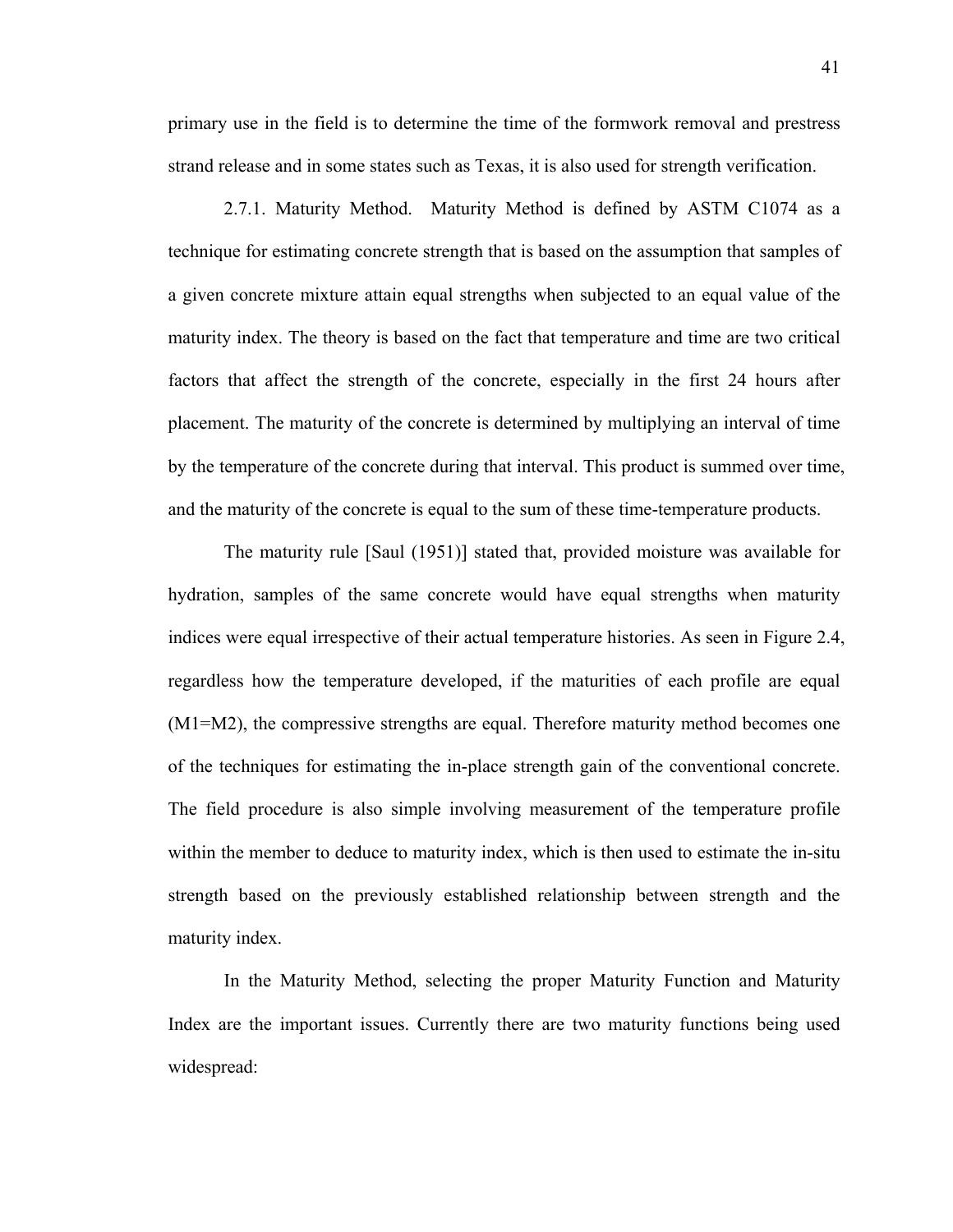

Figure 2.4. Maturity of the Fresh Concrete

1) *Temperature-Time Factor*: Temperature-Time Factor, also known as Nurse-Saul Function, was one of the earliest and still widely–used functions for computing a maturity index and is defined as follows: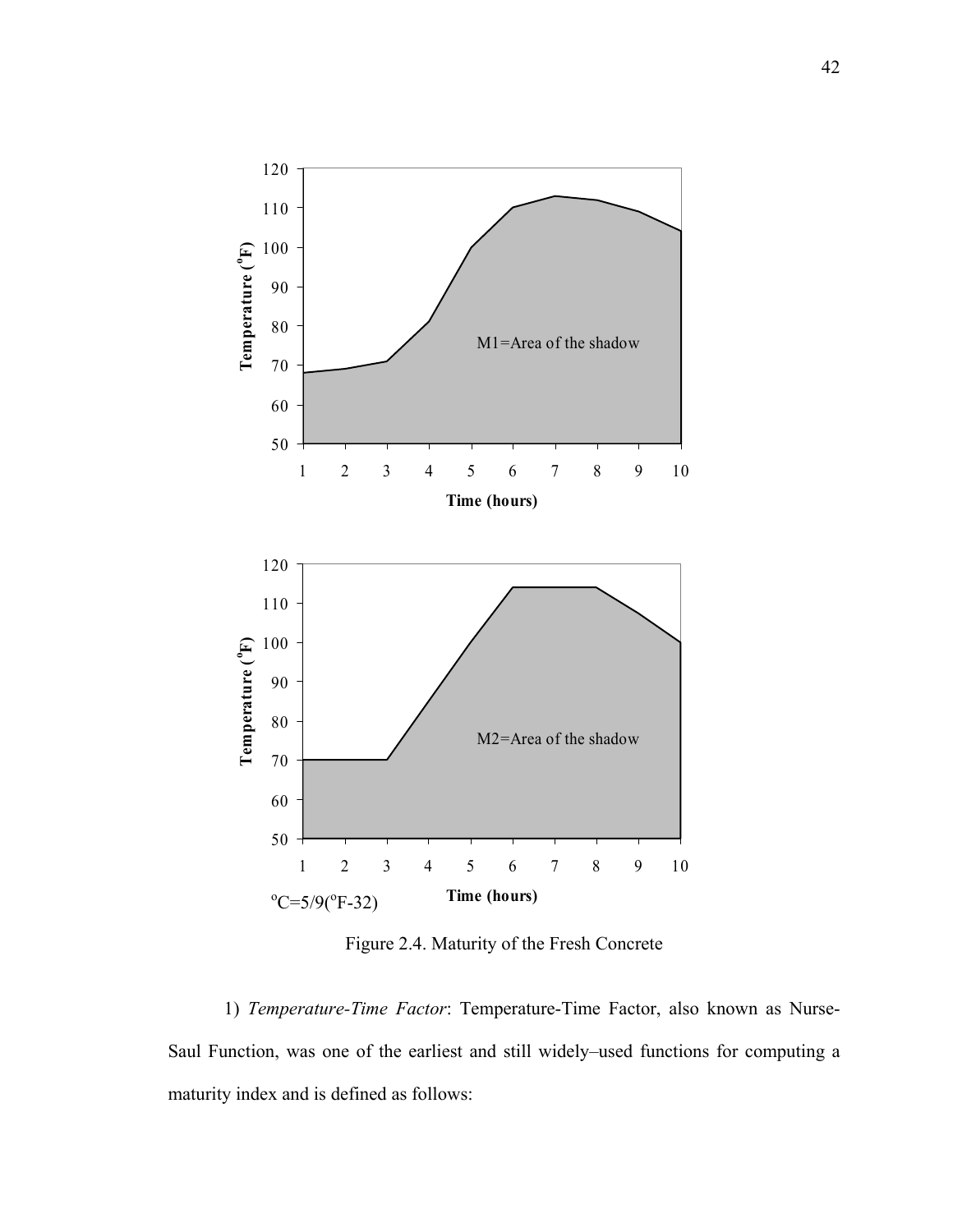$$
M = \sum_{0}^{t} (T_a - T_0) \Delta t \tag{1}
$$

Where:

 $M =$  Maturity Index at age t, <sup>o</sup>C-hours or <sup>o</sup>C-days  $T_a$  = Average concrete temperature during time interval  $\Delta t$ , <sup>o</sup>C  $T_0$  = Datum temperature, <sup>o</sup>C

*∆t* = Time interval, hours or days

Because of its simplicity, Eq. (1) has won widespread acceptance. However, It has some inherent limitations. Malhotra (1975) presented some constraints for the maturity method to be valid as follows: (1) Initial concrete temperature is between 60 and 80 $^{\circ}$ F (15.6 and 26.7  $^{\circ}$ C), (2) Concrete is maintained in a environment that permits further hydration, and (3) Maturity is represented by curing at normal temperatures between the ages of 3 and 28 days.

2) *Equivalent age*: To overcome the shortages of the Temperature-Time Factor, Freiesleben Hansen and Pedersen presented an improved function as an alternative to the temperature-time factor. This function converts the measured temperature history of the concrete to an equivalent age of curing at the reference temperature. The Equivalent Age  $t_e$  is defined in Eq. (2):

$$
t_e = \sum_{0}^{t} e^{-\frac{E}{R}(\frac{1}{T_a} - \frac{1}{T_r})} \Delta t
$$
 (2)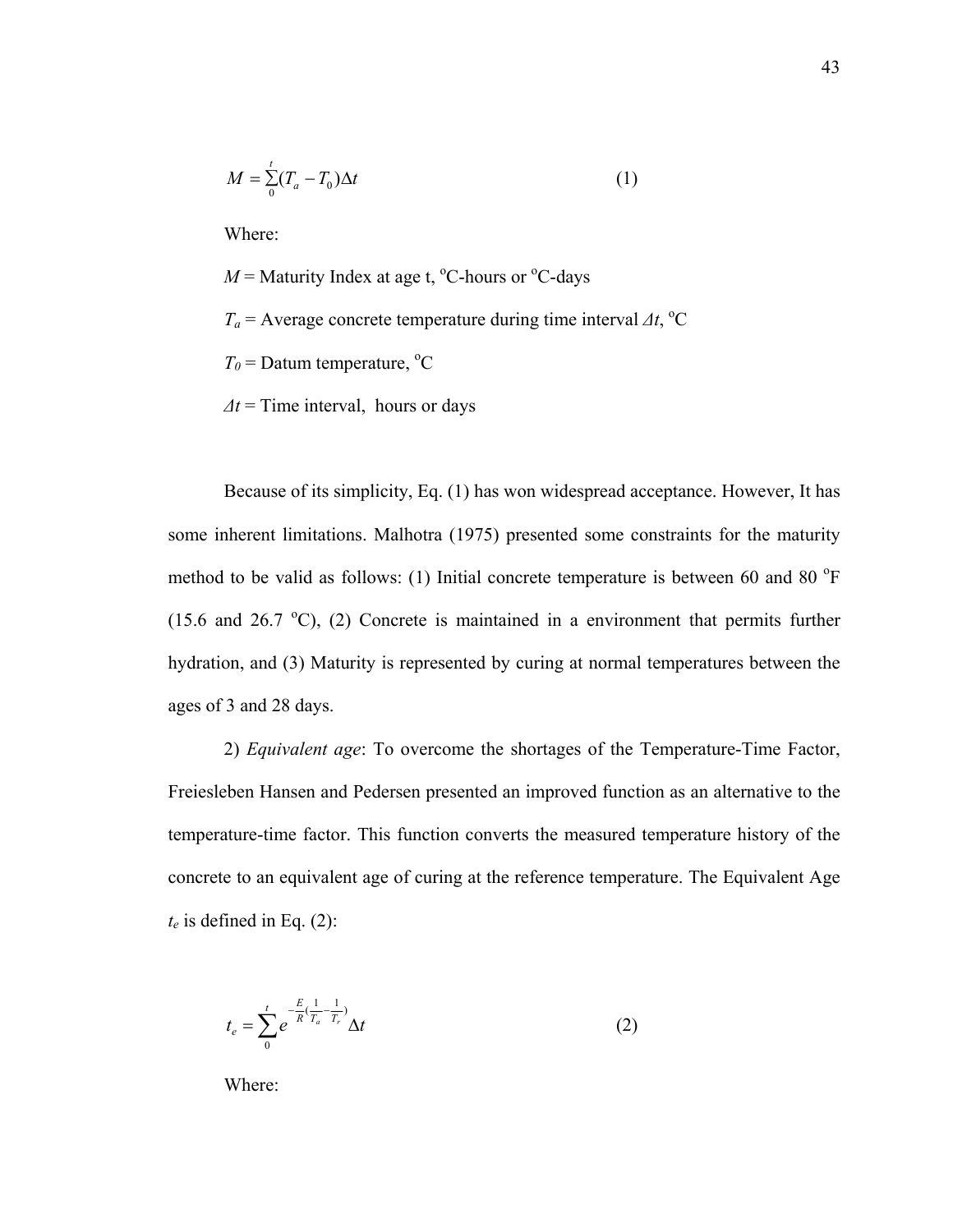$t_e$  = The equivalent age at the reference temperature, hours and days

- *E =* Activation Energy, J/mole
- *R =* Universal gas constant, 8.314 J/oK-mole
- $T_a$  = Average absolute temperature of the concrete during  $\Delta t$ , <sup>o</sup>K
- $T_r$  = Absolute reference temperature, <sup>o</sup>K
- *∆t* = Time interval, hours or days

The investigation of the applicability of the maturity method to High Performance of Concrete was conducted by Carino et al., (1992). A revised maturity function Eq. (2) of Equivalent Age is defined in Eq. (3):

$$
t_e = \sum_{0}^{t} e^{-B(T-T_r)} \Delta t \tag{3}
$$

Where:

 $t_e$  = The equivalent age at the reference temperature, hours and days

 $B =$  Temperature sensitivity factor,  $^{\circ}C^{-1}$ 

 $T =$  Concrete Temperature,  $^{\circ}$ C

 $T_r$  = Reference temperature, <sup>o</sup>C

*∆t* = Time interval, hours or days

Eq. (3) provides simpler equation and more physical significance compared with the apparent activation energy. Carino et al., (1992) concluded that (1) the maturity method is applicable for describing the effects of time and temperature on the strength development of the low w/cm ratio mixtures that were investigated, (2) the linear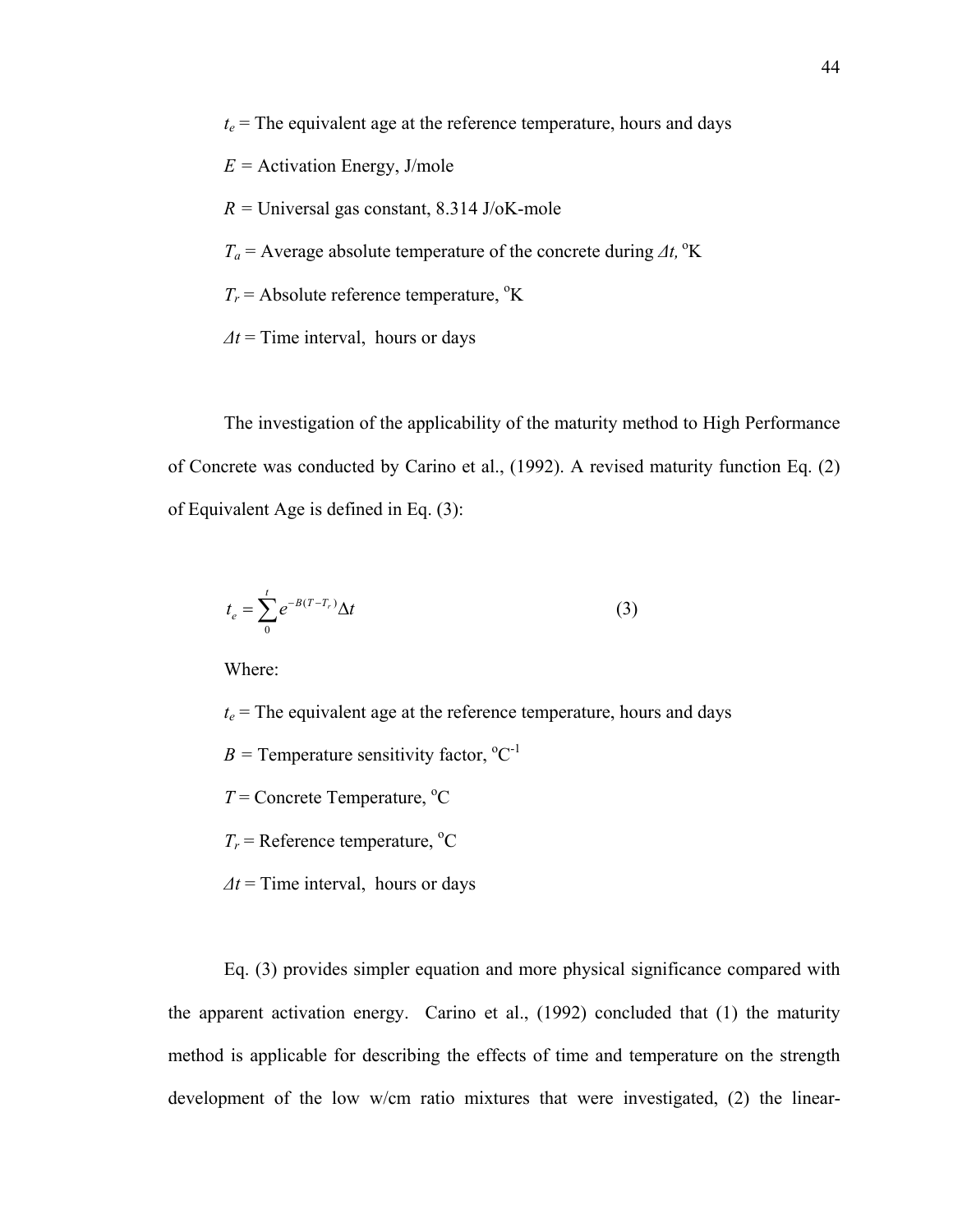hyperbolic strength-age model is suitable for the mixtures that were investigated, (3) the rate constant for strength development can be related to the curing temperature using an exponential function in which the temperature sensitivity factor B, is used to describe the temperature dependence, and (4) the "limiting" strengths computed by fitting the strength-age models did not decrease in a consistent manner as the curing temperature increased.

Further studies were conducted by Cetin (1995). Cetin illustrated how the maturity method underestimated the early strength and overestimated the later strength for accelerated heat cured specimens. The high cementitious content of the HSC mix and the mass sections of concrete created a "burn-out" effect (high initial strength gain followed by limited long-term strength gain) as described by Cetin. He concluded that the traditional maturity-strength relationship based on standard cured cylinders does not appear to be representative of strengths of concretes subjected to accelerated hear curing.

The limitations of applying maturity method for predicting the strength development of the concrete are pointed out by Mindness et al., (1981): (1) the maturity functions do not consider the humidity conditions during the curing that is very important for concrete hydration, (2) the maturity functions cannot be applied to massive concrete, for the heat loss from such member is far less than the normal specimens. Only ambient temperatures are considered while the contributions from the heat of hydration are ignored, (3) they are not suitable for low maturities where significant strength gain has not yet begun, (4) they are not applicable when large temperature variations in the concrete, (5) strength is also affected by both the chemical composition and the fineness of the cement since these both affect the rate of hydration. The w/cm ratio may also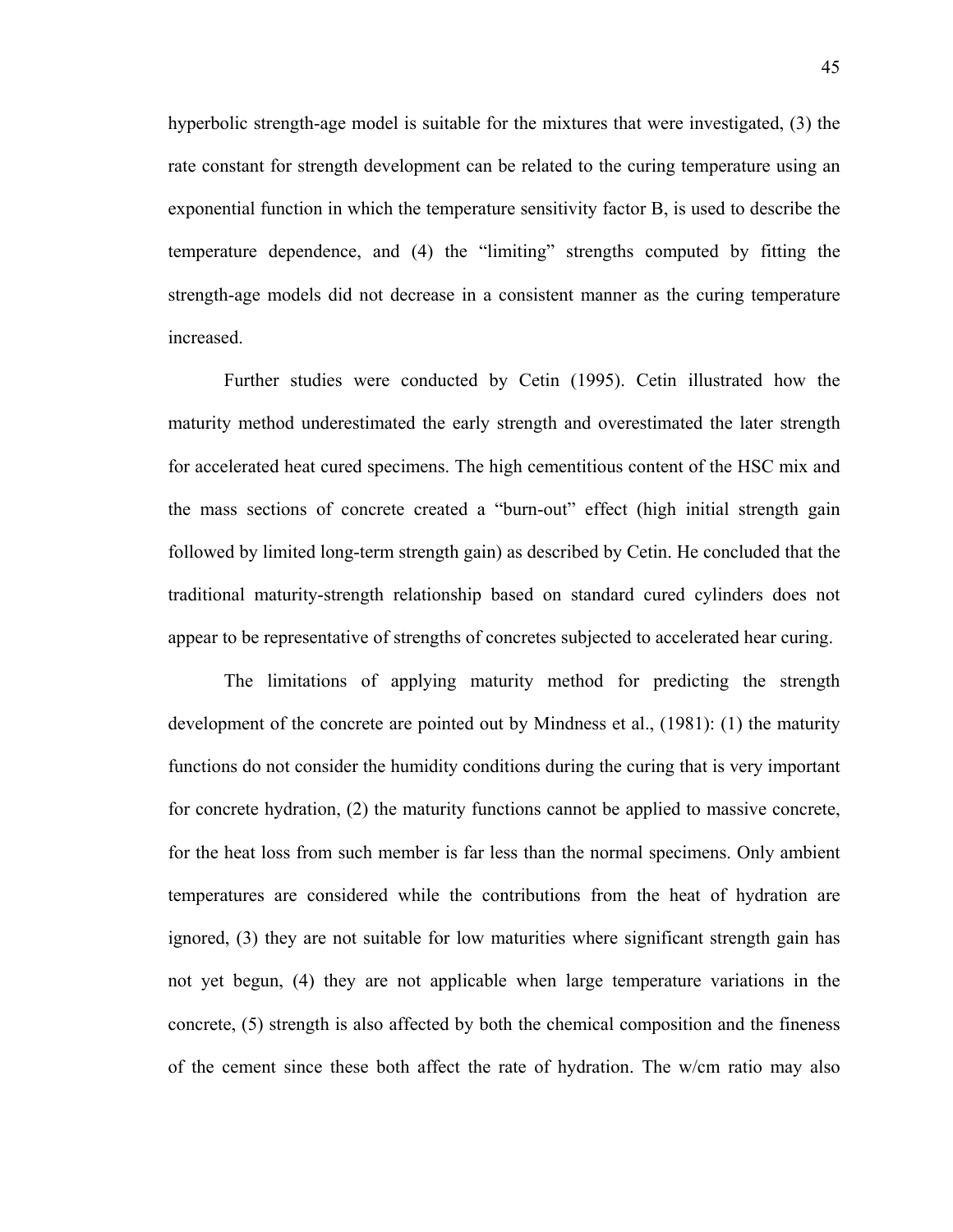influence the results, and (6) although there seems to be an initial correlation between maturity and strength for accelerated strength tests, the relationship breaks down when the accelerated cure specimens are subsequently cooled and moist cured.

2.7.2. Match Curing System. Based on the Maturity Method, the Match Curing System tries to cure the specimens under the same temperature development profile within the member. The actual temperature profile that the Match Curing System follows can be from the concrete member measured by thermocouple wires in the real time, or from pre-programmed data in the controller. The system controls the heater / cooler to let the match-curing specimens keep the same temperature as desired. Figure 2.5 shows how the match curing system works.



Match Curing Chamber

Figure 2.5. Flow Chart of Match Curing System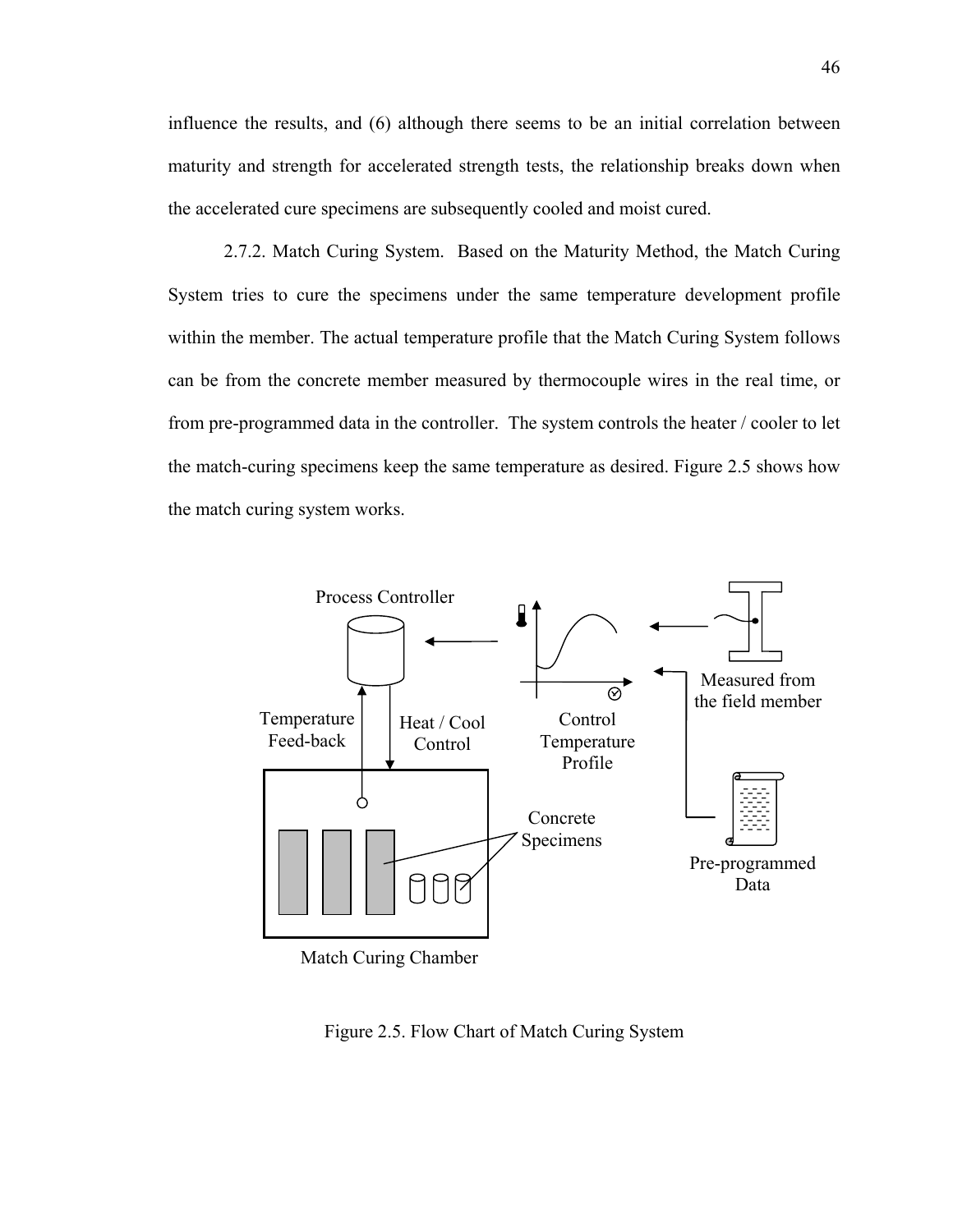In practice, based on the requirements and needs, the Match Curing System can be as large as an Environmental Chamber, or as small as just a Heater Cylinder Mold. Some of the Match Curing Chambers only have the heaters to rise the temperature within the container, which required the ambient temperature shall lower than the expected lowest curing temperature.

2.7.3. Benefits for Match Curing Technology. Match Curing Technology provides the method for evaluating the actual concrete strength within any point of the structural member, as well as simulating any hydration temperature development profile for researches. It can remove the unreliable estimation only based on experiences from concrete casting operations with accurate prediction of time for formwork stripping, prestressing or lifting operations. This could be very critical for in-situ construction of buildings, roads, bridges and tunnels, as well as for controlling the curing rate in the manufacture of concrete products such as reinforced and prestressed concrete elements, railway sleepers and pipes.

Direct benefit for the match curing technology, as stated by Myers (1998), was allowing the precaster to strip forms and release pretensioned strands approximately 2 hours sooner for the section shape and mix design investigated compared to conventional quality control specimens.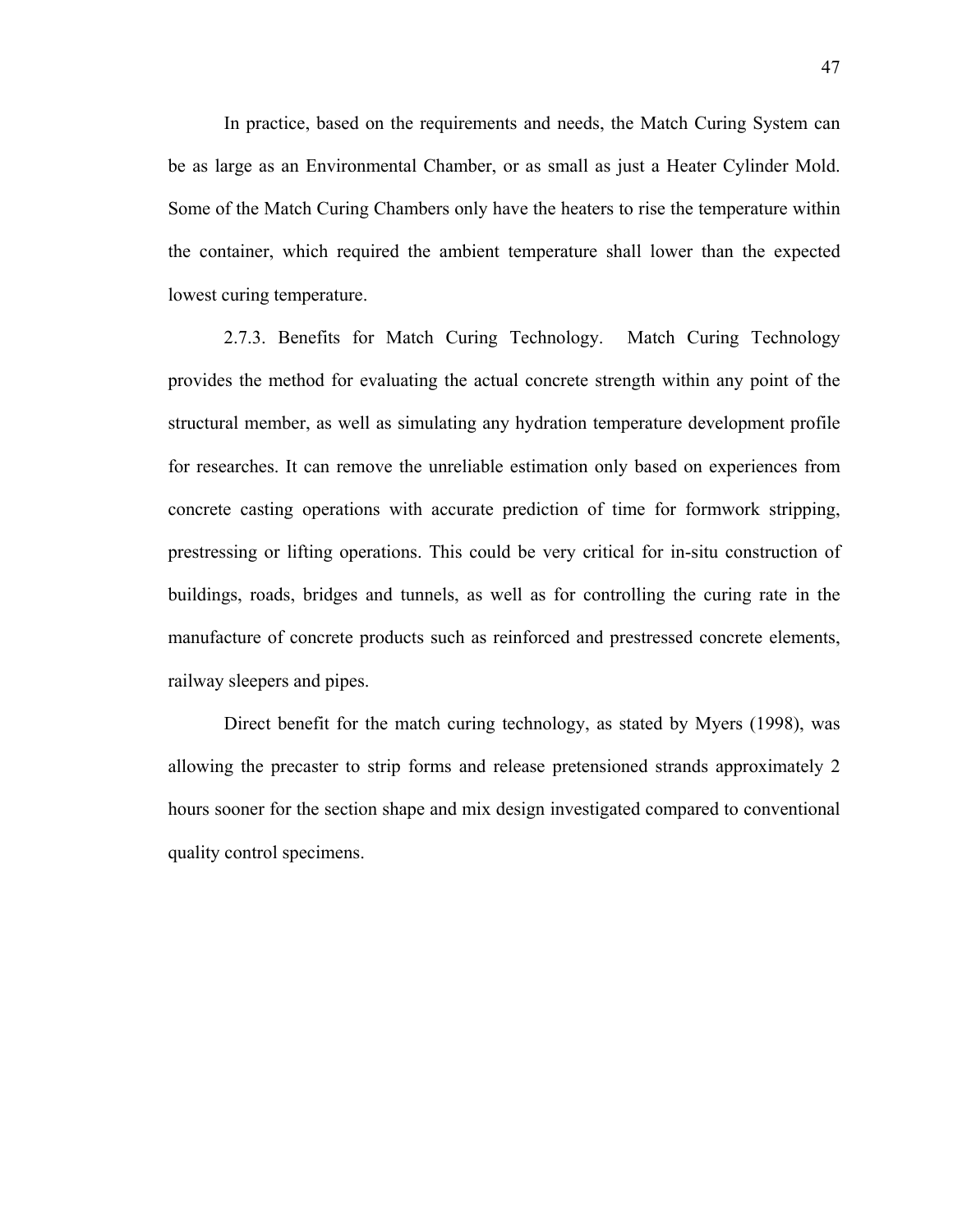#### **3. EXPERIMENTAL PROGRAM**

## **3.1. INTRODUCTION**

The experimental program for the investigation of the influence of the surface area-to-volume (SA/V) ratio on the quality control of high performance concrete is described in the this chapter.

The program was broken down into two studies with a total of four phases. The first part is the Laboratory Study, which includes Phases I, II, and III. The second part is the Field Study, which includes Phase IV. Phase I measured the temperature development profiles of eight high strength concrete cubes that represent eight different SA/V ratios ranging from 0.25 1/inch to 1.0 1/inch. These cubes were subjected to 3 ambient temperatures of 70°F, 130°F, and 160°F (21.1°C, 54.4°C, and 71.1°C), 2 water to cement ratios (w/cm=0.25, w/cm=0.30) and 2 fly ash replacement levels (with / without 35% replacement of cement with fly ash by weight). Phase II established the equations for the relationship between peak hydration temperature and SA/V ratio and modeled the temperature development profiles of each condition from the data obtained in phase I. Four values of SA/V ratio: 0.1, 0.2, 0.4, 0.6 1/inch, were selected as the standard key points for match curing in the next phase. Phase III match-cured groups of 4 x 8-in. (100 x 200 mm) cylinders following the programmed temperature profiles developed in Phase II. Release (24 hours) and 56-days compressive strength and modulus of elasticity of cylinders were measured respectively during this phase. Phase IV measured the temperature development profiles and in-situ strengths at different locations in a Missouri Type 2 girder fabricated at Egyptian Concrete Co. in Bonne Terre, Missouri. Eight cubes similar to Phase I were fabricated using the same concrete as the girders. These were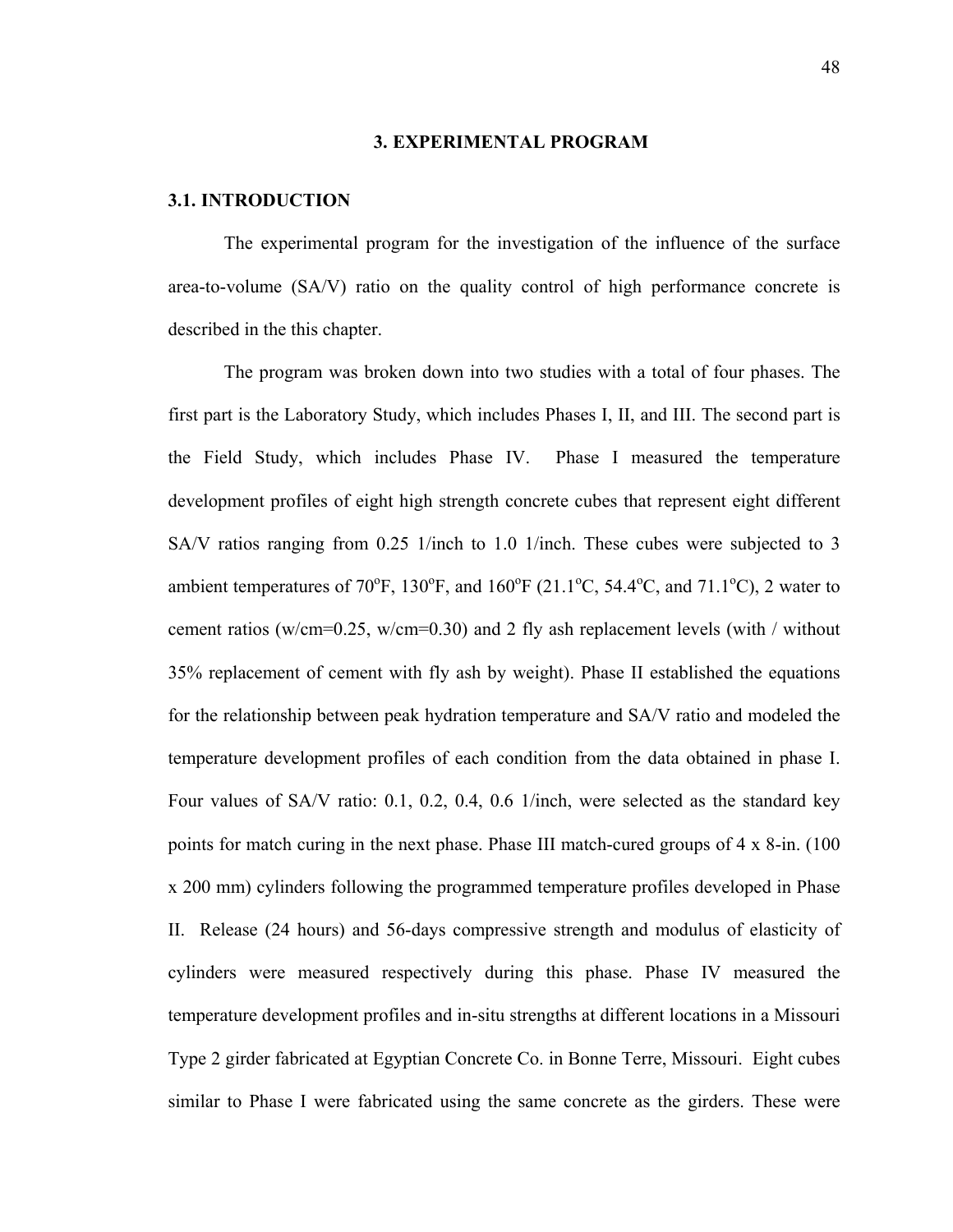produced to monitor their temperature profiles and in-situ strengths as a supplement to the results in the laboratory (as illustrated in Figure 3.1).



## **LABORATORY STUDY**

**FIELD STUDY** 

Figure 3.1. Flow Chart of the Research

# **3.2. GENERAL DESCRIPTION OF THE EXPERIEMENT**

3.2.1. Materials. This experimental study involved the use of Portland cement, coarse aggregate, fine aggregate, fly ash, mix water and High Range Water Reducer (HRWR). Locally available materials including coarse/fine aggregate and mix water were used in both laboratory and field studies. Table 3.1 lists the type and source of materials used in this research study.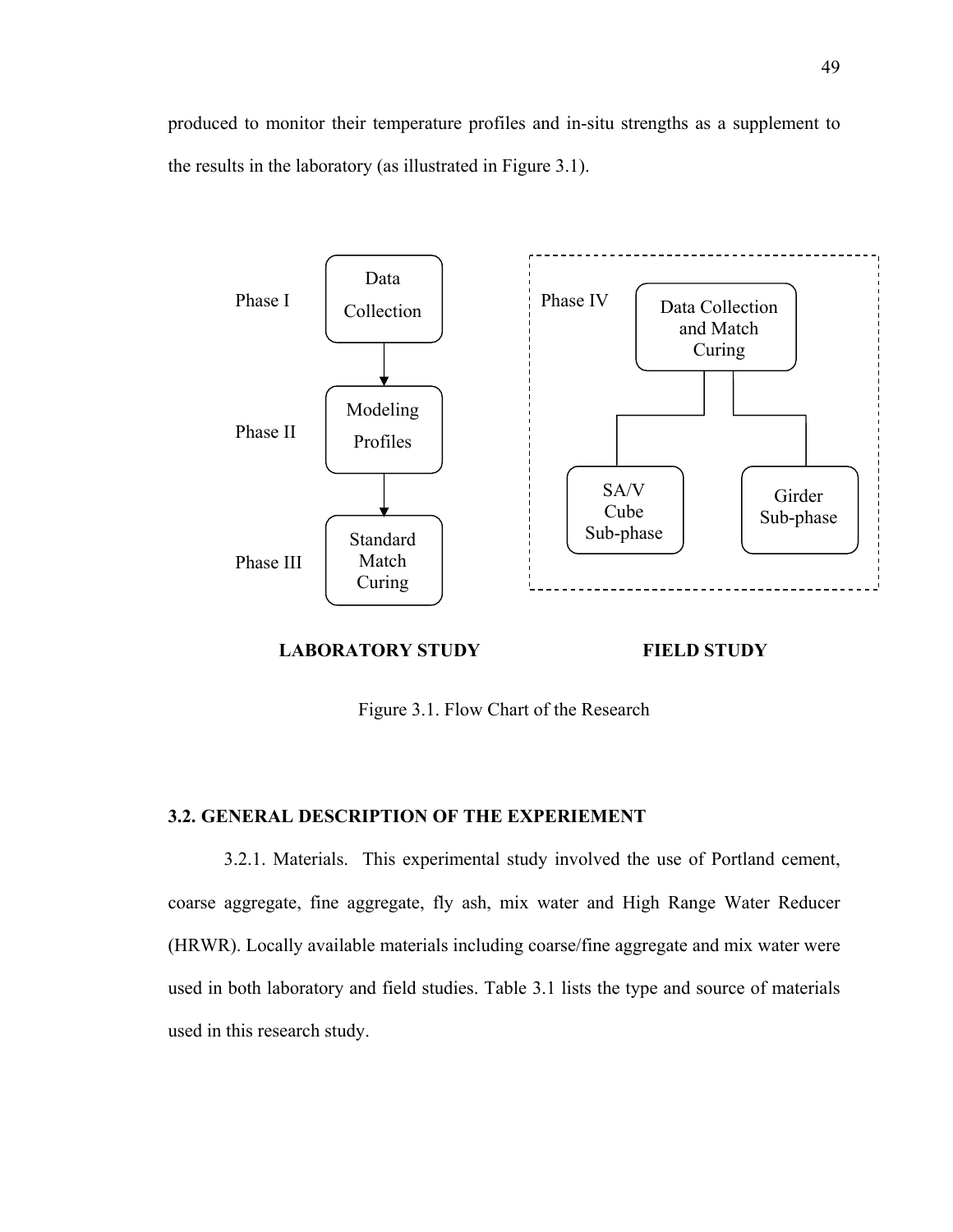| Material               | Type                                                          |                                  |  |  |
|------------------------|---------------------------------------------------------------|----------------------------------|--|--|
|                        | <b>Laboratory Study</b>                                       | Field Study                      |  |  |
| <b>Portland Cement</b> | HOLNAM, TYPE GU, I<br>(see Appendix E)                        | RIVER, TYPE GU, I                |  |  |
| Coarse<br>Aggregate    | $9/16$ " (14.3 mm) Gasconade<br>Formation<br>(see Appendix G) | Iron MT Trap Rock                |  |  |
| Fine Aggregate         | Little Piney Creek at Rolla, MO<br>(see Appendix G)           | Mississippi river Sand<br>$CL-A$ |  |  |
| Fly Ash                | ISG Resources, Class C<br>(see Appendix F)                    | n/a                              |  |  |
| Mix Water              | Rolla, MO                                                     | City of Bonne Terre              |  |  |
| <b>HRWR</b>            | RHEOBUILD3000FC, Type F<br>(see Appendix H)                   | Adva Cast                        |  |  |
| Silica Fume            | n/a                                                           | Force 10000~10004                |  |  |
| Retarder               | n/a                                                           | Daratard $17 \sim 21$            |  |  |

Table 3.1. Material Selections in the Research

3.2.2. Concrete Mix Designs. Water to Cementitious (w/cm) ratio and fly ash content are two major mix design factors affecting HSC. In this study of the laboratory study, two w/cm ratios: w/cm=0.25  $& 0.30$ , were selected and the effects of 35% fly ash replacement by weight were also studied. The reason for selecting w/c=0.25 and 0.30 in this study was that they are mostly utilized in the precast / prestressed plant in practice and 35% replacement of Fly Ash Class C is the maximum limit specified by ACI 211 (as seen in Table 2.6). Therefore, three mix designs were investigated in the laboratory study (summarized in Table 3.2).

In concrete mix design used in the field section is followed by the same mix design as used in the precast / prestressed HSC girder at Egyptian Concrete Company in Bonne Terre, Missouri. The typical mix deign is shown in Table 3.3. The purpose of using the same mix design in the plant is to verify the applicability of experiments completed in the lab.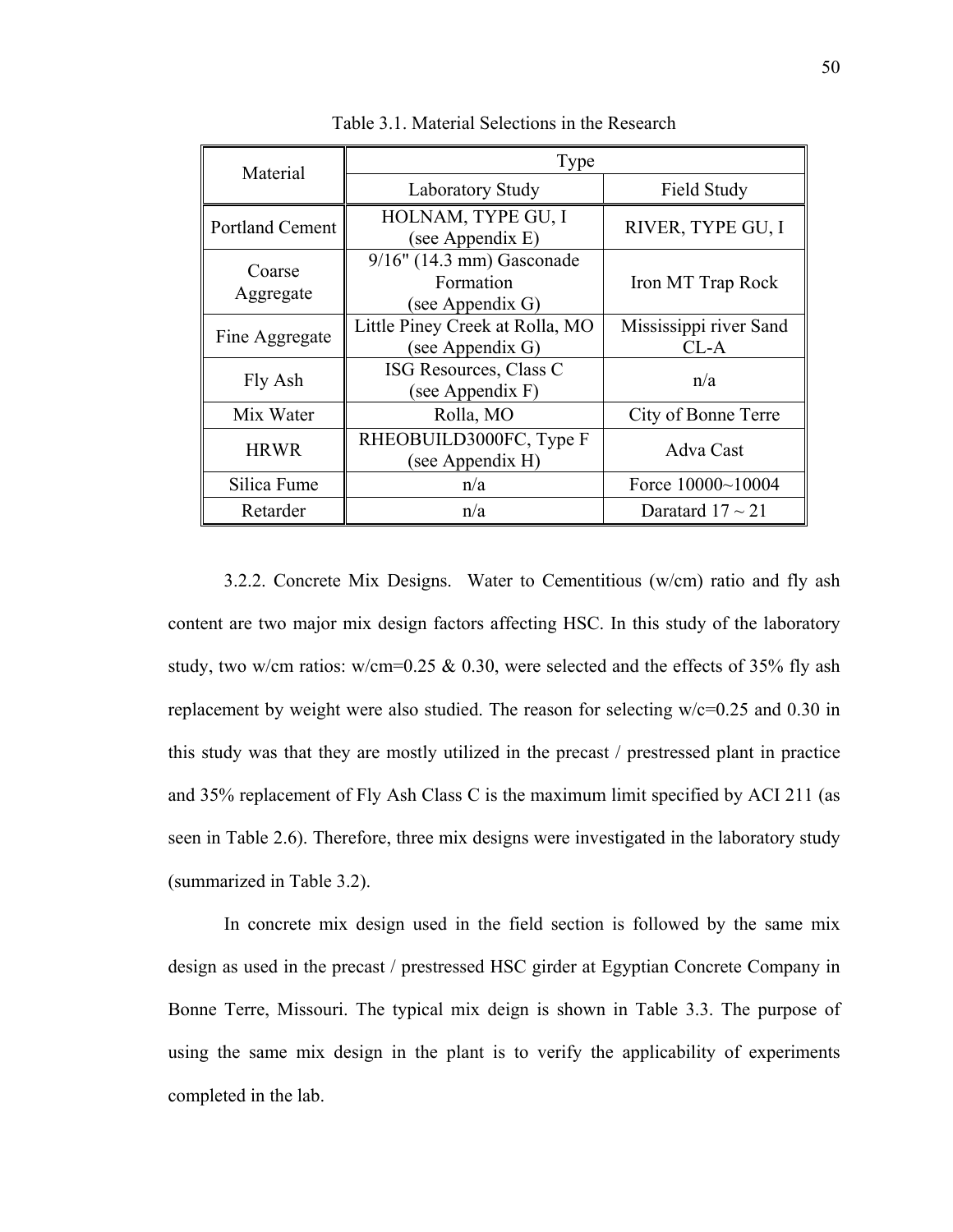|                     |          | Mix Designation |                    |                       |                                    |
|---------------------|----------|-----------------|--------------------|-----------------------|------------------------------------|
|                     | L25      | L30             | L <sub>25</sub> FA | Unit                  | Description                        |
| w/cm                | 0.25     | 0.3             | 0.25               |                       |                                    |
| Coarse<br>Aggregate | 1918     | 1965            | 1918               | $1b$ /yd <sup>3</sup> | 9/16" Gascornade<br>Formation      |
| Fine<br>Aggregate   | 1029     | 928             | 1029               | $1b/yd^3$             | Little Piney Creek at<br>Rolla, MO |
| Cement              | 988      | 850             | 642                | $1b$ /yd <sup>3</sup> | Type I                             |
| Fly Ash             | $\theta$ | $\theta$        | 346                | $1b$ /yd <sup>3</sup> | <b>ASTM Class C</b>                |
| Mix Water           | 247      | 255             | 247                | $1b$ /yd <sup>3</sup> | Rolla, MO                          |
| <b>HRWR</b>         | 200      | 127             | 200                | $oz/yd^3$             | <b>ASTM</b> Type F                 |

Table 3.2. Three Concrete Mix Designs in Laboratory Study

Conversion: 1 lb/yd<sup>3</sup> = 0.5933 kg/m<sup>3</sup>

Table 3.3. Concrete Mix Design (F25) at Egyptian Concrete in Bonne Terre, MO

| Material            | Quantity         | Unit                   | Description                 |
|---------------------|------------------|------------------------|-----------------------------|
| Coarse<br>Aggregate | 1987             | $1b$ /yd <sup>3</sup>  | Iron MT Trap Rock           |
| Fine Aggregate      | 927              | $1b$ /yd <sup>3</sup>  | Mississippi River sand CL-A |
| Cement              | 850              | $1b$ /yd <sup>3</sup>  | Type I                      |
| Mix Water           | 225              | $1b$ /yd <sup>3</sup>  | City of Bonne Terre         |
| <b>HRWR</b>         | 90               | $oz/yd^3$              | ASTM C-494 Type F           |
| Silica Fume         | 50               | $1b$ /yd <sup>3</sup>  | Force $10000~10004$         |
| Retarder            | $3 - 4$          | $1b$ /yd <sup>3</sup>  | ASTM C-494 Type D           |
| Air Entrainment     | $4.5 \sim 6.5\%$ | fl. oz/yd <sup>3</sup> | Daravair $1400 \sim 1404$   |
| w/cm                | 0.25             |                        |                             |
| Slump               | 8                | inch                   |                             |

Conversion: 1 lb/yd<sup>3</sup> = 0.5933 kg/m<sup>3</sup>; 1 inch = 25.4 mm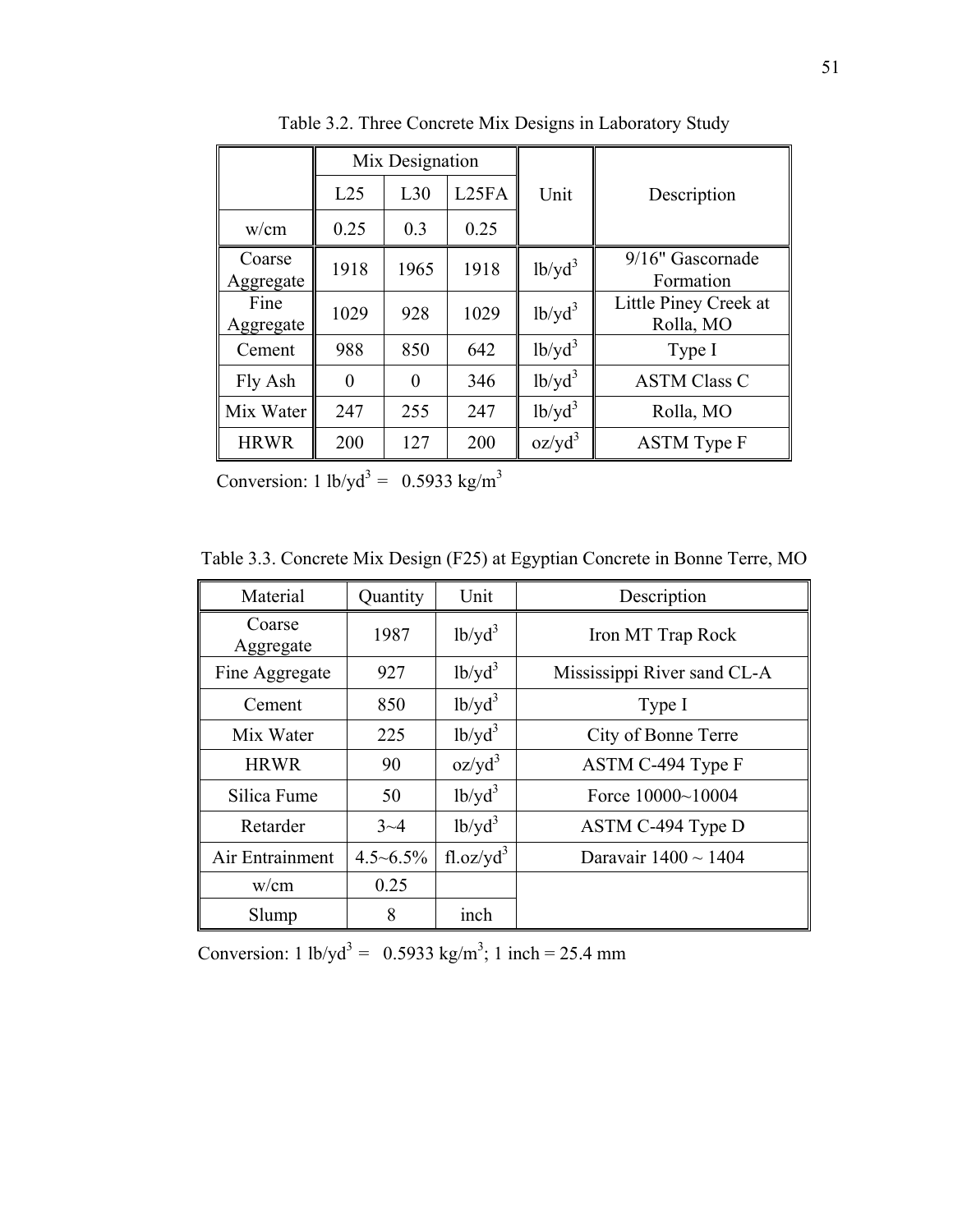3.2.3. SA/V Cube Selections. Selecting the dimension and size of the cubes was based on section SA/V ratios and size constraints in the lab. After careful review of section SA/V, as much as eight cube molds were selected to produce 8 concrete cubes with SA/V ratios ranging from  $0.25 \sim 1.0$  1/inch (see in Figure 3.2). These ratios represent the most standard cross-sections in fields and quality control cylinders as tabulated in Table 3.4.

| No.            | SA/V<br>$(1/\text{in.})$ | Dimension<br>$(LxWxH$ in.) | Volume $(\text{ft}^3)$ | Description                     |  |
|----------------|--------------------------|----------------------------|------------------------|---------------------------------|--|
|                | 1.00                     | 6 x 6 x 6                  | 0.125                  | Represents 4x8-in.<br>cylinder  |  |
| $\overline{2}$ | 0.67                     | $9 \times 9 \times 9$      | 0.422                  | Represents 6x12-in.<br>cylinder |  |
| 3              | 0.50                     | $12 \times 12 \times 12$   | 1.000                  |                                 |  |
| 4              | 0.45                     | 13.5 x 13.5 x 13           | 1.371                  |                                 |  |
| 5              | 0.40                     | $15 \times 15 \times 15$   | 1.953                  | <b>Represent Standard</b>       |  |
| 6              | 0.35                     | $17 \times 17 \times 17.5$ | 2.927                  | <b>Cross-Sections</b>           |  |
| 7              | 0.30                     | $20 \times 20 \times 20$   | 4.630                  |                                 |  |
| 8              | 0.25                     | 24 x 24 x 24               | 8.000                  |                                 |  |

Table 3.4. SA/V Cube Selection

Conversion: 1 inch =  $25.4$  mm

The SA/V cube molds were designed to be used repeatly. Each mold can be assembled and disassembled very easily. The thickness of the plywood plate is 0.75-in. (19.05 mm). That can let the mold keep its stiffness and shape during concrete placement and curing.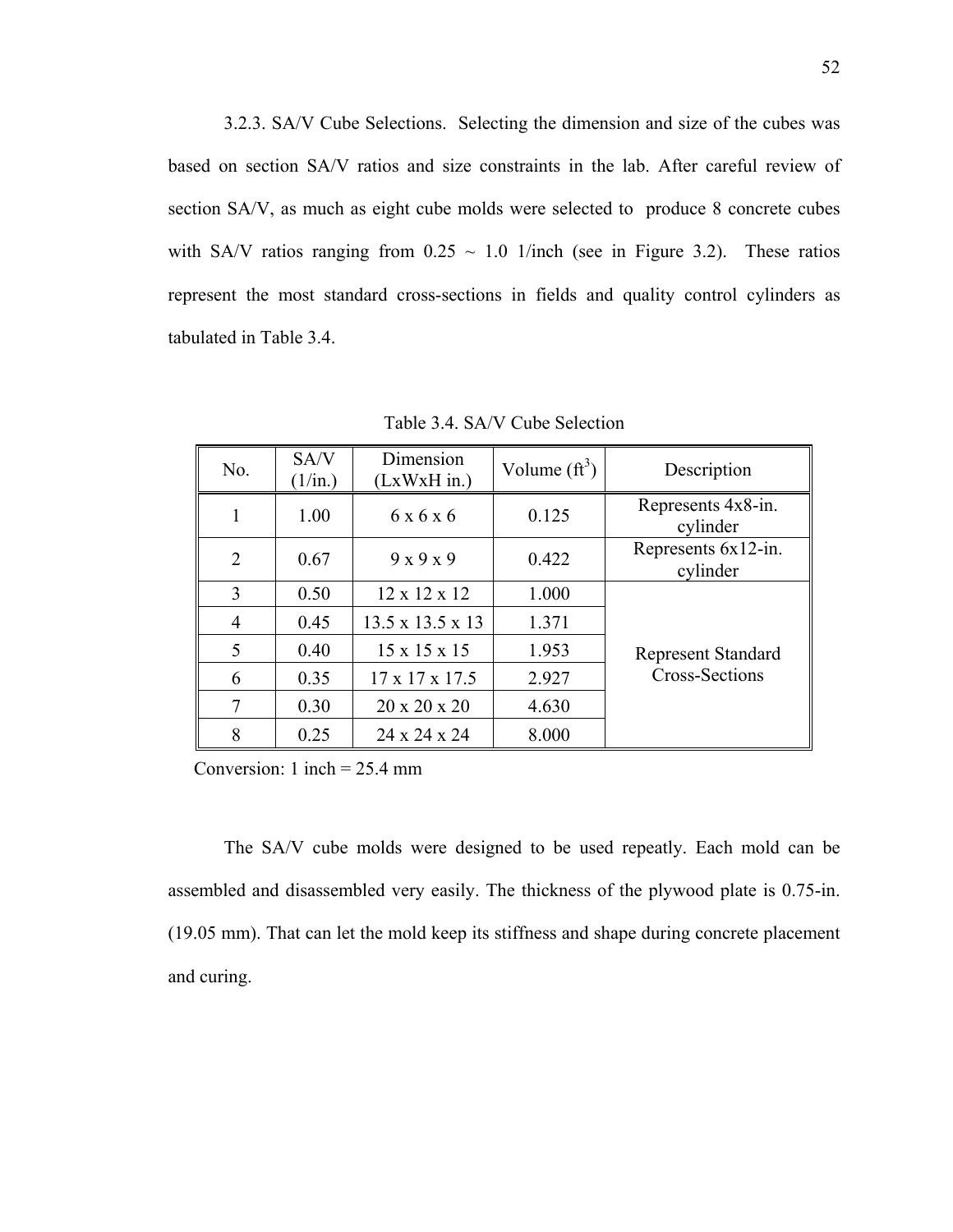

Figure 3.2. Representative SA/V Cube Plywood Molds

3.2.4. Curing Temperature. Curing temperature is one of the most important factors that affects the hydration temperature within the concrete member. The principal of selecting the accelerated curing temperature was based on practice and current DOT restrictions. A survey of DOT's codes for ambient and accelerated curing temperature is tabulated in Table 3.5.

|              | Preset<br>Time<br>(Hour) | Maintain<br>Ambient<br>Temperature<br>$\mathrm{^oF}$ | <b>Steam</b><br>Curing<br>Rate<br>$\rm ^{(o}F)$ | Maximum Steam<br><b>Curing Temperature</b><br>$(^{0}F)$ |
|--------------|--------------------------|------------------------------------------------------|-------------------------------------------------|---------------------------------------------------------|
| MoDOT        |                          | $50 \sim 70$                                         | $<$ 40                                          | < 160                                                   |
| <b>TxDOT</b> | 3                        | n/a                                                  | $<$ 40                                          | $\leq$ 180, 165 $\sim$ 180 $\leq$ 1hr                   |
| <b>IIDOT</b> | n/a                      | n/a                                                  | <40                                             | < 160                                                   |
| MnDOT        | 3                        | $50 \sim 59$                                         | $<$ 27                                          | <158                                                    |
| <b>RiDOT</b> |                          | $50 \sim 59$                                         | $<$ 40                                          | < 150                                                   |

Table 3.5. Representative DOT's Specifications for Ambient and Curing Temperatures

Conversion:  $^{\circ}C = 5/9(^{\circ}F - 32)$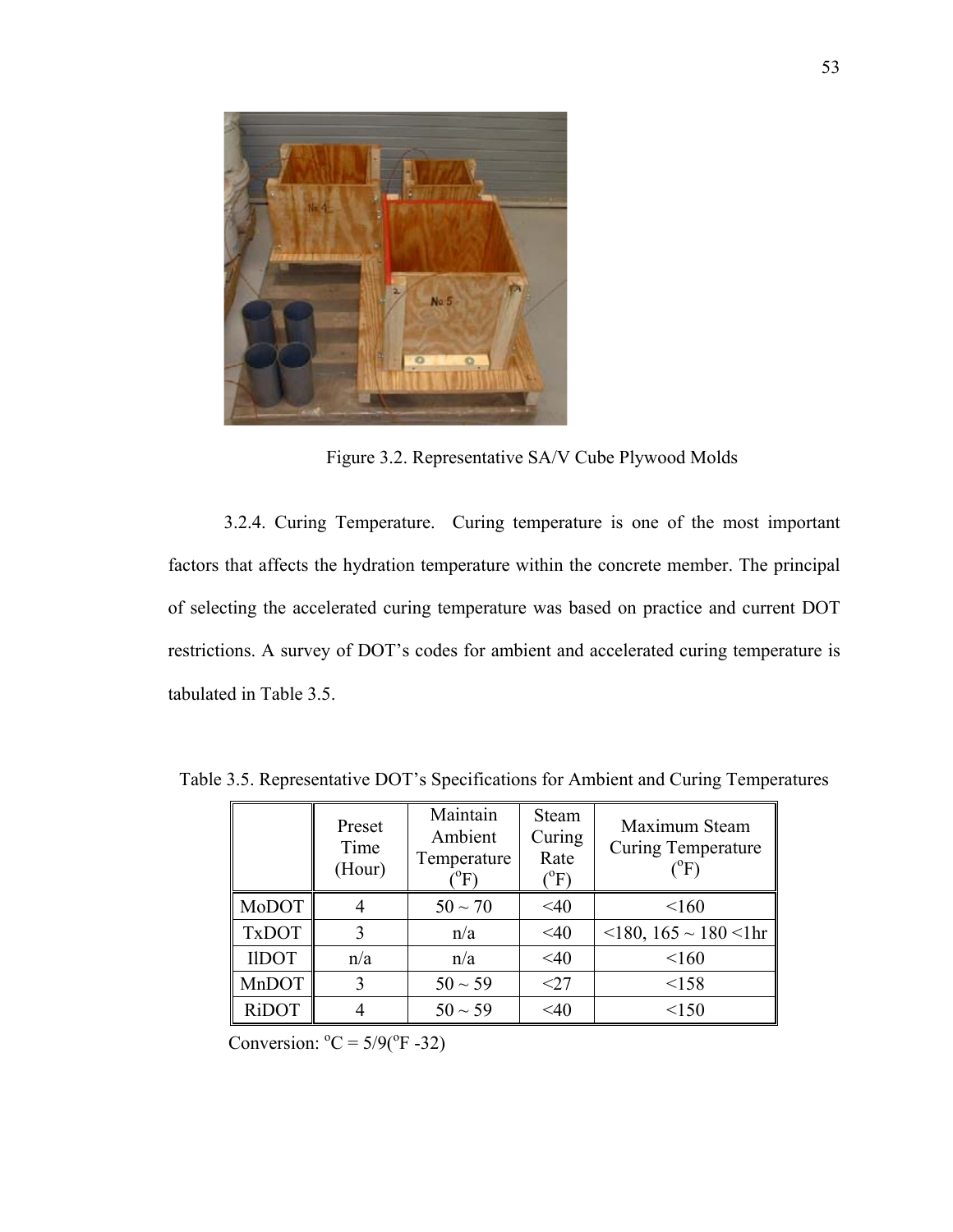As shown in Table 3.5, the DOT specifications referenced have similar requirements for maximum steam curing temperatures and maintaining ambient temperatures. The final design of curing temperature for this research is included as Table 3.6. Room temperature was varied from 60 to 75  $\mathrm{^oF}$  (15.6 to 23.9  $\mathrm{^oC}$ ).

| Curing<br>Temperature $(^{\circ}F)$ | Preset Time<br>(Hour) | <b>Steam Curing</b><br>Rate $(^{\circ}F)$ |
|-------------------------------------|-----------------------|-------------------------------------------|
| Room                                | n/a                   | n/a                                       |
| 130                                 |                       | $<$ 40                                    |
| 160                                 |                       | $<$ 40                                    |

Table 3.6. Curing Temperature in this Research

Conversion:  $^{\circ}C = 5/9(^{\circ}F - 32)$ 



Figure 3.3. Accelerated Curing Temperature Profiles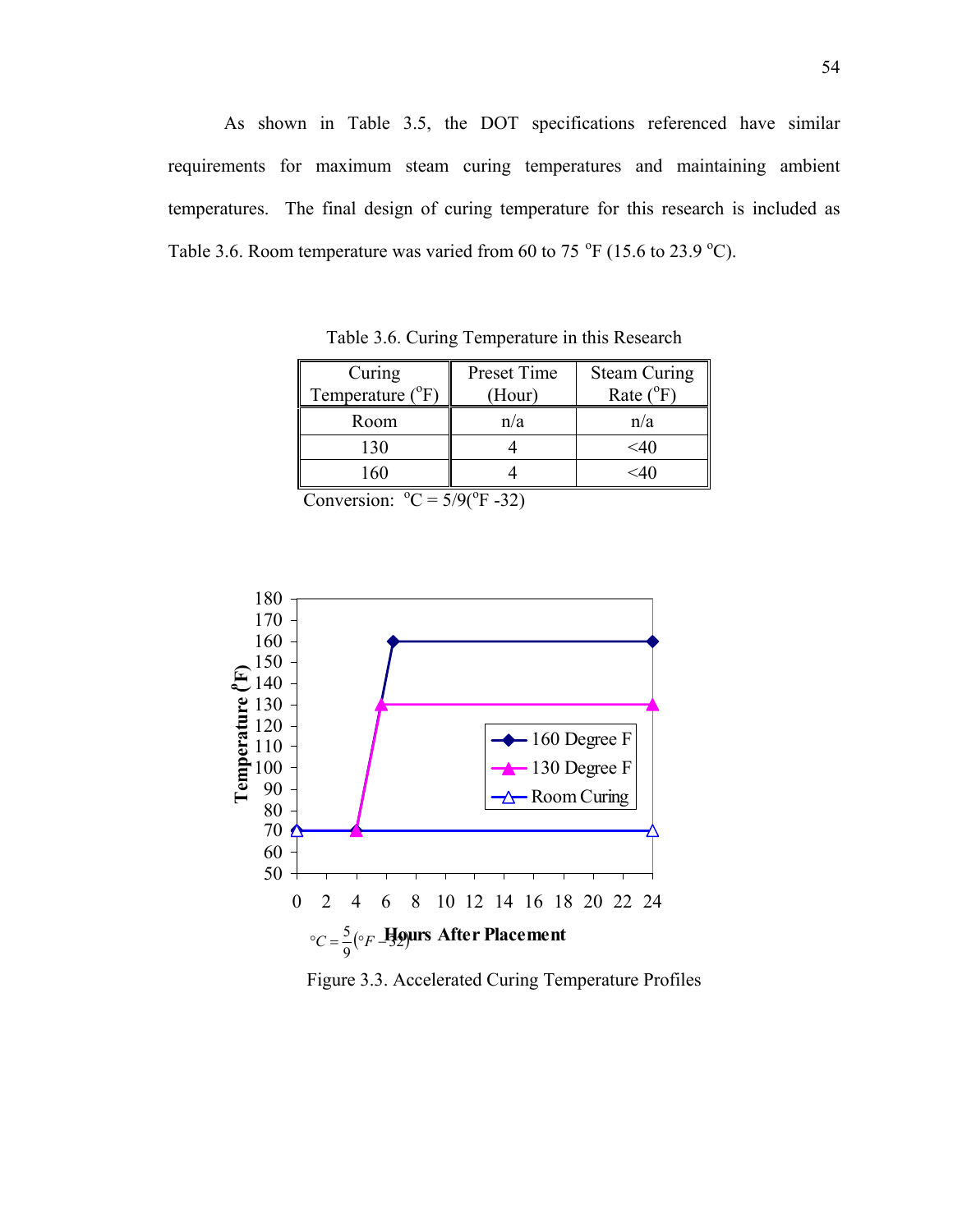In order to reflect the behavior of HSC and simulate the actual practice in the field, accelerated curing temperature profiles for  $130^{\circ}F (54.4^{\circ}C)$  and  $160^{\circ}F (71.1^{\circ}C)$  were developed as shown in Figure 3.3. Those two profiles were pre-programmed before curing the specimens in an environmental chamber that can automatically control the temperature within the chamber while were implemented by manually controlling the temperature during the time of curing specimens in the oven.

3.2.5. Curing Conditions & Specimens. Curing conditions play an important role in material properties development. The quality control specimens can have different test results when cured in the different curing conditions. For this research, three curing conditions were considered and studied: ASTM Moist Cured Cylinder, Member Cured Cylinder and Match Cured Cylinder. All of the specimens were 4 x 8-inch (100 x 200 mm) cylinders and were made according to the procedures of ASTM C192-00 (2000) in the laboratory study and ASTM C 31-00 (2000) in the field study. For ASTM Moist Cured and Member Cured Cylinders, the molds were made of plastic. For match cured cylinders, the molds were made of steel.

ASTM moist cured cylinder This type of cylinder represents the standard quality control cylinder used for testing the design strength of concrete. In the laboratory study, cylinders were kept in a moist room at the temperature of  $73 \pm 3$ °F (23  $\pm 2$ °C) with a relative humidity of not less than 95%. The cylinders in the field study were kept in a  $70^{\circ}$ F (21.1 $^{\circ}$ C) room for approximately 24 hours after casting. They were then demolded and cured at  $73 \pm 3$ <sup>o</sup>F ( $23 \pm 2$ <sup>o</sup>C) in a moist-curing room until the moment of test [as seen in Figure 3.4 (a)]. This group of cylinders was used as the control specimens.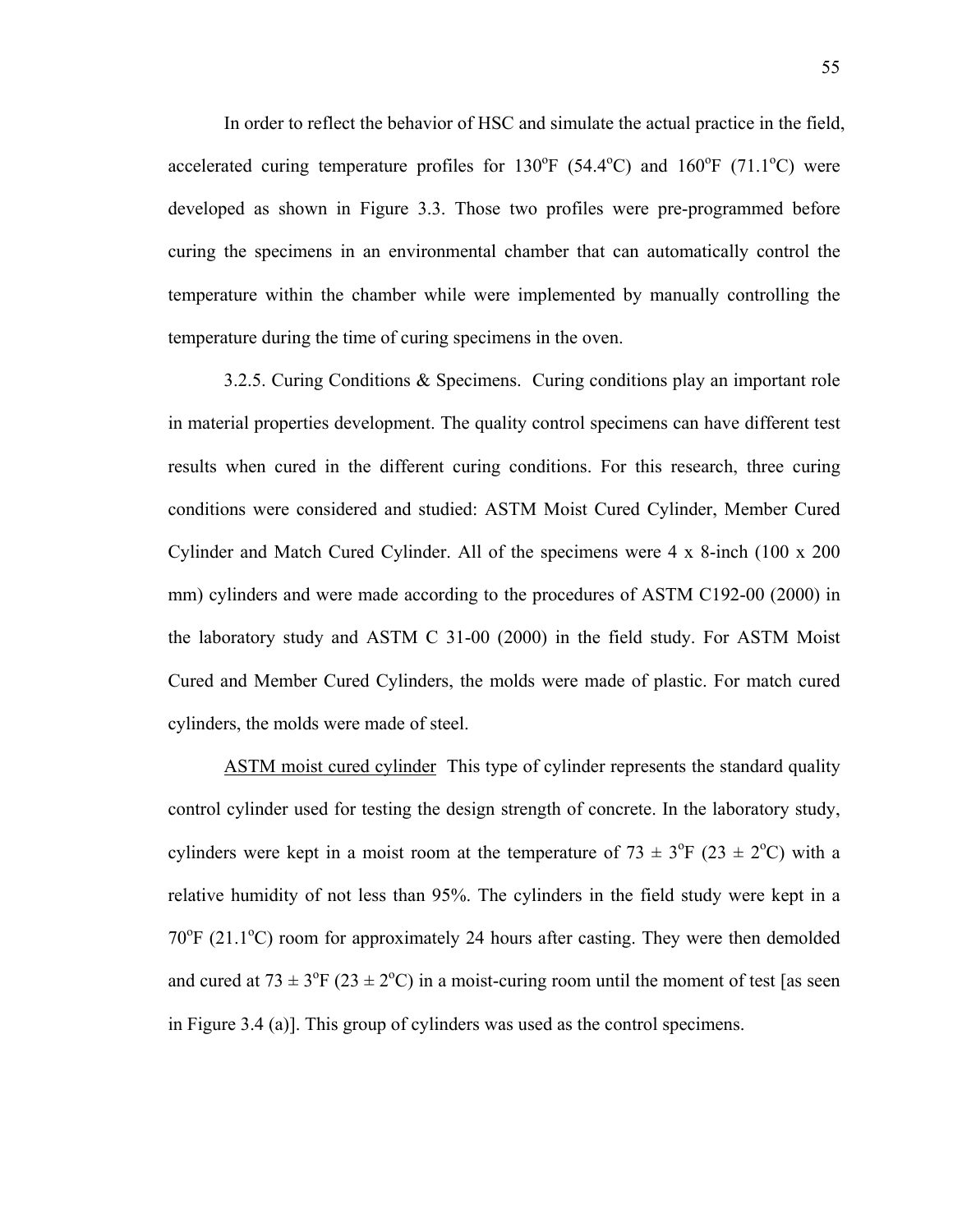Member cured cylinder In this curing condition, the cylinders were placed directly next to the member (SA/V cubes in laboratory or girders in field) until the time of demold (24 hours after casting in laboratory) or release (approximately 2 days after casting in the field). Cylinders were all moved into the moist room at the temperature of  $73 \pm 3$ <sup>o</sup>F (23  $\pm$  2<sup>o</sup>C) until testing [as seen in Figure 3.4(b)]. This type of curing condition created a situation where the cylinder is exposed to some of the heat generated by the member during the initial hydration and somewhat more representative for the actual strength within the member.



Figure 3.4. Three Curing Conditions

Match cured cylinder By using the SURE CURE match curing system, a commercially available system by Products Engineering, Inc., match-cured cylinders were cured under the exact temperature development profile or pre-set specified temperature profile to represent the actual curing condition in the field. This is done through the use of special cylinder molds that are equipped to heat the concrete in the mold using an internal temperature probe to specify and monitor temperature. Match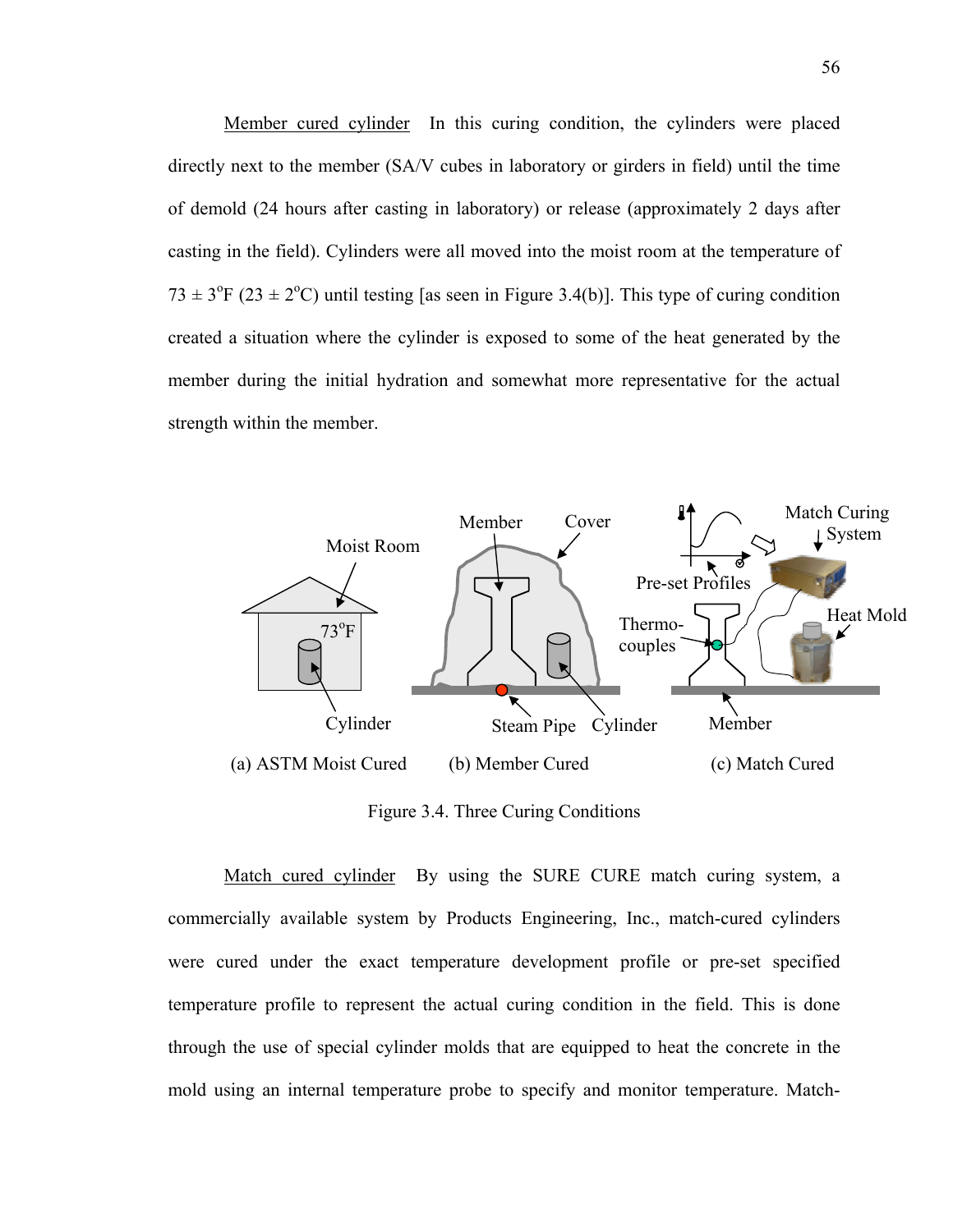cured condition incorporates factors such as cementitious contents of the concrete and SA/V ratios of the member, in addition to the factor of ambient temperature. Match cured cylinders were used to provide actual mechanical properties for comparison with the results of conventional quality control cylinders. In this study, a 24 hours time period was selected since this is the typical time of the higher temperature development in the hydration profile and the maximum time frame at which accelerated curing may occur. The cylinders were match cured for 24 hours after casting the concrete and were stored in the same moist room (relative humidity not less than 95%) as ASTM moist cured cylinder and member cured cylinders after demold until the moment of test [as seen in Figure 3.4.(c)].

A 24 hours time period was selected since this is the typical time of the higher temperature development in the hydration profile and the maximum time frame that accelerated curing may occur.

3.2.6. Apparatus. The apparatus used in this research study included concrete mixer, match curing system, oven, environmental chamber and hydraulic operated compression test machine.

Concrete mixer All laboratory mixings were batched in a 9 ft<sup>3</sup> (6.88 m<sup>3</sup>) capacity rotary drum, shown in Figure 3.5, using  $3.0 \sim 5.0$  ft<sup>3</sup> per batch. All mixings procedures were followed by ASTM standard practice for making and curing concrete test specimens in the laboratory [ASTM C 192-00 (2000)] and ACI state-of-the-art report on High-Strength Concrete [ACI 363R-92 (1992)]. The amount of mixing water was adjusted by the moisture condition of the coarse and fine aggregate before each batch.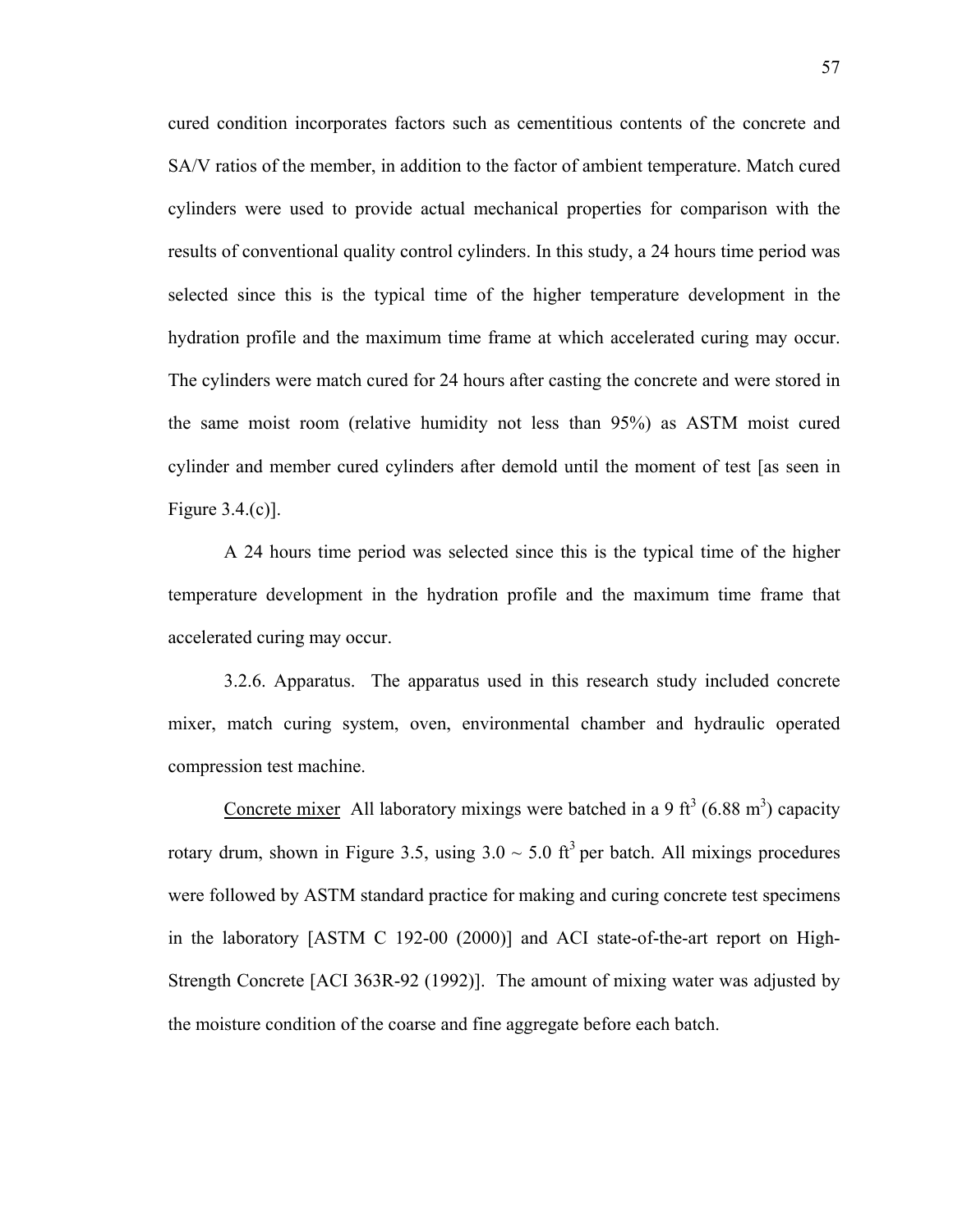

Figure 3.5. Whiteman Rotary Mixer Used for Laboratory Produced Concrete

Match Curing System The SURE CURE Match Curing System was utilized in this research. The system is composed of three major parts: I/O cabinet, Personal Computer and Heat Molds (shown in Figure 3.6).



Figure 3.6. SURE CURE Match Curing System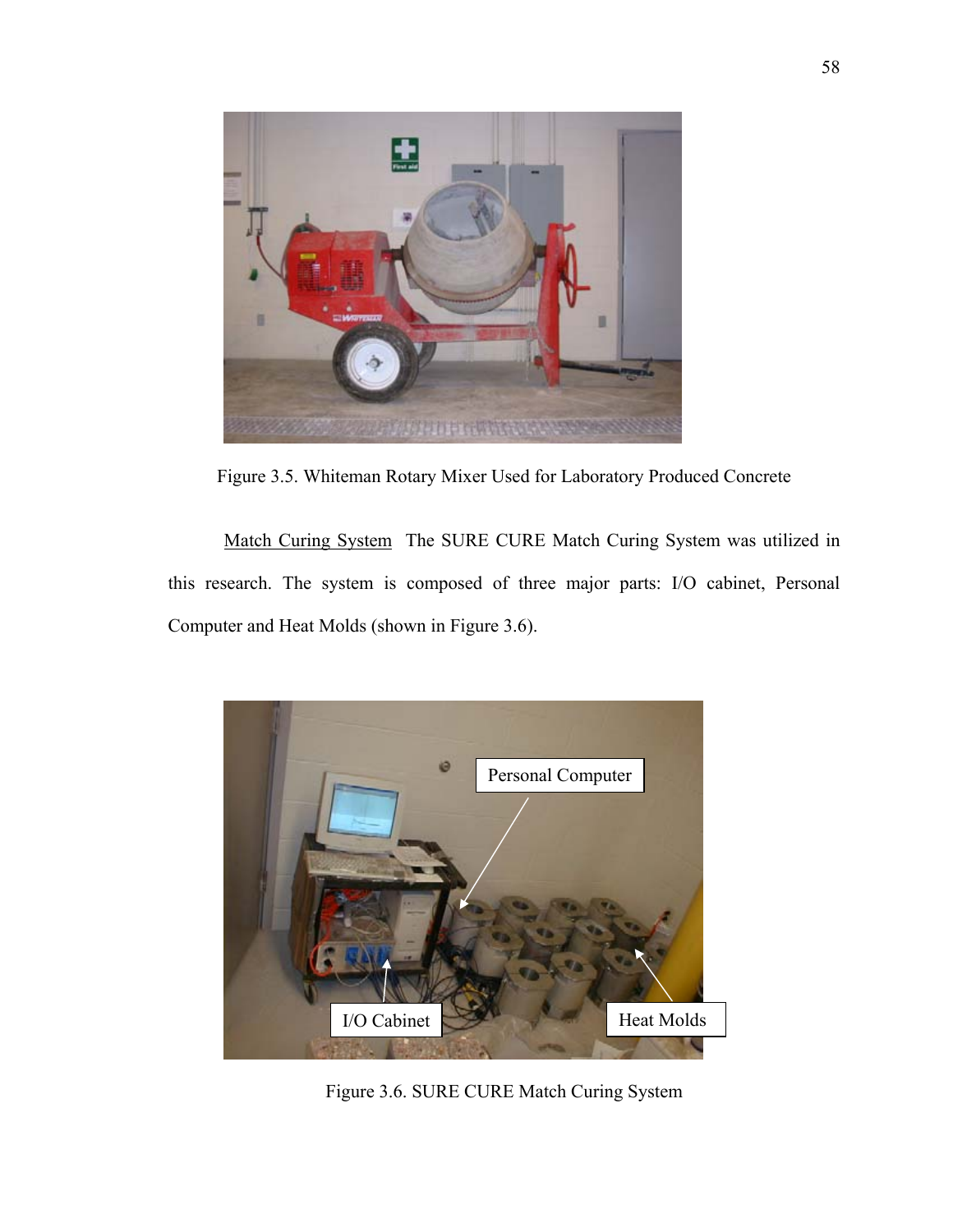The I/O Cabinet is a device that monitors and digitalizes the temperature signals as well as activates its output relays under the control of the personal computer. It could accept fourteen thermocouple inputs and eight of which have output control capability. The I/O Cabinet takes up to 20 seconds for the controller to sample the temperature of a channel and determine where to activate or deactivate its heat output control. Every 6 minutes the controller writes each channel's temperature onto the hard disk in the computer. The accuracy of measuring the temperature is  $\pm$  0.1 °F (0.056 °C).

The personal computer is an IBM-compatible PC that is used to control the I/O Cabinet by running its specific software. It acts as the interface between the user and the control unit, as well as storing measured data from the channels or pre-set temperature profiles. Therefore the computer controls the cylinder temperatures to follow a reference temperature profile being monitored simultaneously or a temperature profile programmed by the user.

Heat mold is a special 4 x 8-in. (100 x 200 mm) steel mold that embedded internal electronic heat unit and thermocouples. It can heat the fresh concrete within the molds when the I/O Cabinet activates the power to its channel. The thermocouples within the mold can transfer the temperature of the fresh concrete to the computer for its control to match the specific temperature profile, whether from in-situ member or pre-programmed profile.

In the laboratory, SURE CURE system was used not only to monitor the temperature development profile within the SA/V cubes and conventional quality control cylinders, but also to match curing the cylinder followed the modeled temperature profiles. In the field, the system was mainly used to monitor the member temperatures at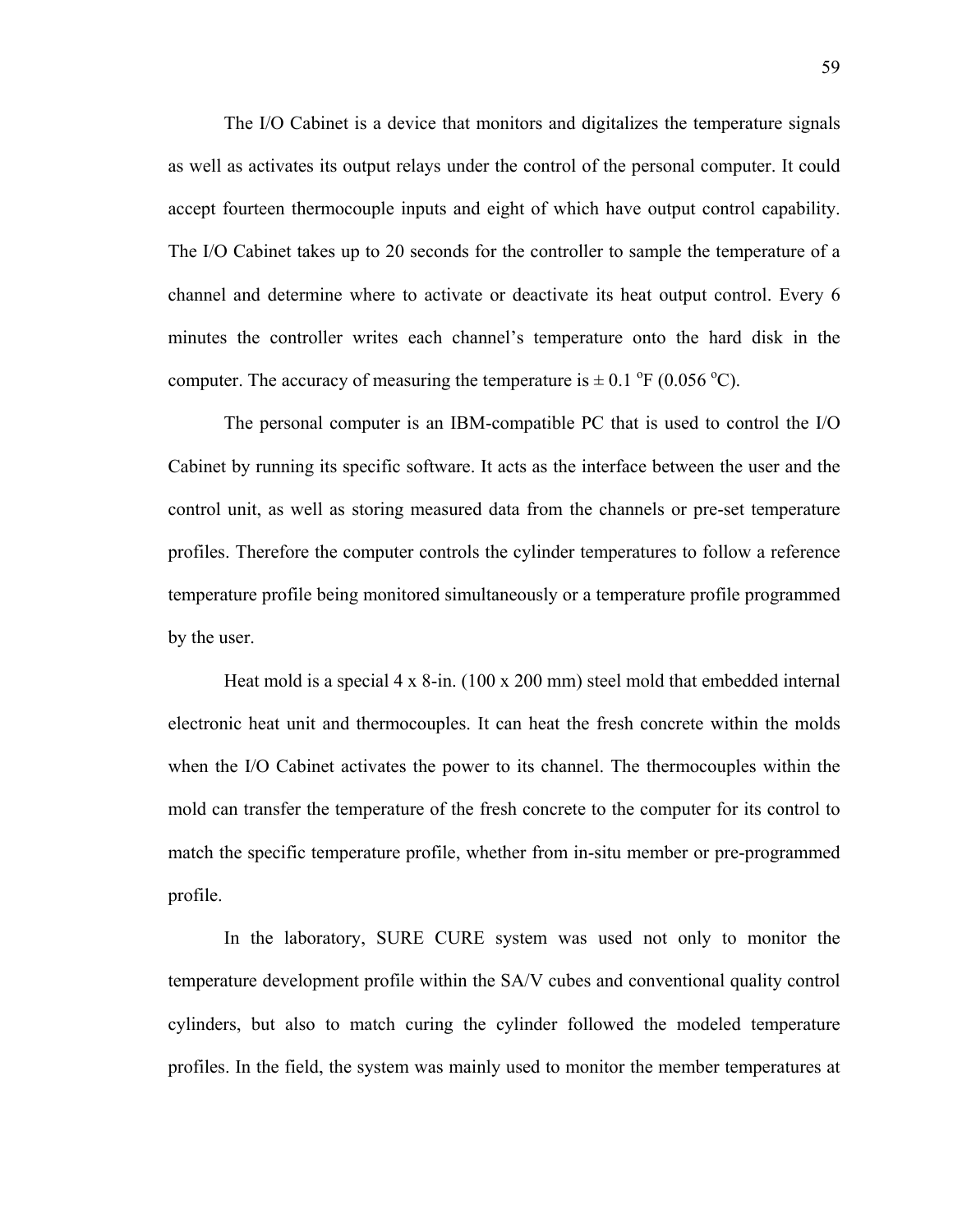various locations in the member and match cured the cylinder followed the actual temperature profiles within the member at the same time.

Temperature-controllable unit To obtain the temperature development profile within the member under different curing temperature, a temperature-control unit was required. Two temperature-control units had been used throughout the research. The first one was the environmental chamber at Engineering Research Laboratory (ERL), the University of Missouri-Rolla (UMR) (shown in Figure 3.7). This walk-in chamber can accommodate large concrete specimens and the curing temperature profile can be programmed prior to curing. Another feature of this chamber is that it has both a heating and a cooling unit. Therefore, the chamber can have the quick response to the desired temperature.



Figure 3.7. Environmental Chamber at ERL, UMR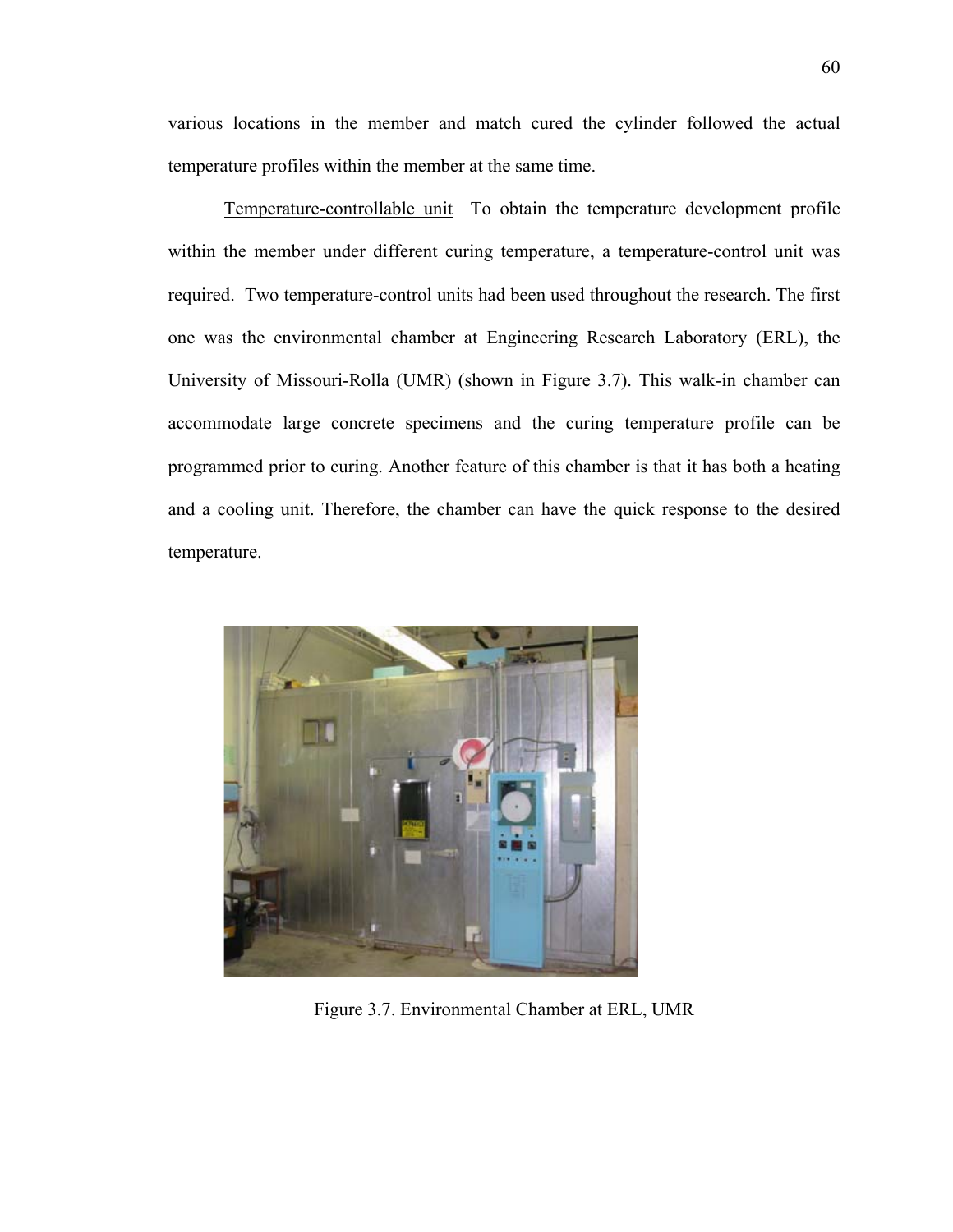The second temperature-controllable unit was an oven in the material lab of Butler-Carlton Civil Engineering Building at the University of Missouri – Rolla (shown in Figure 3.8). This oven can only heat relatively small concrete specimens and manually control the curing temperature in real time.

Selecting the oven or environmental chamber to cure the concrete specimens was based on the size and weight of the specimens. If all the specimens in a batch could be cured in the oven, it would be utilized. On the other hand, when the specimens were too large or heavy for the oven to accommodate, the environmental chamber would be selected..



Figure 3.8. Oven at Butler-Carlton Materials Lab, UMR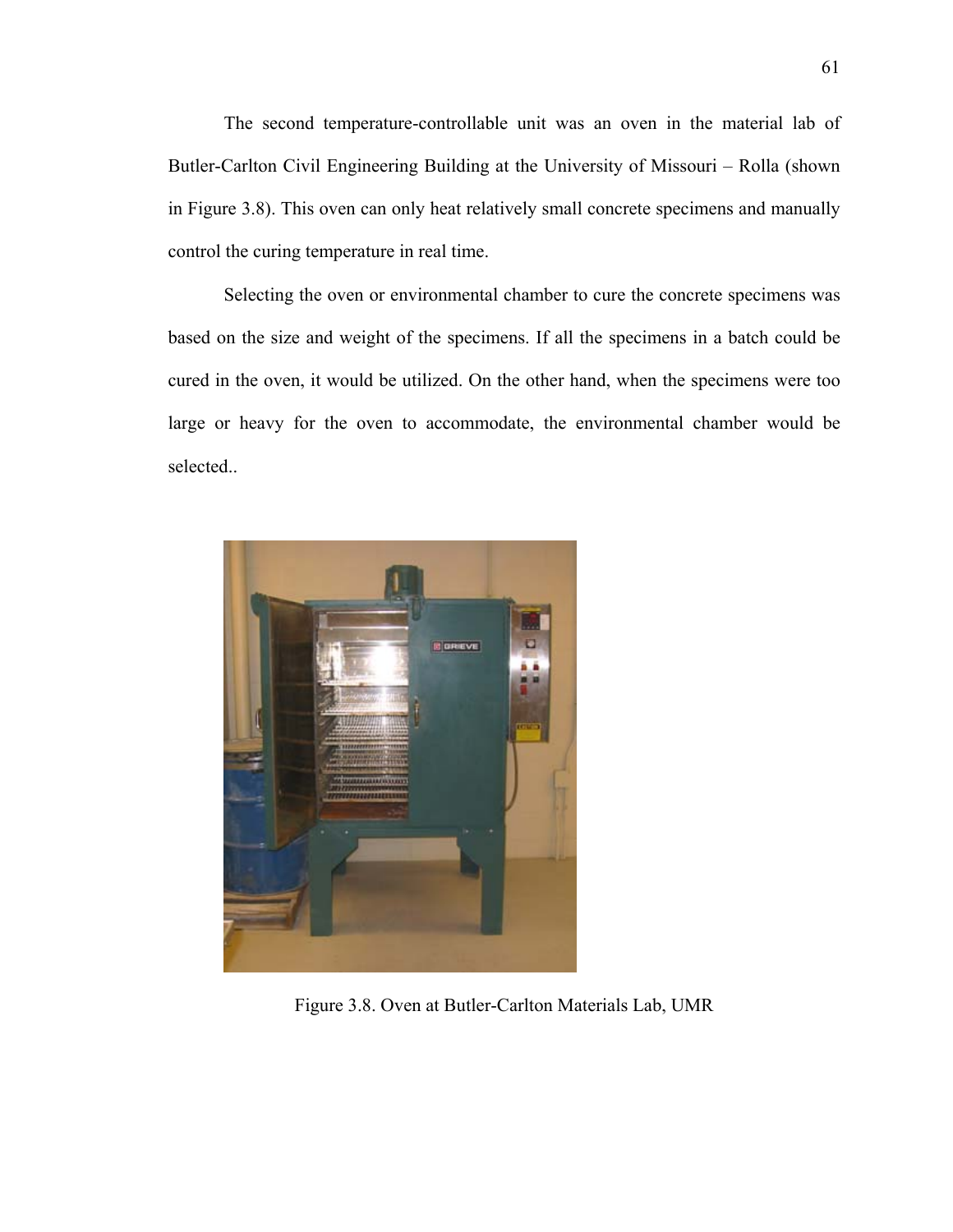Hydraulic operated compression test machine A hydraulic operated compression test machine was the major test equipment to access the compressive strength and modulus of elasticity (MOE) of the test cylinders. Figure 3.9 shows two compression test machines used in this study. All testing of laboratory-produced cylinders and later-age field-produced cylinders were tested at the University of Missouri – Rolla. Early-age testing of field-produced cylinders were tested at the Egyptian Concrete Company in Bonne Terre, Missouri.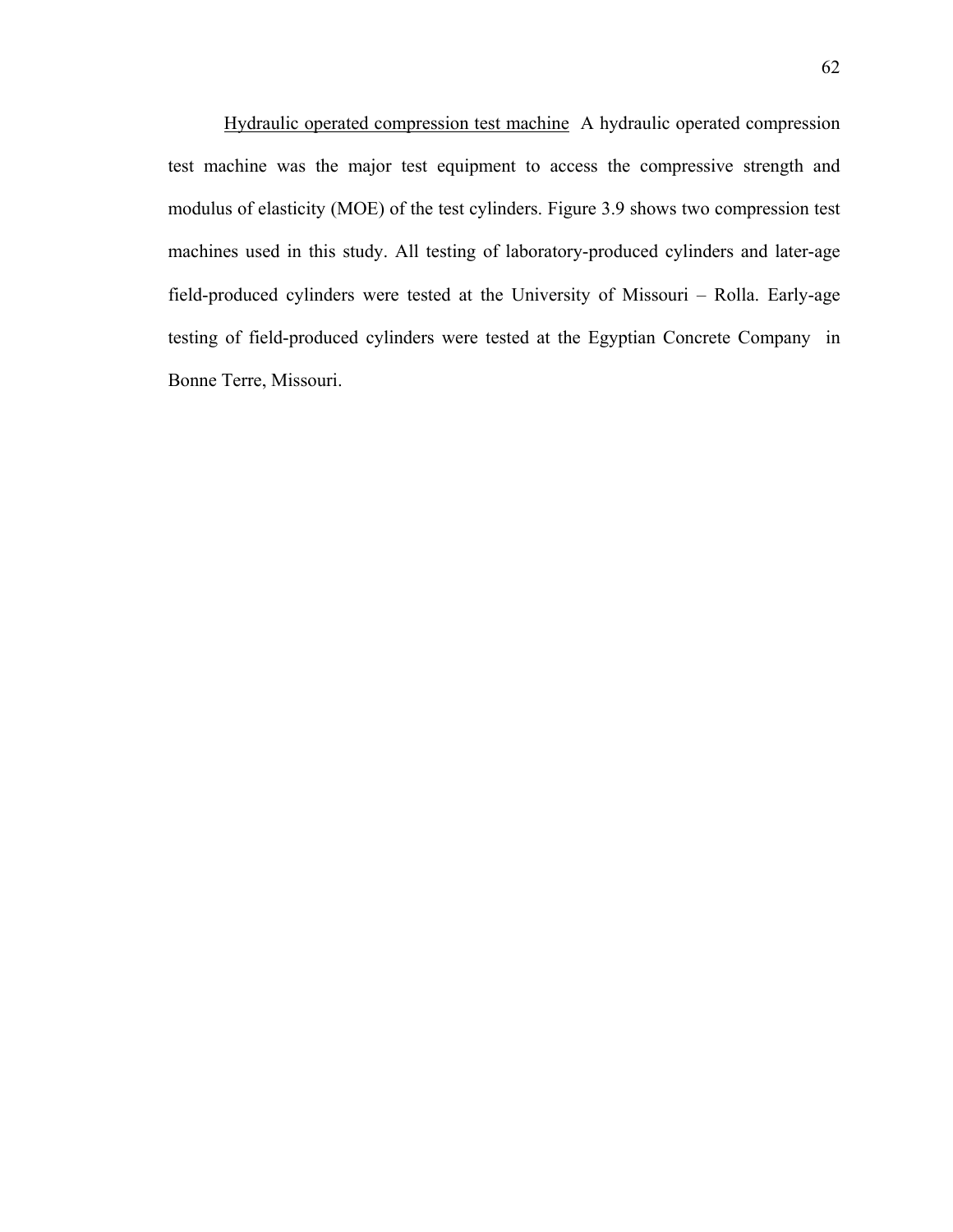



Figure 3.9. Hydraulic Operated Compression Test Machine

3.2.7. Standard Test Procedures. The mechanical properties of the concrete investigated in this research were the compressive strength and modulus of elasticity of the concrete. Corresponding ASTM specifications were strictly followed.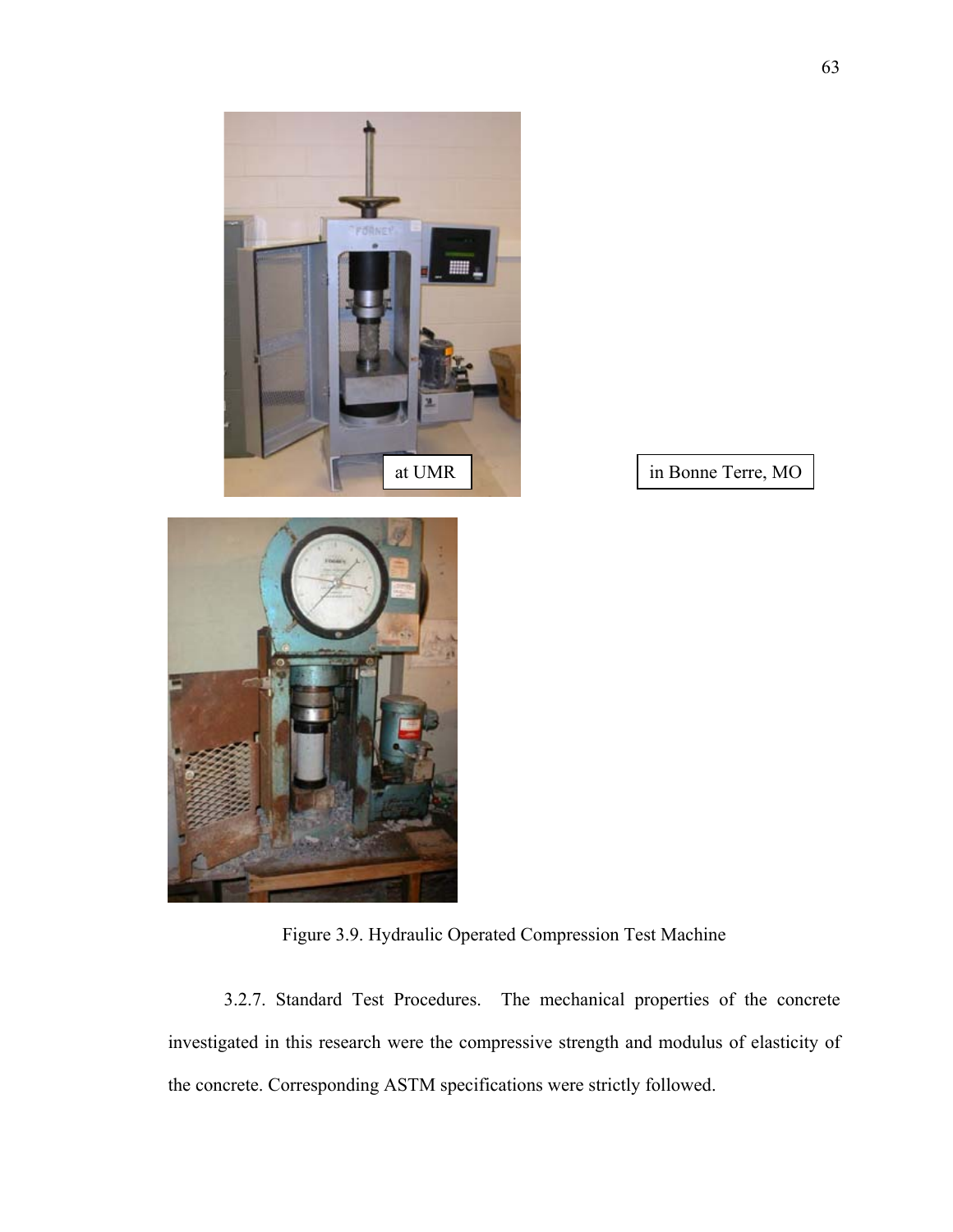Compressive strength ASTM C39-01 The compressive strength tests were performed in accordance with ASTM C39-01 "Standard Test Method for Compressive Strength of Cylindrical Concrete Specimens". All the cylinders were 4-in. (100 mm) in diameter and 8-in. (200 mm) in height. Neoprene pads were inserted in the retaining steel caps with appropriate durometer hardness in lieu of sulfur mortar caps (shown in Figure 3.10). While testing, the loading rate was controlled at  $35 \pm 15$  psi per second (241  $\pm$  103 kPa per second), which means in this study  $440 \pm 188$  lb per second  $(200 \pm 85 \text{ kg})$ second) of loading, until failure of the specimens.



Figure 3.10. Compressive Strength Test

Modulus of Elasticity ASTM C469-94 Modulus of Elasticity tests were performed in accordance with ASTM C469-94 "Standard Test Method for Static Modulus of Elasticity and Poisson's Ratio of Concrete in Compression". The specimens being tested were the same cylinders used for compressive tests that were conducted after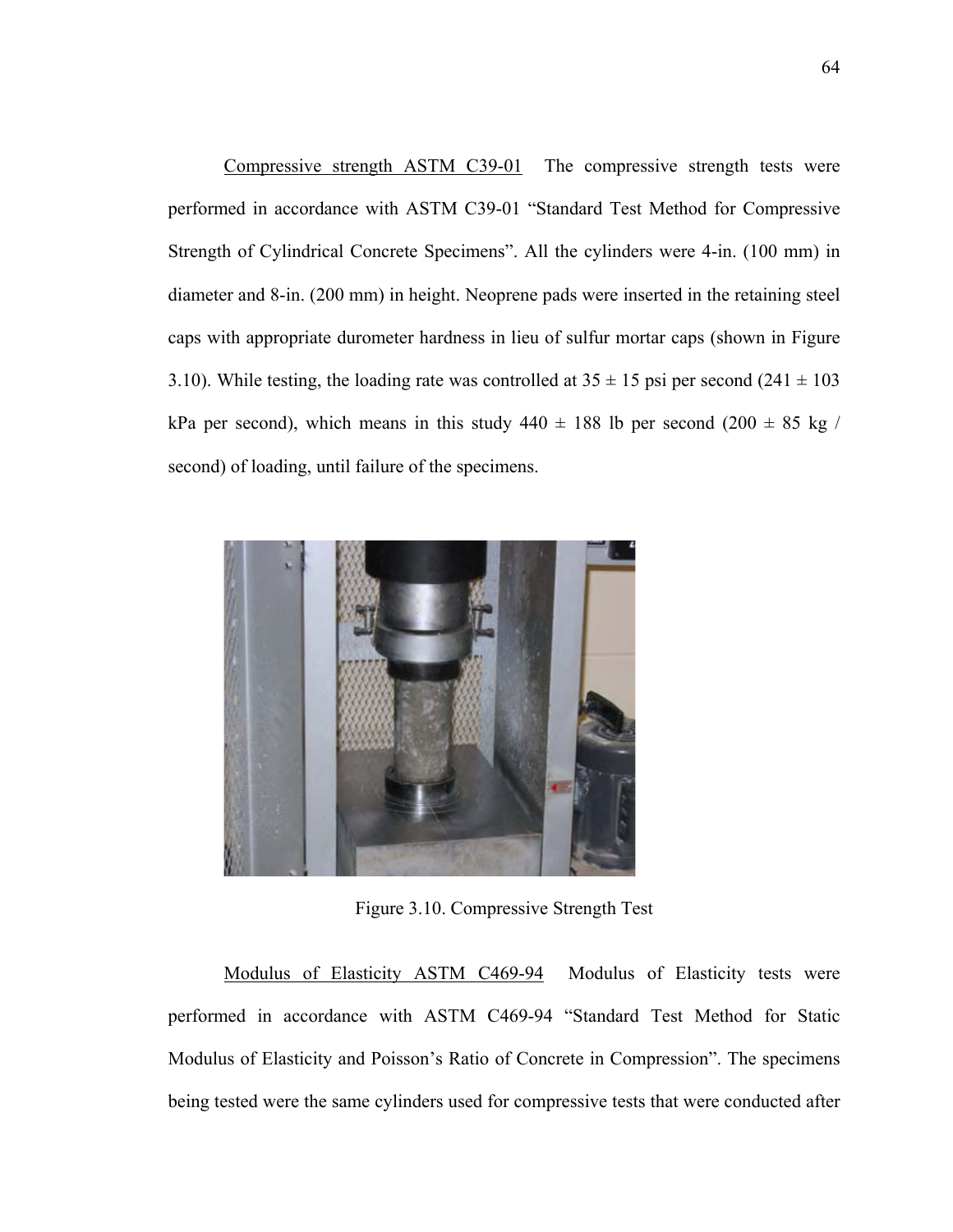the Modulus of Elasticity test as shown in Figure 3.11. The loading rate was controlled at  $35 \pm 5$  psi per second (241  $\pm$  34 kPa per second), or 440  $\pm$  63 lb per second (200  $\pm$  28.6 kg per second) until failure.



Figure 3.11. Modulus of Elasticity Test

Before the modulus of elasticity test was conducted, the compressometer had been calibrated in accordance with the ASTM specification [ASTM C469-94 (1994)]. The equation of calculating the Modulus of Elasticity is as follows:

$$
E = \frac{(g_2 - g_1)(2 \times 5.375)}{(\varepsilon_2 - 0.000050)}
$$
(4)

Where:

 $E =$ Chord modulus of elasticity, psi

 $g_2$  = Gage reading corresponding to 40% of ultimate load

*g<sub>1</sub>* = Gage reading corresponding to a longitudinal strain  $\varepsilon_1$  = 50 millionths psi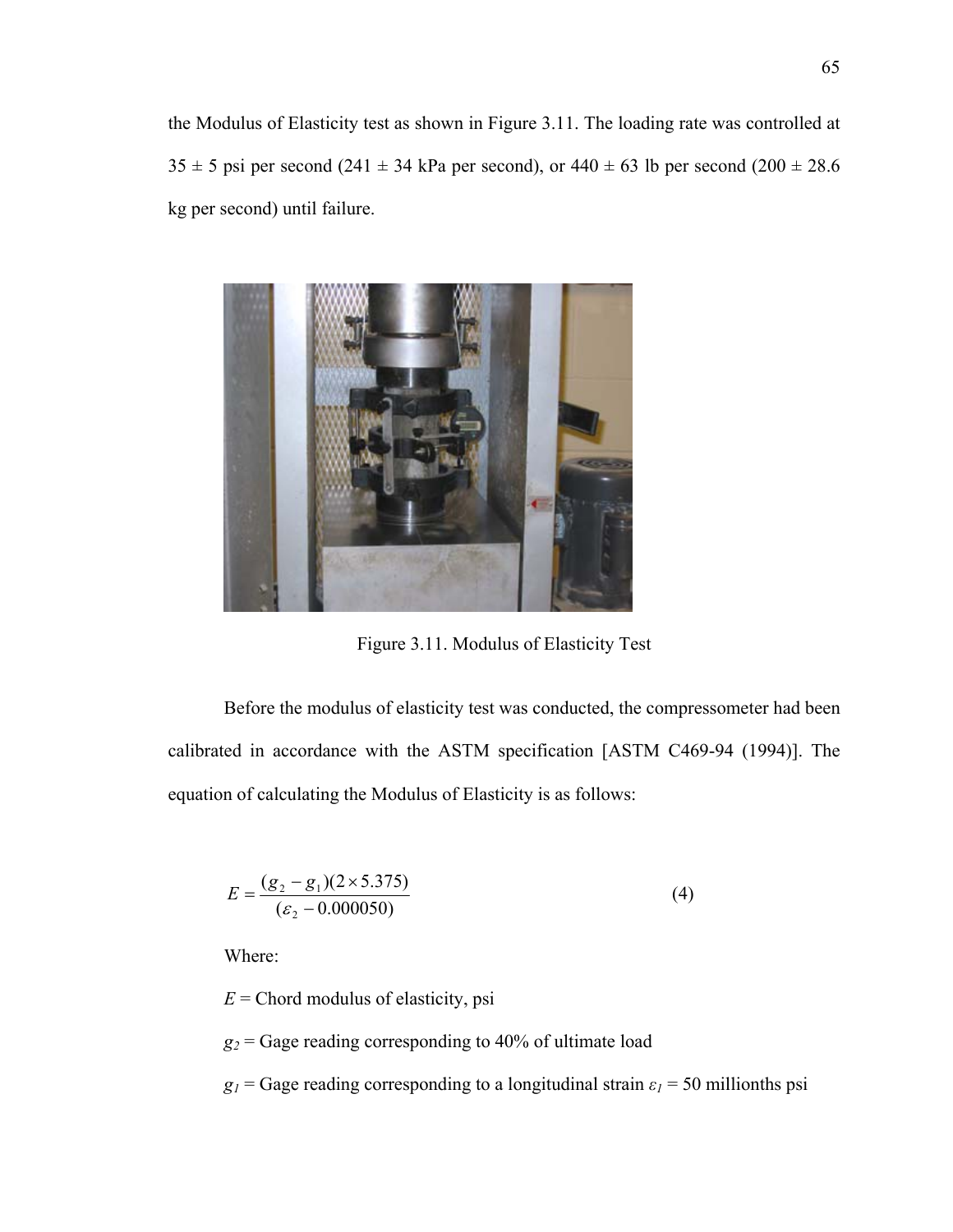*ε2 =* Longitudinal strain produced by gage reading *g2*

The Compressometer was used both in the laboratory and in the field. Therefore Equ. (4) could be applied to all the calculations of the Modulus of Elasticity in this research.

## **3.3. PHASE I: MEASURING TEMPERATURE DEVELOPMENT**

Phase I of this research was the data collection step in the laboratory study. It involved batch designs, concrete batching  $\&$  placing and temperature monitoring  $\&$ recording. The temperature data measured in this phase was the essential information for the analysis and modeling in Phase II.

3.3.1. Objectives. The objectives of this phase were:

Designate the mix designs, curing temperatures and SA/V cubes re suitable for research.

Batch and pour the SA/V cubes and measure the temperature development profiles for the first 24 hours after placement of each cube or cylinder.

3.3.2. Test Matrix. The materials (as shown in Table 3.1), mix designs (as shown in Table 3.2.), SA/V cube selections (as shown in Table 3.4) and accelerated curing temperatures (as shown in Table 3.6 and Figure 3.3) had been designated before work started in the laboratory. Nine different groups combined with different factors were conducted in this phase. Table 3.7 shows the SA/V cubes and cylinders that were used to measure temperature profiles in the nine groups. The decision of whether specific SA/V cubes were used for measured temperature profiles was made based on the requirements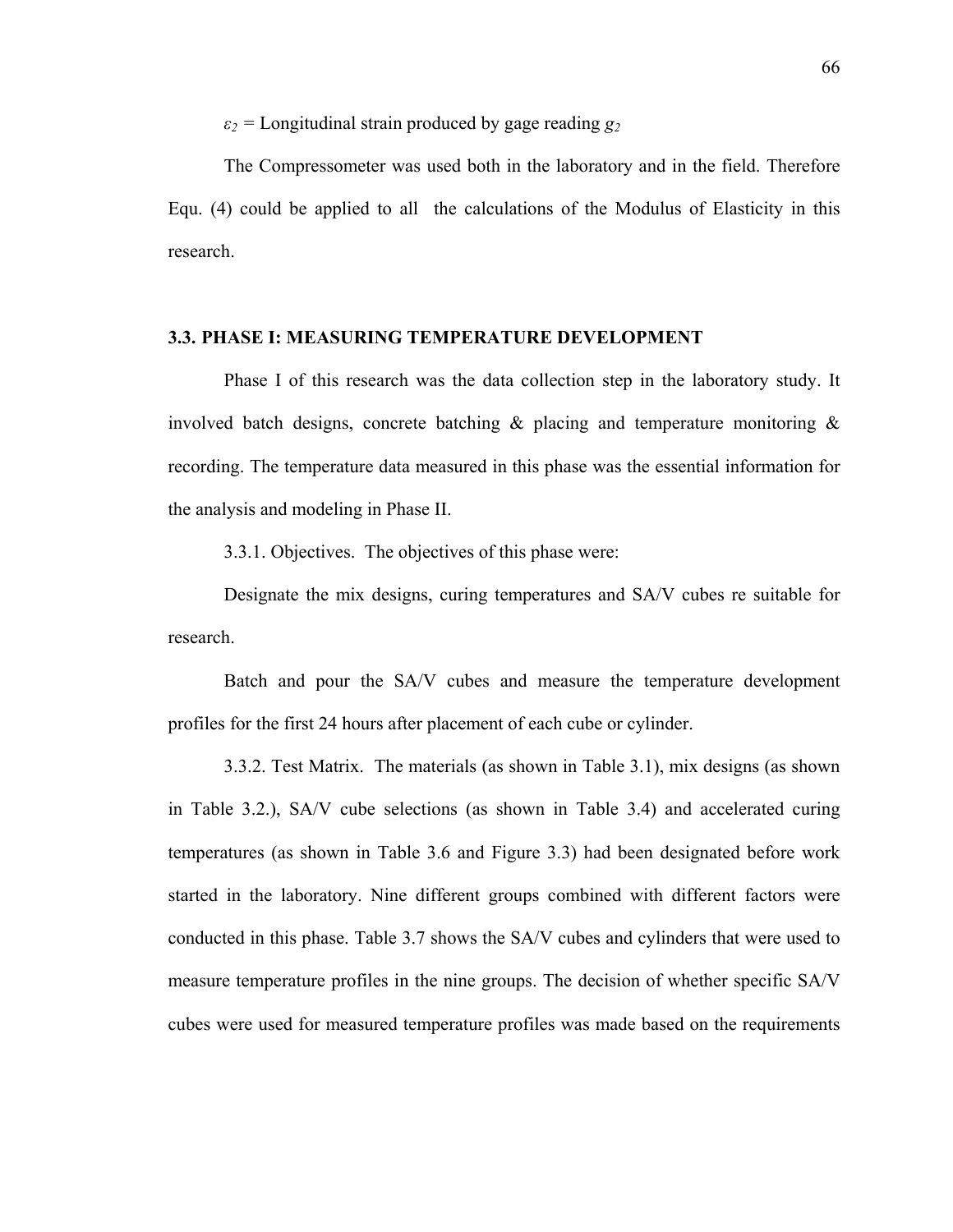for modeling, lab-work availability, minimizing the number of mixes per batch and accommodation of the environmental chamber / oven.

| N <sub>o</sub> | w/cm<br>Ratio | Fly<br>Ash     | Curing           | Cylinder<br>SA/V Ratio of Cubes |               |      |              |              |                   |              |                   |      |
|----------------|---------------|----------------|------------------|---------------------------------|---------------|------|--------------|--------------|-------------------|--------------|-------------------|------|
|                |               |                | Tempe-<br>rature | 4"x8"                           |               | 0.67 | 0.5          | 0.45         | $\vert 0.4 \vert$ | 0.35         | $\vert 0.3 \vert$ | 0.25 |
|                | 0.25          | N <sub>O</sub> | Room             |                                 | انه           | ٦    | $\mathbf{v}$ | $\mathbf{v}$ | $\mathbf{v}$      | $\mathbf{v}$ | N                 |      |
| $\overline{2}$ |               |                | $130^{\circ}F$   |                                 | $\mathcal{N}$ | ٦Ι   |              |              |                   | $\mathbf{v}$ | ا^                |      |
| 3              |               |                | $160^{\circ}F$   |                                 | انہ           |      | $\mathbf{v}$ | $\mathbf{v}$ | N                 | V            | ا^                |      |
| $\overline{4}$ |               | <b>YES</b>     | Room             |                                 | $\sqrt{ }$    | ٦    | N            | V            | N                 | V            |                   |      |
| 5              |               |                | $130^{\circ}F$   |                                 | $\sqrt{ }$    | V    |              | ٦            |                   |              |                   |      |
| 6              |               |                | $160^{\circ}F$   |                                 | $\mathcal{N}$ | V    | ٦            | V            |                   |              |                   |      |
| $\overline{7}$ | 0.3           | N <sub>O</sub> | Room             |                                 | $\mathcal{N}$ | ٦    |              | $\mathbf{v}$ | V                 |              |                   |      |
| 8              |               |                | $130^{\circ}F$   |                                 | $\mathcal{N}$ | V    | ٦Ι           |              |                   |              |                   |      |
| 9              |               |                | $160^{\circ}F$   |                                 | اد            |      |              |              |                   |              |                   |      |

Table 3.7. Summary of SA/V Cubes and Cylinders Measured in Phase I

Conversion:  ${}^{0}C = 5/9$  ( ${}^{0}F - 32$ ); 1 inch = 25.4 mm

3.3.3. Test Setup. Due to the different accelerated curing temperatures, the test setups had three curing cases: room (Figure 3.13), oven (Figure 3.14) and environmental chamber (Figure 3.15), based on the same flow chart as shown in Figure 3.12.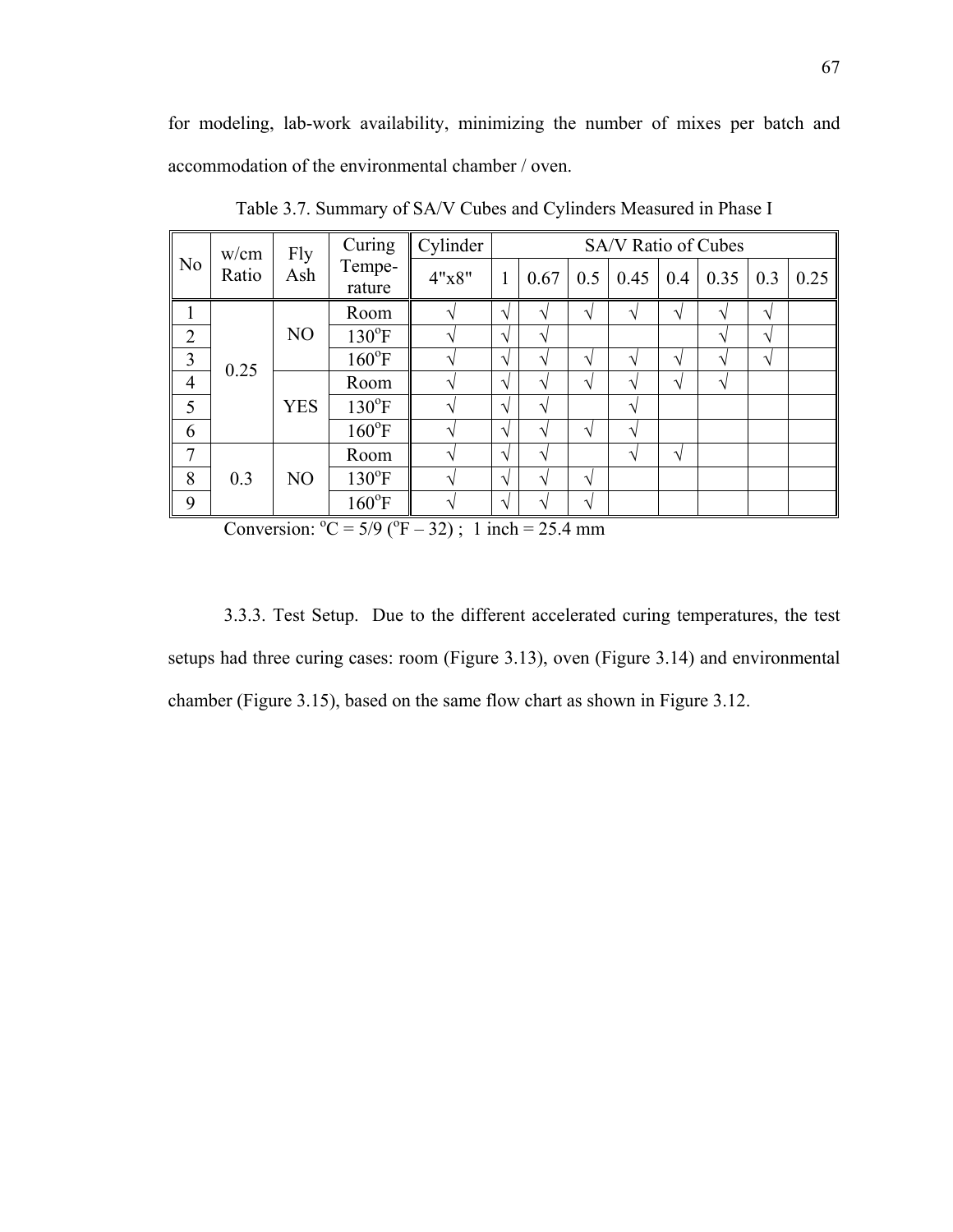

Figure 3.12. Flow Chart of Test Setup for Temperature Profile Measurement The temperature was measured by coupled thermocouples connected to the I/O

Cabinet. The ambient temperature around the specimens was also monitored during curing.

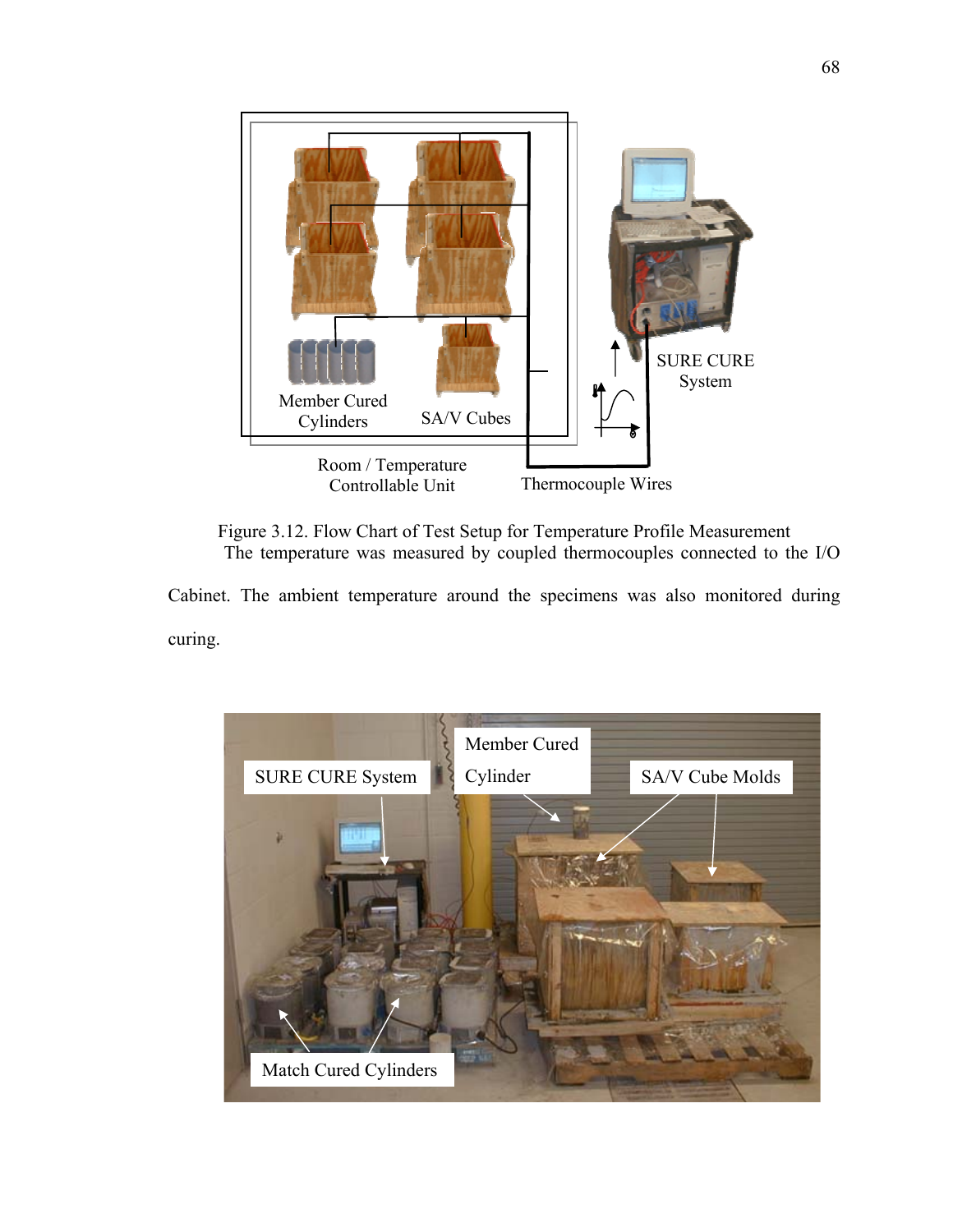## Figure 3.13. Test Setup in the Room Condition

In practice, the standard match cured cylinders in Phase III were conducted along with the later part of the groups with the same concrete mix design. For example, after having been measured the temperature profiles of Group No. 1 in Table 3.7 (w/cm=0.25 + without fly ash replacement + room condition), the standard match curing of group No. 1 was performed at the same time of measuring temperature profiles of group  $w/cm=0.25$  without Fly Ash Curing Temperature =  $130^{\circ}F(54.4^{\circ}C)$ . The purpose was to minimize the number of batches with the same concrete mix design in order to decrease the variations from batches to batches, as well as to save the project cost and time. Therefore, Phase I, II, and III were virtually executed interactively. Figure 3.13 and Figure 3.15 show the cases discussed above.



Figure 3.14. Test Setup in the Room and Oven Condition (Phase I & III)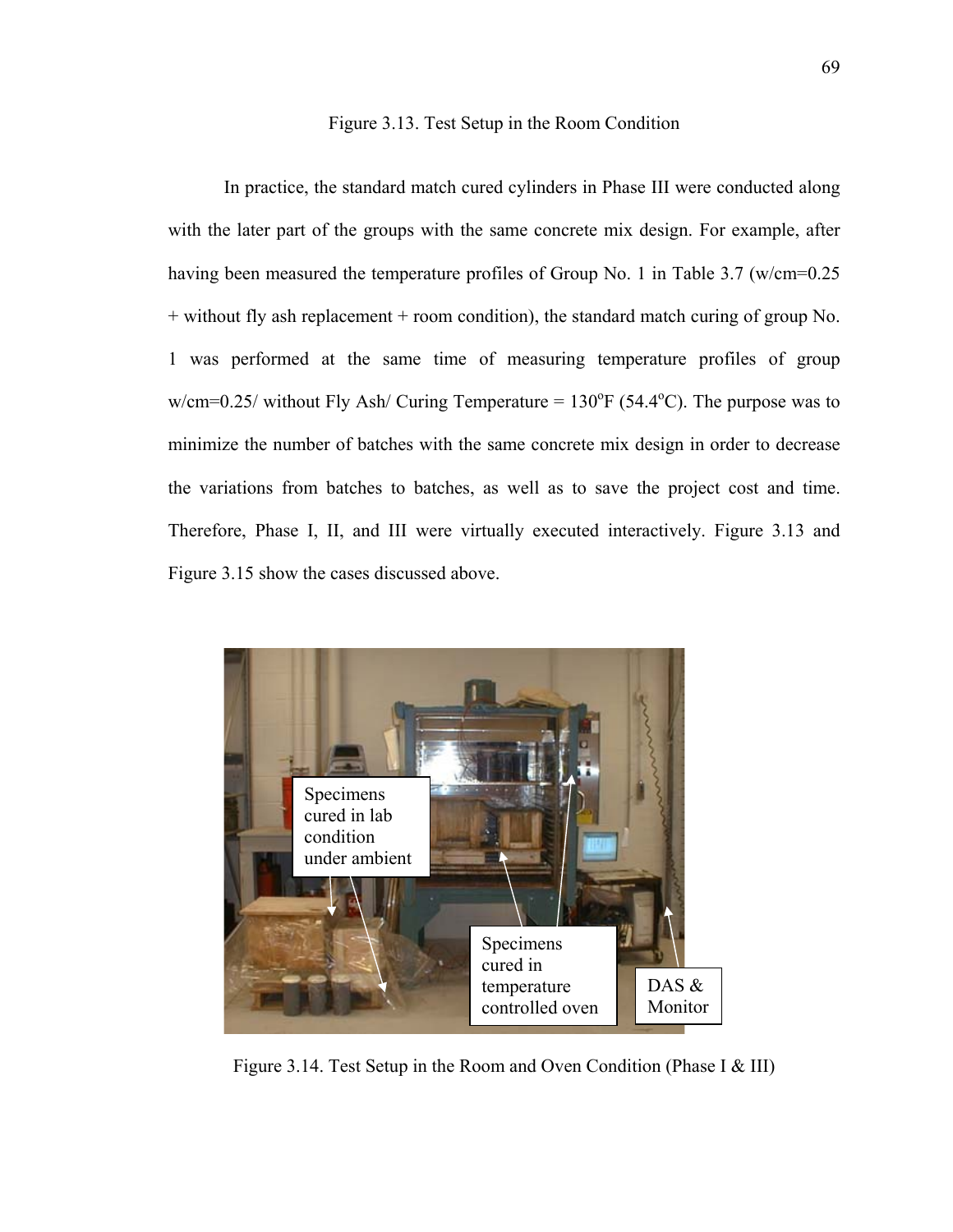



## Figure 3.15. Test Setup in the Environmental Chamber Condition (Phase I) **3.4. PHASE II: MODELING TEMPERATURE DEVELOPMENT PROFILES**

After collecting the necessary temperature profiles of each group in Table 3.7, the process of data analysis and standard temperature profile modeling was performed. All of the work conducted in Phase II was executed in the lab and the standard match curing in Phase III would be based on the results in this phase.

3.4.1. Objectives. The objectives of this phase were: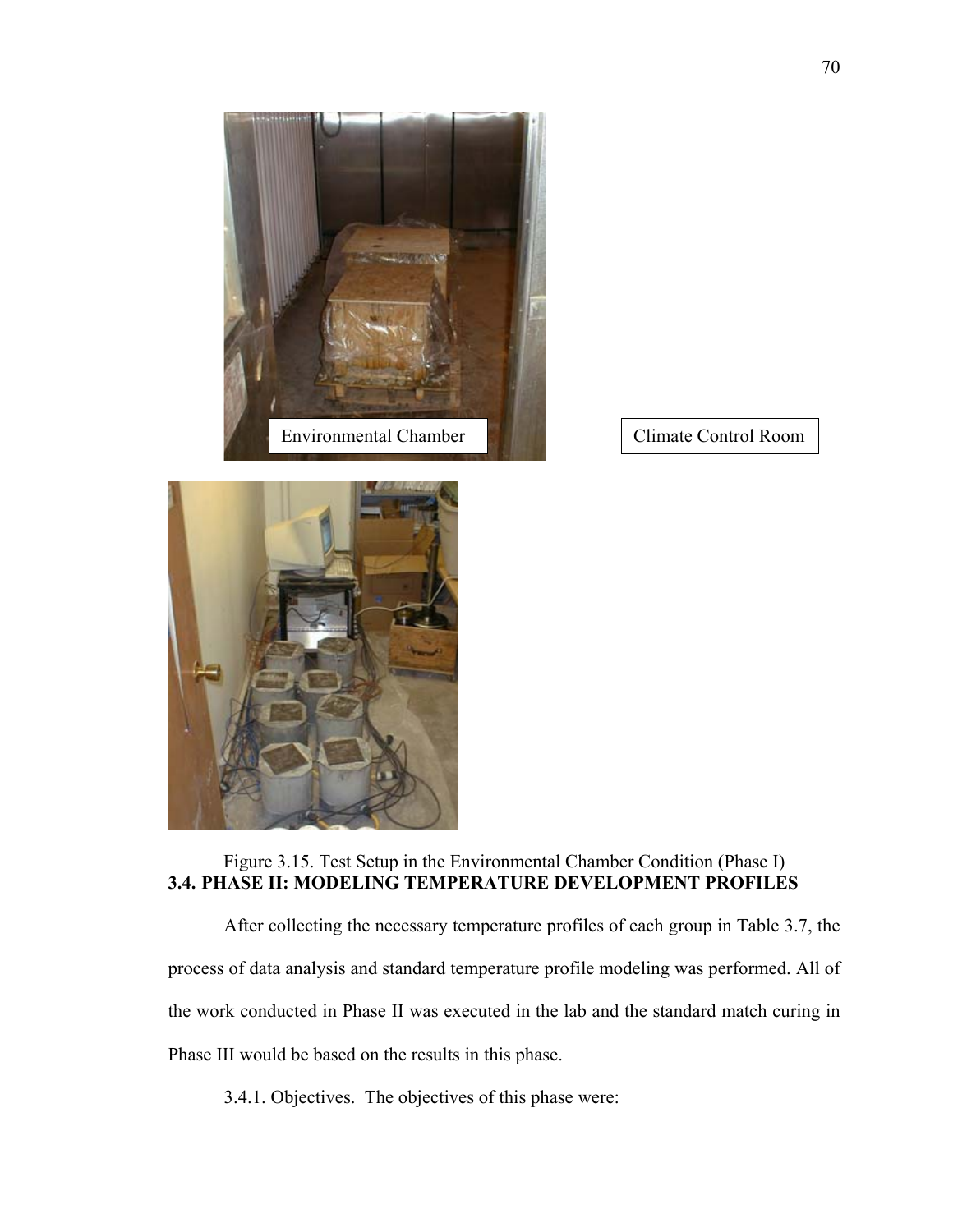Model the relationship between the peak hydration temperature and SA/V ratio for the conditions shown in Table 3.7.

Model the relationship between the maturity value and SA/V ratio for the conditions shown in Table 3.7.

Calculate the peak hydration temperatures and maturities of concrete cubes with SA/V ratio equaled to 0.1, 0.2, 0.4, 0.6 1/in., based on the equations established from Objective 1) and 2).

 Construct the temperature development models for SA/V ratio equal to 0.1, 0.2, 0.4, 0.6 and 1.0 1/in. [for 4 x 8-in. (100 x 200 mm) cylinder)].

Objective 4) is the desired result required for Phase III.

3.4.2. Methodology. Recall that hydration temperature and first 24 hours' maturity of the concrete greatly affects the mechanical properties of HSC. Since it was difficult to produce the low SA/V ratio cubes such as SA/V=0.1 1/inch in the lab, the  $2<sup>nd</sup>$ order equations of relationships between SA/V ratio and peak hydration temperature as well as maturity were established based on the limited measured data from the cubes with the SA/V ratios from 0.25 to 1.0 1/inch to predict the peak hydration temperature and maturity of extremely low SA/V ratio cube. The peak hydration temperature and maturity of desired SA/V cubes could be derived from such equations. Another benefit for establishing the equations other than using the original measured data was to standardize the information and reduce the variations of different batches. It must be pointed out that the equations established in this research were not intended to be utilized in all kinds of HSC, even those employing with the same mix design. This is because there are other factors such as type and size of aggregates, cement, or even batch procedures can affect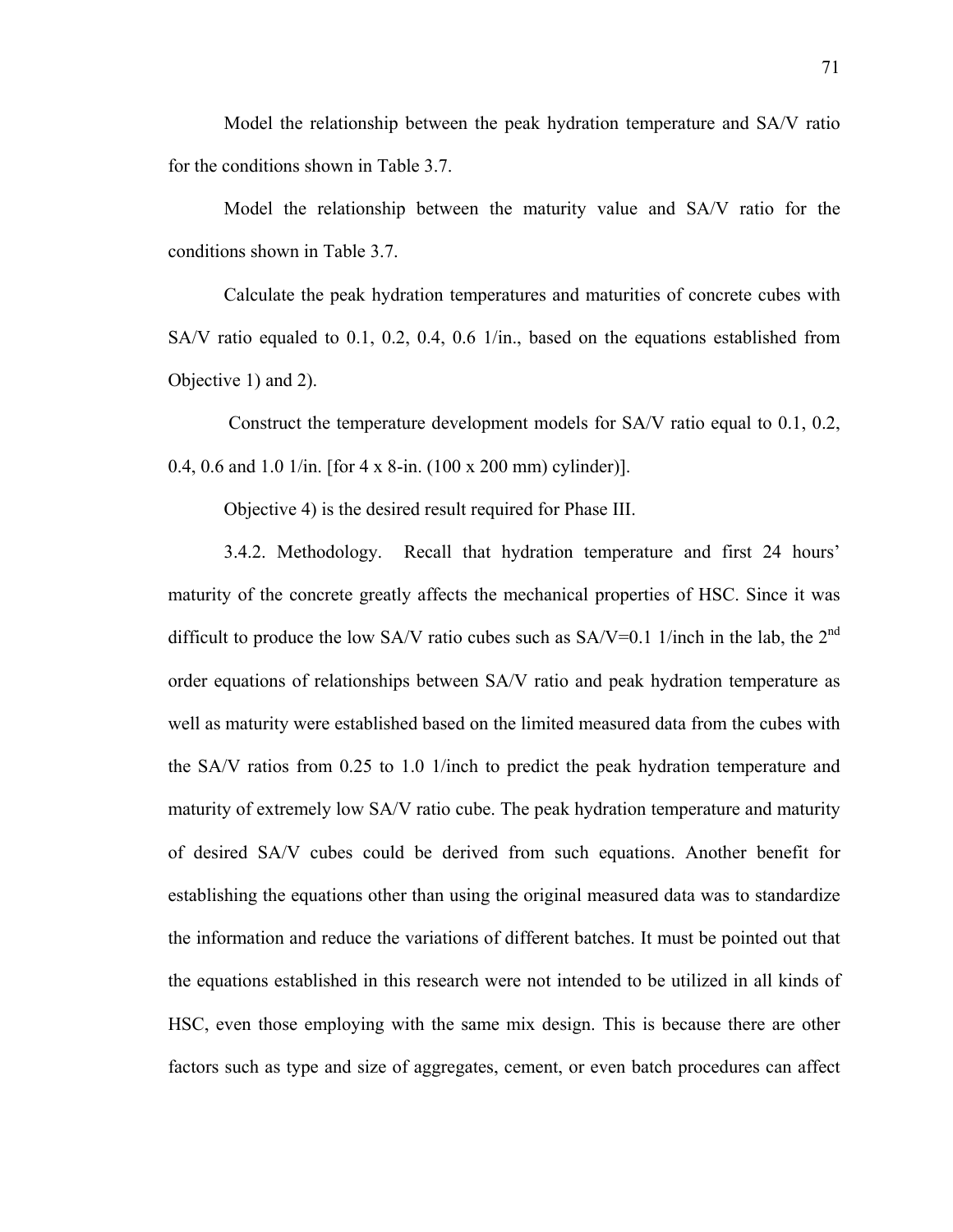the properties of the concrete. The equations here were only used to standardize the information and to predict the peak hydration temperature and maturity of the cubes investigated.

Once the peak hydration temperature and its maturity in the first 24 hours were obtained, the temperature development profile was constructed. Based on the Maturity Method, the new temperature profile had the same peak hydration temperature and maturity as the design values. Thus the mechanical properties of the concrete cured in such new temperature development profile were identical to the concrete cube with the same SA/V ratio. As shown in Figure 3.16, a typical temperature development profile included pre-set period, peak hydration temperature and drop point. During the modeling, the pre-set period was always selected to be 4 hours and the peak hydration temperature was equal to the value calculated from the peak hydration temperature relationship. The first point of the peak temperature and the drop point were designated to satisfy the requirement for the same value of the area below the curve in Figure 3.16 and maturity obtained from the equation.

The detailed information of Phase II will be further discussed in Section 4.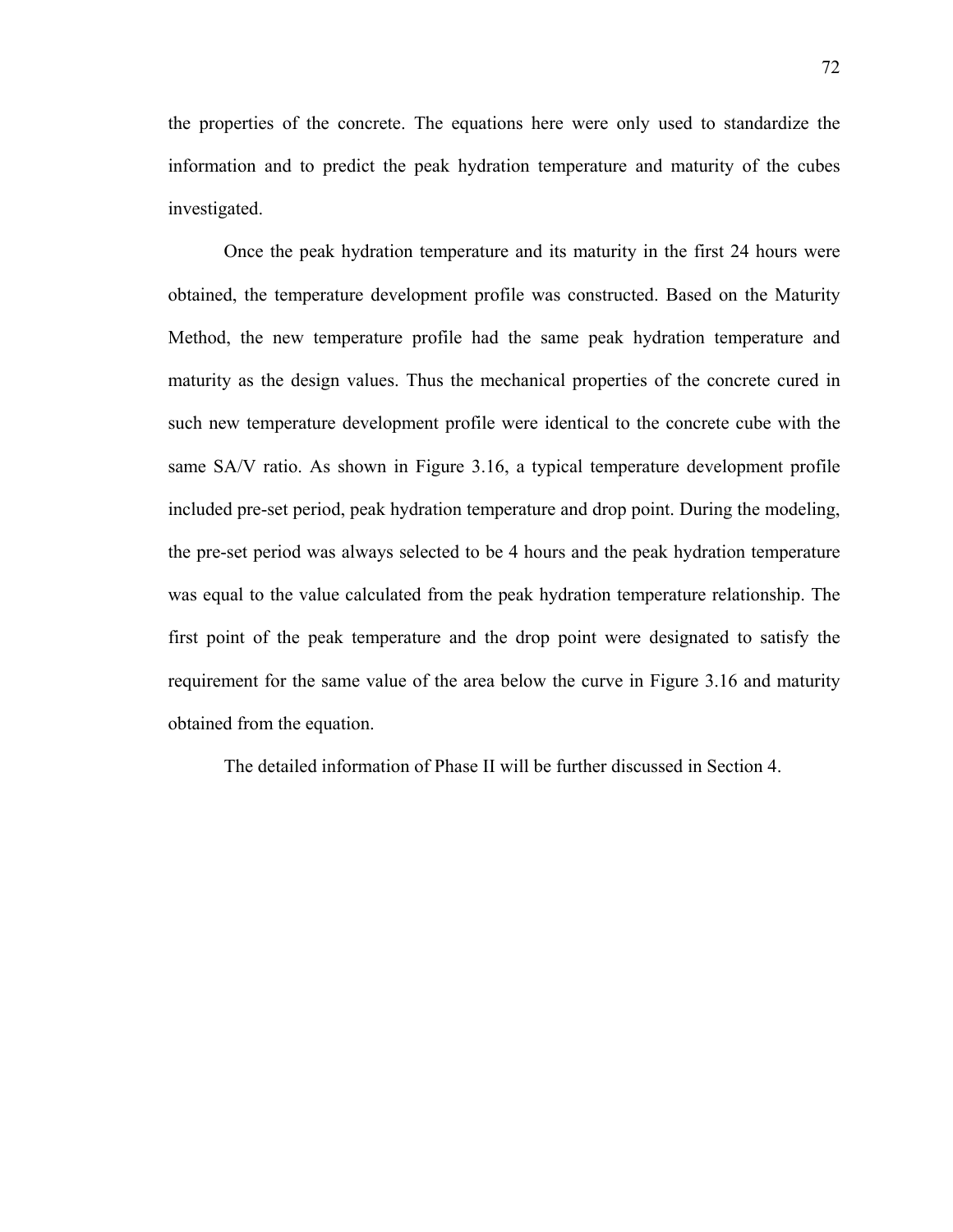

Figure 3.16. Sample of Temperature Development Profile Model

## **3.5. PHASE III: MATCH CURING CYLINDERS**

Phase III was the critical phase throughout the research. In this phase, nine groups of SA/V ratios were used to match-cure the standard cylinders under the temperature development models developed in Phase II.

3.5.1. Objectives. The objectives of this phase were:

Match cure the standard cylinders under the temperature development models developed in Phase II.

Conduct compressive strength test and modulus of elasticity test of the matchcured cylinders in release (24 hours) and 56-day age.

Data was analyzed after the test procedures had been accomplished.

3.5.2. Test Matrix. There were nine groups of concrete investigated in this phase (as shown in Table 3.8). By using the SURE CURE match curing system, cylinders could